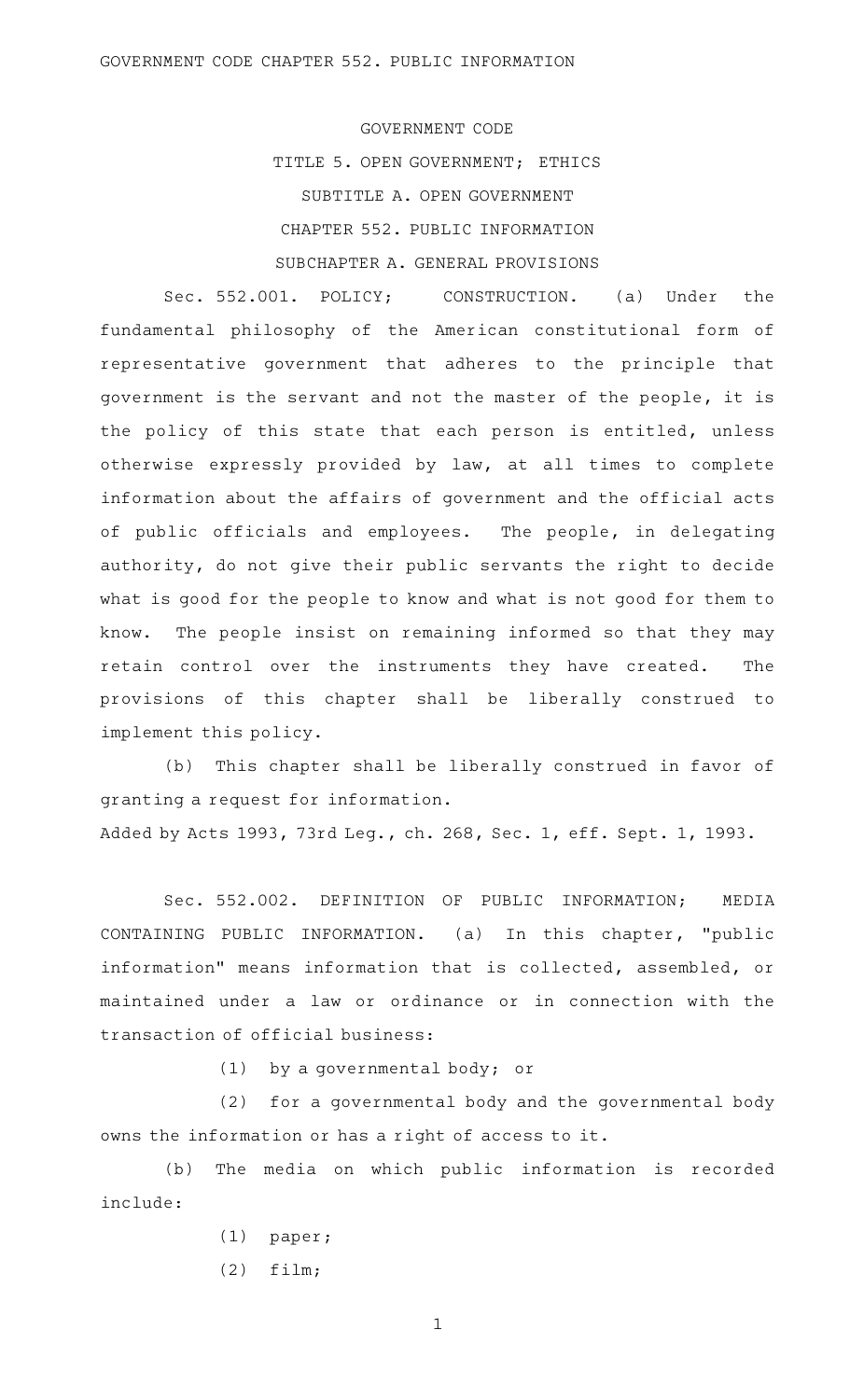$(3)$  a magnetic, optical, or solid state device that can store an electronic signal;

- $(4)$  tape;
- $(5)$  Mylar;
- $(6)$  linen;
- $(7)$  silk; and
- (8) vellum.

(c) The general forms in which the media containing public information exist include a book, paper, letter, document, printout, photograph, film, tape, microfiche, microfilm, photostat, sound recording, map, and drawing and a voice, data, or video representation held in computer memory.

Added by Acts 1993, 73rd Leg., ch. 268, Sec. 1, eff. Sept. 1, 1993. Amended by Acts 1995, 74th Leg., ch. 1035, Sec. 2, eff. Sept. 1, 1995.

Sec. 552.003. DEFINITIONS. In this chapter: (1) "Governmental body":

 $(A)$  means:

(i) a board, commission, department, committee, institution, agency, or office that is within or is created by the executive or legislative branch of state government and that is directed by one or more elected or appointed members;

(ii) a county commissioners court in the

state;

(iii) a municipal governing body in the

state;

(iv) a deliberative body that has rulemaking or quasi-judicial power and that is classified as a department, agency, or political subdivision of a county or municipality;

> (v) a school district board of trustees; (vi) a county board of school trustees; (vii) a county board of education; (viii) the governing board of a special

district;

(ix) the governing body of a nonprofit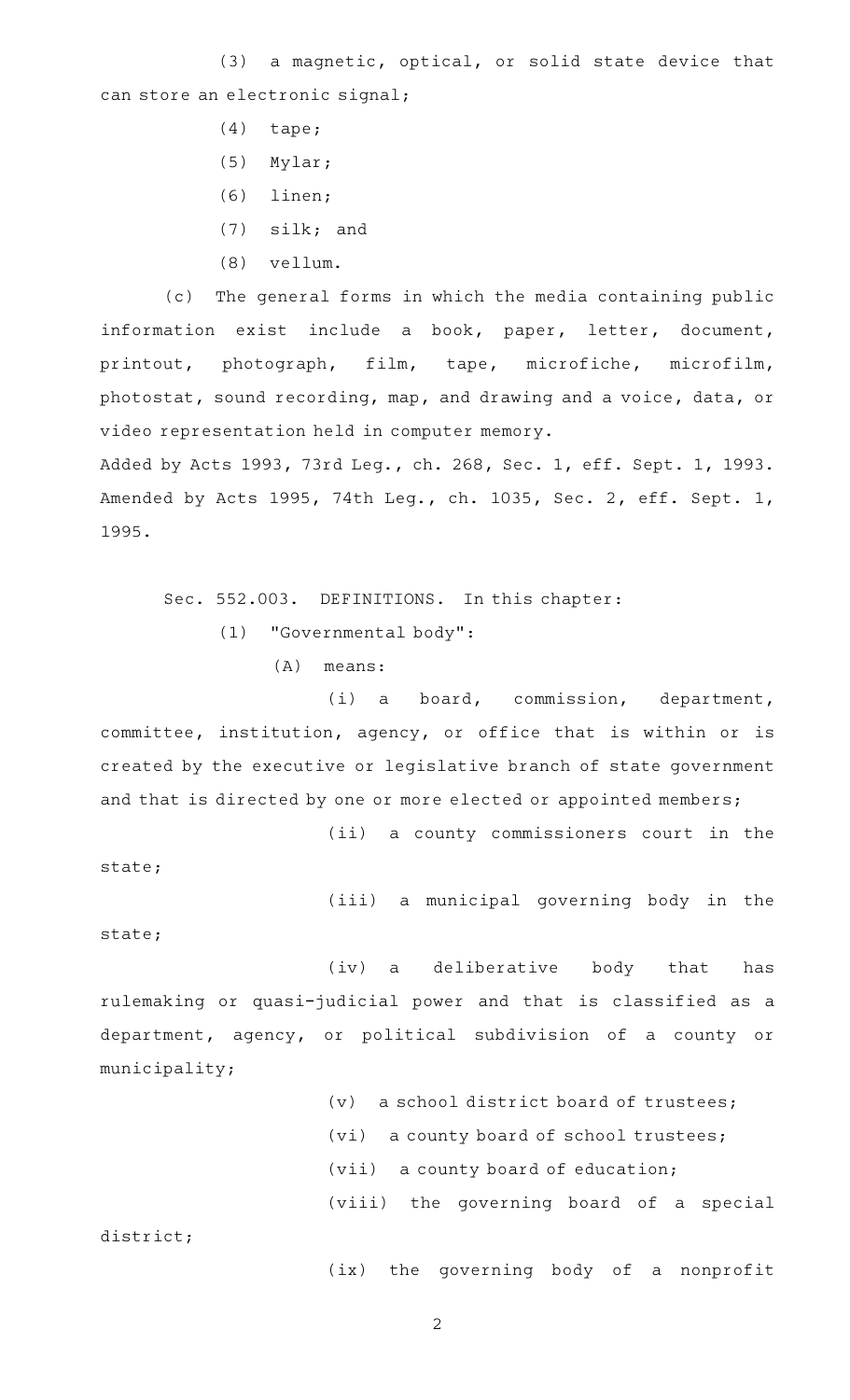corporation organized under Chapter 67, Water Code, that provides a water supply or wastewater service, or both, and is exempt from ad valorem taxation under Section 11.30, Tax Code;

(x) a local workforce development board created under Section 2308.253;

(xi) a nonprofit corporation that is eligible to receive funds under the federal community services block grant program and that is authorized by this state to serve a geographic area of the state; and

 $(xii)$  the part, section, or portion of an organization, corporation, commission, committee, institution, or agency that spends or that is supported in whole or in part by public funds; and

(B) does not include the judiciary.

(2) "Manipulation" means the process of modifying, reordering, or decoding of information with human intervention.

(3) "Processing" means the execution of a sequence of coded instructions by a computer producing a result.

(4) "Programming" means the process of producing a sequence of coded instructions that can be executed by a computer.

(5) "Public funds" means funds of the state or of a governmental subdivision of the state.

(6) "Requestor" means a person who submits a request to a governmental body for inspection or copies of public information.

Added by Acts 1993, 73rd Leg., ch. 268, Sec. 1, eff. Sept. 1, 1993. Amended by Acts 1995, 74th Leg., ch. 1035, Sec. 2, eff. Sept. 1, 1995; Acts 1999, 76th Leg., ch. 62, Sec. 18.24, eff. Sept. 1, 1999; Acts 2001, 77th Leg., ch. 633, Sec. 2, eff. Sept. 1, 2001; Acts 2001, 77th Leg., ch. 1004, Sec. 2, eff. Sept. 1, 2001; Acts 2003, 78th Leg., ch. 1276, Sec. 9.014, eff. Sept. 1, 2003.

Sec. 552.0035. ACCESS TO INFORMATION OF JUDICIARY. (a) Access to information collected, assembled, or maintained by or for the judiciary is governed by rules adopted by the Supreme Court of Texas or by other applicable laws and rules.

(b) This section does not address whether information is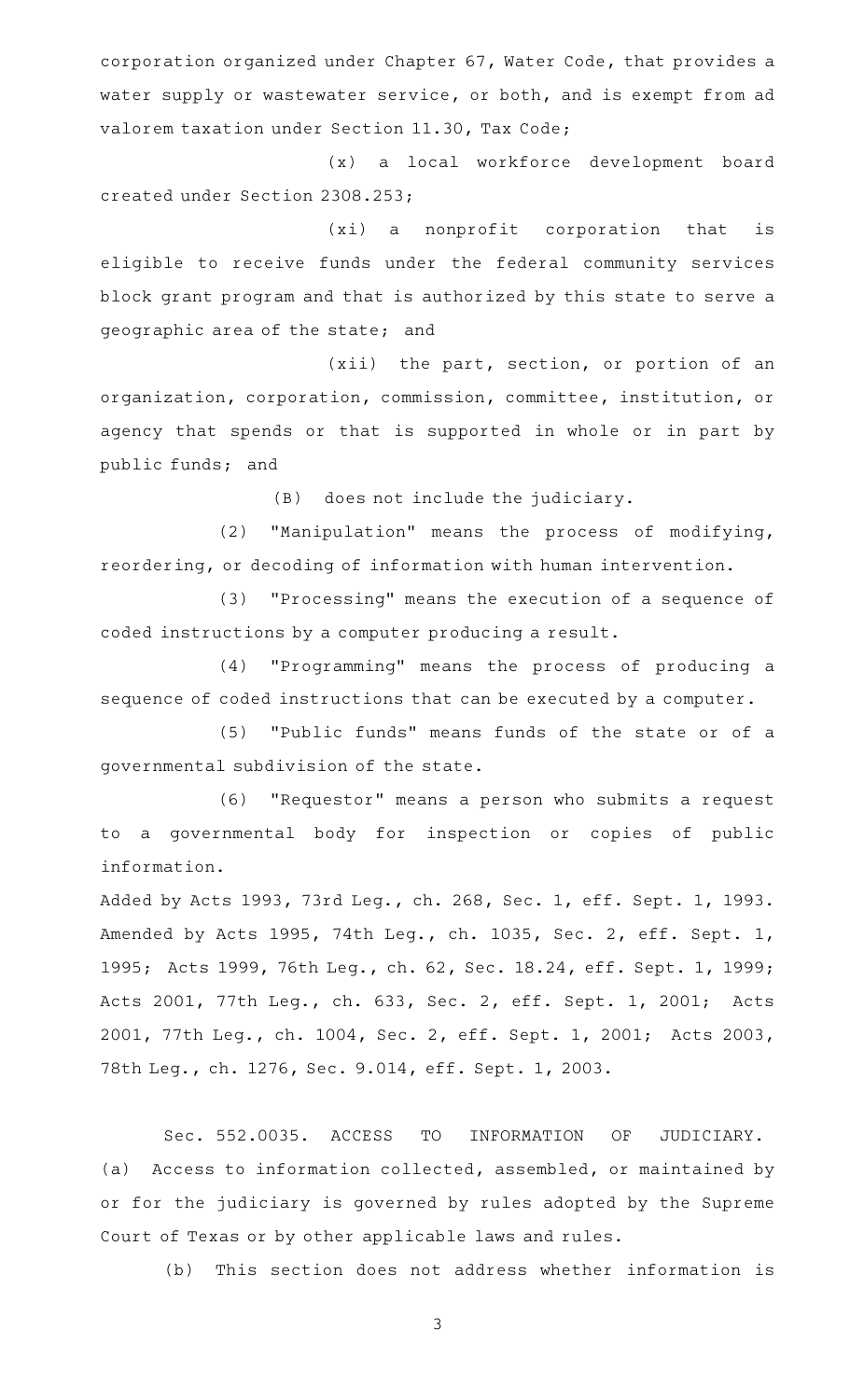considered to be information collected, assembled, or maintained by or for the judiciary.

Added by Acts 1999, 76th Leg., ch. 1319, Sec. 1, eff. Sept. 1, 1999.

Sec. 552.0036. CERTAIN PROPERTY OWNERS' ASSOCIATIONS SUBJECT TO LAW. A property owners' association is subject to this chapter in the same manner as a governmental body:

 $(1)$  if:

(A) membership in the property owners' association is mandatory for owners or for a defined class of owners of private real property in a defined geographic area in a county with a population of 2.8 million or more or in a county adjacent to a county with a population of 2.8 million or more;

(B) the property owners' association has the power to make mandatory special assessments for capital improvements or mandatory regular assessments; and

(C) the amount of the mandatory special or regular assessments is or has ever been based in whole or in part on the value at which the state or a local governmental body assesses the property for purposes of ad valorem taxation under Section 20, Article VIII, Texas Constitution; or

(2) if the property owners' association:

(A) provides maintenance, preservation, and architectural control of residential and commercial property within a defined geographic area in a county with a population of 2.8 million or more or in a county adjacent to a county with a population of 2.8 million or more; and

 $(B)$  is a corporation that:

(i) is governed by a board of trustees who may employ a general manager to execute the association 's bylaws and administer the business of the corporation;

(ii) does not require membership in the corporation by the owners of the property within the defined area; and

(iii) was incorporated before January 1,

2006.

Added by Acts 1999, 76th Leg., ch. 1084, Sec. 2, eff. Sept. 1, 1999.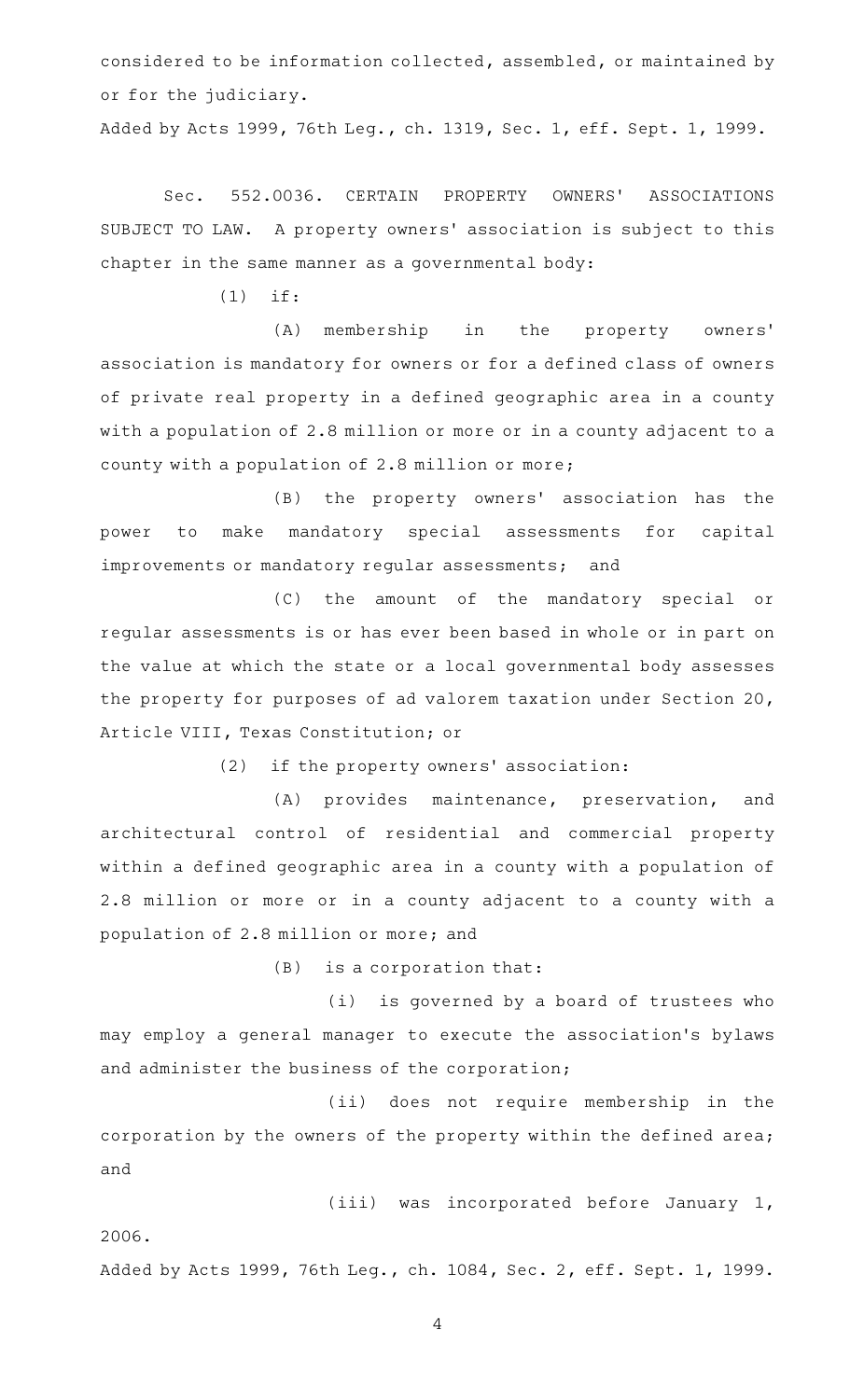Renumbered from Sec. 552.0035 by Acts 2001, 77th Leg., ch. 1420, Sec. 21.001(51), eff. Sept. 1, 2001.

```
Amended by:
```
Acts 2007, 80th Leg., R.S., Ch. 1367, Sec. 2, eff. September 1, 2007.

Sec. 552.0037. CERTAIN ENTITIES AUTHORIZED TO TAKE PROPERTY THROUGH EMINENT DOMAIN. Notwithstanding any other law, information collected, assembled, or maintained by an entity that is not a governmental body but is authorized by law to take private property through the use of eminent domain is subject to this chapter in the same manner as information collected, assembled, or maintained by a governmental body, but only if the information is related to the taking of private property by the entity through the use of eminent domain.

Added by Acts 2005, 79th Leg., 2nd C.S., Ch. 1, Sec. 2, eff. November 18, 2005.

Sec. 552.004. PRESERVATION OF INFORMATION. A governmental body or, for information of an elective county office, the elected county officer, may determine a time for which information that is not currently in use will be preserved, subject to any applicable rule or law governing the destruction and other disposition of state and local government records or public information. Added by Acts 1993, 73rd Leg., ch. 268, Sec. 1, eff. Sept. 1, 1993. Amended by Acts 1995, 74th Leg., ch. 1035, Sec. 2, eff. Sept. 1, 1995.

Sec. 552.005. EFFECT OF CHAPTER ON SCOPE OF CIVIL DISCOVERY. (a) This chapter does not affect the scope of civil discovery under the Texas Rules of Civil Procedure.

(b) Exceptions from disclosure under this chapter do not create new privileges from discovery. Added by Acts 1993, 73rd Leg., ch. 268, Sec. 1, eff. Sept. 1, 1993.

Sec. 552.0055. SUBPOENA DUCES TECUM OR DISCOVERY REQUEST. A subpoena duces tecum or a request for discovery that is issued in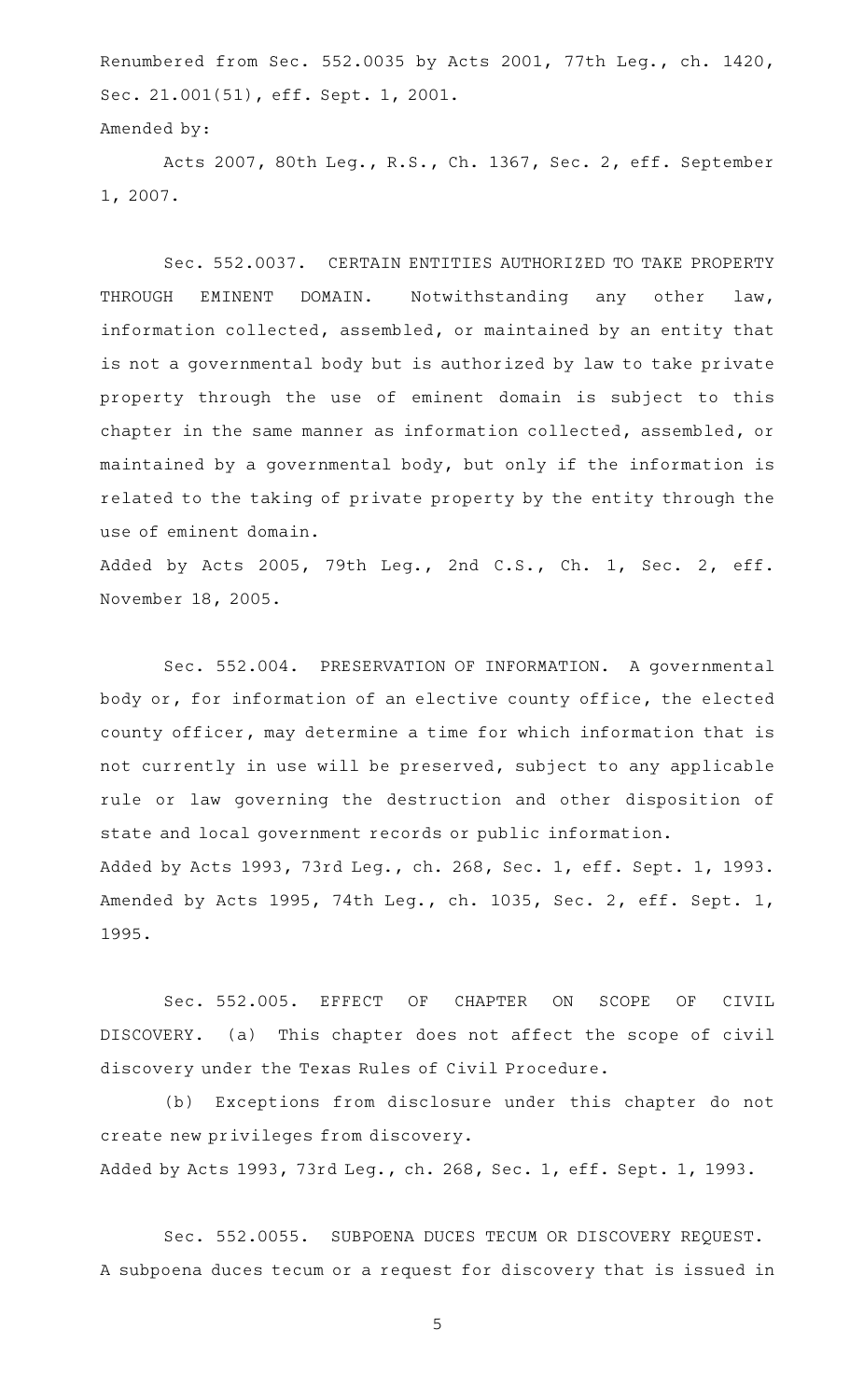compliance with a statute or a rule of civil or criminal procedure is not considered to be a request for information under this chapter.

Added by Acts 1999, 76th Leg., ch. 1319, Sec. 2, eff. Sept. 1, 1999.

Sec. 552.006. EFFECT OF CHAPTER ON WITHHOLDING PUBLIC INFORMATION. This chapter does not authorize the withholding of public information or limit the availability of public information to the public, except as expressly provided by this chapter. Added by Acts 1993, 73rd Leg., ch. 268, Sec. 1, eff. Sept. 1, 1993. Amended by Acts 1995, 74th Leg., ch. 1035, Sec. 2, eff. Sept. 1, 1995.

Sec. 552.007. VOLUNTARY DISCLOSURE OF CERTAIN INFORMATION WHEN DISCLOSURE NOT REQUIRED. (a) This chapter does not prohibit a governmental body or its officer for public information from voluntarily making part or all of its information available to the public, unless the disclosure is expressly prohibited by law or the information is confidential under law.

(b) Public information made available under Subsection (a) must be made available to any person. Added by Acts 1993, 73rd Leg., ch. 268, Sec. 1, eff. Sept. 1, 1993. Amended by Acts 1995, 74th Leg., ch. 1035, Sec. 2, eff. Sept. 1, 1995.

Sec. 552.008. INFORMATION FOR LEGISLATIVE PURPOSES. (a) This chapter does not grant authority to withhold information from individual members, agencies, or committees of the legislature to use for legislative purposes.

(b) A governmental body on request by an individual member, agency, or committee of the legislature shall provide public information, including confidential information, to the requesting member, agency, or committee for inspection or duplication in accordance with this chapter if the requesting member, agency, or committee states that the public information is requested under this chapter for legislative purposes. A governmental body, by providing public information under this section that is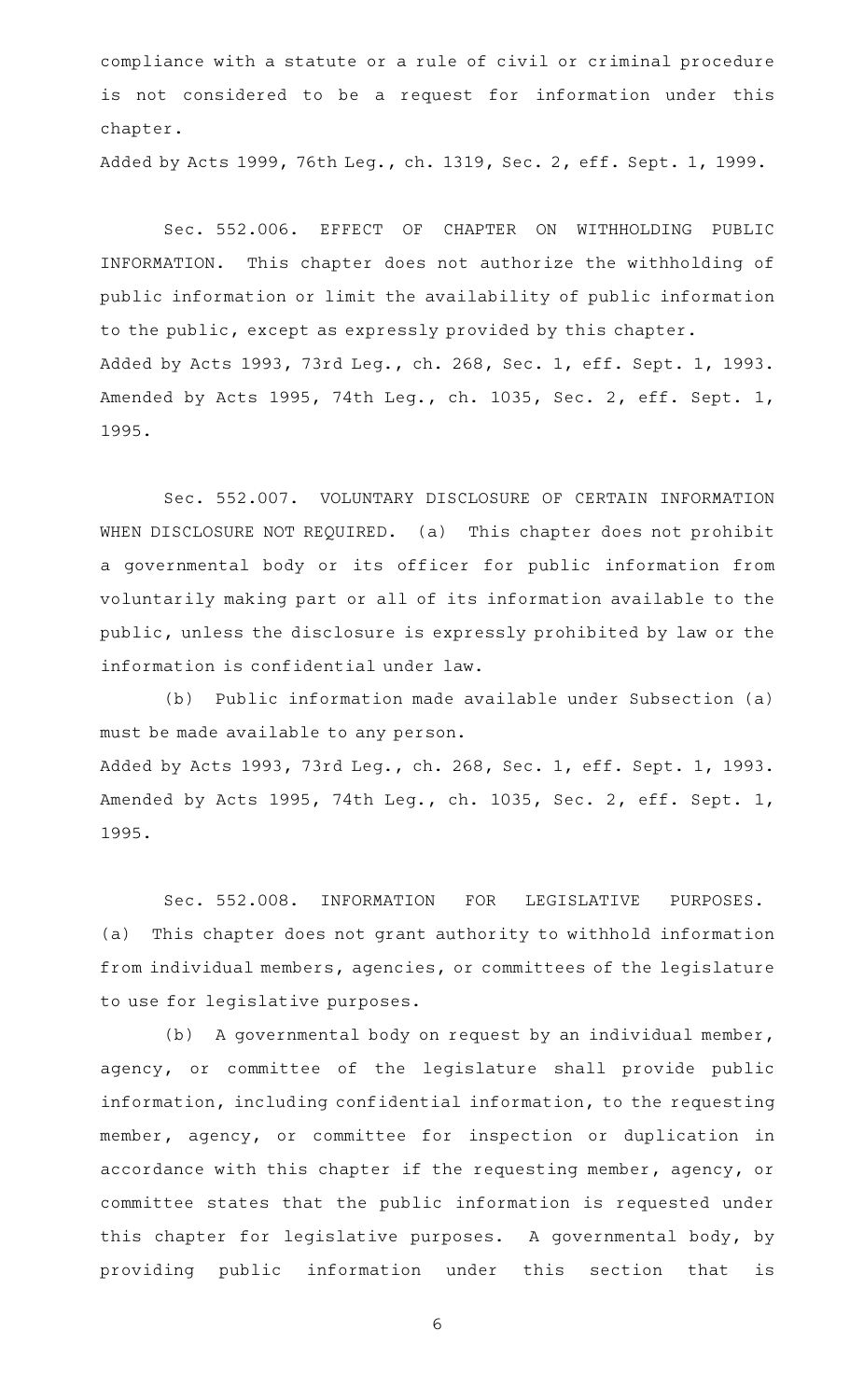confidential or otherwise excepted from required disclosure under law, does not waive or affect the confidentiality of the information for purposes of state or federal law or waive the right to assert exceptions to required disclosure of the information in the future. The governmental body may require the requesting individual member of the legislature, the requesting legislative agency or committee, or the members or employees of the requesting entity who will view or handle information that is received under this section and that is confidential under law to sign a confidentiality agreement that covers the information and requires that:

(1) the information not be disclosed outside the requesting entity, or within the requesting entity for purposes other than the purpose for which it was received;

(2) the information be labeled as confidential;

(3) the information be kept securely; or

(4) the number of copies made of the information or the notes taken from the information that implicate the confidential nature of the information be controlled, with all copies or notes that are not destroyed or returned to the governmental body remaining confidential and subject to the confidentiality agreement.

(c) This section does not affect:

(1) the right of an individual member, agency, or committee of the legislature to obtain information from a governmental body under other law, including under the rules of either house of the legislature;

(2) the procedures under which the information is obtained under other law; or

(3) the use that may be made of the information obtained under other law.

Added by Acts 1993, 73rd Leg., ch. 268, Sec. 1, eff. Sept. 1, 1993. Amended by Acts 1995, 74th Leg., ch. 1035, Sec. 2, eff. Sept. 1, 1995.

Sec. 552.009. OPEN RECORDS STEERING COMMITTEE: ADVICE TO COMMISSION; ELECTRONIC AVAILABILITY OF PUBLIC INFORMATION.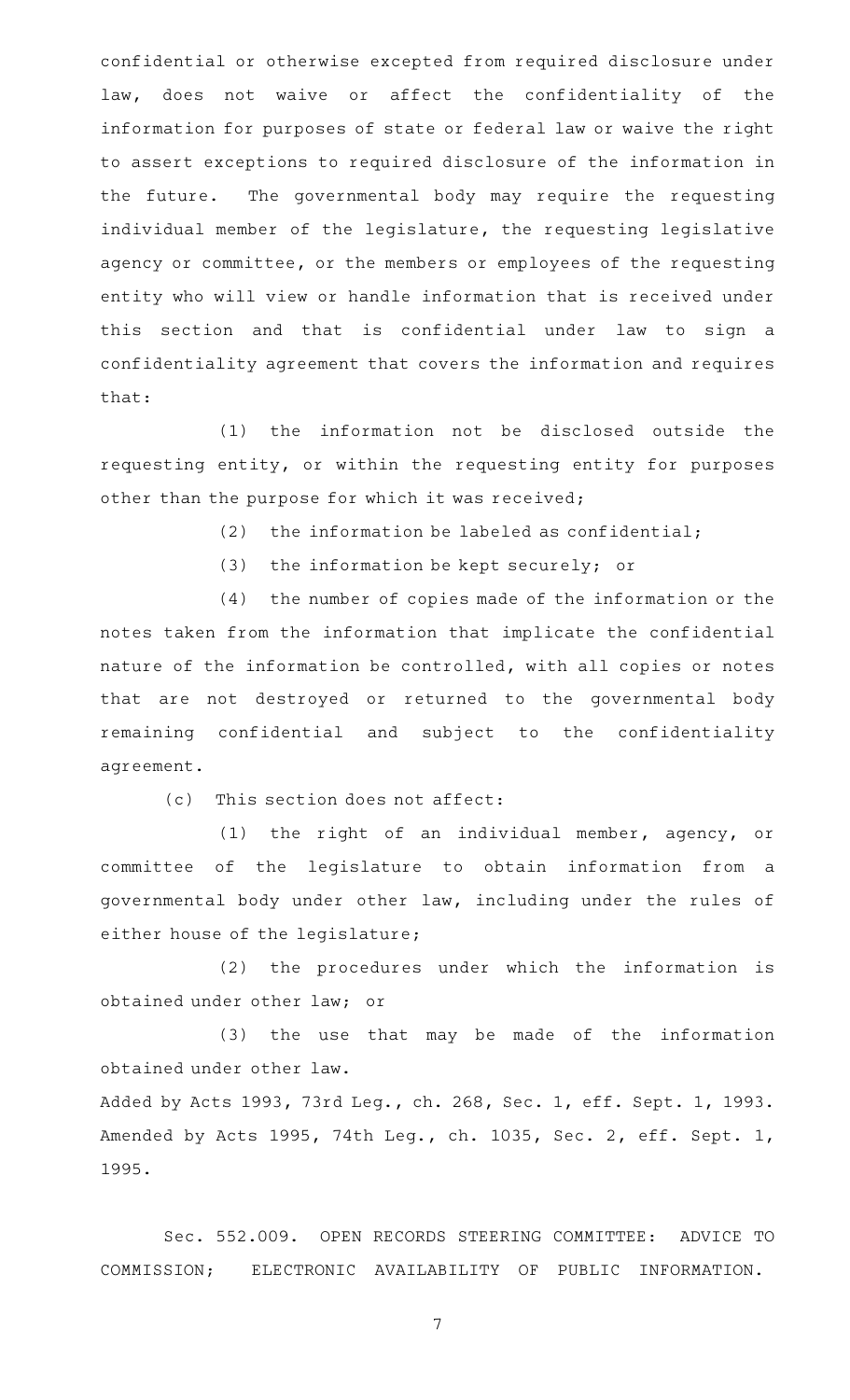(a) The open records steering committee is composed of two representatives of the attorney general 's office and:

(1) a representative of each of the following, appointed by its governing entity:

 $(A)$  the comptroller's office;

- $(B)$  the Department of Public Safety;
- (C) the Department of Information Resources; and

(D) the Texas State Library and Archives Commission;

 $(2)$  five public members, appointed by the attorney general; and

(3) a representative of each of the following types of local governments, appointed by the attorney general:

- $(A)$  a municipality;
- $(B)$  a county; and
- (C) a school district.

Text of subsection as amended by Acts 2005, 79th Leg., R.S., Ch. 329, Sec. 1

(b) The representative of the attorney general designated by the attorney general is the presiding officer of the committee. The committee shall meet as prescribed by committee procedures or at the call of the presiding officer.

Text of subsection as amended by Acts 2005, 79th Leg., R.S., Ch. 716, Sec. 1

(b) The representative of the attorney general is the presiding officer of the committee. The committee shall meet as prescribed by committee procedures or at the call of the presiding officer.

(c) The committee shall advise the attorney general regarding the office of the attorney general 's performance of its duties under Sections 552.010, 552.205, 552.262, 552.269, and 552.274.

(d) The members of the committee who represent state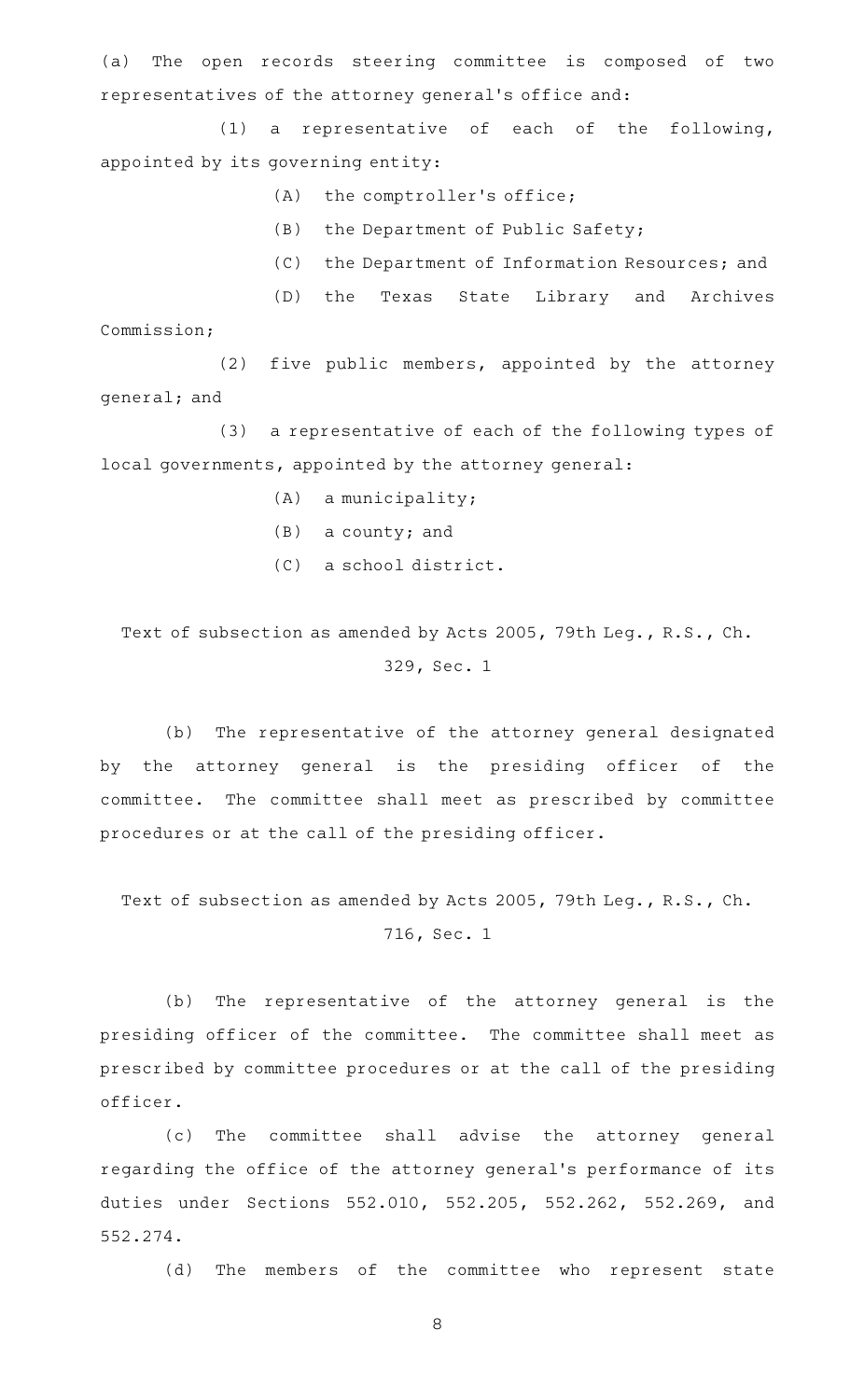governmental bodies and the public members of the committee shall periodically study and determine the types of public information for which it would be useful to the public or cost-effective for the government if the type of information were made available by state governmental bodies by means of the Internet or another electronic format. The committee shall report its findings and recommendations to the governor, the presiding officer of each house of the legislature, and the budget committee and state affairs committee of each house of the legislature.

(e) Chapter 2110 does not apply to the size, composition, or duration of the committee. Chapter 2110 applies to the reimbursement of a public member 's expenses related to service on the committee. Any reimbursement of the expenses of a member who represents a state or local governmental body may be paid only from funds available to the state or local governmental body the member represents.

Added by Acts 1999, 76th Leg., ch. 1319, Sec. 3, eff. Sept. 1, 1999. Amended by:

Acts 2005, 79th Leg., Ch. 329, Sec. 1, eff. September 1, 2005. Acts 2005, 79th Leg., Ch. 716, Sec. 1, eff. September 1, 2005. Acts 2007, 80th Leg., R.S., Ch. 937, Sec. 3.06, eff. September 1, 2007.

Sec. 552.010. STATE GOVERNMENTAL BODIES: FISCAL AND OTHER INFORMATION RELATING TO MAKING INFORMATION ACCESSIBLE. (a) Each state governmental body shall report to the attorney general the information the attorney general requires regarding:

(1) the number and nature of requests for information the state governmental body processes under this chapter in the period covered by the report; and

 $(2)$  the cost to the state governmental body in that period in terms of capital expenditures and personnel time of:

(A) responding to requests for information under this chapter; and

(B) making information available to the public by means of the Internet or another electronic format.

(b) The attorney general shall design and phase in the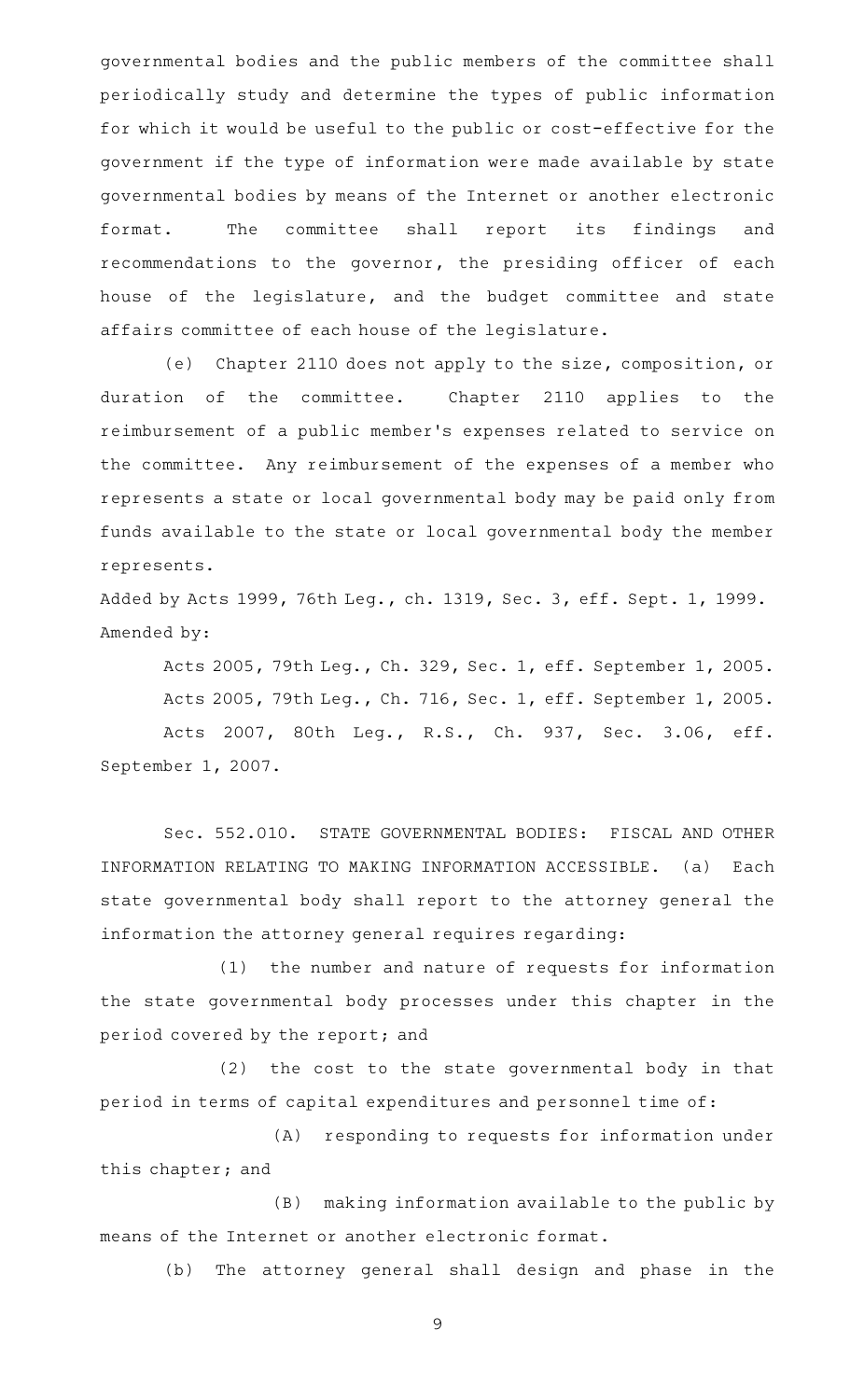reporting requirements in a way that:

(1) minimizes the reporting burden on state governmental bodies; and

(2) allows the legislature and state governmental bodies to estimate the extent to which it is cost-effective for state government, and if possible the extent to which it is cost-effective or useful for members of the public, to make information available to the public by means of the Internet or another electronic format as a supplement or alternative to publicizing the information only in other ways or making the information available only in response to requests made under this chapter.

(c) The attorney general shall share the information reported under this section with the open records steering committee.

Added by Acts 2003, 78th Leg., 3rd C.S., ch. 3, Sec. 27.01, eff. Jan. 11, 2004.

Amended by:

Acts 2005, 79th Leg., Ch. 329, Sec. 2, eff. September 1, 2005. Acts 2005, 79th Leg., Ch. 716, Sec. 2, eff. September 1, 2005.

Sec. 552.011. UNIFORMITY. The attorney general shall maintain uniformity in the application, operation, and interpretation of this chapter. To perform this duty, the attorney general may prepare, distribute, and publish any materials, including detailed and comprehensive written decisions and opinions, that relate to or are based on this chapter. Added by Acts 1999, 76th Leg., ch. 1319, Sec. 4, eff. Sept. 1, 1999.

Sec. 552.012. OPEN RECORDS TRAINING. (a) This section applies to an elected or appointed public official who is:

(1) a member of a multimember governmental body;

 $(2)$  the governing officer of a governmental body that is headed by a single officer rather than by a multimember governing body; or

(3) the officer for public information of a governmental body, without regard to whether the officer is elected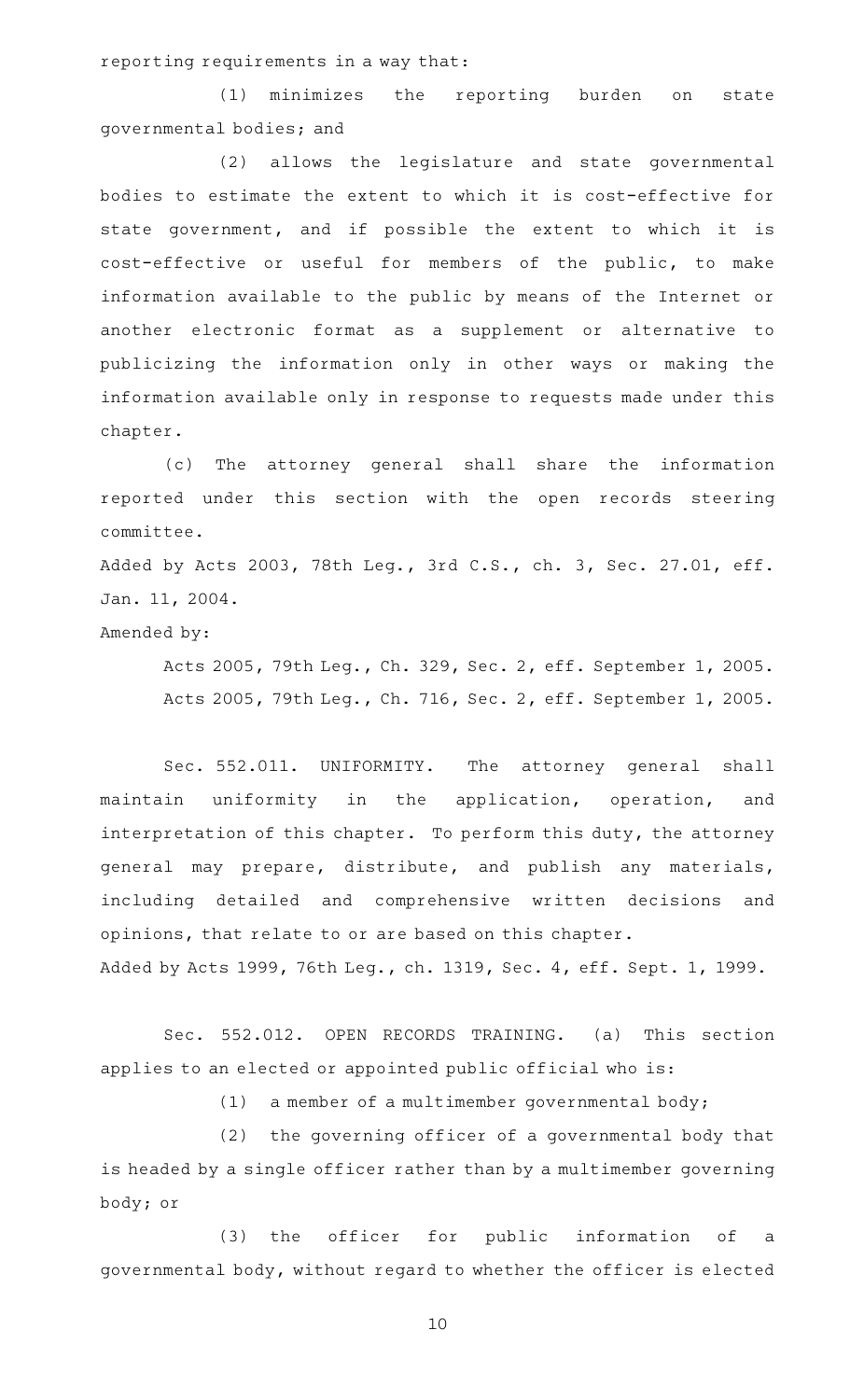or appointed to a specific term.

(b) Each public official shall complete a course of training of not less than one and not more than two hours regarding the responsibilities of the governmental body with which the official serves and its officers and employees under this chapter not later than the 90th day after the date the public official:

 $(1)$  takes the oath of office, if the person is required to take an oath of office to assume the person 's duties as a public official; or

(2) otherwise assumes the person's duties as a public official, if the person is not required to take an oath of office to assume the person's duties.

(c)AAA public official may designate a public information coordinator to satisfy the training requirements of this section for the public official if the public information coordinator is primarily responsible for administering the responsibilities of the public official or governmental body under this chapter. Designation of a public information coordinator under this subsection does not relieve a public official from the duty to comply with any other requirement of this chapter that applies to the public official. The designated public information coordinator shall complete the training course regarding the responsibilities of the governmental body with which the coordinator serves and of its officers and employees under this chapter not later than the 90th day after the date the coordinator assumes the person's duties as coordinator.

(d) The attorney general shall ensure that the training is made available. The office of the attorney general may provide the training and may also approve any acceptable course of training offered by a governmental body or other entity. The attorney general shall ensure that at least one course of training approved or provided by the attorney general is available on videotape or a functionally similar and widely available medium at no cost. The training must include instruction in:

(1) the general background of the legal requirements for open records and public information;

(2) the applicability of this chapter to governmental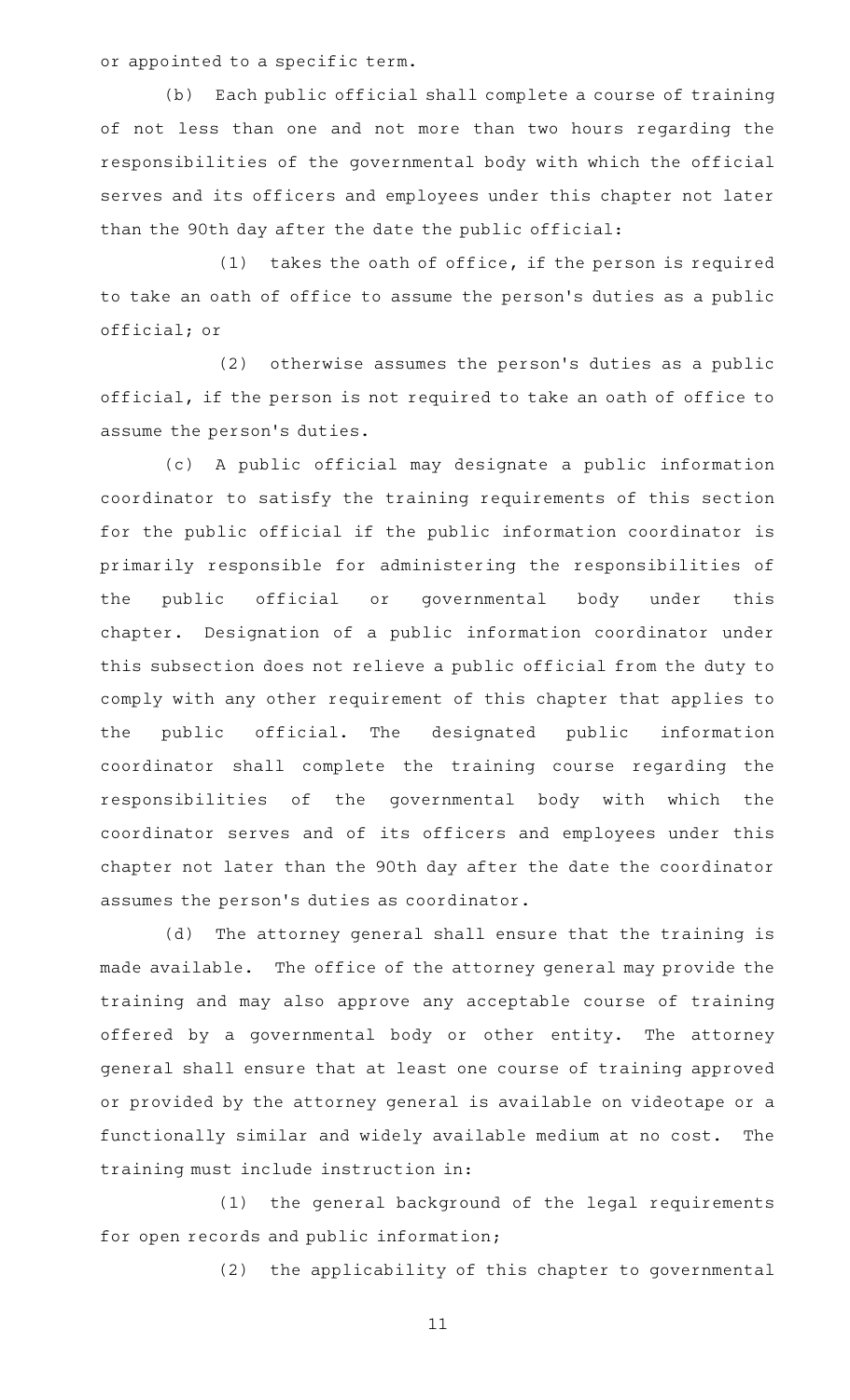bodies;

(3) procedures and requirements regarding complying with a request for information under this chapter;

(4) the role of the attorney general under this chapter; and

(5) penalties and other consequences for failure to comply with this chapter.

(e) The office of the attorney general or other entity providing the training shall provide a certificate of course completion to persons who complete the training required by this section. A governmental body shall maintain and make available for public inspection the record of its public officials' or, if applicable, the public information coordinator 's completion of the training.

(f) Completing the required training as a public official of the governmental body satisfies the requirements of this section with regard to the public official 's service on a committee or subcommittee of the governmental body and the public official 's ex officio service on any other governmental body.

(g) The training required by this section may be used to satisfy any corresponding training requirements concerning this chapter or open records required by law for a public official or public information coordinator. The attorney general shall attempt to coordinate the training required by this section with training required by other law to the extent practicable.

(h) A certificate of course completion is admissible as evidence in a criminal prosecution under this chapter. However, evidence that a defendant completed a course of training offered under this section is not prima facie evidence that the defendant knowingly violated this chapter.

Added by Acts 2005, 79th Leg., Ch. 105, Sec. 2, eff. January 1, 2006.

## SUBCHAPTER B. RIGHT OF ACCESS TO PUBLIC INFORMATION

Sec. 552.021. AVAILABILITY OF PUBLIC INFORMATION. Public information is available to the public at a minimum during the normal business hours of the governmental body.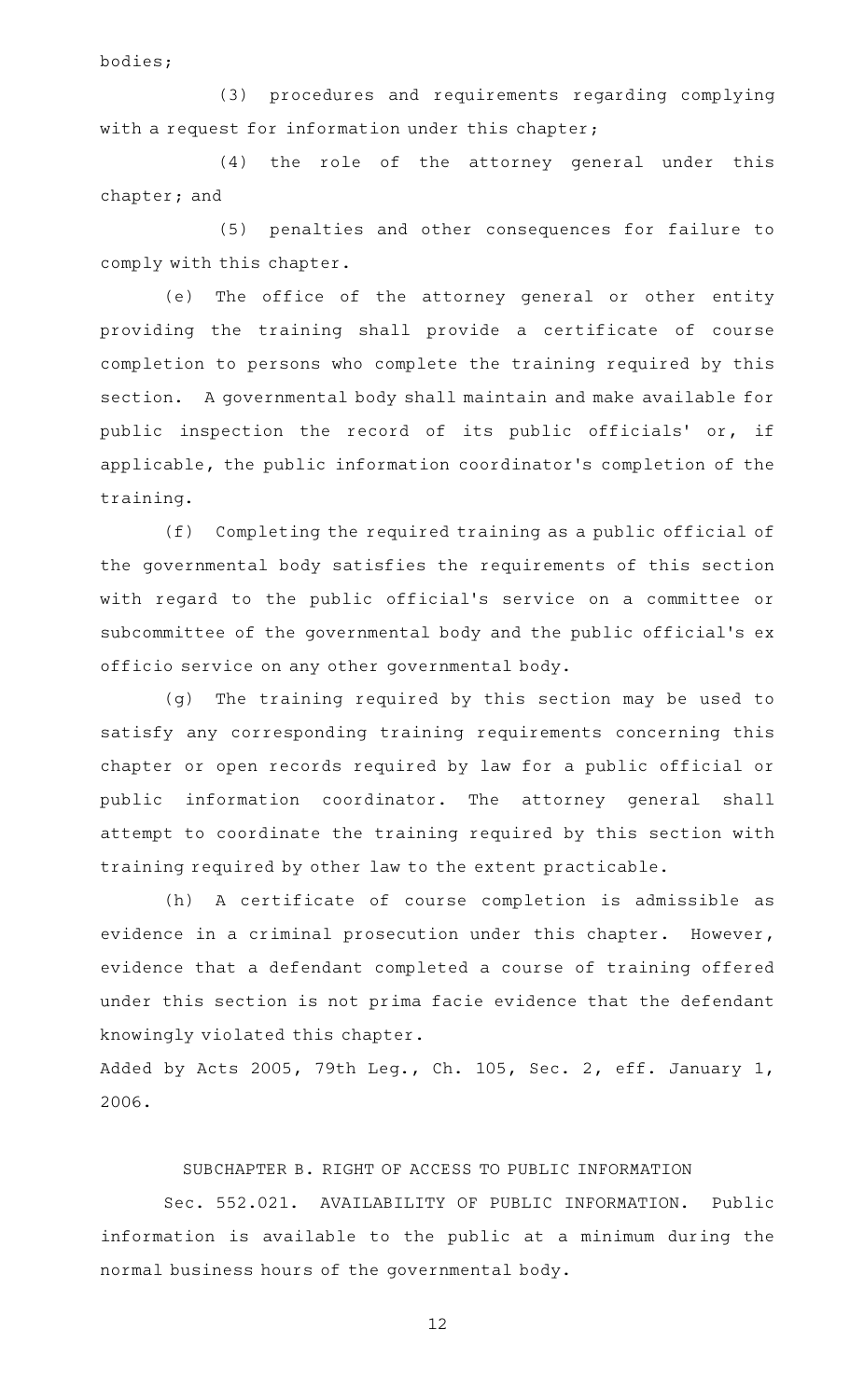Added by Acts 1993, 73rd Leg., ch. 268, Sec. 1, eff. Sept. 1, 1993. Amended by Acts 1995, 74th Leg., ch. 1035, Sec. 2, eff. Sept. 1, 1995.

Sec. 552.022. CATEGORIES OF PUBLIC INFORMATION; EXAMPLES. (a) Without limiting the amount or kind of information that is public information under this chapter, the following categories of information are public information and not excepted from required disclosure under this chapter unless they are expressly confidential under other law:

(1) a completed report, audit, evaluation, or investigation made of, for, or by a governmental body, except as provided by Section 552.108;

 $(2)$  the name, sex, ethnicity, salary, title, and dates of employment of each employee and officer of a governmental body;

 $(3)$  information in an account, voucher, or contract relating to the receipt or expenditure of public or other funds by a governmental body;

(4) the name of each official and the final record of voting on all proceedings in a governmental body;

(5) all working papers, research material, and information used to estimate the need for or expenditure of public funds or taxes by a governmental body, on completion of the estimate;

(6) the name, place of business, and the name of the municipality to which local sales and use taxes are credited, if any, for the named person, of a person reporting or paying sales and use taxes under Chapter 151, Tax Code;

(7) a description of an agency's central and field organizations, including:

(A) the established places at which the public may obtain information, submit information or requests, or obtain decisions;

(B) the employees from whom the public may obtain information, submit information or requests, or obtain decisions;

(C) in the case of a uniformed service, the members from whom the public may obtain information, submit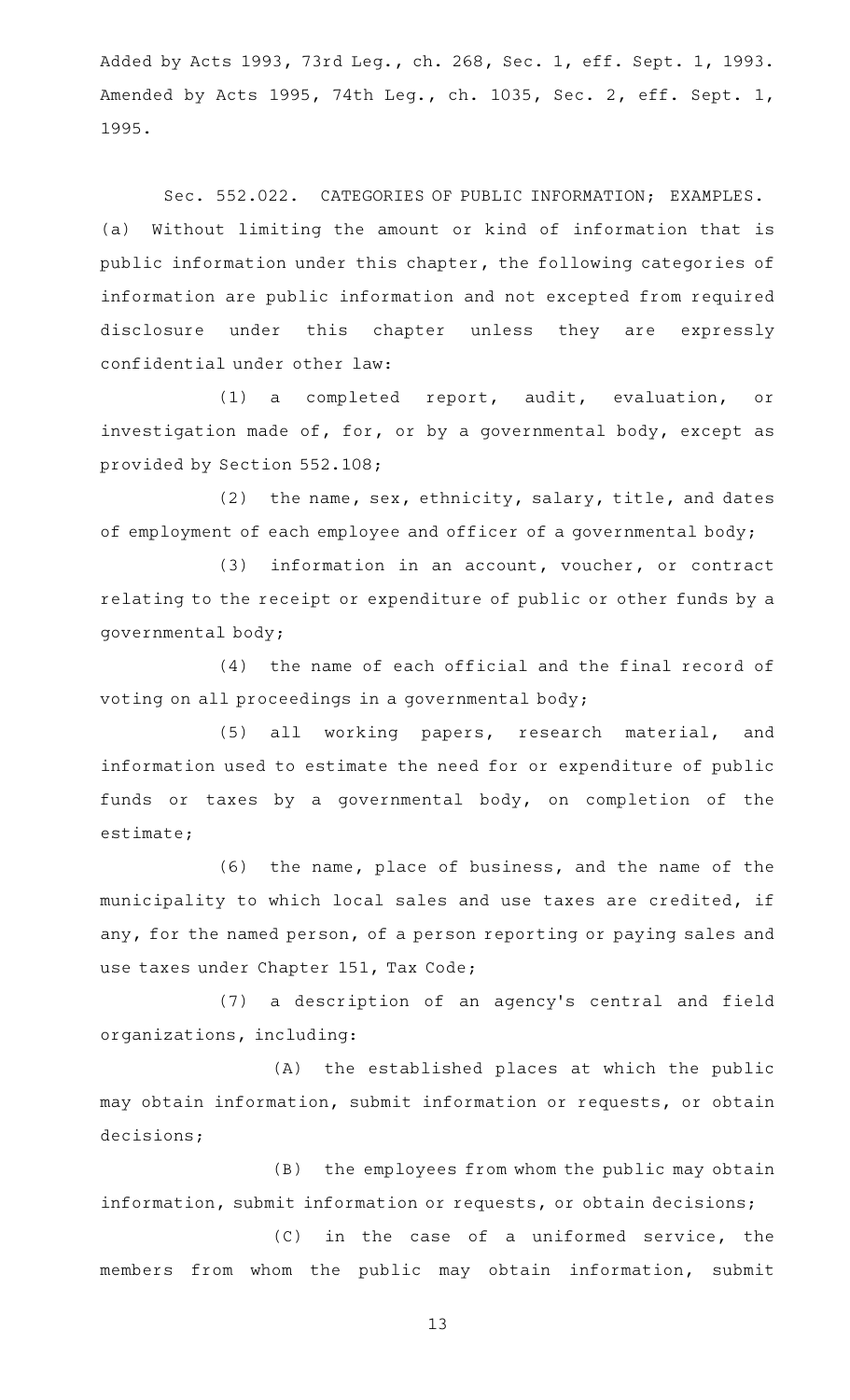information or requests, or obtain decisions; and

(D) the methods by which the public may obtain information, submit information or requests, or obtain decisions;

(8) a statement of the general course and method by which an agency's functions are channeled and determined, including the nature and requirements of all formal and informal policies and procedures;

(9) a rule of procedure, a description of forms available or the places at which forms may be obtained, and instructions relating to the scope and content of all papers, reports, or examinations;

(10) a substantive rule of general applicability adopted or issued by an agency as authorized by law, and a statement of general policy or interpretation of general applicability formulated and adopted by an agency;

(11) each amendment, revision, or repeal of information described by Subdivisions  $(7)-(10)$ ;

(12) final opinions, including concurring and dissenting opinions, and orders issued in the adjudication of cases;

(13) a policy statement or interpretation that has been adopted or issued by an agency;

(14) administrative staff manuals and instructions to staff that affect a member of the public;

(15) information regarded as open to the public under an agency 's policies;

(16) information that is in a bill for attorney's fees and that is not privileged under the attorney-client privilege;

 $(17)$  information that is also contained in a public court record; and

(18) a settlement agreement to which a governmental body is a party.

(b) A court in this state may not order a governmental body or an officer for public information to withhold from public inspection any category of public information described by Subsection (a) or to not produce the category of public information for inspection or duplication, unless the category of information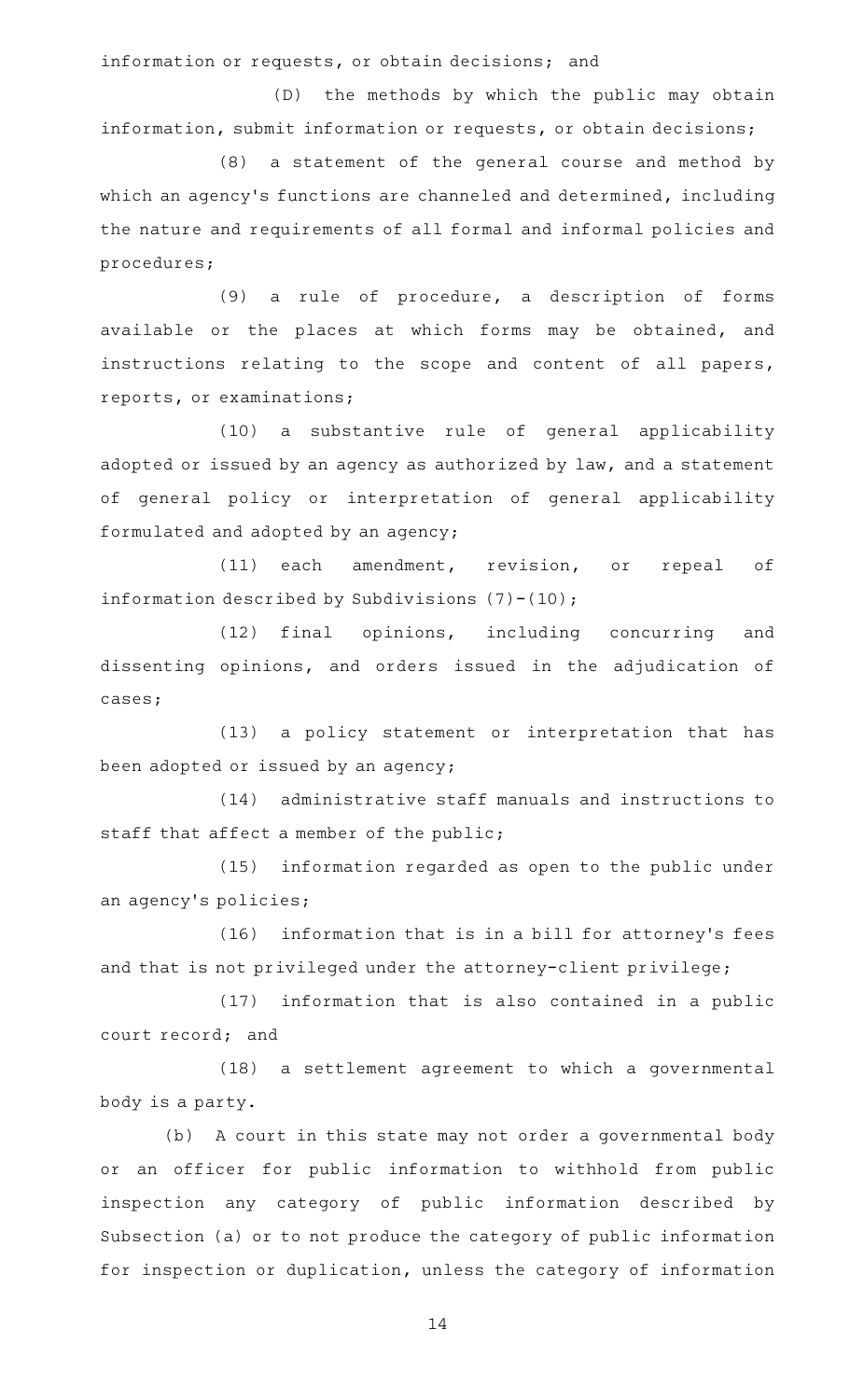is expressly made confidential under other law.

Added by Acts 1993, 73rd Leg., ch. 268, Sec. 1, eff. Sept. 1, 1993. Amended by Acts 1995, 74th Leg., ch. 1035, Sec. 3, eff. Sept. 1, 1995; Acts 1999, 76th Leg., ch. 1319, Sec. 5, eff. Sept. 1, 1999.

Sec. 552.0225. RIGHT OF ACCESS TO INVESTMENT INFORMATION. (a) Under the fundamental philosophy of American government described by Section 552.001, it is the policy of this state that investments of government are investments of and for the people and the people are entitled to information regarding those investments. The provisions of this section shall be liberally construed to implement this policy.

(b) The following categories of information held by a governmental body relating to its investments are public information and not excepted from disclosure under this chapter:

(1) the name of any fund or investment entity the governmental body is or has invested in;

(2) the date that a fund or investment entity described by Subdivision (1) was established;

(3) each date the governmental body invested in a fund or investment entity described by Subdivision (1);

(4) the amount of money, expressed in dollars, the governmental body has committed to a fund or investment entity;

 $(5)$  the amount of money, expressed in dollars, the governmental body is investing or has invested in any fund or investment entity;

(6) the total amount of money, expressed in dollars, the governmental body received from any fund or investment entity in connection with an investment;

(7) the internal rate of return or other standard used by a governmental body in connection with each fund or investment entity it is or has invested in and the date on which the return or other standard was calculated;

(8) the remaining value of any fund or investment entity the governmental body is or has invested in;

(9) the total amount of fees, including expenses, charges, and other compensation, assessed against the governmental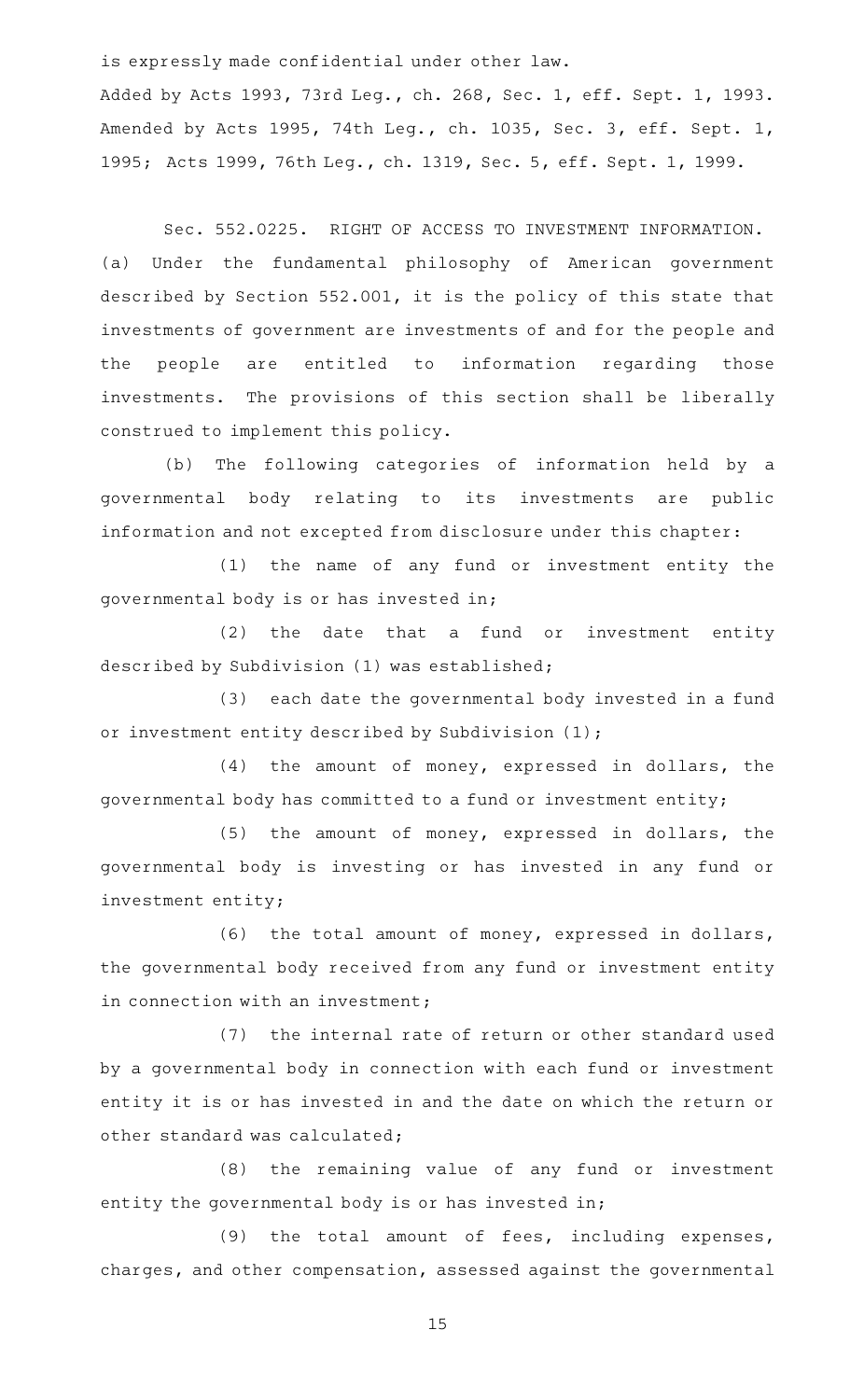body by, or paid by the governmental body to, any fund or investment entity or principal of any fund or investment entity in which the governmental body is or has invested;

(10) the names of the principals responsible for managing any fund or investment entity in which the governmental body is or has invested;

 $(11)$  each recusal filed by a member of the governing board in connection with a deliberation or action of the governmental body relating to an investment;

(12) a description of all of the types of businesses a governmental body is or has invested in through a fund or investment entity;

(13) the minutes and audio or video recordings of each open portion of a meeting of the governmental body at which an item described by this subsection was discussed;

(14) the governmental body's percentage ownership interest in a fund or investment entity the governmental body is or has invested in;

(15) any annual ethics disclosure report submitted to the governmental body by a fund or investment entity the governmental body is or has invested in; and

 $(16)$  the cash-on-cash return realized by the governmental body for a fund or investment entity the governmental body is or has invested in.

(c) This section does not apply to the Texas Mutual Insurance Company or a successor to the company.

(d) This section does not apply to a private investment fund 's investment in restricted securities, as defined in Section 552.143.

Added by Acts 2005, 79th Leg., Ch. 1338, Sec. 1, eff. June 18, 2005.

Sec. 552.023. SPECIAL RIGHT OF ACCESS TO CONFIDENTIAL INFORMATION. (a) A person or a person's authorized representative has a special right of access, beyond the right of the general public, to information held by a governmental body that relates to the person and that is protected from public disclosure by laws intended to protect that person 's privacy interests.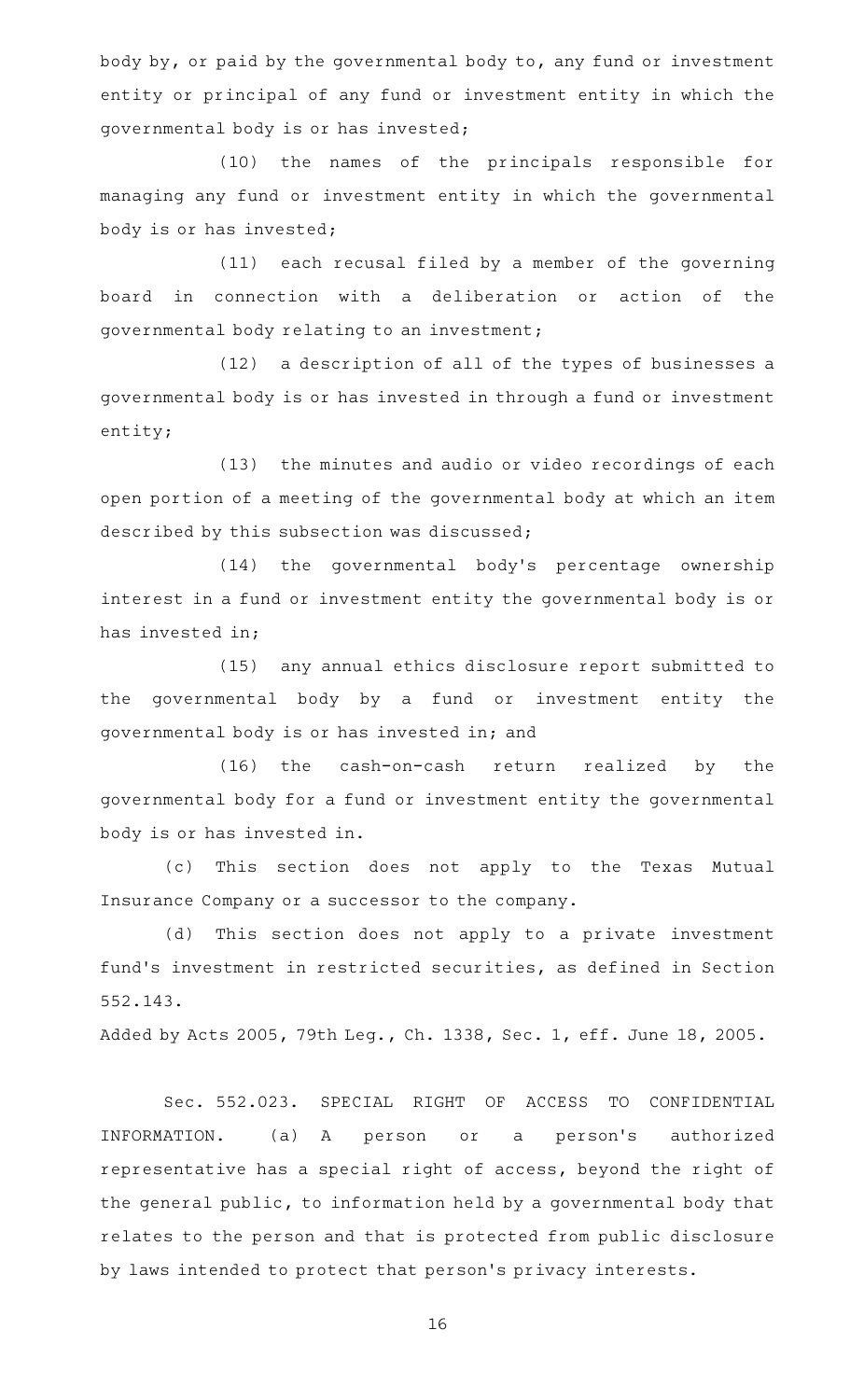(b) A governmental body may not deny access to information to the person, or the person 's representative, to whom the information relates on the grounds that the information is considered confidential by privacy principles under this chapter but may assert as grounds for denial of access other provisions of this chapter or other law that are not intended to protect the person 's privacy interests.

(c) A release of information under Subsections (a) and (b) is not an offense under Section 552.352.

(d) A person who receives information under this section may disclose the information to others only to the extent consistent with the authorized purposes for which consent to release the information was obtained.

(e) Access to information under this section shall be provided in the manner prescribed by Sections 552.229 and 552.307. Added by Acts 1993, 73rd Leg., ch. 268, Sec. 1, eff. Sept. 1, 1993. Amended by Acts 1995, 74th Leg., ch. 1035, Sec. 4, eff. Sept. 1, 1995.

Sec. 552.024. ELECTING TO DISCLOSE ADDRESS AND TELEPHONE NUMBER. (a) Each employee or official of a governmental body and each former employee or official of a governmental body shall choose whether to allow public access to the information in the custody of the governmental body that relates to the person 's home address, home telephone number, or social security number, or that reveals whether the person has family members.

(b) Each employee and official and each former employee and official shall state that person 's choice under Subsection (a) to the main personnel officer of the governmental body in a signed writing not later than the 14th day after the date on which:

(1) the employee begins employment with the governmental body;

(2) the official is elected or appointed; or

(3) the former employee or official ends service with the governmental body.

(c) If the employee or official or former employee or official chooses not to allow public access to the information, the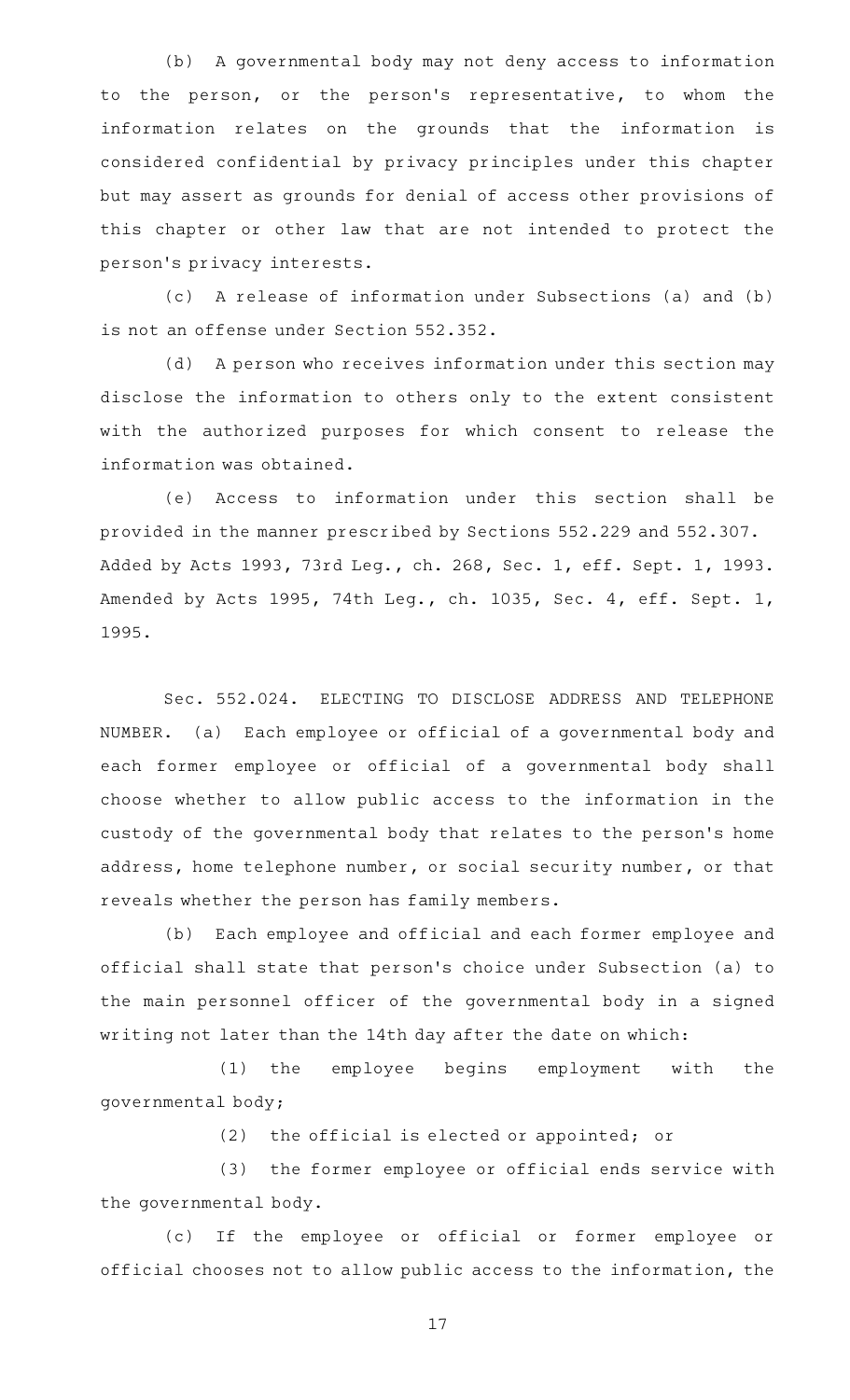information is protected under Subchapter C.

(d) If an employee or official or a former employee or official fails to state the person 's choice within the period established by this section, the information is subject to public access.

(e) An employee or official or former employee or official of a governmental body who wishes to close or open public access to the information may request in writing that the main personnel officer of the governmental body close or open access.

(f) This section does not apply to a person to whom Section 552.1175 applies.

Added by Acts 1993, 73rd Leg., ch. 268, Sec. 1, eff. Sept. 1, 1993. Amended by Acts 1995, 74th Leg., ch. 1035, Sec. 5, eff. Sept. 1, 1995; Acts 2001, 77th Leg., ch. 119, Sec. 1, eff. Sept. 1, 2001.

Sec. 552.025. TAX RULINGS AND OPINIONS. (a) A governmental body with taxing authority that issues a written determination letter, technical advice memorandum, or ruling that concerns a tax matter shall index the letter, memorandum, or ruling by subject matter.

(b) On request, the governmental body shall make the index prepared under Subsection (a) and the document itself available to the public, subject to the provisions of this chapter.

(c) Subchapter C does not authorize withholding from the public or limiting the availability to the public of a written determination letter, technical advice memorandum, or ruling that concerns a tax matter and that is issued by a governmental body with taxing authority.

Added by Acts 1993, 73rd Leg., ch. 268, Sec. 1, eff. Sept. 1, 1993.

Sec. 552.026. EDUCATION RECORDS. This chapter does not require the release of information contained in education records of an educational agency or institution, except in conformity with the Family Educational Rights and Privacy Act of 1974, Sec. 513, Pub. L. No. 93-380, 20 U.S.C. Sec. 1232g.

Added by Acts 1993, 73rd Leg., ch. 268, Sec. 1, eff. Sept. 1, 1993.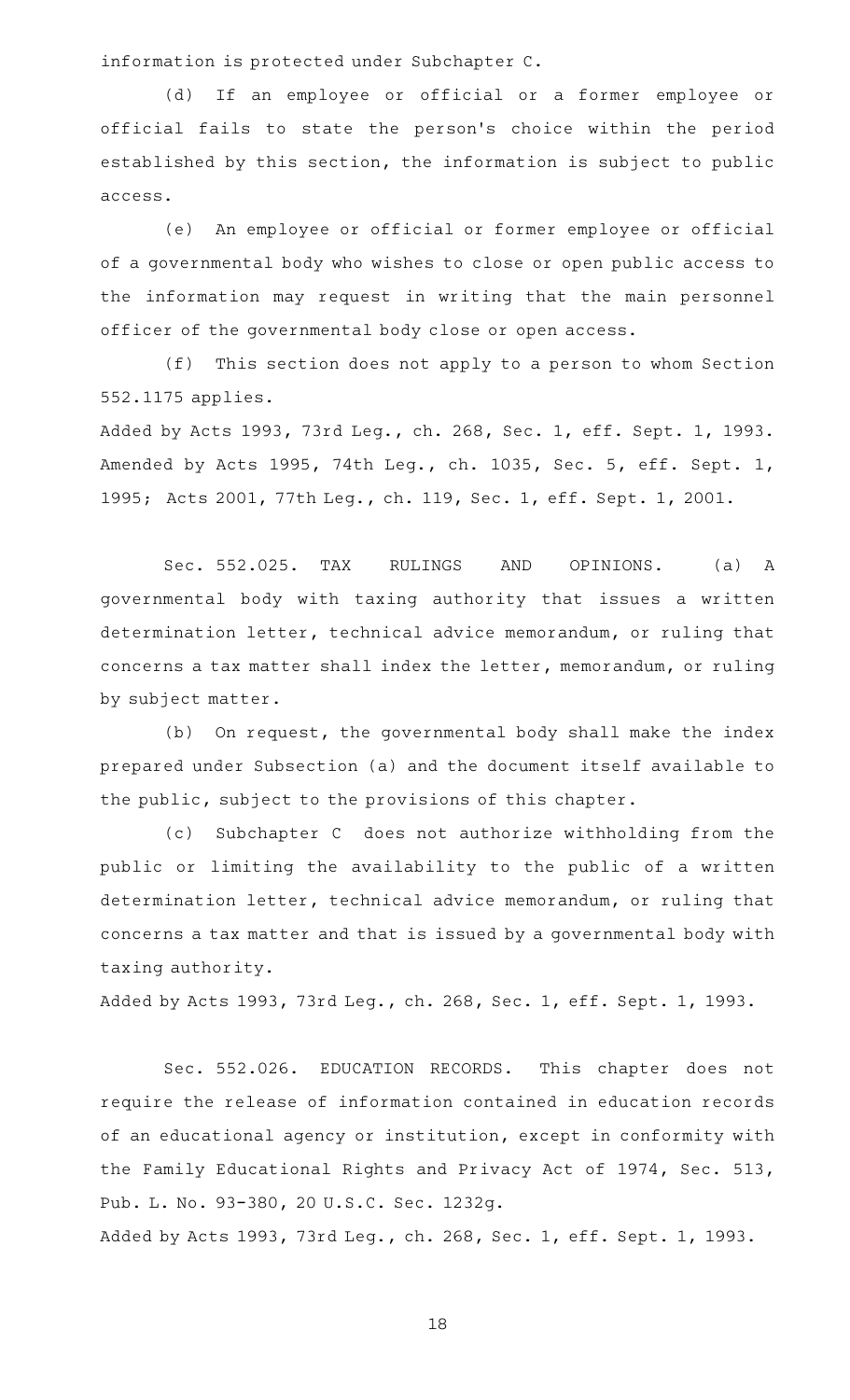Sec. 552.027. EXCEPTION: INFORMATION AVAILABLE COMMERCIALLY; RESOURCE MATERIAL. (a) A governmental body is not required under this chapter to allow the inspection of or to provide a copy of information in a commercial book or publication purchased or acquired by the governmental body for research purposes if the book or publication is commercially available to the public.

(b) Although information in a book or publication may be made available to the public as a resource material, such as a library book, a governmental body is not required to make a copy of the information in response to a request for public information.

(c)AAA governmental body shall allow the inspection of information in a book or publication that is made part of, incorporated into, or referred to in a rule or policy of a governmental body.

Added by Acts 1995, 74th Leg., ch. 1035, Sec. 12, eff. Sept. 1, 1995.

Sec. 552.028. REQUEST FOR INFORMATION FROM INCARCERATED INDIVIDUAL. (a) A governmental body is not required to accept or comply with a request for information from:

 $(1)$  an individual who is imprisoned or confined in a correctional facility; or

 $(2)$  an agent of that individual, other than that individual 's attorney when the attorney is requesting information that is subject to disclosure under this chapter.

(b) This section does not prohibit a governmental body from disclosing to an individual described by Subsection (a)(1), or that individual's agent, information held by the governmental body pertaining to that individual.

(c) In this section, "correctional facility" means:

 $(1)$  a secure correctional facility, as defined by Section 1.07, Penal Code;

(2) a secure correctional facility and a secure detention facility, as defined by Section 51.02, Family Code; and

 $(3)$  a place designated by the law of this state, another state, or the federal government for the confinement of a person arrested for, charged with, or convicted of a criminal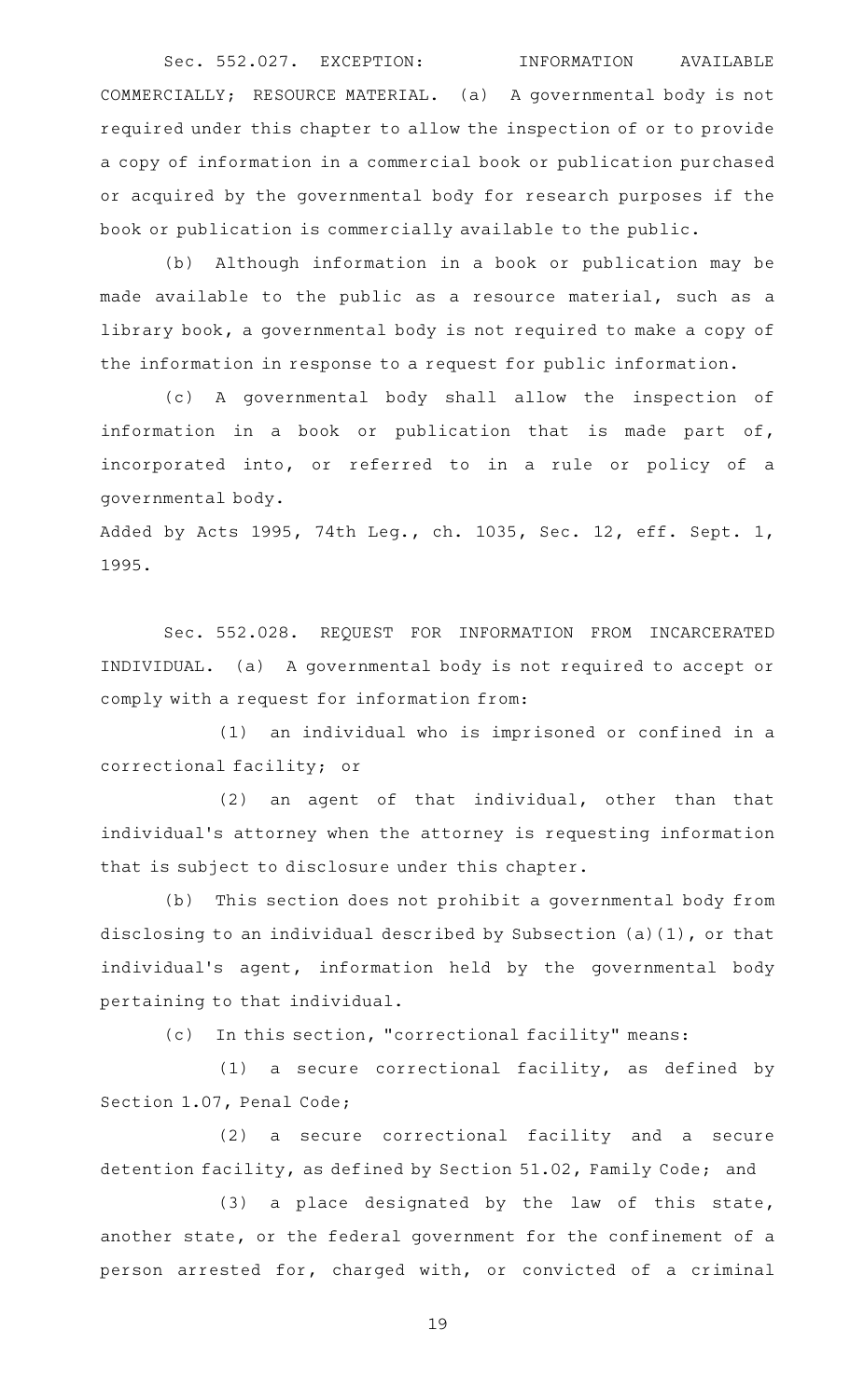offense.

Added by Acts 1995, 74th Leg., ch. 302, Sec. 1, eff. June 5, 1995. Renumbered from Government Code Sec. 552.027 by Acts 1997, 75th Leg., ch. 165, Sec. 31.01(44), eff. Sept. 1, 1997; Acts 1997, 75th Leg., ch. 1231, Sec. 6, eff. Sept. 1, 1997. Amended by Acts 1999, 76th Leg., ch. 154, Sec. 1, eff. May 21, 1999; Acts 2001, 77th Leg., ch. 735, Sec. 1, eff. June 13, 2001; Acts 2003, 78th Leg., ch. 283, Sec. 45, eff. Sept. 1, 2003.

Sec. 552.029. RIGHT OF ACCESS TO CERTAIN INFORMATION RELATING TO INMATE OF DEPARTMENT OF CRIMINAL JUSTICE. Notwithstanding Section 508.313 or 552.134, the following information about an inmate who is confined in a facility operated by or under a contract with the Texas Department of Criminal Justice is subject to required disclosure under Section 552.021:

(1) the inmate's name, identification number, age, birthplace, department photograph, physical description, or general state of health or the nature of an injury to or critical illness suffered by the inmate;

 $(2)$  the inmate's assigned unit or the date on which the unit received the inmate, unless disclosure of the information would violate federal law relating to the confidentiality of substance abuse treatment;

(3) the offense for which the inmate was convicted or the judgment and sentence for that offense;

(4) the county and court in which the inmate was convicted;

(5) the inmate's earliest or latest possible release dates;

(6) the inmate's parole date or earliest possible parole date;

(7) any prior confinement of the inmate by the Texas Department of Criminal Justice or its predecessor; or

(8) basic information regarding the death of an inmate in custody, an incident involving the use of force, or an alleged crime involving the inmate.

Added by Acts 1999, 76th Leg., ch. 783, Sec. 2, eff. Aug. 30, 1999;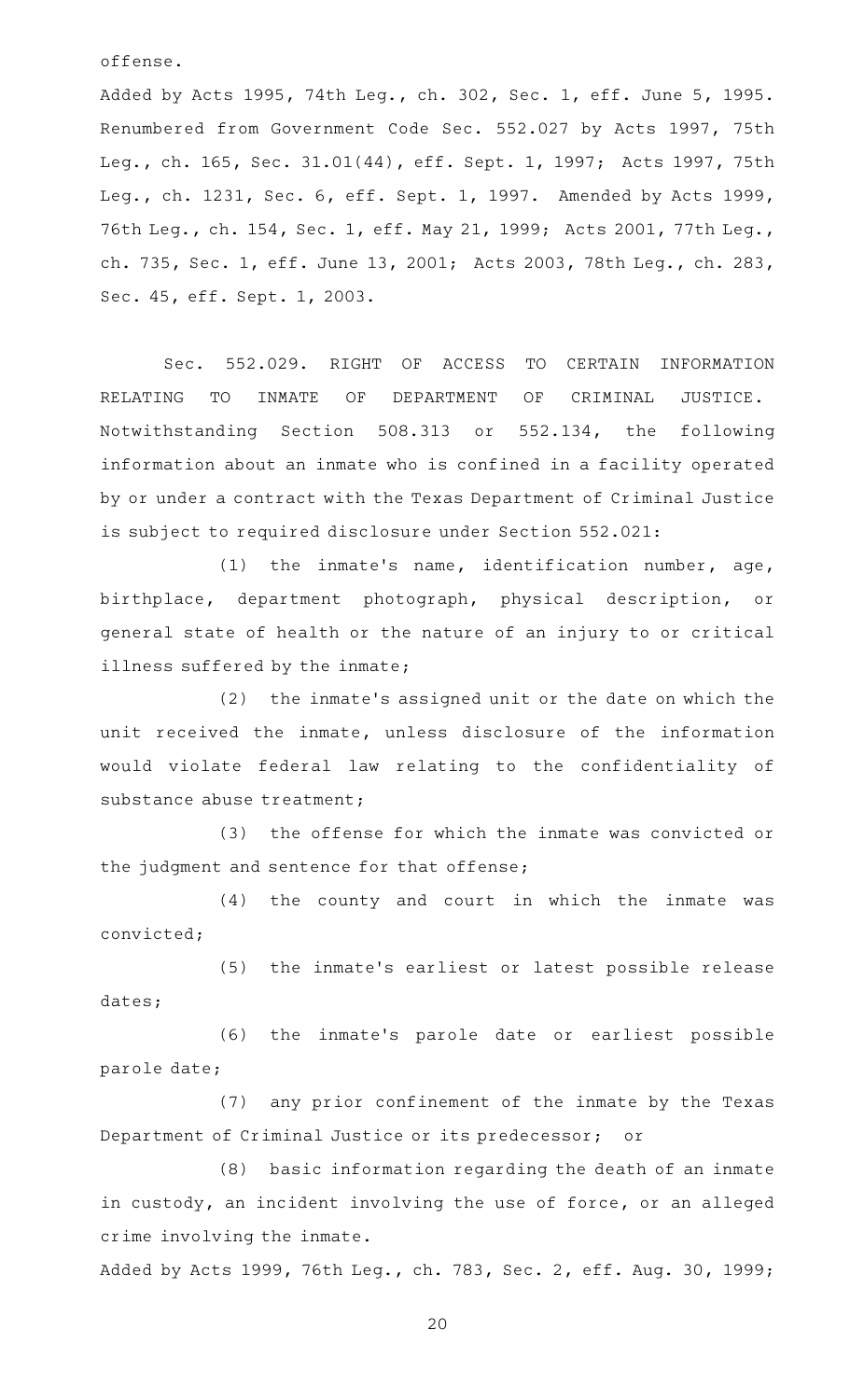Acts 2001, 77th Leg., ch. 1420, Sec. 21.002(7), eff. Sept. 1, 2001. Amended by:

Acts 2005, 79th Leg., Ch. 1271, Sec. 1, eff. June 18, 2005.

SUBCHAPTER C. INFORMATION EXCEPTED FROM REQUIRED DISCLOSURE

Sec. 552.101. EXCEPTION: CONFIDENTIAL INFORMATION. Information is excepted from the requirements of Section 552.021 if it is information considered to be confidential by law, either constitutional, statutory, or by judicial decision. Added by Acts 1993, 73rd Leg., ch. 268, Sec. 1, eff. Sept. 1, 1993.

Sec. 552.102. EXCEPTION: PERSONNEL INFORMATION. (a) Information is excepted from the requirements of Section 552.021 if it is information in a personnel file, the disclosure of which would constitute a clearly unwarranted invasion of personal privacy, except that all information in the personnel file of an employee of a governmental body is to be made available to that employee or the employee 's designated representative as public information is made available under this chapter. The exception to public disclosure created by this subsection is in addition to any exception created by Section 552.024. Public access to personnel information covered by Section 552.024 is denied to the extent provided by that section.

(b) Information is excepted from the requirements of Section 552.021 if it is a transcript from an institution of higher education maintained in the personnel file of a professional public school employee, except that this section does not exempt from disclosure the degree obtained or the curriculum on a transcript in the personnel file of the employee.

Added by Acts 1993, 73rd Leg., ch. 268, Sec. 1, eff. Sept. 1, 1993. Amended by Acts 1995, 74th Leg., ch. 1035, Sec. 6, eff. Sept. 1, 1995.

Sec. 552.103. EXCEPTION: LITIGATION OR SETTLEMENT NEGOTIATIONS INVOLVING THE STATE OR A POLITICAL SUBDIVISION. (a) Information is excepted from the requirements of Section 552.021 if it is information relating to litigation of a civil or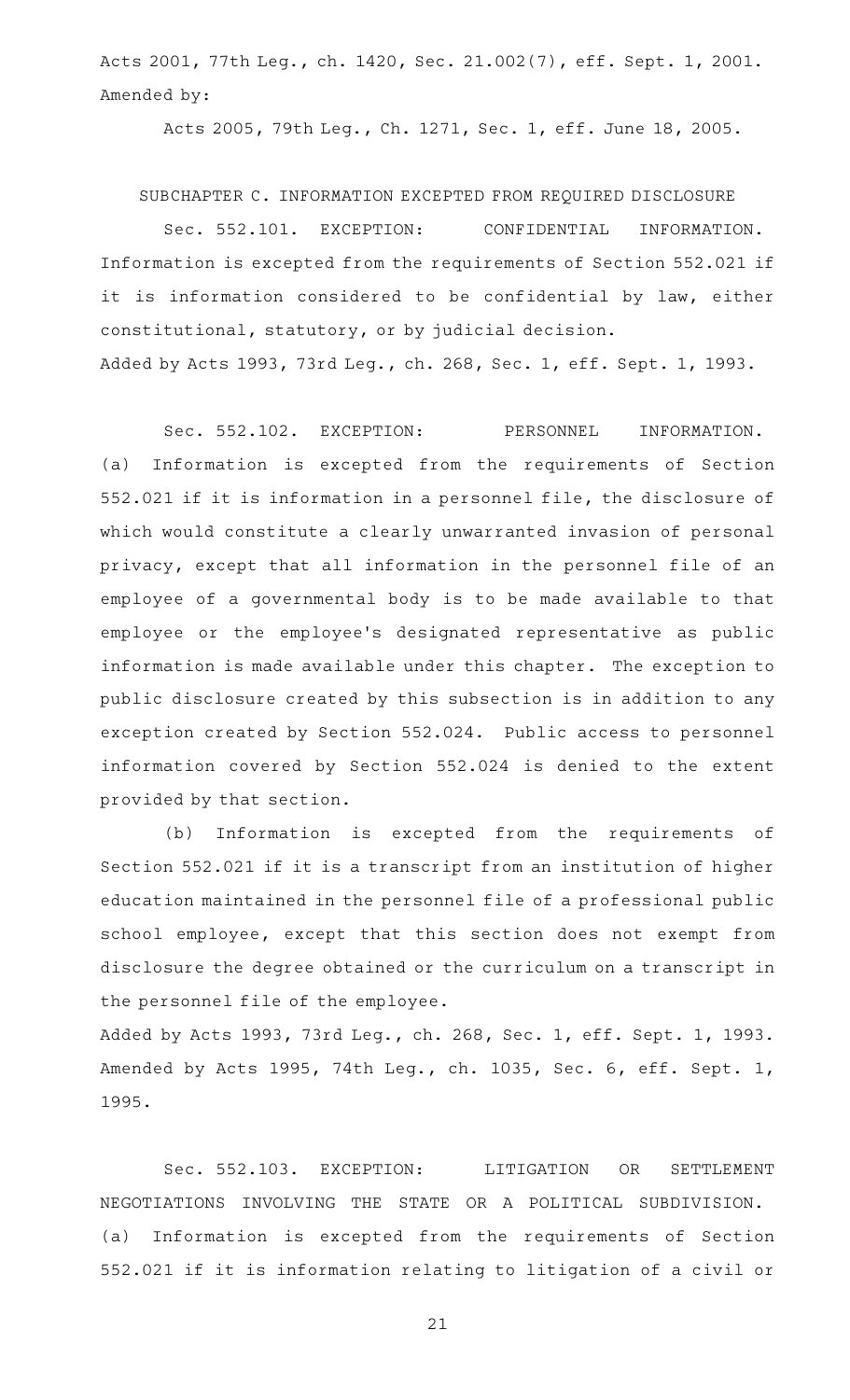criminal nature to which the state or a political subdivision is or may be a party or to which an officer or employee of the state or a political subdivision, as a consequence of the person 's office or employment, is or may be a party.

(b) For purposes of this section, the state or a political subdivision is considered to be a party to litigation of a criminal nature until the applicable statute of limitations has expired or until the defendant has exhausted all appellate and postconviction remedies in state and federal court.

(c) Information relating to litigation involving a governmental body or an officer or employee of a governmental body is excepted from disclosure under Subsection (a) only if the litigation is pending or reasonably anticipated on the date that the requestor applies to the officer for public information for access to or duplication of the information.

Added by Acts 1993, 73rd Leg., ch. 268, Sec. 1, eff. Sept. 1, 1993. Amended by Acts 1999, 76th Leg., ch. 1319, Sec. 6, eff. Sept. 1, 1999.

Sec. 552.104. EXCEPTION: INFORMATION RELATED TO COMPETITION OR BIDDING. (a) Information is excepted from the requirements of Section 552.021 if it is information that, if released, would give advantage to a competitor or bidder.

(b) The requirement of Section 552.022 that a category of information listed under Section 552.022(a) is public information and not excepted from required disclosure under this chapter unless expressly confidential under law does not apply to information that is excepted from required disclosure under this section. Added by Acts 1993, 73rd Leg., ch. 268, Sec. 1, eff. Sept. 1, 1993. Amended by Acts 2001, 77th Leg., ch. 1272, Sec. 7.01, eff. June 15, 2001.

Sec. 552.105. EXCEPTION: INFORMATION RELATED TO LOCATION OR PRICE OF PROPERTY. Information is excepted from the requirements of Section 552.021 if it is information relating to:

(1) the location of real or personal property for a public purpose prior to public announcement of the project; or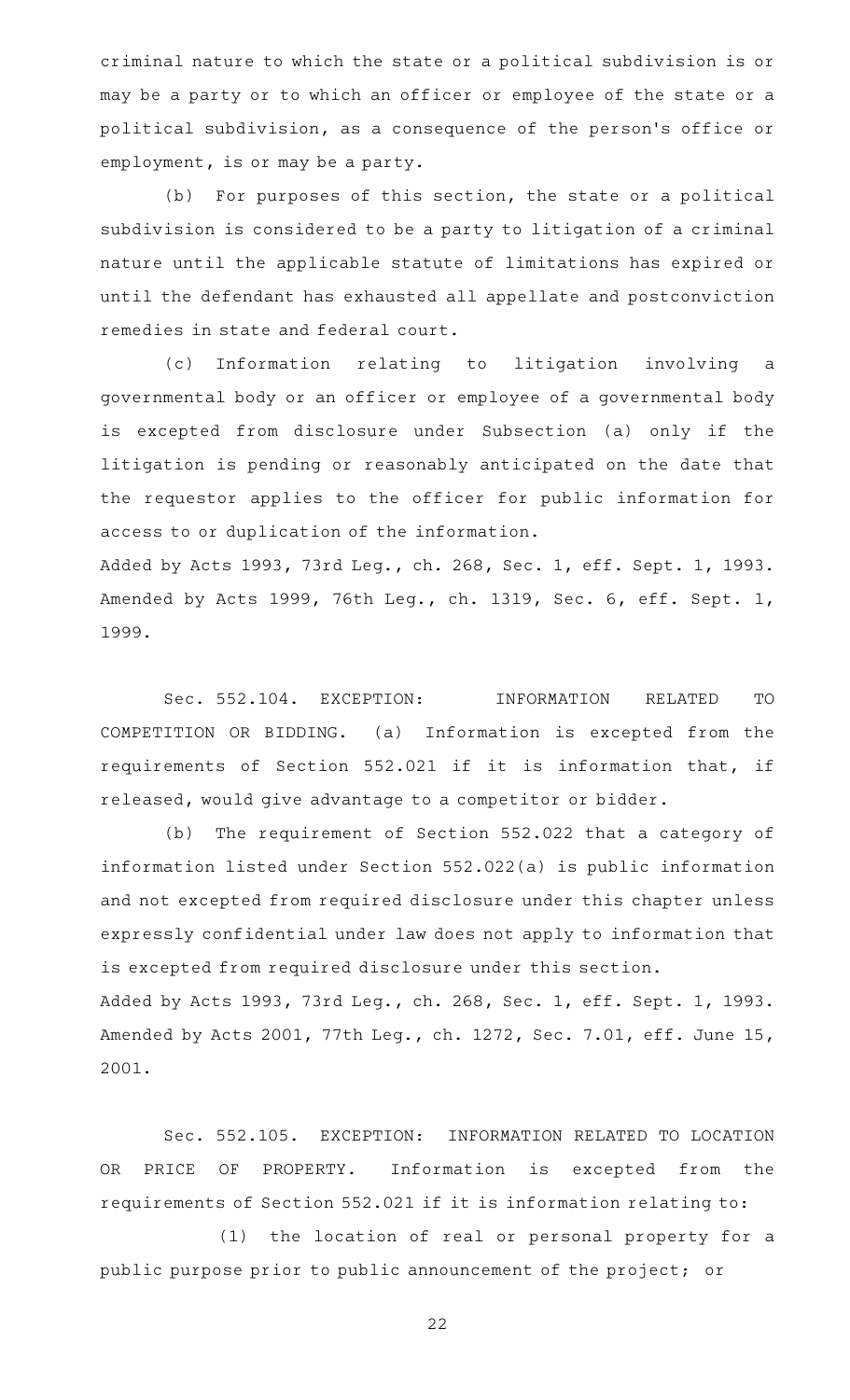(2) appraisals or purchase price of real or personal property for a public purpose prior to the formal award of contracts for the property.

Added by Acts 1993, 73rd Leg., ch. 268, Sec. 1, eff. Sept. 1, 1993.

Sec. 552.106. EXCEPTION: CERTAIN LEGISLATIVE DOCUMENTS. (a) A draft or working paper involved in the preparation of proposed legislation is excepted from the requirements of Section 552.021.

(b) An internal bill analysis or working paper prepared by the governor 's office for the purpose of evaluating proposed legislation is excepted from the requirements of Section 552.021. Added by Acts 1993, 73rd Leg., ch. 268, Sec. 1, eff. Sept. 1, 1993. Amended by Acts 1997, 75th Leg., ch. 1437, Sec. 1, eff. June 20, 1997.

Sec. 552.107. EXCEPTION: CERTAIN LEGAL MATTERS. Information is excepted from the requirements of Section 552.021 if:

 $(1)$  it is information that the attorney general or an attorney of a political subdivision is prohibited from disclosing because of a duty to the client under the Texas Rules of Evidence or the Texas Disciplinary Rules of Professional Conduct; or

(2) a court by order has prohibited disclosure of the information.

Added by Acts 1993, 73rd Leg., ch. 268, Sec. 1, eff. Sept. 1, 1993. Amended by Acts 1995, 74th Leg., ch. 1035, Sec. 7, eff. Sept. 1, 1995.

Amended by:

Acts 2005, 79th Leg., Ch. 728, Sec. 8.014, eff. September 1, 2005.

Sec. 552.108. EXCEPTION: CERTAIN LAW ENFORCEMENT, CORRECTIONS, AND PROSECUTORIAL INFORMATION. (a) Information held by a law enforcement agency or prosecutor that deals with the detection, investigation, or prosecution of crime is excepted from the requirements of Section 552.021 if: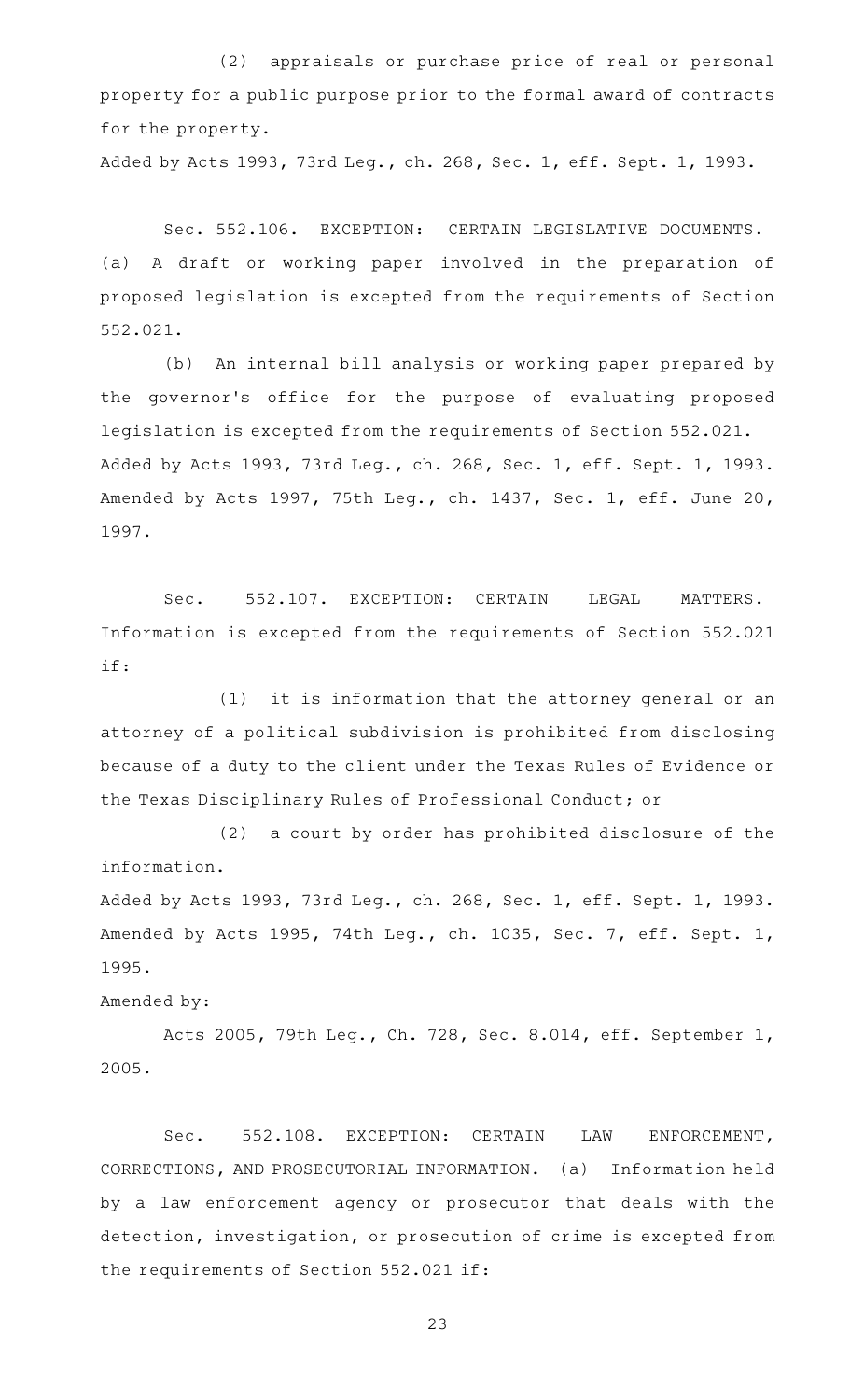(1) release of the information would interfere with the detection, investigation, or prosecution of crime;

(2) it is information that deals with the detection, investigation, or prosecution of crime only in relation to an investigation that did not result in conviction or deferred adjudication;

(3) it is information relating to a threat against a peace officer or detention officer collected or disseminated under Section 411.048; or

 $(4)$  it is information that:

(A) is prepared by an attorney representing the state in anticipation of or in the course of preparing for criminal litigation; or

(B) reflects the mental impressions or legal reasoning of an attorney representing the state.

(b) An internal record or notation of a law enforcement agency or prosecutor that is maintained for internal use in matters relating to law enforcement or prosecution is excepted from the requirements of Section 552.021 if:

(1) release of the internal record or notation would interfere with law enforcement or prosecution;

(2) the internal record or notation relates to law enforcement only in relation to an investigation that did not result in conviction or deferred adjudication; or

 $(3)$  the internal record or notation:

(A) is prepared by an attorney representing the state in anticipation of or in the course of preparing for criminal litigation; or

(B) reflects the mental impressions or legal reasoning of an attorney representing the state.

(c) This section does not except from the requirements of Section 552.021 information that is basic information about an arrested person, an arrest, or a crime.

Added by Acts 1993, 73rd Leg., ch. 268, Sec. 1, eff. Sept. 1, 1993. Amended by Acts 1995, 74th Leg., ch. 1035, Sec. 7, eff. Sept. 1, 1995; Acts 1997, 75th Leg., ch. 1231, Sec. 1, eff. Sept. 1, 1997; Acts 2001, 77th Leg., ch. 474, Sec. 6, eff. Sept. 1, 2001.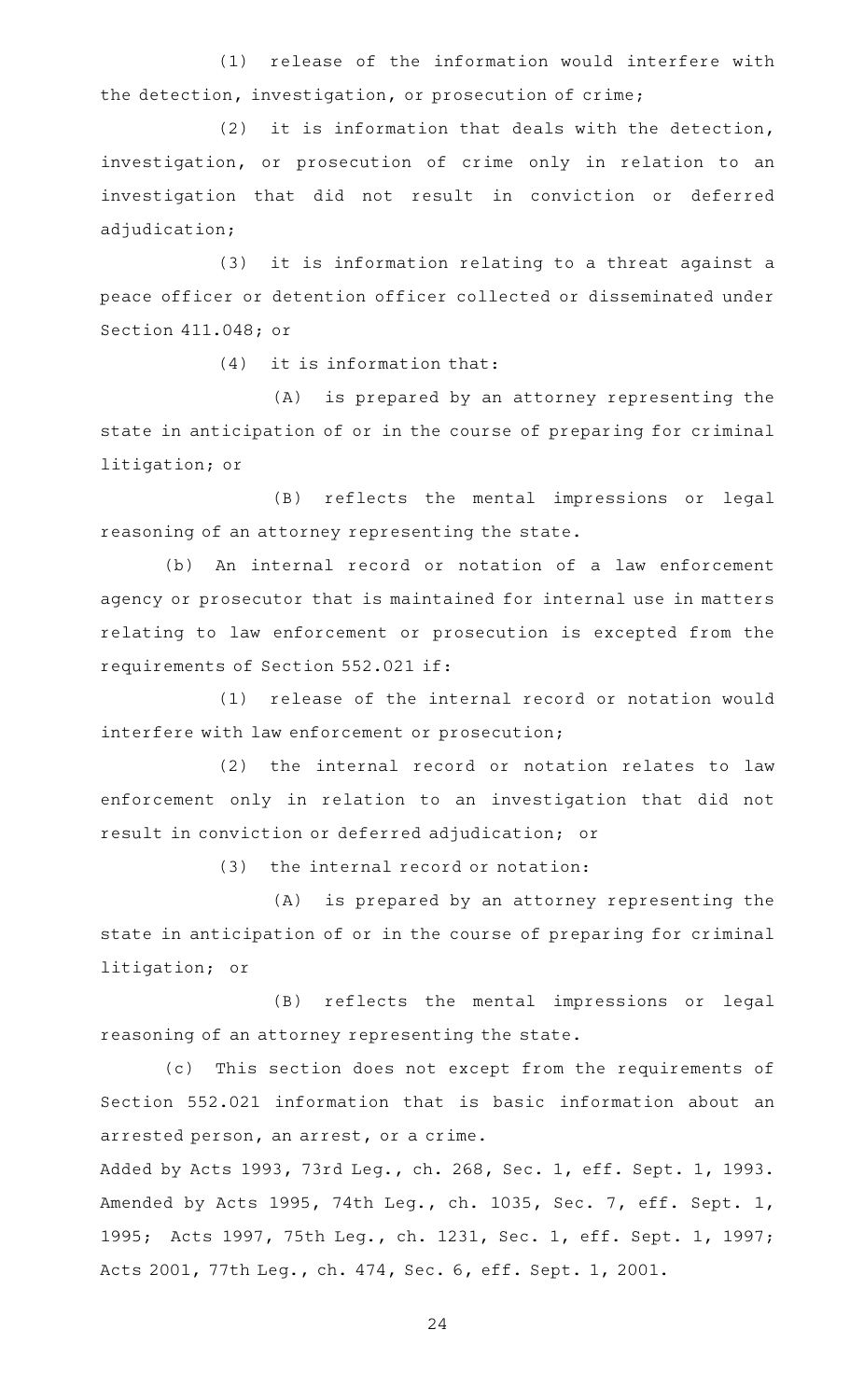## Amended by:

Acts 2005, 79th Leg., Ch. 557, Sec. 3, eff. September 1, 2005. Acts 2005, 79th Leg., Ch. 557, Sec. 4, eff. September 1, 2005.

Sec. 552.109. EXCEPTION: CERTAIN PRIVATE COMMUNICATIONS OF AN ELECTED OFFICE HOLDER. Private correspondence or communications of an elected office holder relating to matters the disclosure of which would constitute an invasion of privacy are excepted from the requirements of Section 552.021. Added by Acts 1993, 73rd Leg., ch. 268, Sec. 1, eff. Sept. 1, 1993.

Sec. 552.110. EXCEPTION: TRADE SECRETS; CERTAIN COMMERCIAL OR FINANCIAL INFORMATION. (a) A trade secret obtained from a person and privileged or confidential by statute or judicial decision is excepted from the requirements of Section 552.021.

(b) Commercial or financial information for which it is demonstrated based on specific factual evidence that disclosure would cause substantial competitive harm to the person from whom the information was obtained is excepted from the requirements of Section 552.021.

Added by Acts 1993, 73rd Leg., ch. 268, Sec. 1, eff. Sept. 1, 1993. Amended by Acts 1999, 76th Leg., ch. 1319, Sec. 7, eff. Sept. 1, 1999.

Sec. 552.111. EXCEPTION: AGENCY MEMORANDA. An interagency or intraagency memorandum or letter that would not be available by law to a party in litigation with the agency is excepted from the requirements of Section 552.021.

Added by Acts 1993, 73rd Leg., ch. 268, Sec. 1, eff. Sept. 1, 1993.

Sec. 552.112. EXCEPTION: CERTAIN INFORMATION RELATING TO REGULATION OF FINANCIAL INSTITUTIONS OR SECURITIES. (a) Information is excepted from the requirements of Section 552.021 if it is information contained in or relating to examination, operating, or condition reports prepared by or for an agency responsible for the regulation or supervision of financial institutions or securities, or both.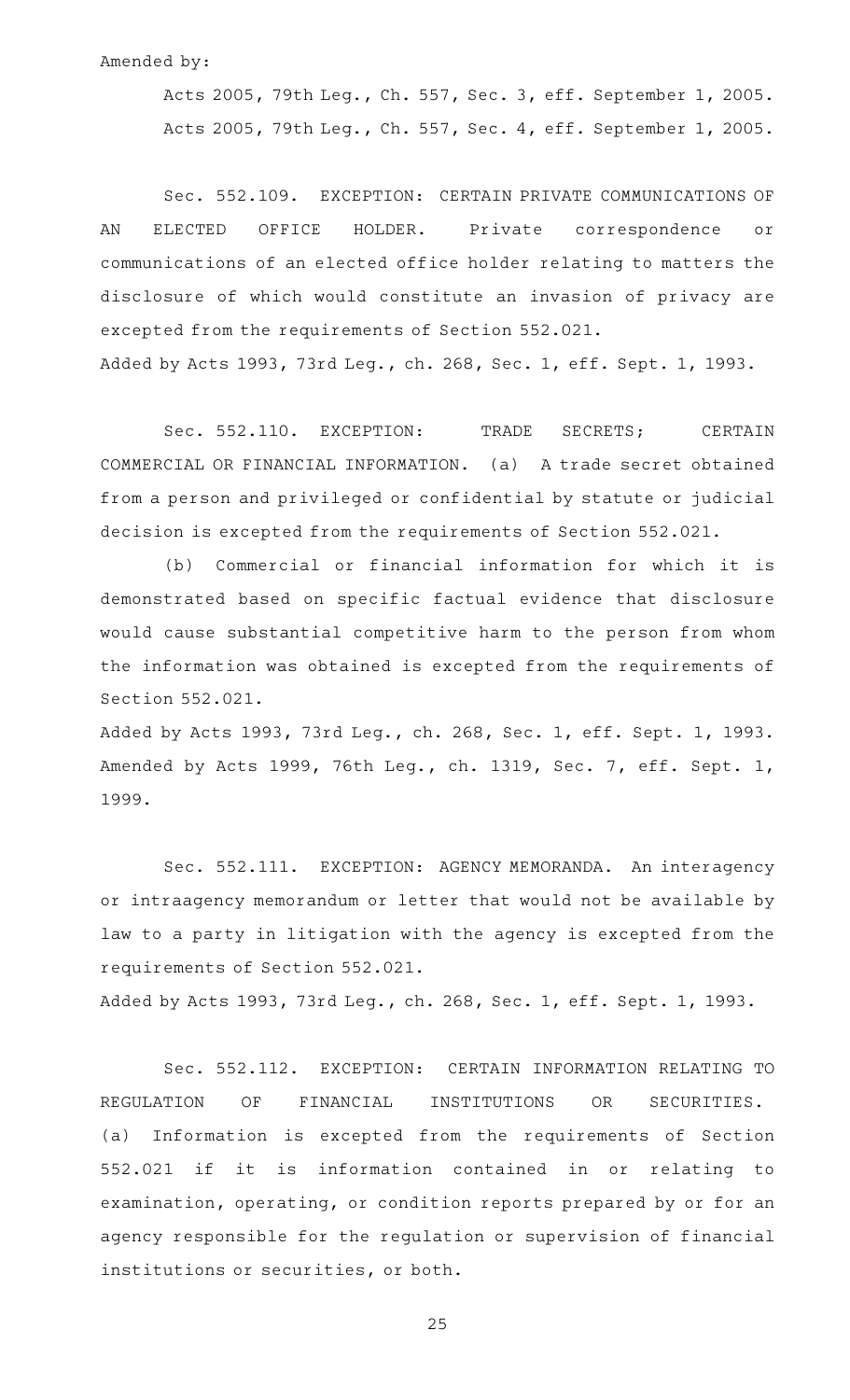(b) In this section, "securities" has the meaning assigned by The Securities Act (Article 581-1 et seq., Vernon 's Texas Civil Statutes).

(c) Information is excepted from the requirements of Section 552.021 if it is information submitted by an individual or other entity to the Texas Legislative Council, or to any state agency or department overseen by the Finance Commission of Texas and the information has been or will be sent to the Texas Legislative Council, for the purpose of performing a statistical or demographic analysis of information subject to Section 323.020. However, this subsection does not except from the requirements of Section 552.021 information that does not identify or tend to identify an individual or other entity and that is subject to required public disclosure under Section 323.020(e).

Added by Acts 1993, 73rd Leg., ch. 268, Sec. 1, eff. Sept. 1, 1993. Amended by Acts 2003, 78th Leg., ch. 918, Sec. 2, eff. June 20, 2003.

Sec. 552.113. EXCEPTION: GEOLOGICAL OR GEOPHYSICAL INFORMATION. (a) Information is excepted from the requirements of Section 552.021 if it is:

(1) an electric log confidential under Subchapter M, Chapter 91, Natural Resources Code;

(2) geological or geophysical information or data, including maps concerning wells, except information filed in connection with an application or proceeding before an agency; or

(3) confidential under Subsections (c) through  $(f)$ .

(b) Information that is shown to or examined by an employee of the General Land Office, but not retained in the land office, is not considered to be filed with the land office.

 $(c)$  In this section:

(1) "Confidential material" includes all well logs, geological, geophysical, geochemical, and other similar data, including maps and other interpretations of the material filed in the General Land Office:

 $(A)$  in connection with any administrative application or proceeding before the land commissioner, the school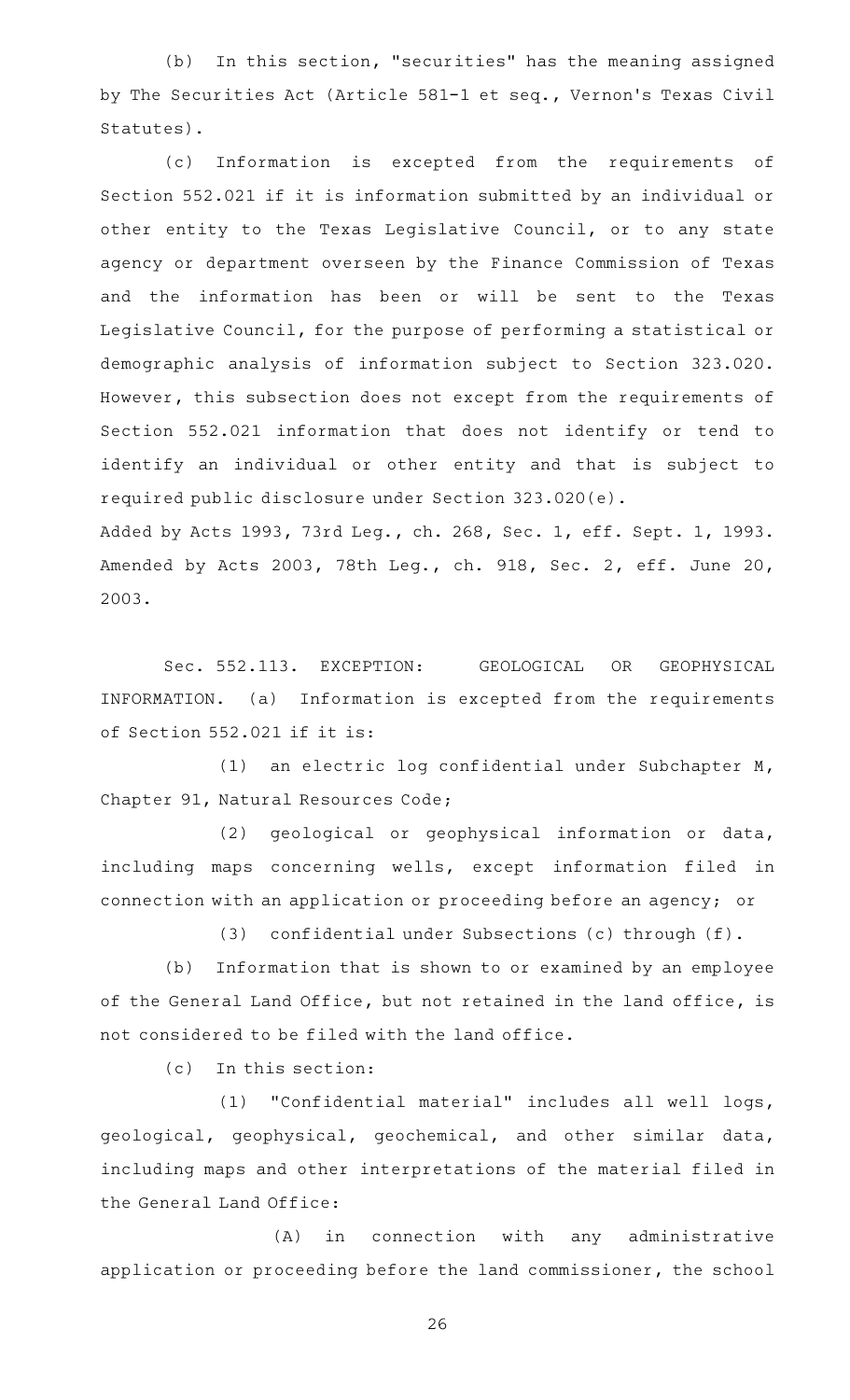land board, any board for lease, or the commissioner's or board's staff; or

(B) in compliance with the requirements of any law, rule, lease, or agreement.

(2) "Basic electric logs" has the same meaning as it has in Chapter 91, Natural Resources Code.

(3) "Administrative applications" and "administrative proceedings" include applications for pooling or unitization, review of shut-in royalty payments, review of leases or other agreements to determine their validity, review of any plan of operations, review of the obligation to drill offset wells, or an application to pay compensatory royalty.

(d) Confidential material, except basic electric logs, filed in the General Land Office on or after September 1, 1985, is public information and is available to the public under Section 552.021 on and after the later of:

(1) five years from the filing date of the confidential material; or

(2) one year from the expiration, termination, or forfeiture of the lease in connection with which the confidential material was filed.

(e) Basic electric logs filed in the General Land Office on or after September 1, 1985, are either public information or confidential material to the same extent and for the same periods provided for the same logs by Chapter 91, Natural Resources Code. A person may request that a basic electric log that has been filed in the General Land Office be made confidential by filing with the land office a copy of the written request for confidentiality made to the Railroad Commission of Texas for the same log.

 $(f)$  The following are public information:

(1) basic electric logs filed in the General Land Office before September 1, 1985; and

(2) confidential material, except basic electric logs, filed in the General Land Office before September 1, 1985, provided, that Subsection (d) governs the disclosure of that confidential material filed in connection with a lease that is a valid and subsisting lease on September 1, 1995.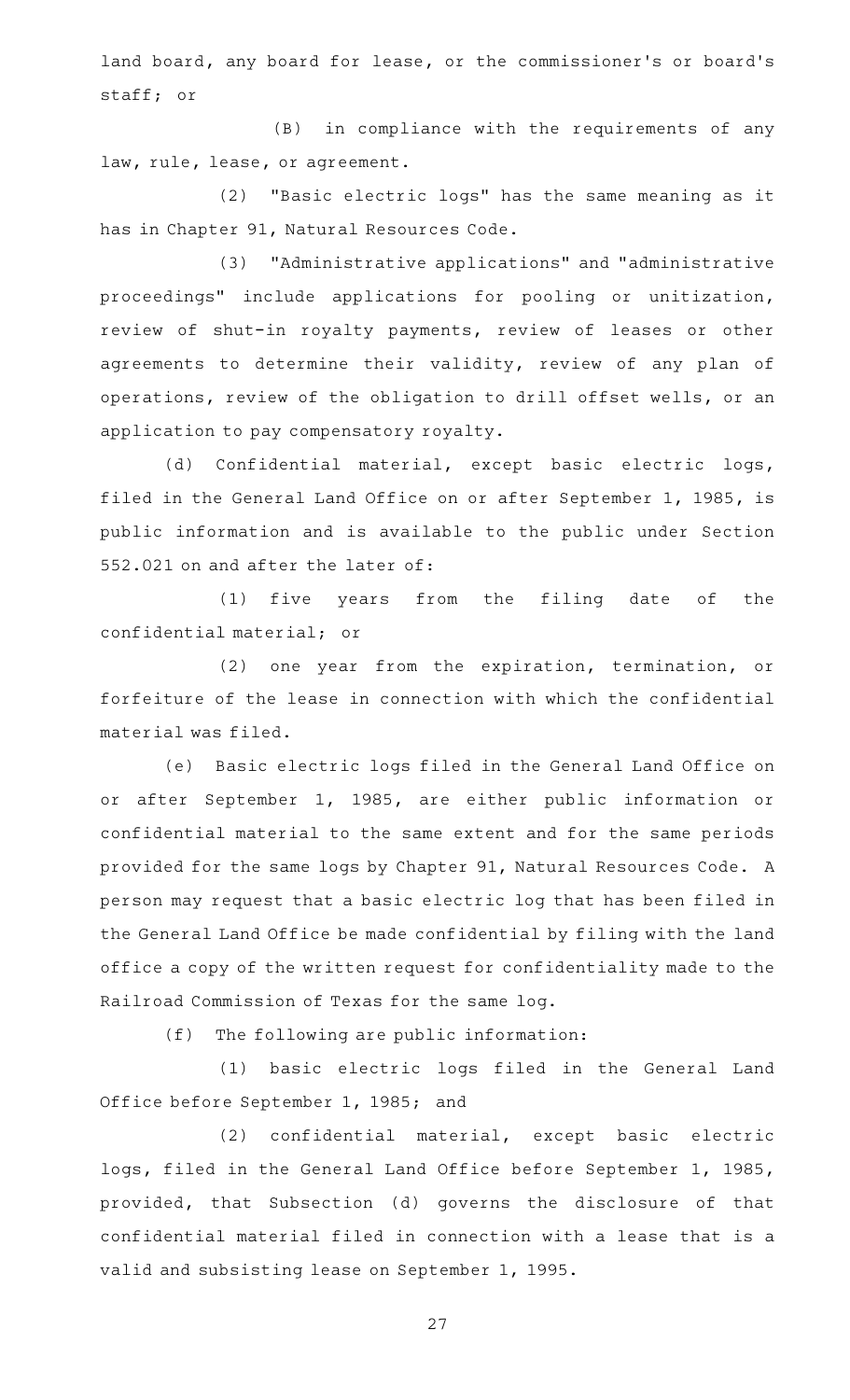(g) Confidential material may be disclosed at any time if the person filing the material, or the person's successor in interest in the lease in connection with which the confidential material was filed, consents in writing to its release. A party consenting to the disclosure of confidential material may restrict the manner of disclosure and the person or persons to whom the disclosure may be made.

(h) Notwithstanding the confidential nature of the material described in this section, the material may be used by the General Land Office in the enforcement, by administrative proceeding or litigation, of the laws governing the sale and lease of public lands and minerals, the regulations of the land office, the school land board, or of any board for lease, or the terms of any lease, pooling or unitization agreement, or any other agreement or grant.

(i) An administrative hearings officer may order that confidential material introduced in an administrative proceeding remain confidential until the proceeding is finally concluded, or for the period provided in Subsection (d), whichever is later.

(j) Confidential material examined by an administrative hearings officer during the course of an administrative proceeding for the purpose of determining its admissibility as evidence shall not be considered to have been filed in the General Land Office to the extent that the confidential material is not introduced into evidence at the proceeding.

(k) This section does not prevent a person from asserting that any confidential material is exempt from disclosure as a trade secret or commercial information under Section 552.110 or under any other basis permitted by law.

Added by Acts 1993, 73rd Leg., ch. 268, Sec. 1, eff. Sept. 1, 1993. Amended by Acts 1995, 74th Leg., ch. 1035, Sec. 8, eff. Sept. 1, 1995.

Sec. 552.114. EXCEPTION: STUDENT RECORDS. (a) Information is excepted from the requirements of Section 552.021 if it is information in a student record at an educational institution funded wholly or partly by state revenue.

(b) A record under Subsection (a) shall be made available on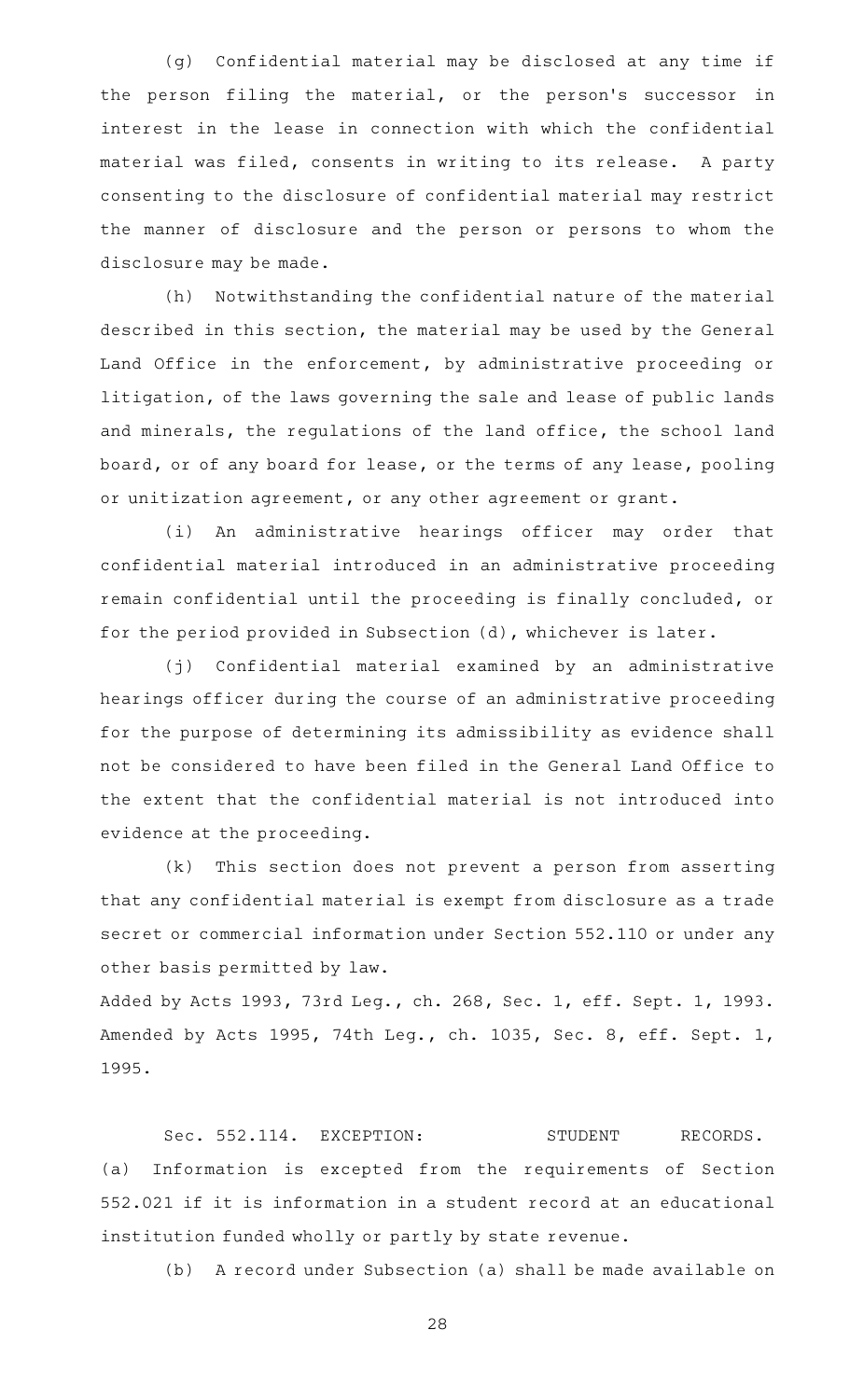the request of:

 $(1)$  educational institution personnel;

(2) the student involved or the student's parent, legal guardian, or spouse; or

(3) a person conducting a child abuse investigation required by Subchapter D, Chapter 261, Family Code. Added by Acts 1993, 73rd Leg., ch. 268, Sec. 1, eff. Sept. 1, 1993. Amended by Acts 1997, 75th Leg., ch. 165, Sec. 7.38, eff. Sept. 1, 1997.

Sec. 552.115. EXCEPTION: BIRTH AND DEATH RECORDS. (a) A birth or death record maintained by the bureau of vital statistics of the Texas Department of Health or a local registration official is excepted from the requirements of Section 552.021, except that:

 $(1)$  a birth record is public information and available to the public on and after the 75th anniversary of the date of birth as shown on the record filed with the bureau of vital statistics or local registration official;

(2) a death record is public information and available to the public on and after the 25th anniversary of the date of death as shown on the record filed with the bureau of vital statistics or local registration official;

(3) a general birth index or a general death index established or maintained by the bureau of vital statistics or a local registration official is public information and available to the public to the extent the index relates to a birth record or death record that is public information and available to the public under Subdivision (1) or (2);

(4) a summary birth index or a summary death index prepared or maintained by the bureau of vital statistics or a local registration official is public information and available to the public; and

 $(5)$  a birth or death record is available to the chief executive officer of a home-rule municipality or the officer's designee if:

(A) the record is used only to identify a property owner or other person to whom the municipality is required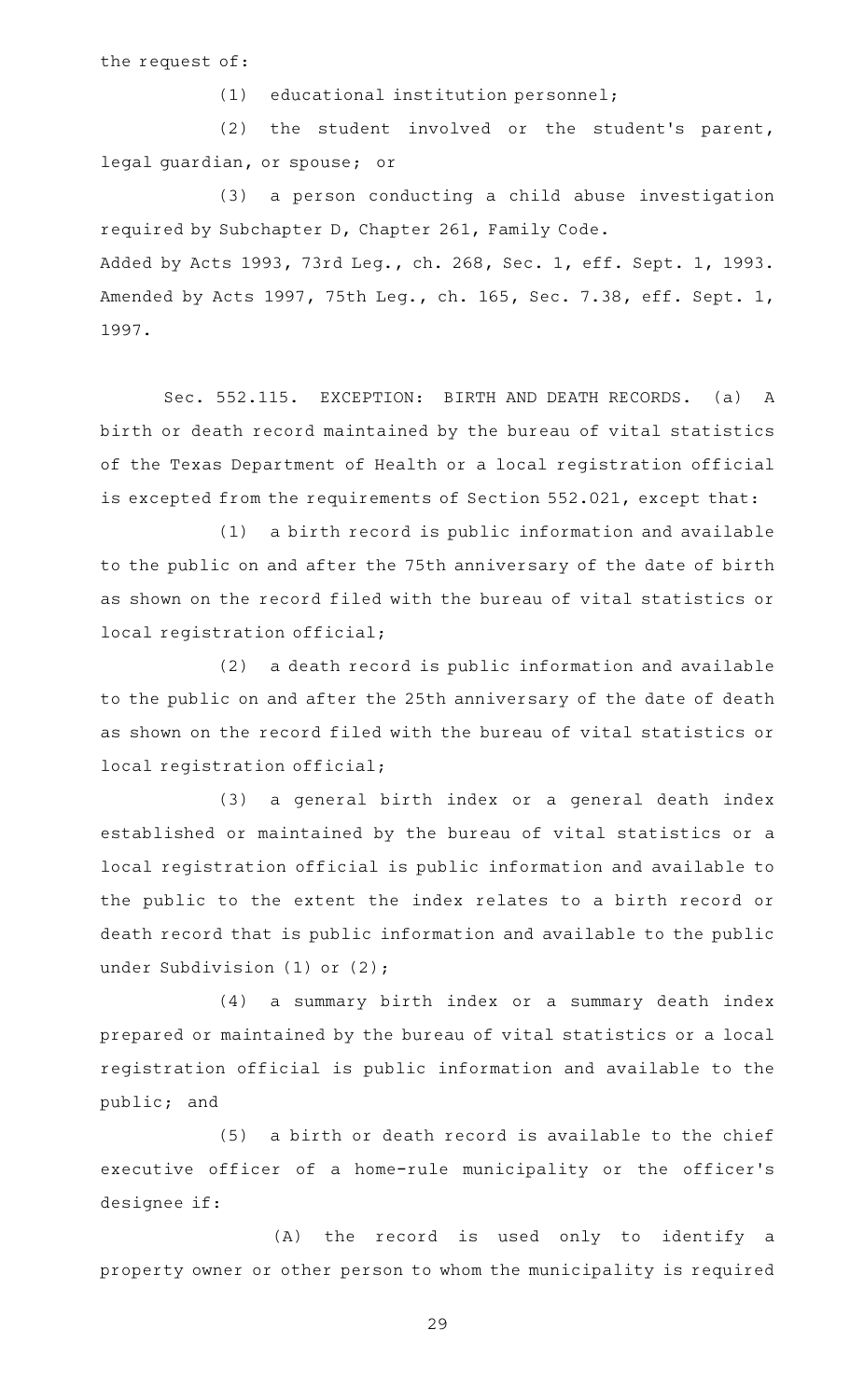to give notice when enforcing a state statute or an ordinance;

(B) the municipality has exercised due diligence in the manner described by Section 54.035(e), Local Government Code, to identify the person; and

(C) the officer or designee signs a confidentiality agreement that requires that:

(i) the information not be disclosed outside the office of the officer or designee, or within the office for a purpose other than the purpose described by Paragraph (A);

(ii) the information be labeled as confidential;

(iii) the information be kept securely;

(iv) the number of copies made of the information or the notes taken from the information that implicate the confidential nature of the information be controlled, with all copies or notes that are not destroyed or returned remaining confidential and subject to the confidentiality agreement.

and

(b) Notwithstanding Subsection (a), a general birth index or a summary birth index is not public information and is not available to the public if:

(1) the fact of an adoption or paternity determination can be revealed by the index; or

(2) the index contains specific identifying information relating to the parents of a child who is the subject of an adoption placement.

(c) Subsection (a)(1) does not apply to the microfilming agreement entered into by the Genealogical Society of Utah, a nonprofit corporation organized under the laws of the State of Utah, and the Archives and Information Services Division of the Texas State Library and Archives Commission.

(d) For the purposes of fulfilling the terms of the agreement in Subsection (c), the Genealogical Society of Utah shall have access to birth records on and after the 50th anniversary of the date of birth as shown on the record filed with the bureau of vital statistics or local registration official, but such birth records shall not be made available to the public until the 75th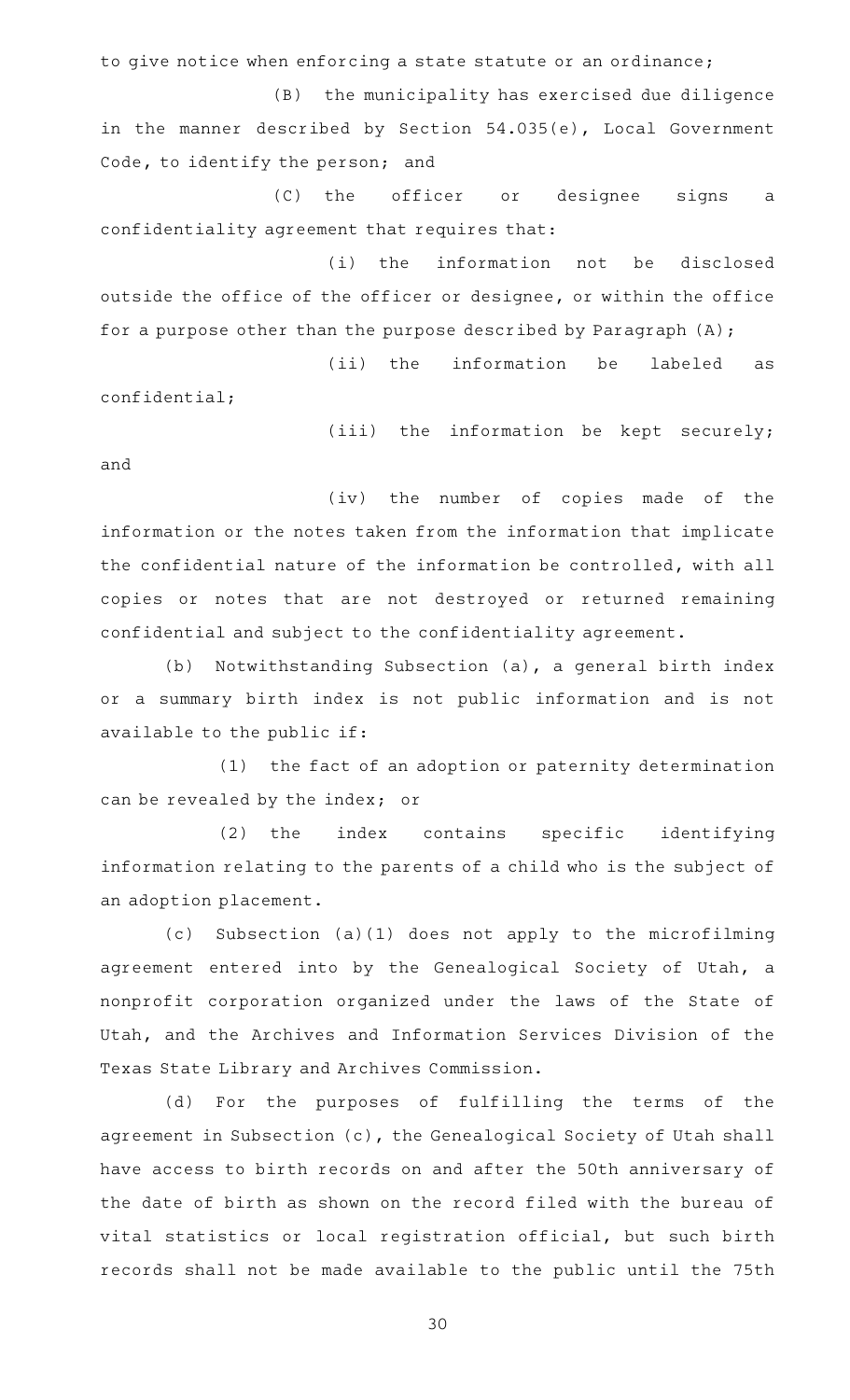anniversary of the date of birth as shown on the record.

Added by Acts 1993, 73rd Leg., ch. 268, Sec. 1, eff. Sept. 1, 1993. Amended by Acts 1999, 76th Leg., ch. 706, Sec. 1, eff. Aug. 30, 1999; Acts 2001, 77th Leg., ch. 413, Sec. 1, eff. Sept. 1, 2001; Acts 2003, 78th Leg., ch. 1192, Sec. 1, eff. Sept. 1, 2003.

Sec. 552.116. EXCEPTION: AUDIT WORKING PAPERS. (a) An audit working paper of an audit of the state auditor or the auditor of a state agency, an institution of higher education as defined by Section 61.003, Education Code, a county, a municipality, a school district, or a joint board operating under Section 22.074, Transportation Code, including any audit relating to the criminal history background check of a public school employee, is excepted from the requirements of Section 552.021. If information in an audit working paper is also maintained in another record, that other record is not excepted from the requirements of Section 552.021 by this section.

 $(b)$  In this section:

(1) "Audit" means an audit authorized or required by a statute of this state or the United States, the charter or an ordinance of a municipality, an order of the commissioners court of a county, a resolution or other action of a board of trustees of a school district, including an audit by the district relating to the criminal history background check of a public school employee, or a resolution or other action of a joint board described by Subsection (a) and includes an investigation.

(2) "Audit working paper" includes all information, documentary or otherwise, prepared or maintained in conducting an audit or preparing an audit report, including:

 $(A)$  intra-agency and interagency communications; and

(B) drafts of the audit report or portions of those drafts.

Added by Acts 1993, 73rd Leg., ch. 268, Sec. 1, eff. Sept. 1, 1993. Amended by Acts 1997, 75th Leg., ch. 1122, Sec. 10, eff. Sept. 1, 1997; Acts 1999, 76th Leg., ch. 1319, Sec. 8, eff. Sept. 1, 1999; Acts 2003, 78th Leg., ch. 379, Sec. 1, eff. June 18, 2003.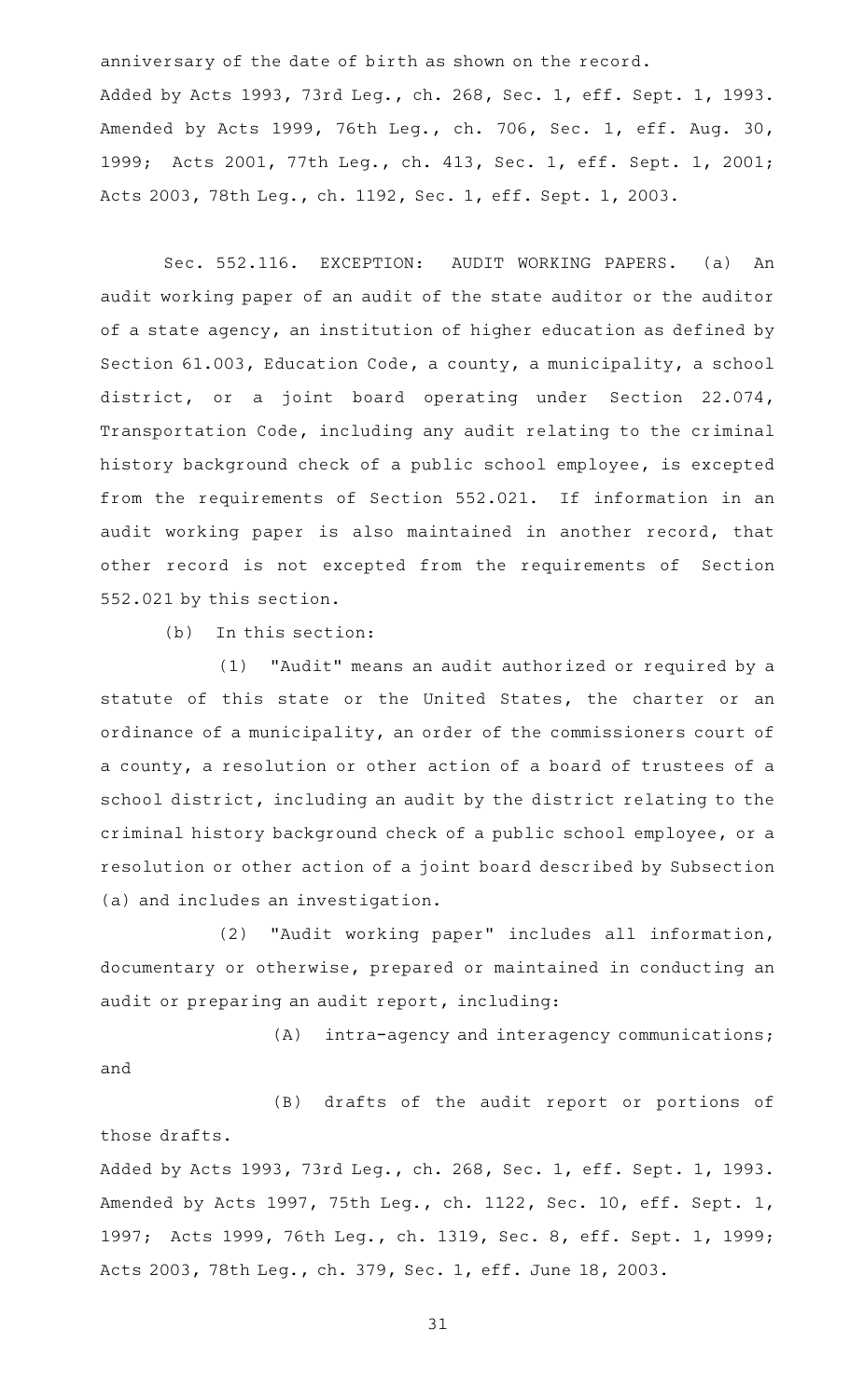Amended by:

Acts 2005, 79th Leg., Ch. 202, Sec. 1, eff. May 27, 2005.

Acts 2005, 79th Leg., Ch. 202, Sec. 2, eff. May 27, 2005.

Acts 2007, 80th Leg., R.S., Ch. 1372, Sec. 24, eff. June 15, 2007.

Acts 2007, 80th Leg., R.S., Ch. 1372, Sec. 25, eff. June 15, 2007.

Sec. 552.117. EXCEPTION: CERTAIN ADDRESSES, TELEPHONE NUMBERS, SOCIAL SECURITY NUMBERS, AND PERSONAL FAMILY INFORMATION. (a) Information is excepted from the requirements of Section 552.021 if it is information that relates to the home address, home telephone number, or social security number of the following person or that reveals whether the person has family members:

(1) a current or former official or employee of a governmental body, except as otherwise provided by Section 552.024;

(2) a peace officer as defined by Article  $2.12$ , Code of Criminal Procedure, or a security officer commissioned under Section 51.212, Education Code, regardless of whether the officer complies with Section 552.024 or 552.1175, as applicable;

(3) a current or former employee of the Texas Department of Criminal Justice or of the predecessor in function of the department or any division of the department, regardless of whether the current or former employee complies with Section 552.1175;

 $(4)$  a peace officer as defined by Article 2.12, Code of Criminal Procedure, or other law, a reserve law enforcement officer, a commissioned deputy game warden, or a corrections officer in a municipal, county, or state penal institution in this state who was killed in the line of duty, regardless of whether the deceased complied with Section 552.024 or 552.1175;

(5) a commissioned security officer as defined by Section 1702.002, Occupations Code, regardless of whether the officer complies with Section 552.024 or 552.1175, as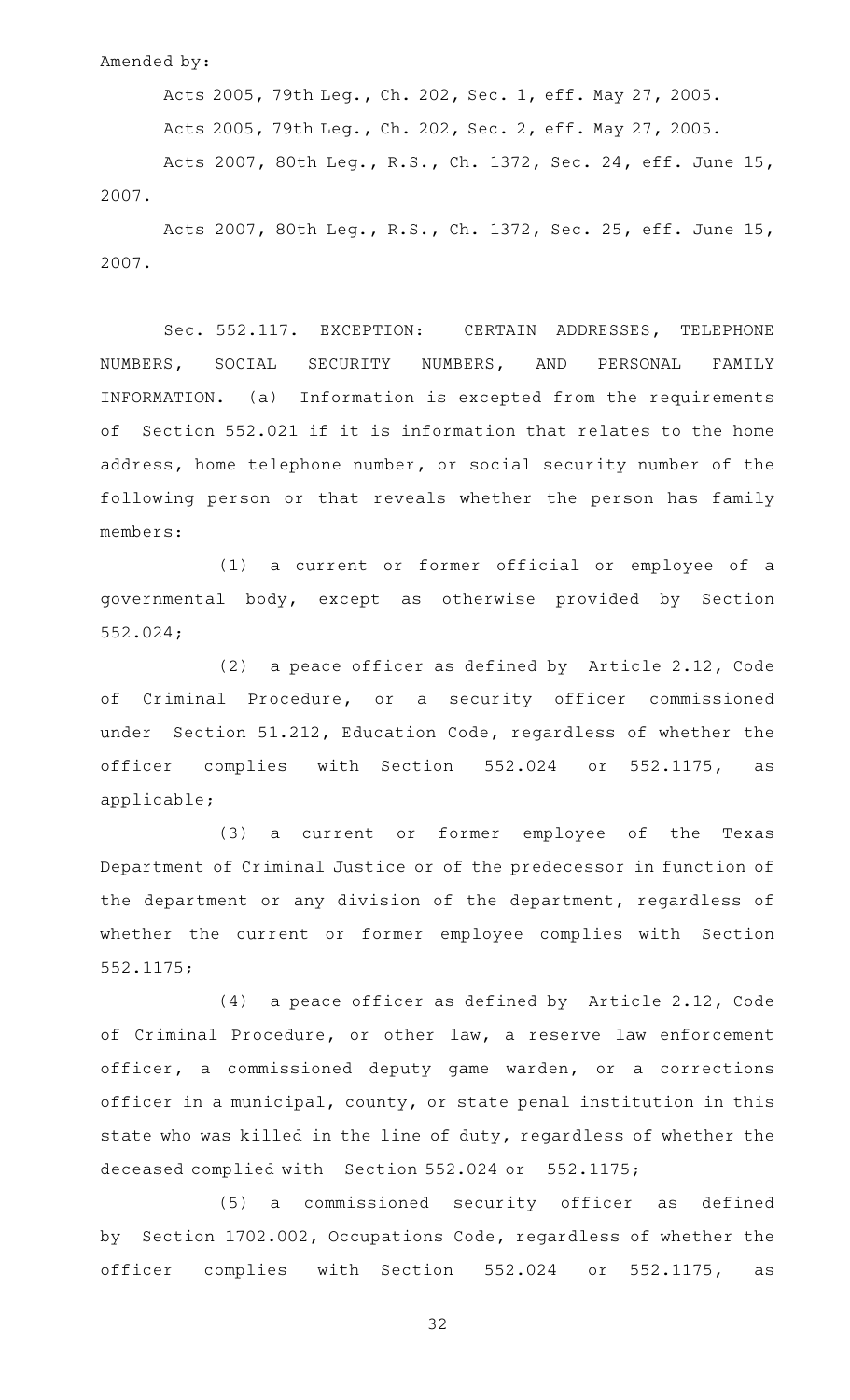applicable; or

(6) an officer or employee of a community supervision and corrections department established under Chapter 76 who performs a duty described by Section 76.004(b), regardless of whether the officer or employee complies with Section 552.024 or 552.1175.

(b) All documents filed with a county clerk and all documents filed with a district clerk are exempt from this section. Added by Acts 1993, 73rd Leg., ch. 268, Sec. 1, eff. Sept. 1, 1993. Amended by Acts 1995, 74th Leg., ch. 1035, Sec. 9, eff. Sept. 1, 1995; Acts 1997, 75th Leg., ch. 512, Sec. 1, eff. May 31, 1997; Acts 1999, 76th Leg., ch. 1318, Sec. 1, eff. June 18, 1999; Acts 2001, 77th Leg., ch. 119, Sec. 2, eff. Sept. 1, 2001; Acts 2003, 78th Leg., ch. 947, Sec. 1, eff. June 20, 2003. Amended by:

Acts 2007, 80th Leg., R.S., Ch. 621, Sec. 1, eff. September 1, 2007.

Sec. 552.1175. CONFIDENTIALITY OF ADDRESSES, TELEPHONE NUMBERS, SOCIAL SECURITY NUMBERS, AND PERSONAL FAMILY INFORMATION OF PEACE OFFICERS, COUNTY JAILERS, SECURITY OFFICERS, AND EMPLOYEES OF THE TEXAS DEPARTMENT OF CRIMINAL JUSTICE OR A PROSECUTOR 'S OFFICE. (a) This section applies only to:

(1) peace officers as defined by Article 2.12, Code of Criminal Procedure;

(2) county jailers as defined by Section 1701.001, Occupations Code;

(3) current or former employees of the Texas Department of Criminal Justice or of the predecessor in function of the department or any division of the department;

(4) commissioned security officers as defined by Section 1702.002, Occupations Code;

(5) employees of a district attorney, criminal district attorney, or county or municipal attorney whose jurisdiction includes any criminal law or child protective services matters; and

(6) officers and employees of a community supervision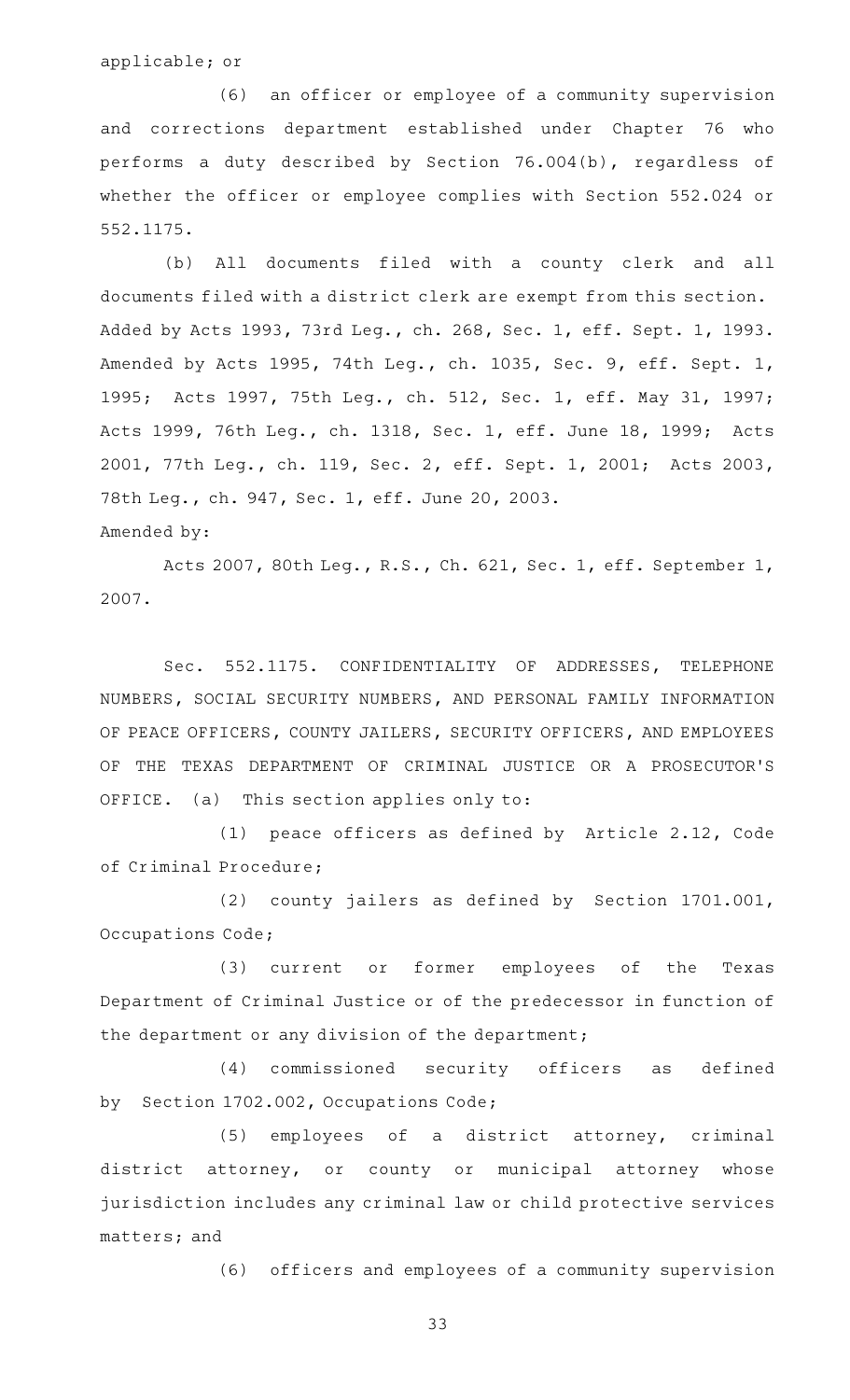and corrections department established under Chapter 76 who perform a duty described by Section 76.004(b).

(b) Information that relates to the home address, home telephone number, or social security number of an individual to whom this section applies, or that reveals whether the individual has family members is confidential and may not be disclosed to the public under this chapter if the individual to whom the information relates:

(1) chooses to restrict public access to the information; and

(2) notifies the governmental body of the individual's choice on a form provided by the governmental body, accompanied by evidence of the individual 's status.

(c)AAA choice made under Subsection (b) remains valid until rescinded in writing by the individual.

(d) This section does not apply to information in the tax appraisal records of an appraisal district to which Section 25.025, Tax Code, applies.

(e) All documents filed with a county clerk and all documents filed with a district clerk are exempt from this section. Added by Acts 2001, 77th Leg., ch. 119, Sec. 3, eff. Sept. 1, 2001. Amended by Acts 2003, 78th Leg., ch. 947, Sec. 2, eff. June 20, 2003.

Amended by:

Acts 2005, 79th Leg., Ch. 715, Sec. 1, eff. June 17, 2005. Acts 2005, 79th Leg., Ch. 715, Sec. 2, eff. June 17, 2005.

Acts 2007, 80th Leg., R.S., Ch. 621, Sec. 2, eff. September 1, 2007.

Sec. 552.1176. CONFIDENTIALITY OF CERTAIN INFORMATION MAINTAINED BY STATE BAR. (a) Information that relates to the home address, home telephone number, electronic mail address, social security number, or date of birth of a person licensed to practice law in this state that is maintained under Chapter 81 is confidential and may not be disclosed to the public under this chapter if the person to whom the information relates:

(1) chooses to restrict public access to the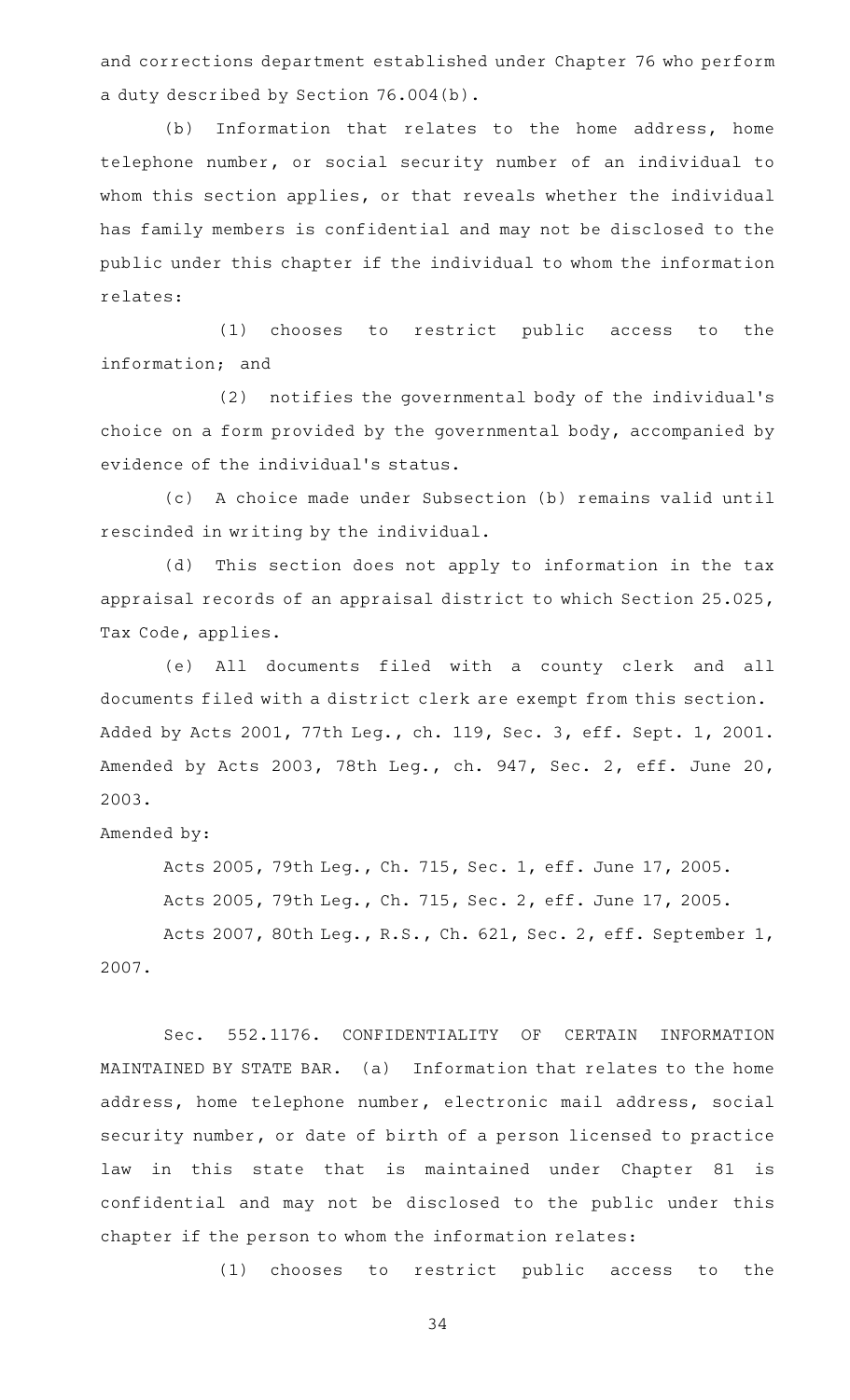## information; and

(2) notifies the State Bar of Texas of the person's choice, in writing or electronically, on a form provided by the state bar.

(b) A choice made under Subsection (a) remains valid until rescinded in writing or electronically by the person.

(c) All documents filed with a county clerk and all documents filed with a district clerk are exempt from this section. Added by Acts 2007, 80th Leg., R.S., Ch. 95, Sec. 1, eff. September 1, 2007.

Sec. 552.118. EXCEPTION: OFFICIAL PRESCRIPTION FORM. Information is excepted from the requirements of Section 552.021 if it is:

(1) information on or derived from an official prescription form filed with the director of the Department of Public Safety under Section 481.075, Health and Safety Code; or

(2) other information collected under Section 481.075 of that code.

Added by Acts 1993, 73rd Leg., ch. 268, Sec. 1, eff. Sept. 1, 1993. Amended by Acts 1997, 75th Leg., ch. 745, Sec. 35, eff. Jan. 1, 1998; Acts 2001, 77th Leg., ch. 251, Sec. 30, eff. Sept. 1, 2001.

Sec. 552.119. EXCEPTION: PHOTOGRAPH OF PEACE OFFICER. (a) A photograph that depicts a peace officer as defined by Article 2.12, Code of Criminal Procedure, the release of which would endanger the life or physical safety of the officer, is excepted from the requirements of Section 552.021 unless:

(1) the officer is under indictment or charged with an offense by information;

 $(2)$  the officer is a party in a civil service hearing or a case in arbitration; or

(3) the photograph is introduced as evidence in a judicial proceeding.

(b) A photograph excepted from disclosure under Subsection (a) may be made public only if the peace officer gives written consent to the disclosure.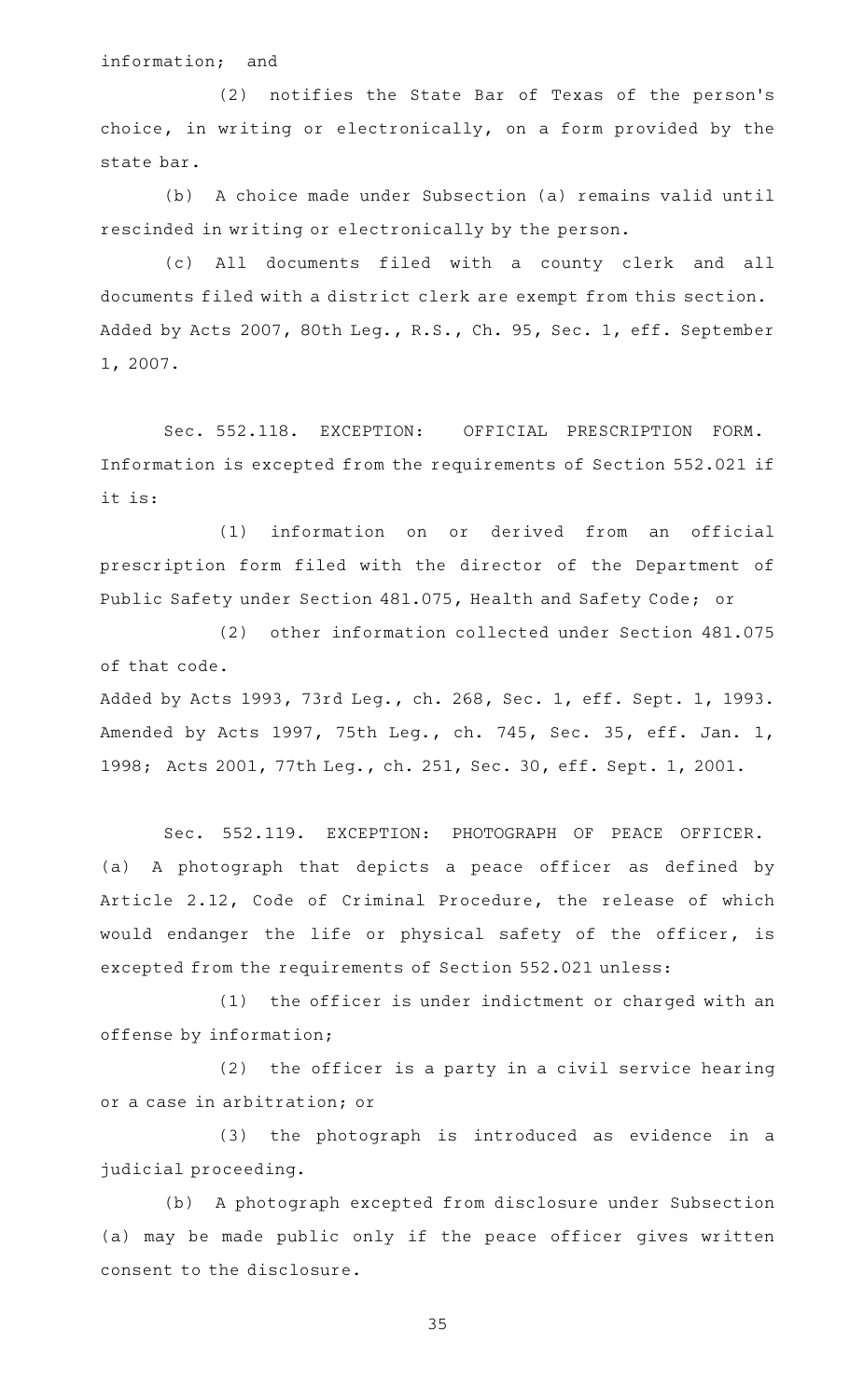Added by Acts 1993, 73rd Leg., ch. 268, Sec. 1, eff. Sept. 1, 1993. Amended by:

Acts 2005, 79th Leg., Ch. 8, Sec. 1, eff. May 3, 2005.

Sec. 552.120. EXCEPTION: CERTAIN RARE BOOKS AND ORIGINAL MANUSCRIPTS. A rare book or original manuscript that was not created or maintained in the conduct of official business of a governmental body and that is held by a private or public archival and manuscript repository for the purpose of historical research is excepted from the requirements of Section 552.021. Added by Acts 1993, 73rd Leg., ch. 268, Sec. 1, eff. Sept. 1, 1993.

Sec. 552.121. EXCEPTION: CERTAIN DOCUMENTS HELD FOR HISTORICAL RESEARCH. An oral history interview, personal paper, unpublished letter, or organizational record of a nongovernmental entity that was not created or maintained in the conduct of official business of a governmental body and that is held by a private or public archival and manuscript repository for the purpose of historical research is excepted from the requirements of Section 552.021 to the extent that the archival and manuscript repository and the donor of the interview, paper, letter, or record agree to limit disclosure of the item.

Added by Acts 1993, 73rd Leg., ch. 268, Sec. 1, eff. Sept. 1, 1993.

Sec. 552.122. EXCEPTION: TEST ITEMS. (a) A test item developed by an educational institution that is funded wholly or in part by state revenue is excepted from the requirements of Section 552.021.

(b) A test item developed by a licensing agency or governmental body is excepted from the requirements of Section 552.021.

Added by Acts 1993, 73rd Leg., ch. 268, Sec. 1, eff. Sept. 1, 1993. Amended by Acts 1995, 74th Leg., ch. 76, Sec. 5.05(a), eff. Sept. 1, 1995; Acts 1995, 74th Leg., ch. 1035, Sec. 10, eff. Sept. 1, 1995.

Sec. 552.123. EXCEPTION: NAME OF APPLICANT FOR CHIEF EXECUTIVE OFFICER OF INSTITUTION OF HIGHER EDUCATION. The name of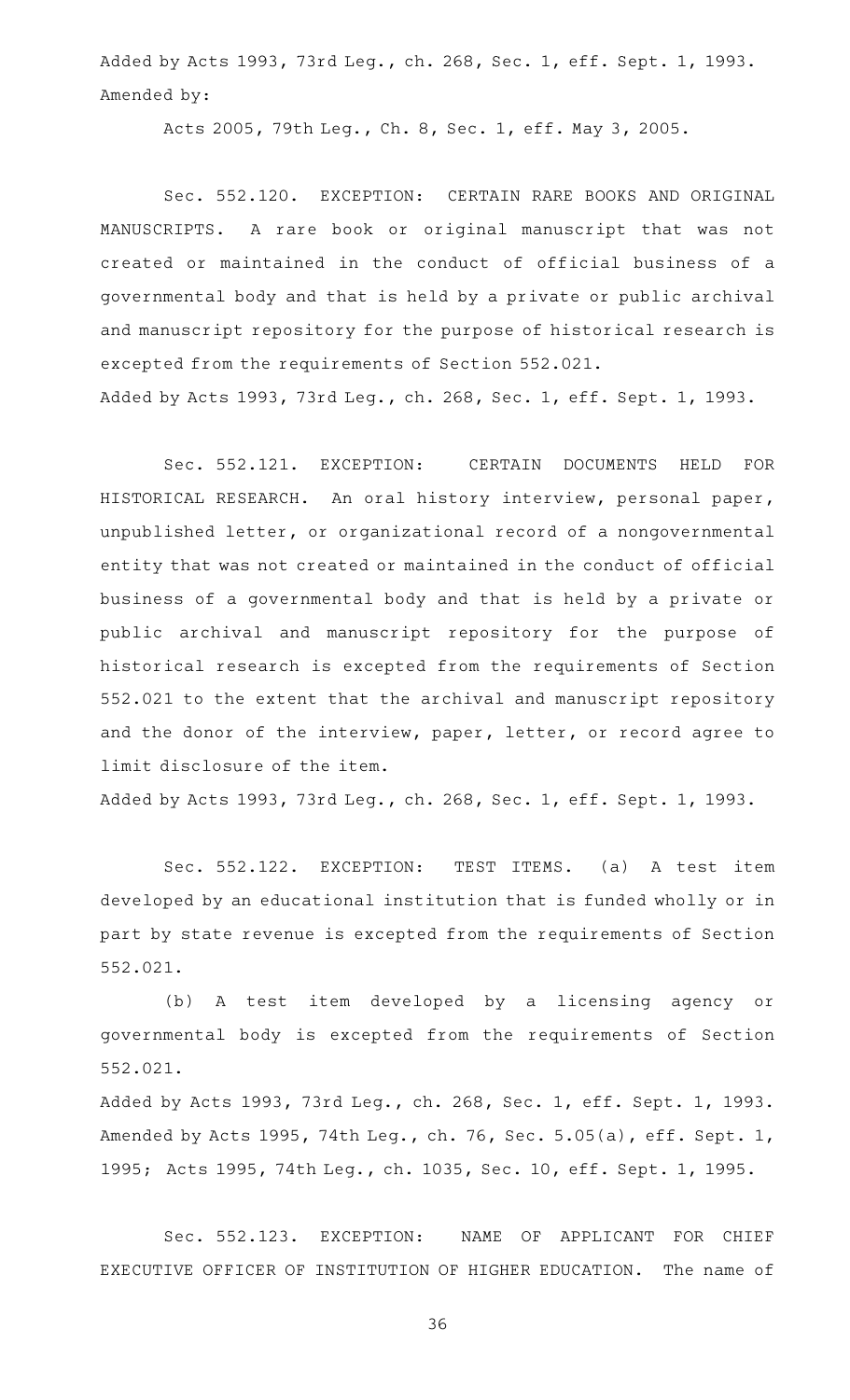an applicant for the position of chief executive officer of an institution of higher education is excepted from the requirements of Section 552.021, except that the governing body of the institution must give public notice of the name or names of the finalists being considered for the position at least 21 days before the date of the meeting at which final action or vote is to be taken on the employment of the person.

Added by Acts 1993, 73rd Leg., ch. 268, Sec. 1, eff. Sept. 1, 1993.

Sec. 552.1235. EXCEPTION: IDENTITY OF PRIVATE DONOR TO INSTITUTION OF HIGHER EDUCATION. (a) The name or other information that would tend to disclose the identity of a person, other than a governmental body, who makes a gift, grant, or donation of money or property to an institution of higher education or to another person with the intent that the money or property be transferred to an institution of higher education is excepted from the requirements of Section 552.021.

(b) Subsection (a) does not except from required disclosure other information relating to gifts, grants, and donations described by Subsection (a), including the amount or value of an individual gift, grant, or donation.

(c) In this section, "institution of higher education" has the meaning assigned by Section 61.003, Education Code. Added by Acts 2003, 78th Leg., ch. 1266, Sec. 4.07, eff. June 20, 2003.

Sec. 552.124. EXCEPTION: RECORDS OF LIBRARY OR LIBRARY SYSTEM. (a) A record of a library or library system, supported in whole or in part by public funds, that identifies or serves to identify a person who requested, obtained, or used a library material or service is excepted from the requirements of Section 552.021 unless the record is disclosed:

(1) because the library or library system determines that disclosure is reasonably necessary for the operation of the library or library system and the record is not confidential under other state or federal law;

(2) under Section 552.023; or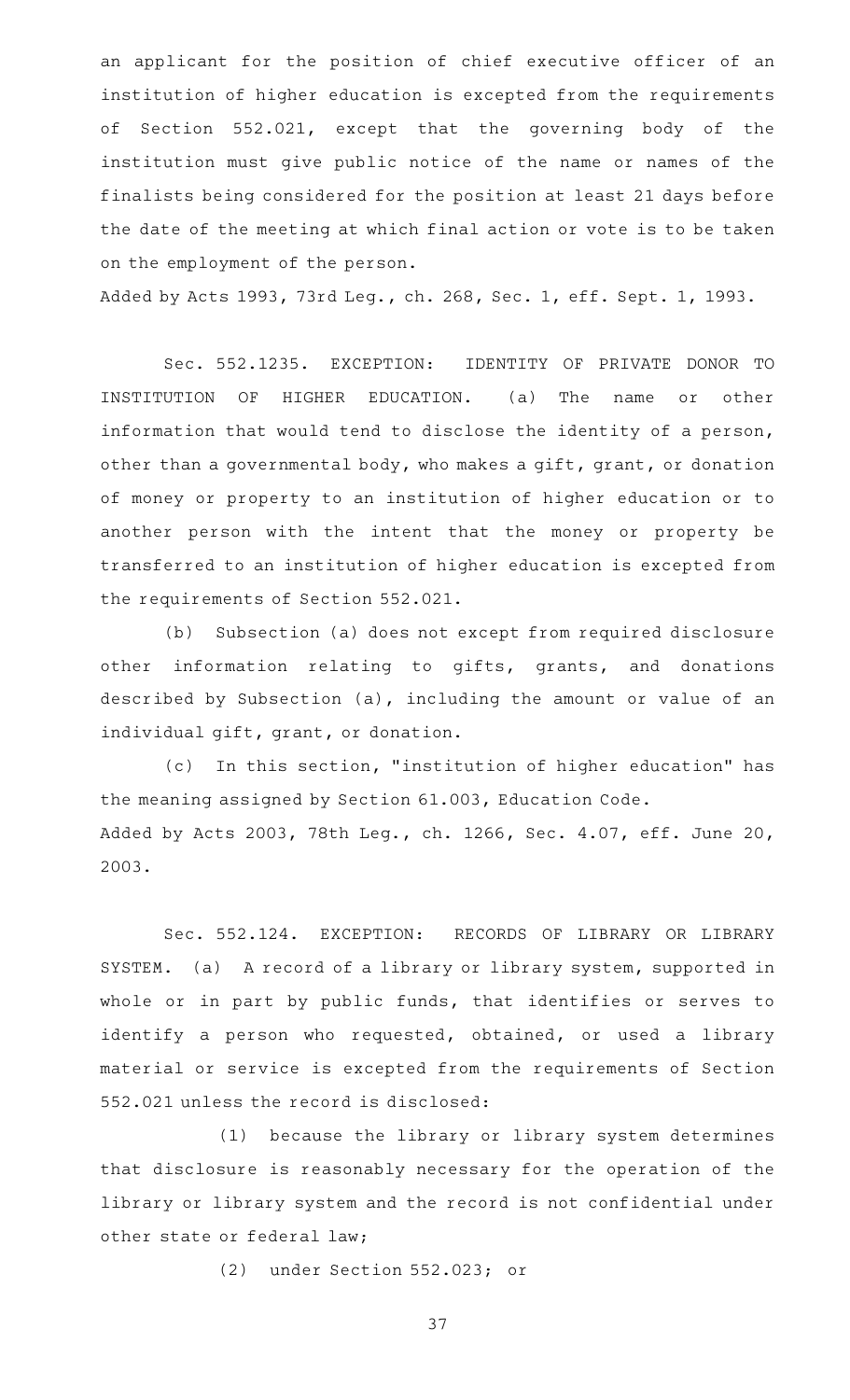(3) to a law enforcement agency or a prosecutor under a court order or subpoena obtained after a showing to a district court that:

(A) disclosure of the record is necessary to protect the public safety; or

(B) the record is evidence of an offense or constitutes evidence that a particular person committed an offense.

(b) A record of a library or library system that is excepted from required disclosure under this section is confidential. Added by Acts 1995, 74th Leg., ch. 76, Sec. 5.03(a), eff. Sept. 1, 1995; Acts 1995, 74th Leg., ch. 1035, Sec. 11, eff. Sept. 1, 1995.

Sec. 552.125. EXCEPTION: CERTAIN AUDITS. Any documents or information privileged under the Texas Environmental, Health, and Safety Audit Privilege Act are excepted from the requirements of Section 552.021.

Added by Acts 1995, 74th Leg., ch. 219, Sec. 14, eff. May 23, 1995. Renumbered from Government Code Sec. 552.124 by Acts 1997, 75th Leg., ch. 165, Sec. 31.01(45), eff. Sept. 1, 1997; Acts 1997, 75th Leg., ch. 1231, Sec. 7, eff. Sept. 1, 1997.

Sec. 552.126. EXCEPTION: NAME OF APPLICANT FOR SUPERINTENDENT OF PUBLIC SCHOOL DISTRICT. The name of an applicant for the position of superintendent of a public school district is excepted from the requirements of Section 552.021, except that the board of trustees must give public notice of the name or names of the finalists being considered for the position at least 21 days before the date of the meeting at which a final action or vote is to be taken on the employment of the person.

Added by Acts 1995, 74th Leg., ch. 260, Sec. 31, eff. May 30, 1995. Renumbered from Government Code Sec. 552.124 by Acts 1997, 75th Leg., ch. 165, Sec. 31.01(46), eff. Sept. 1, 1997; Acts 1997, 75th Leg., ch. 1231, Sec. 8, eff. Sept. 1, 1997.

Sec. 552.127. EXCEPTION: PERSONAL INFORMATION RELATING TO PARTICIPANTS IN NEIGHBORHOOD CRIME WATCH ORGANIZATION. (a) Information is excepted from the requirements of Section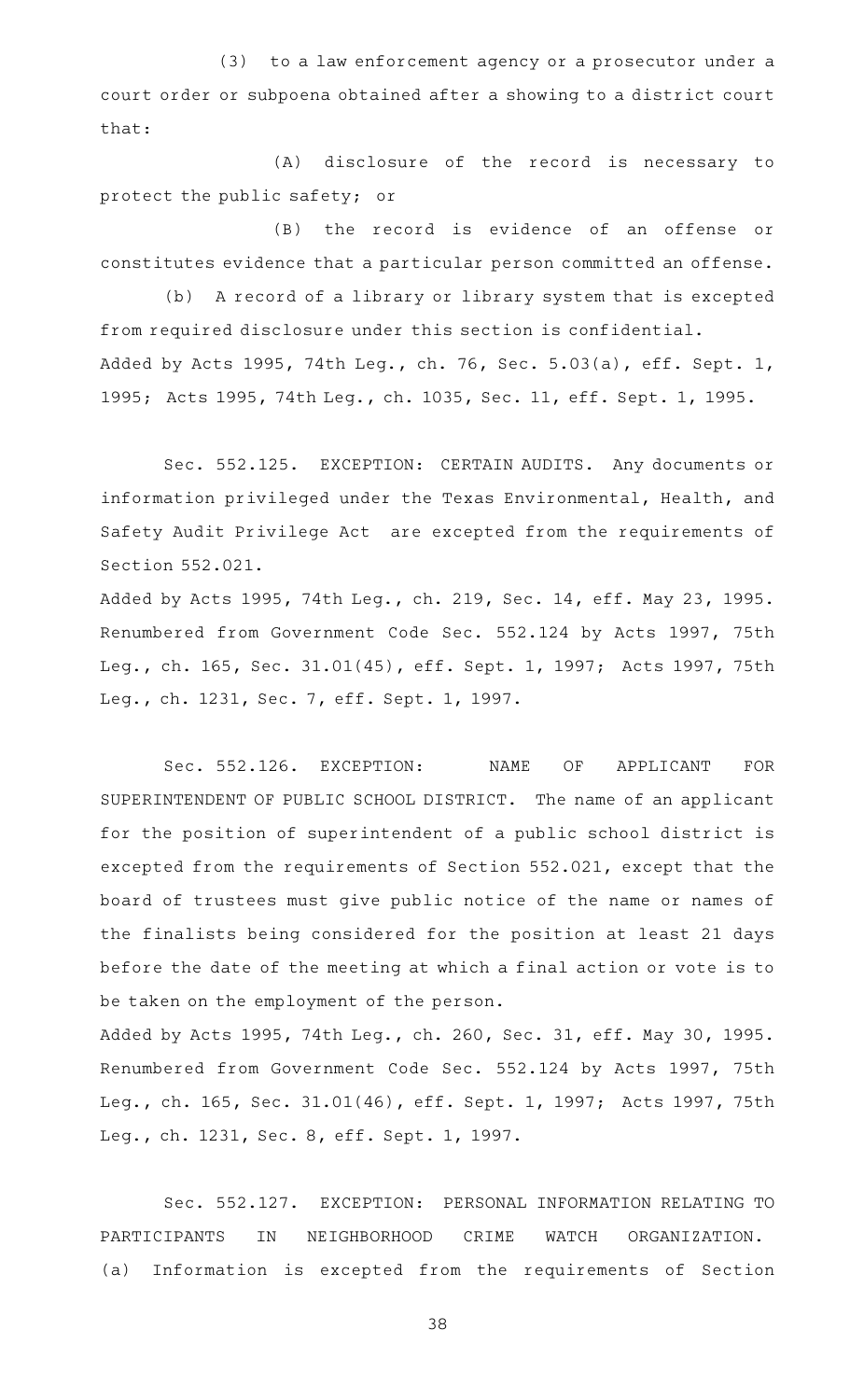552.021 if the information identifies a person as a participant in a neighborhood crime watch organization and relates to the name, home address, business address, home telephone number, or business telephone number of the person.

(b) In this section, "neighborhood crime watch organization" means a group of residents of a neighborhood or part of a neighborhood that is formed in affiliation or association with a law enforcement agency in this state to observe activities within the neighborhood or part of a neighborhood and to take other actions intended to reduce crime in that area.

Added by Acts 1997, 75th Leg., ch. 719, Sec. 1, eff. June 17, 1997.

Sec. 552.128. EXCEPTION: CERTAIN INFORMATION SUBMITTED BY POTENTIAL VENDOR OR CONTRACTOR. (a) Information submitted by a potential vendor or contractor to a governmental body in connection with an application for certification as a historically underutilized or disadvantaged business under a local, state, or federal certification program is excepted from the requirements of Section 552.021, except as provided by this section.

(b) Notwithstanding Section 552.007 and except as provided by Subsection (c), the information may be disclosed only:

(1) to a state or local governmental entity in this state, and the state or local governmental entity may use the information only:

(A) for purposes related to verifying an applicant 's status as a historically underutilized or disadvantaged business; or

(B) for the purpose of conducting a study of a public purchasing program established under state law for historically underutilized or disadvantaged businesses; or

(2) with the express written permission of the applicant or the applicant 's agent.

(c) Information submitted by a vendor or contractor or a potential vendor or contractor to a governmental body in connection with a specific proposed contractual relationship, a specific contract, or an application to be placed on a bidders list, including information that may also have been submitted in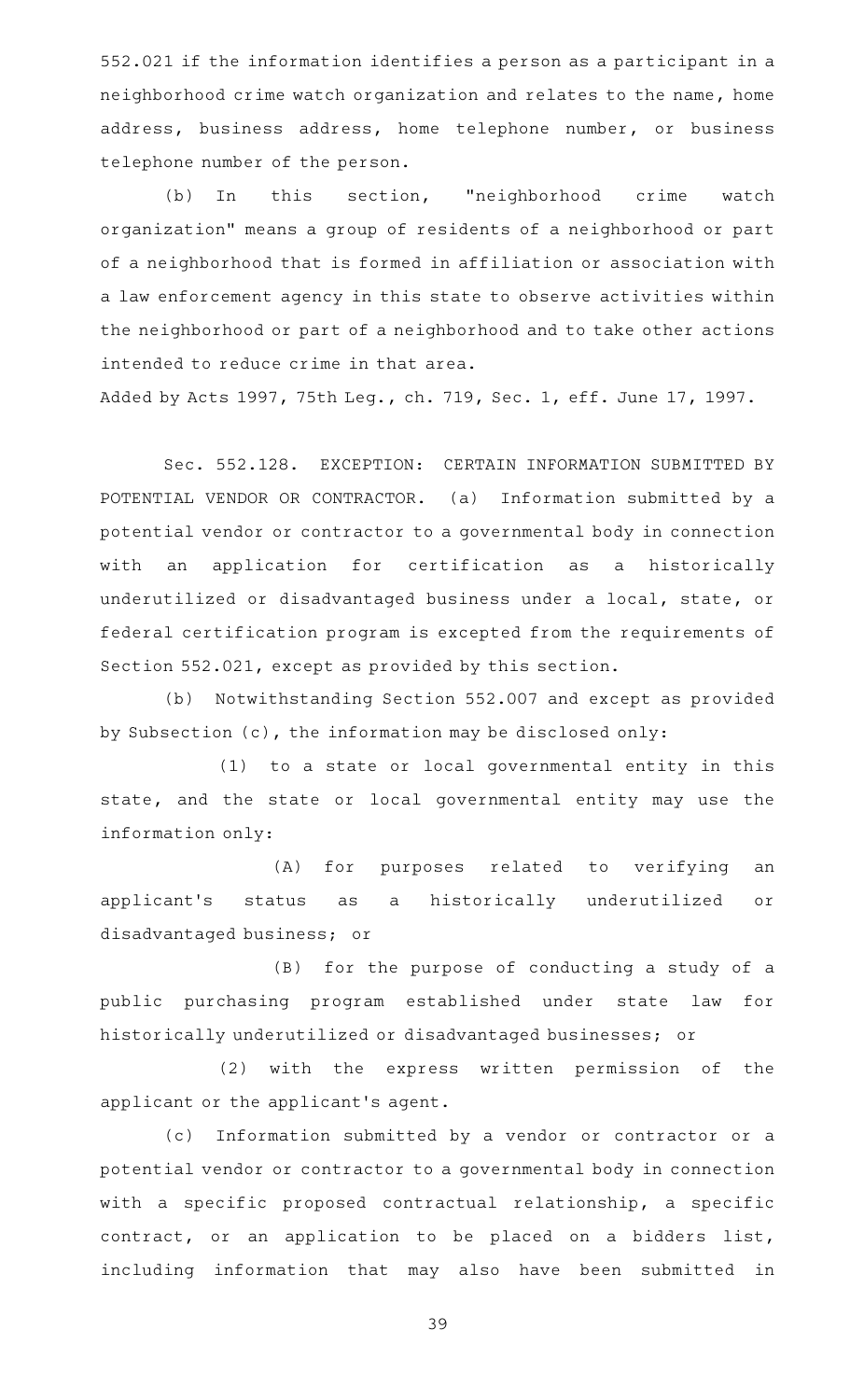connection with an application for certification as a historically underutilized or disadvantaged business, is subject to required disclosure, excepted from required disclosure, or confidential in accordance with other law.

Added by Acts 1997, 75th Leg., ch. 1227, Sec. 1, eff. June 30, 1997. Renumbered from Sec. 552.127 by Acts 1999, 76th Leg., ch. 62, Sec. 19.01(51), eff. Sept. 1, 1999.

Sec. 552.129. MOTOR VEHICLE INSPECTION INFORMATION. A record created during a motor vehicle emissions inspection under Subchapter F, Chapter 548, Transportation Code, that relates to an individual vehicle or owner of an individual vehicle is excepted from the requirements of Section 552.021.

Added by Acts 1997, 75th Leg., ch. 1069, Sec. 17, eff. June 19, 1997. Renumbered from Sec. 552.127 by Acts 1999, 76th Leg., ch. 62, Sec. 19.01(52), eff. Sept. 1, 1999.

Sec. 552.130. EXCEPTION: MOTOR VEHICLE RECORDS. (a) Information is excepted from the requirements of Section 552.021 if the information relates to:

(1) a motor vehicle operator's or driver's license or permit issued by an agency of this state;

(2) a motor vehicle title or registration issued by an agency of this state; or

(3) a personal identification document issued by an agency of this state or a local agency authorized to issue an identification document.

(b) Information described by Subsection (a) may be released only if, and in the manner, authorized by Chapter 730, Transportation Code.

Added by Acts 1997, 75th Leg., ch. 1187, Sec. 4, eff. Sept. 1, 1997.

Sec. 552.131. EXCEPTION: ECONOMIC DEVELOPMENT INFORMATION. (a) Information is excepted from the requirements of Section 552.021 if the information relates to economic development negotiations involving a governmental body and a business prospect that the governmental body seeks to have locate,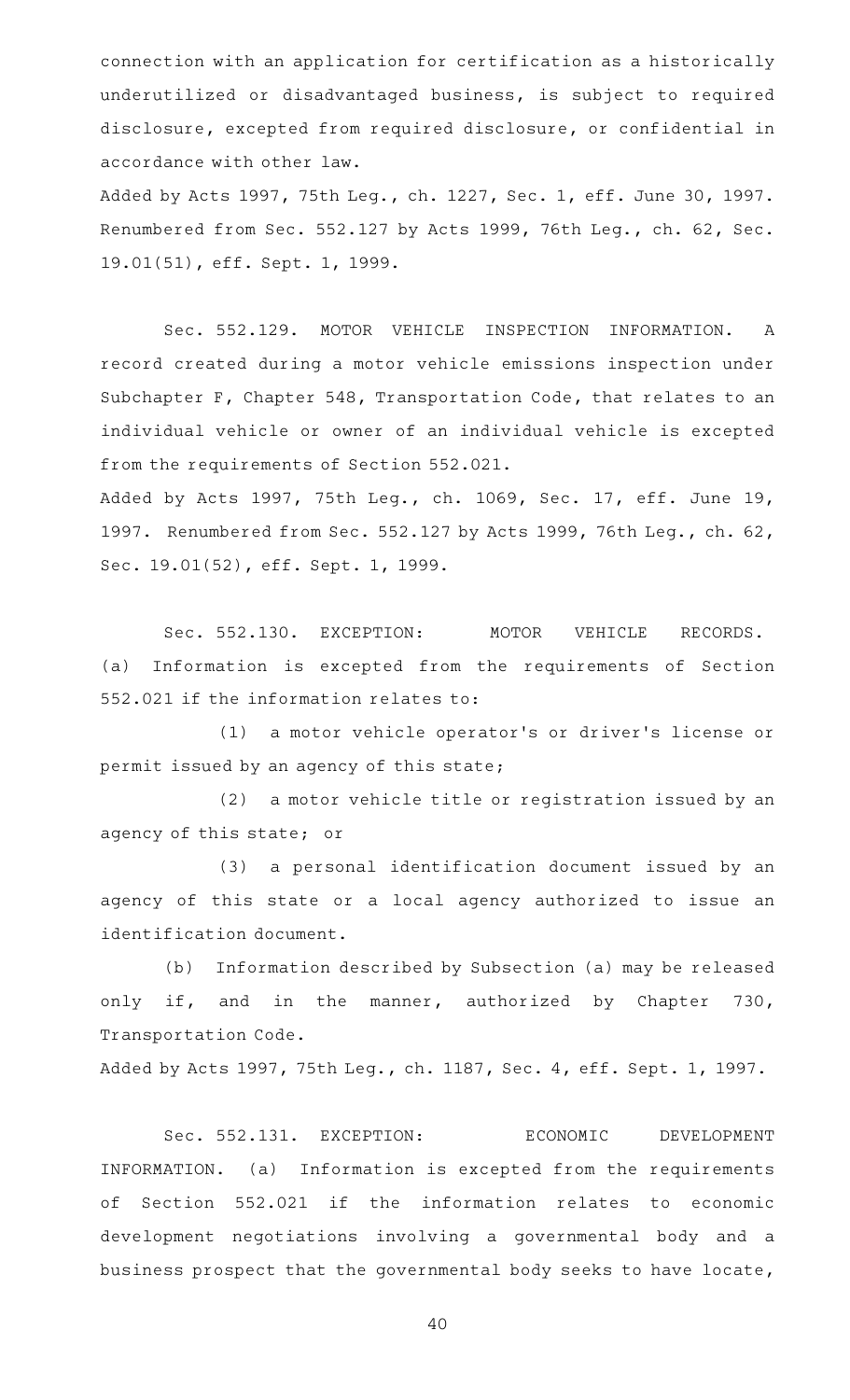stay, or expand in or near the territory of the governmental body and the information relates to:

 $(1)$  a trade secret of the business prospect; or

(2) commercial or financial information for which it is demonstrated based on specific factual evidence that disclosure would cause substantial competitive harm to the person from whom the information was obtained.

(b) Unless and until an agreement is made with the business prospect, information about a financial or other incentive being offered to the business prospect by the governmental body or by another person is excepted from the requirements of Section 552.021.

(c) After an agreement is made with the business prospect, this section does not except from the requirements of Section 552.021 information about a financial or other incentive being offered to the business prospect:

 $(1)$  by the governmental body; or

 $(2)$  by another person, if the financial or other incentive may directly or indirectly result in the expenditure of public funds by a governmental body or a reduction in revenue received by a governmental body from any source.

Added by Acts 1999, 76th Leg., ch. 1319, Sec. 9, eff. Sept. 1, 1999.

Sec. 552.132. CONFIDENTIALITY OF CRIME VICTIM OR CLAIMANT INFORMATION. (a) Except as provided by Subsection (d), in this section, "crime victim or claimant" means a victim or claimant under Subchapter B, Chapter 56, Code of Criminal Procedure, who has filed an application for compensation under that subchapter.

(b) The following information held by the crime victim's compensation division of the attorney general 's office is confidential:

(1) the name, social security number, address, or telephone number of a crime victim or claimant; or

(2) any other information the disclosure of which would identify or tend to identify the crime victim or claimant.

(c) If the crime victim or claimant is awarded compensation under Section 56.34, Code of Criminal Procedure, as of the date of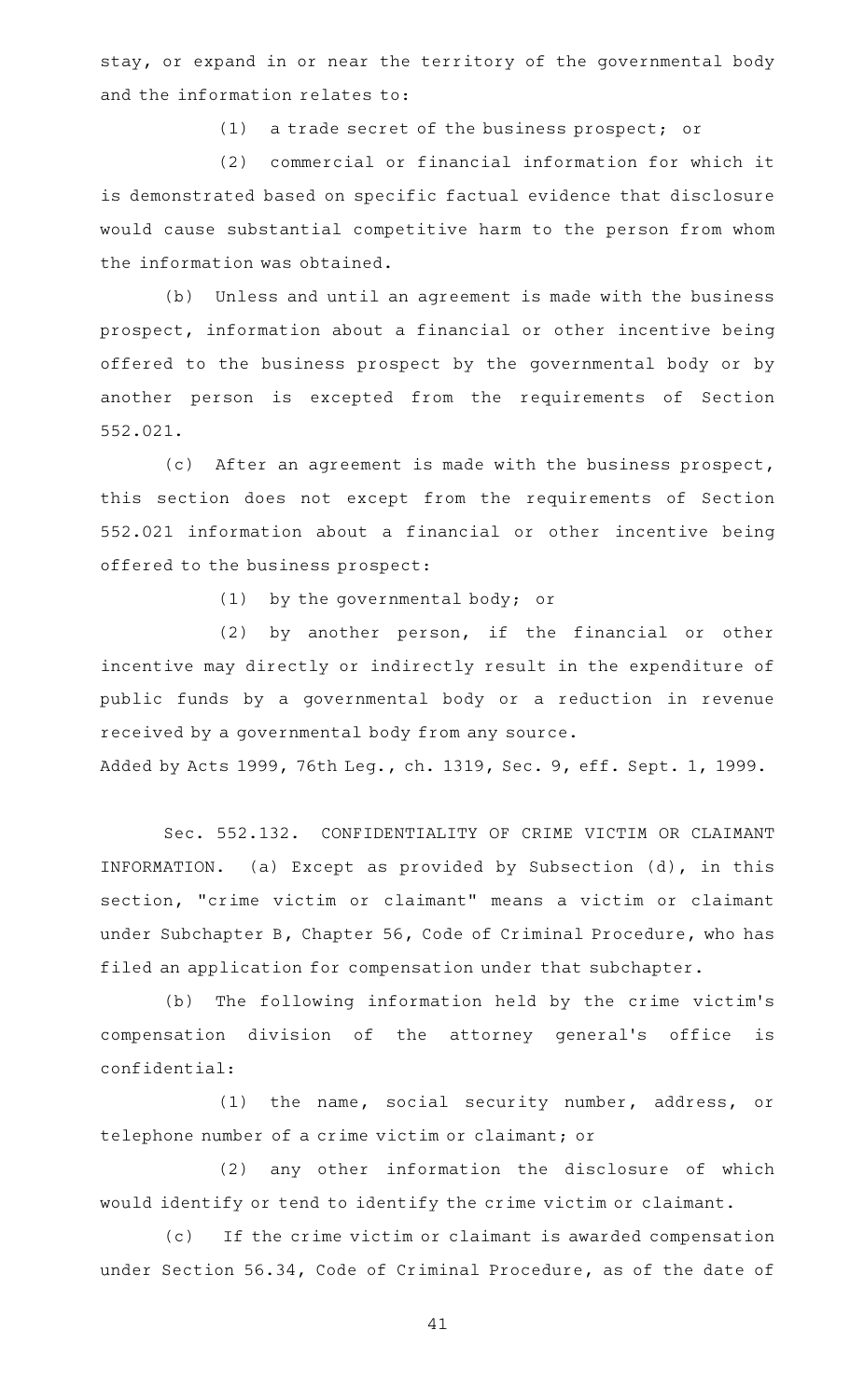the award of compensation, the name of the crime victim or claimant and the amount of compensation awarded to that crime victim or claimant are public information and are not excepted from the requirements of Section 552.021.

(d) An employee of a governmental body who is also a victim under Subchapter B, Chapter 56, Code of Criminal Procedure, regardless of whether the employee has filed an application for compensation under that subchapter, may elect whether to allow public access to information held by the attorney general 's office or other governmental body that would identify or tend to identify the victim, including a photograph or other visual representation of the victim. An election under this subsection must be made in writing on a form developed by the governmental body, be signed by the employee, and be filed with the governmental body before the third anniversary of the latest to occur of one of the following:

 $(1)$  the date the crime was committed;

(2) the date employment begins; or

(3) the date the governmental body develops the form and provides it to employees.

(e) If the employee fails to make an election under Subsection (d), the identifying information is excepted from disclosure until the third anniversary of the date the crime was committed. In case of disability, impairment, or other incapacity of the employee, the election may be made by the guardian of the employee or former employee.

Added by Acts 1999, 76th Leg., ch. 1319, Sec. 10, eff. Sept. 1, 1999. Amended by Acts 2003, 78th Leg., ch. 1039, Sec. 1, eff. June 20, 2003.

## Amended by:

Acts 2007, 80th Leg., R.S., Ch. 290, Sec. 1, eff. September 1, 2007.

Sec. 552.1325. CRIME VICTIM IMPACT STATEMENT: CERTAIN INFORMATION CONFIDENTIAL. (a) In this section:

 $(1)$  "Crime victim" means a person who is a victim as defined by Article 56.32, Code of Criminal Procedure.

(2) "Victim impact statement" means a victim impact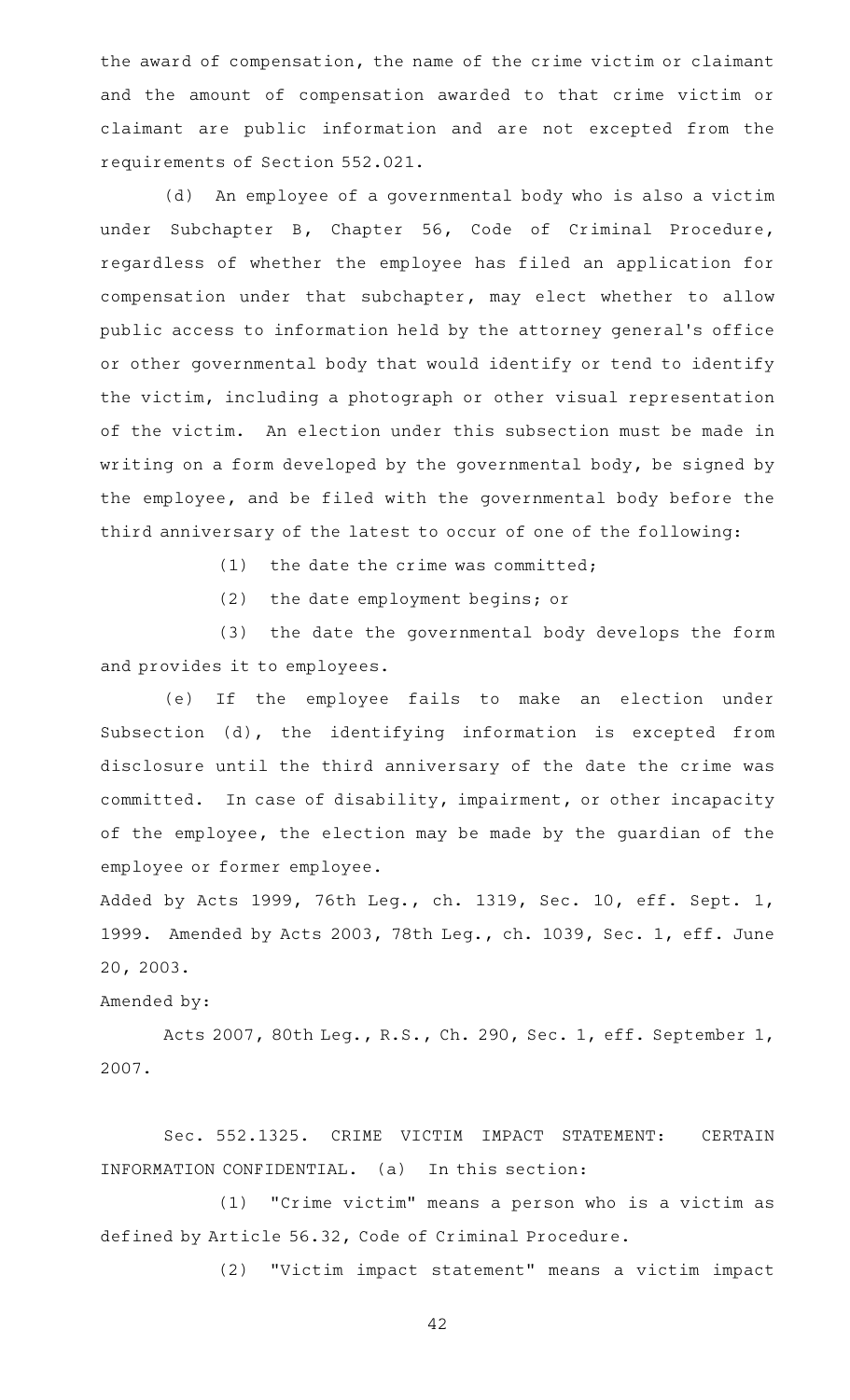statement under Article 56.03, Code of Criminal Procedure.

(b) The following information that is held by a governmental body or filed with a court and that is contained in a victim impact statement or was submitted for purposes of preparing a victim impact statement is confidential:

(1) the name, social security number, address, and telephone number of a crime victim; and

(2) any other information the disclosure of which would identify or tend to identify the crime victim. Added by Acts 2003, 78th Leg., ch. 1303, Sec. 1, eff. June 21, 2003.

Sec. 552.133. EXCEPTION: PUBLIC POWER UTILITY COMPETITIVE MATTERS. (a) In this section:

(1) "Public power utility" means an entity providing electric or gas utility services that is subject to the provisions of this chapter.

(2) "Public power utility governing body" means the board of trustees or other applicable governing body, including a city council, of a public power utility.

(3) "Competitive matter" means a utility-related matter that the public power utility governing body in good faith determines by a vote under this section is related to the public power utility's competitive activity, including commercial information, and would, if disclosed, give advantage to competitors or prospective competitors but may not be deemed to include the following categories of information:

(A) information relating to the provision of distribution access service, including the terms and conditions of the service and the rates charged for the service but not including information concerning utility-related services or products that are competitive;

(B) information relating to the provision of transmission service that is required to be filed with the Public Utility Commission of Texas, subject to any confidentiality provided for under the rules of the commission;

(C) information for the distribution system pertaining to reliability and continuity of service, to the extent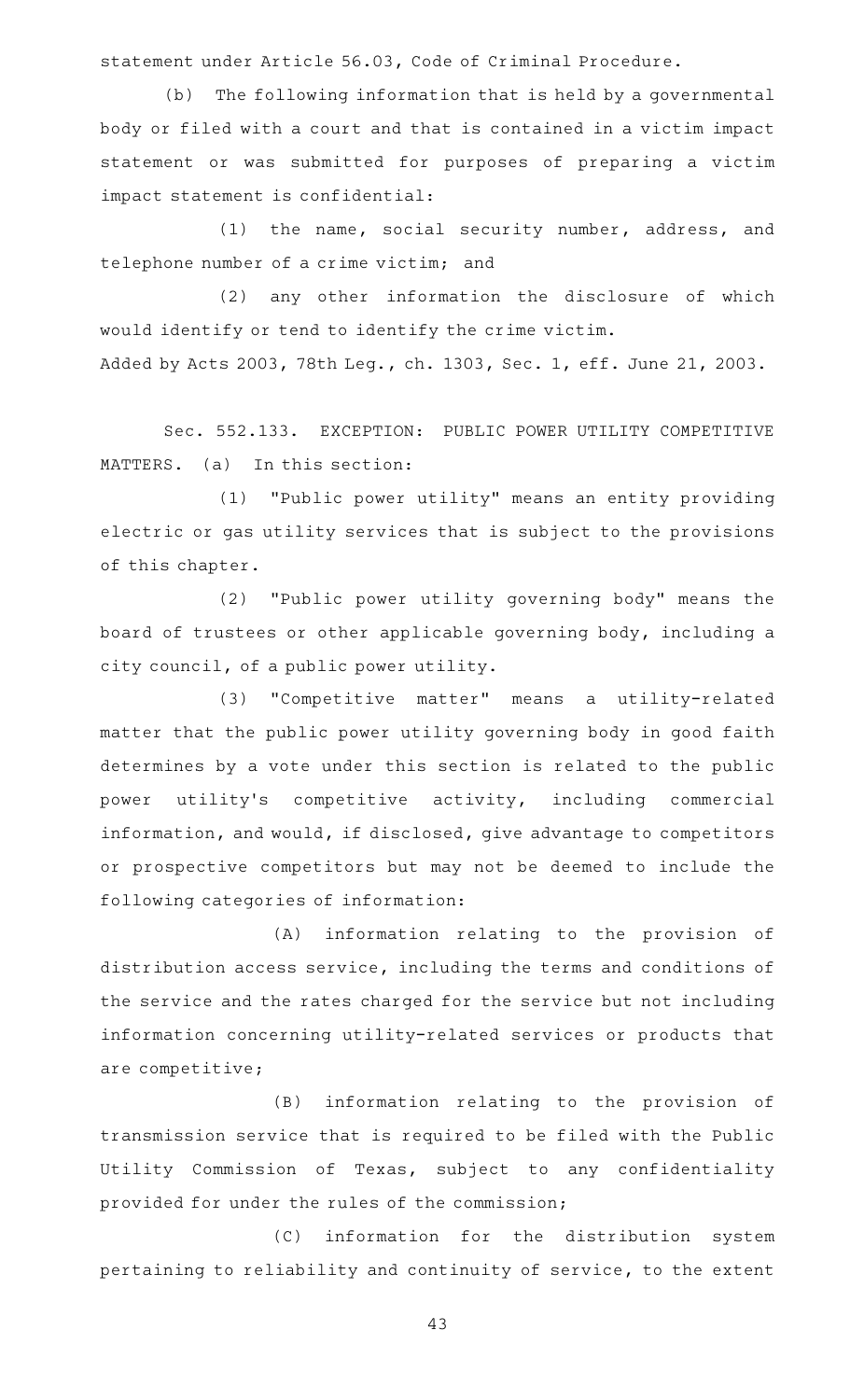not security-sensitive, that relates to emergency management, identification of critical loads such as hospitals and police, records of interruption, and distribution feeder standards;

(D) any substantive rule of general applicability regarding service offerings, service regulation, customer protections, or customer service adopted by the public power utility as authorized by law;

(E) aggregate information reflecting receipts or expenditures of funds of the public power utility, of the type that would be included in audited financial statements;

(F) information relating to equal employment opportunities for minority groups, as filed with local, state, or federal agencies;

(G) information relating to the public power utility's performance in contracting with minority business entities;

(H) information relating to nuclear decommissioning trust agreements, of the type required to be included in audited financial statements;

(I) information relating to the amount and timing of any transfer to an owning city 's general fund;

(J) information relating to environmental compliance as required to be filed with any local, state, or national environmental authority, subject to any confidentiality provided under the rules of those authorities;

(K) names of public officers of the public power utility and the voting records of those officers for all matters other than those within the scope of a competitive resolution provided for by this section;

(L) a description of the public power utility's central and field organization, including the established places at which the public may obtain information, submit information and requests, or obtain decisions and the identification of employees from whom the public may obtain information, submit information or requests, or obtain decisions; or

(M) information identifying the general course and method by which the public power utility's functions are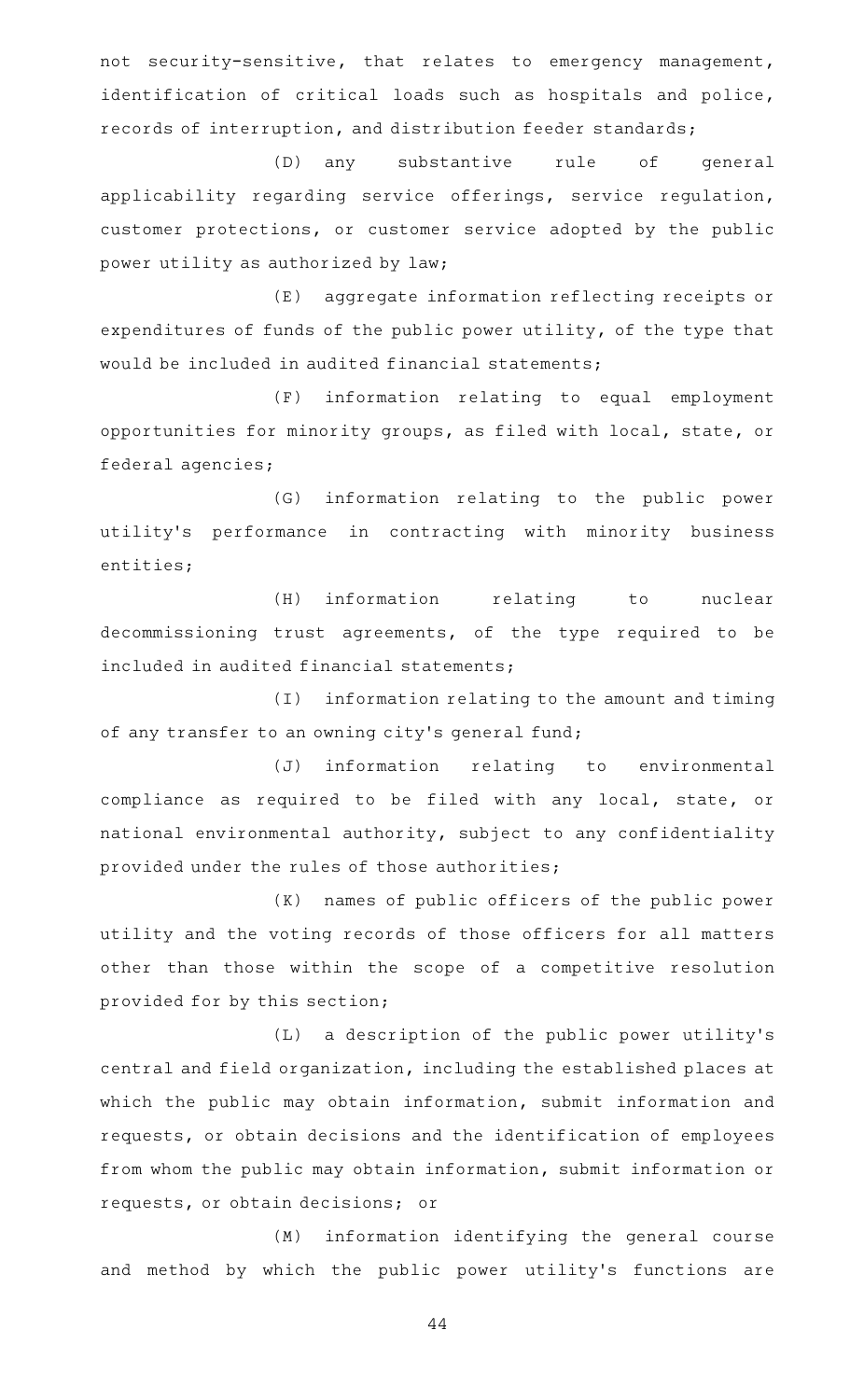channeled and determined, including the nature and requirements of all formal and informal policies and procedures.

(b) Information or records are excepted from the requirements of Section 552.021 if the information or records are reasonably related to a competitive matter, as defined in this section. Excepted information or records include the text of any resolution of the public power utility governing body determining which issues, activities, or matters constitute competitive matters. Information or records of a municipally owned utility that are reasonably related to a competitive matter are not subject to disclosure under this chapter, whether or not, under the Utilities Code, the municipally owned utility has adopted customer choice or serves in a multiply certificated service area. This section does not limit the right of a public power utility governing body to withhold from disclosure information deemed to be within the scope of any other exception provided for in this chapter, subject to the provisions of this chapter.

(c) In connection with any request for an opinion of the attorney general under Section 552.301 with respect to information alleged to fall under this exception, in rendering a written opinion under Section 552.306 the attorney general shall find the requested information to be outside the scope of this exception only if the attorney general determines, based on the information provided in connection with the request:

(1) that the public power utility governing body has failed to act in good faith in making the determination that the issue, matter, or activity in question is a competitive matter; or

(2) that the information or records sought to be withheld are not reasonably related to a competitive matter.

(d) The requirement of Section 552.022 that a category of information listed under Section 552.022(a) is public information and not excepted from required disclosure under this chapter unless expressly confidential under law does not apply to information that is excepted from required disclosure under this section.

Added by Acts 1999, 76th Leg., ch. 405, Sec. 46, eff. Sept. 1, 1999. Amended by Acts 2001, 77th Leg., ch. 1272, Sec. 7.02, eff. June 15, 2001. Renumbered from Sec. 552.131 by Acts 2001, 77th Leg., ch.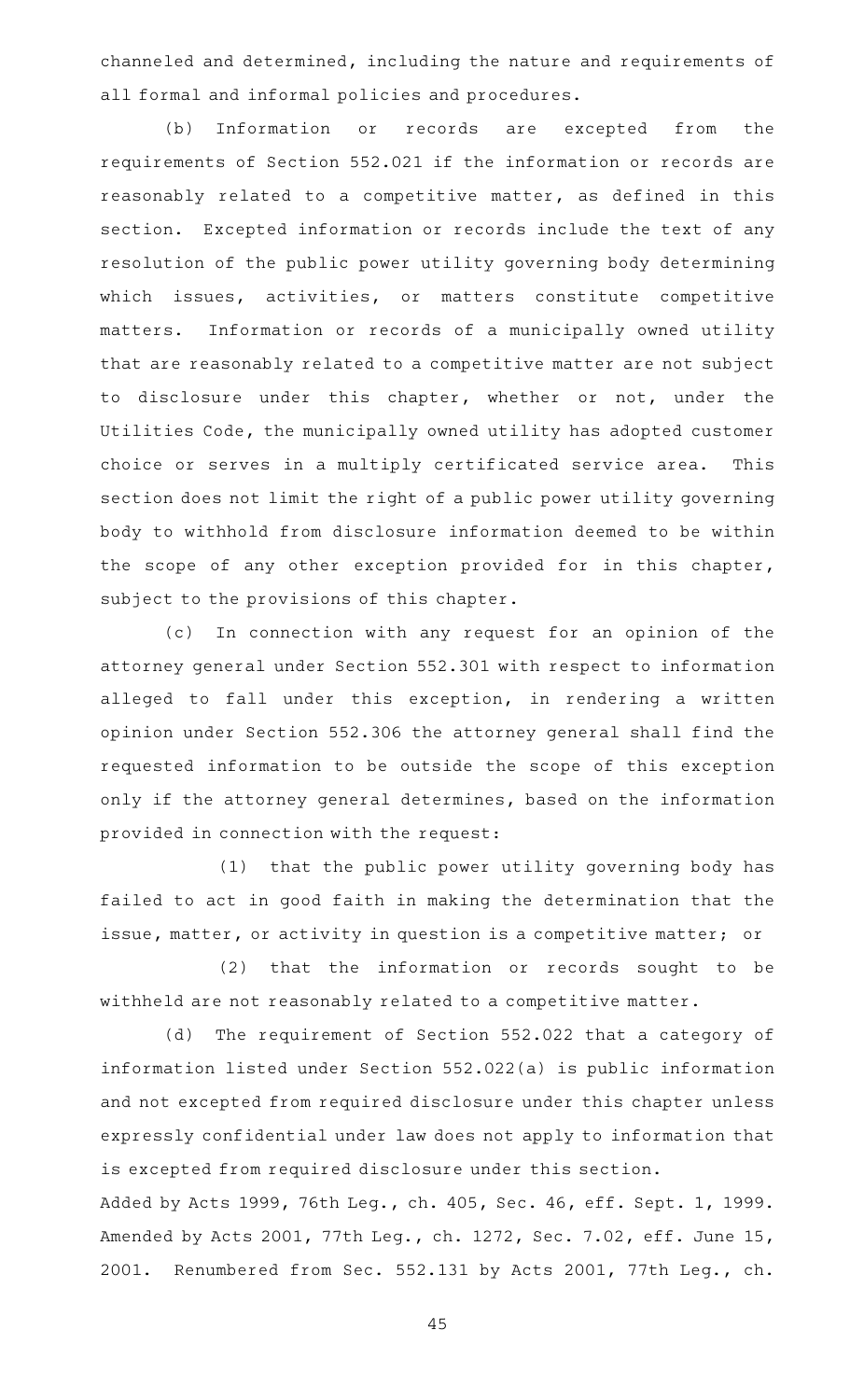1420, Sec. 21.001(52), eff. Sept. 1, 2001.

Sec. 552.134. EXCEPTION: CERTAIN INFORMATION RELATING TO INMATE OF DEPARTMENT OF CRIMINAL JUSTICE. (a) Except as provided by Subsection (b) or by Section 552.029, information obtained or maintained by the Texas Department of Criminal Justice is excepted from the requirements of Section 552.021 if it is information about an inmate who is confined in a facility operated by or under a contract with the department.

 $(b)$  Subsection (a) does not apply to:

(1) statistical or other aggregated information relating to inmates confined in one or more facilities operated by or under a contract with the department; or

(2) information about an inmate sentenced to death.

(c) This section does not affect whether information is considered confidential or privileged under Section 508.313.

(d) A release of information described by Subsection (a) to an eligible entity, as defined by Section 508.313(d), for a purpose related to law enforcement, prosecution, corrections, clemency, or treatment is not considered a release of information to the public for purposes of Section 552.007 and does not waive the right to assert in the future that the information is excepted from required disclosure under this section or other law.

Added by Acts 1999, 76th Leg., ch. 783, Sec. 1, eff. Aug. 30, 1999. Renumbered from Sec. 552.131 by Acts 2001, 77th Leg., ch. 1420, Sec. 21.001(53), eff. Sept. 1, 2001.

Sec. 552.135. EXCEPTION: CERTAIN INFORMATION HELD BY SCHOOL DISTRICT. (a) "Informer" means a student or a former student or an employee or former employee of a school district who has furnished a report of another person 's possible violation of criminal, civil, or regulatory law to the school district or the proper regulatory enforcement authority.

(b) An informer's name or information that would substantially reveal the identity of an informer is excepted from the requirements of Section 552.021.

(c) Subsection (b) does not apply: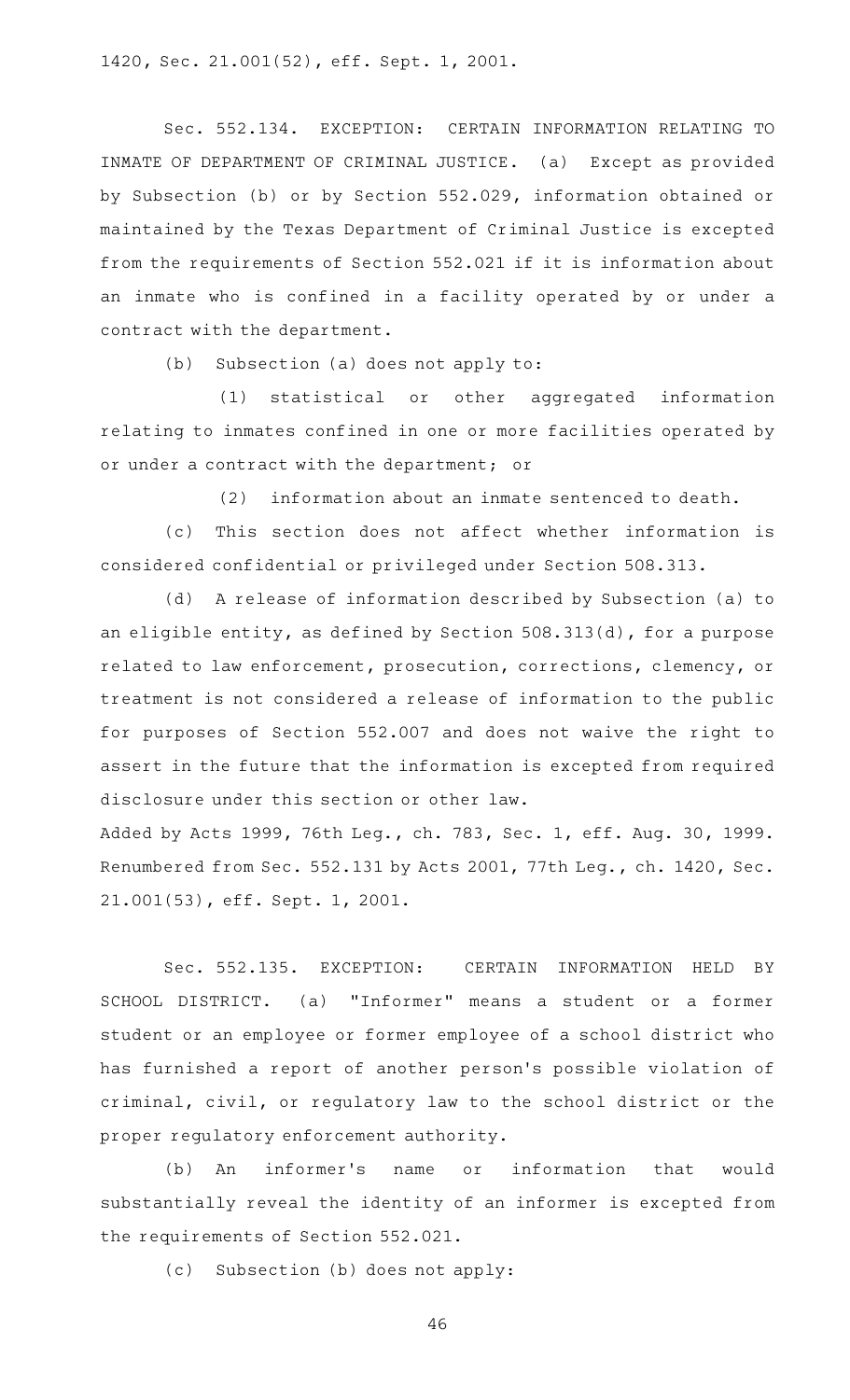$(1)$  if the informer is a student or former student, and the student or former student, or the legal guardian, or spouse of the student or former student consents to disclosure of the student's or former student's name; or

(2) if the informer is an employee or former employee who consents to disclosure of the employee 's or former employee 's name; or

(3) if the informer planned, initiated, or participated in the possible violation.

(d) Information excepted under Subsection (b) may be made available to a law enforcement agency or prosecutor for official purposes of the agency or prosecutor upon proper request made in compliance with applicable law and procedure.

(e) This section does not infringe on or impair the confidentiality of information considered to be confidential by law, whether it be constitutional, statutory, or by judicial decision, including information excepted from the requirements of Section 552.021.

Added by Acts 1999, 76th Leg., ch. 1335, Sec. 6, eff. Sept. 1, 1999. Renumbered from Sec. 552.131 by Acts 2001, 77th Leg., ch. 1420, Sec. 21.001(54), eff. Sept. 1, 2001.

Sec. 552.136. CONFIDENTIALITY OF CREDIT CARD, DEBIT CARD, CHARGE CARD, AND ACCESS DEVICE NUMBERS. (a) In this section, "access device" means a card, plate, code, account number, personal identification number, electronic serial number, mobile identification number, or other telecommunications service, equipment, or instrument identifier or means of account access that alone or in conjunction with another access device may be used to:

(1) obtain money, goods, services, or another thing of value; or

(2) initiate a transfer of funds other than a transfer originated solely by paper instrument.

(b) Notwithstanding any other provision of this chapter, a credit card, debit card, charge card, or access device number that is collected, assembled, or maintained by or for a governmental body is confidential.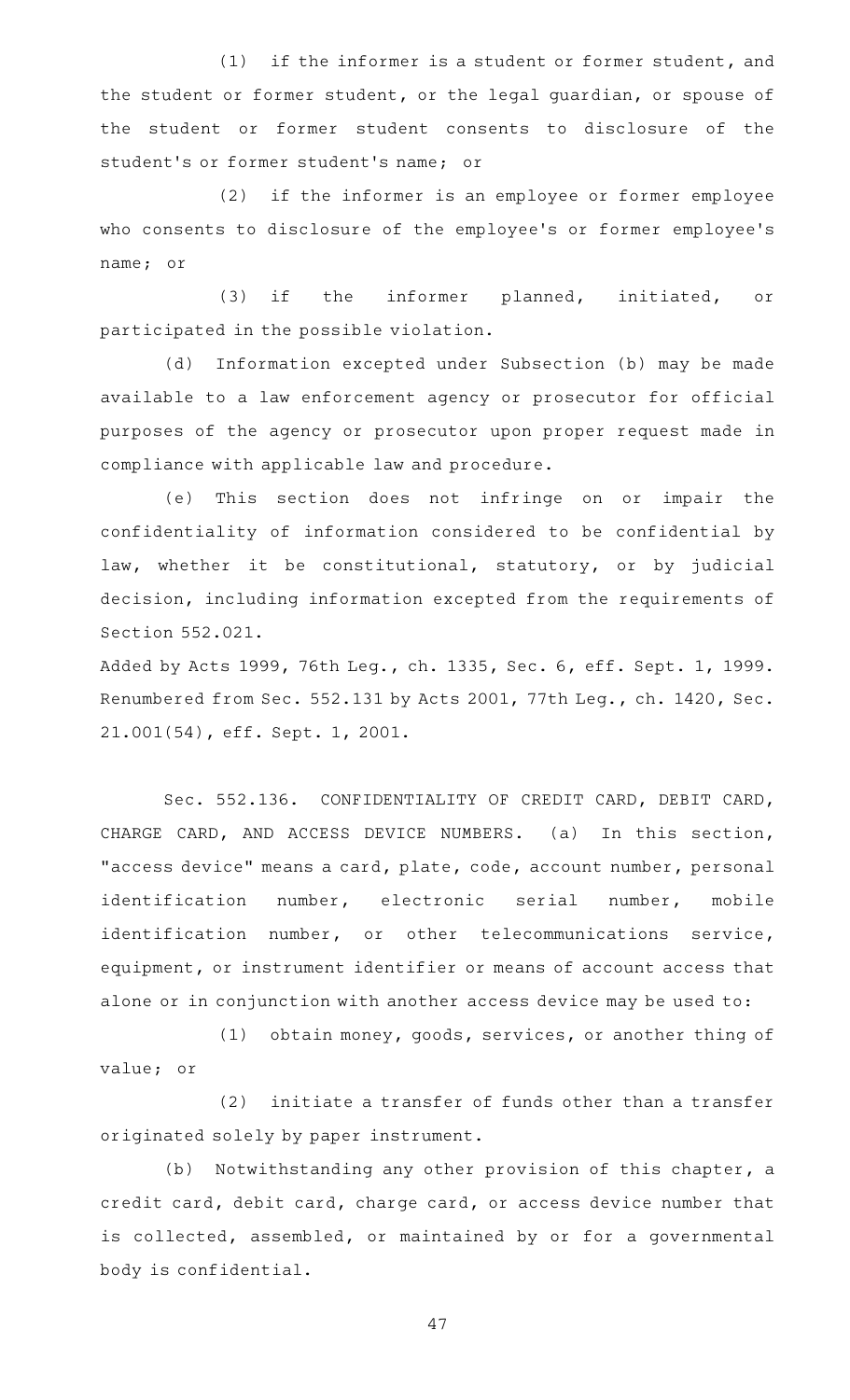Added by Acts 2001, 77th Leg., ch. 356, Sec. 1, eff. May 26, 2001.

Sec. 552.137. CONFIDENTIALITY OF CERTAIN E-MAIL ADDRESSES. (a) Except as otherwise provided by this section, an e-mail address of a member of the public that is provided for the purpose of communicating electronically with a governmental body is confidential and not subject to disclosure under this chapter.

(b) Confidential information described by this section that relates to a member of the public may be disclosed if the member of the public affirmatively consents to its release.

(c) Subsection (a) does not apply to an e-mail address:

 $(1)$  provided to a governmental body by a person who has a contractual relationship with the governmental body or by the contractor 's agent;

 $(2)$  provided to a governmental body by a vendor who seeks to contract with the governmental body or by the vendor 's agent;

(3) contained in a response to a request for bids or proposals, contained in a response to similar invitations soliciting offers or information relating to a potential contract, or provided to a governmental body in the course of negotiating the terms of a contract or potential contract; or

 $(4)$  provided to a governmental body on a letterhead, coversheet, printed document, or other document made available to the public.

(d) Subsection (a) does not prevent a governmental body from disclosing an e-mail address for any reason to another governmental body or to a federal agency.

Added by Acts 2001, 77th Leg., ch. 356, Sec. 1, eff. May 26, 2001. Amended by Acts 2003, 78th Leg., ch. 1089, Sec. 1, eff. Sept. 1, 2003.

Sec. 552.138. EXCEPTION: FAMILY VIOLENCE SHELTER CENTER AND SEXUAL ASSAULT PROGRAM INFORMATION. (a) In this section:

(1) "Family violence shelter center" has the meaning assigned by Section 51.002, Human Resources Code.

(2) "Sexual assault program" has the meaning assigned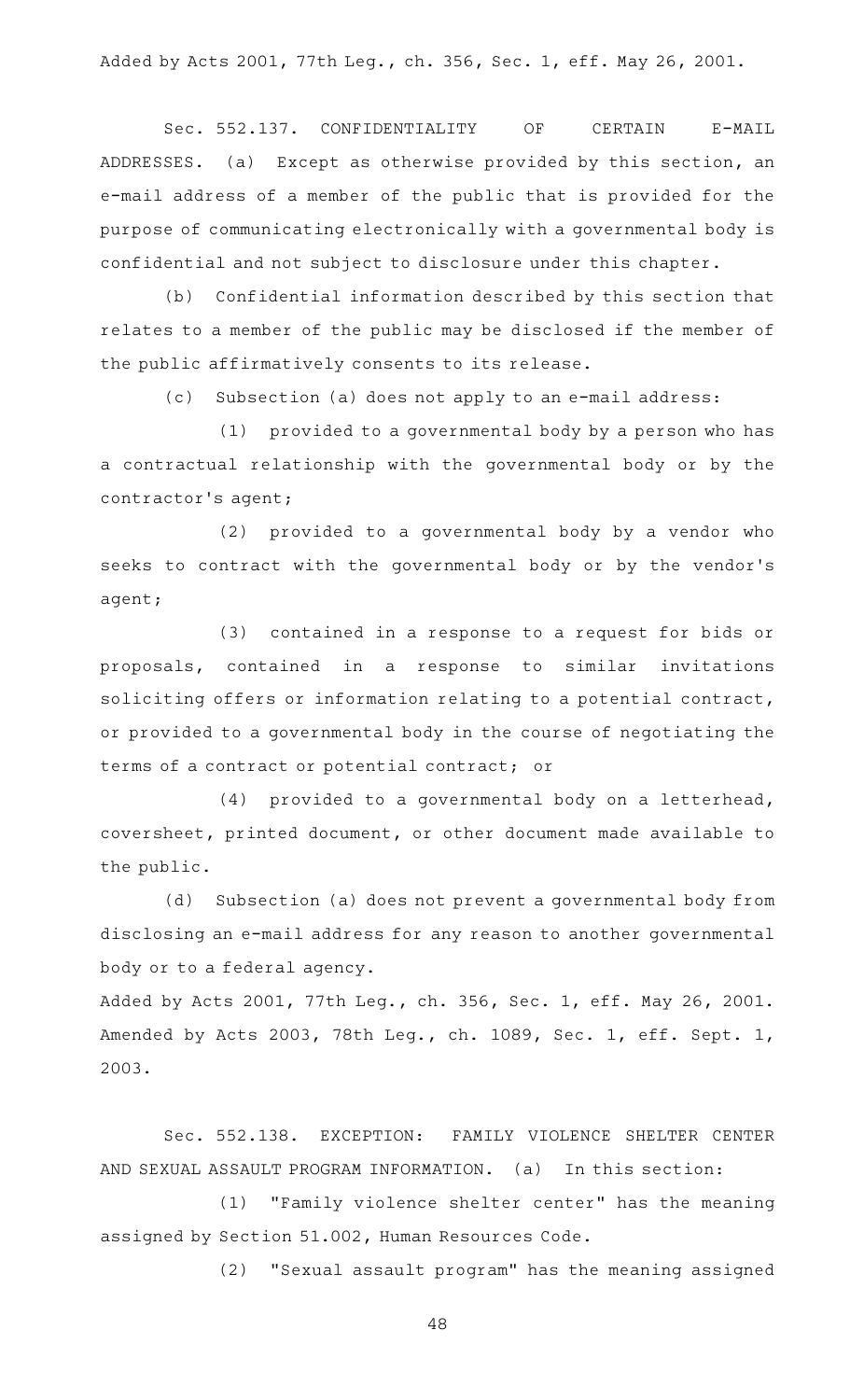by Section 420.003.

(b) Information maintained by a family violence shelter center or sexual assault program is excepted from the requirements of Section 552.021 if it is information that relates to:

 $(1)$  the home address, home telephone number, or social security number of an employee or a volunteer worker of a family violence shelter center or a sexual assault program, regardless of whether the employee or worker complies with Section 552.024;

(2) the location or physical layout of a family violence shelter center;

(3) the name, home address, home telephone number, or numeric identifier of a current or former client of a family violence shelter center or sexual assault program;

(4) the provision of services, including counseling and sheltering, to a current or former client of a family violence shelter center or sexual assault program;

(5) the name, home address, or home telephone number of a private donor to a family violence shelter center or sexual assault program; or

(6) the home address or home telephone number of a member of the board of directors or the board of trustees of a family violence shelter center or sexual assault program, regardless of whether the board member complies with Section 552.024.

Added by Acts 2001, 77th Leg., ch. 143, Sec. 1, eff. May 16, 2001. Renumbered from Government Code Sec. 552.136 by Acts 2003, 78th Leg., ch. 1275, Sec. 2(75), eff. Sept. 1, 2003.

Sec. 552.139. EXCEPTION: GOVERNMENT INFORMATION RELATED TO SECURITY ISSUES FOR COMPUTERS. (a) Information is excepted from the requirements of Section 552.021 if it is information that relates to computer network security or to the design, operation, or defense of a computer network.

(b) The following information is confidential:

(1) a computer network vulnerability report; and

(2) any other assessment of the extent to which data processing operations, a computer, or a computer program, network,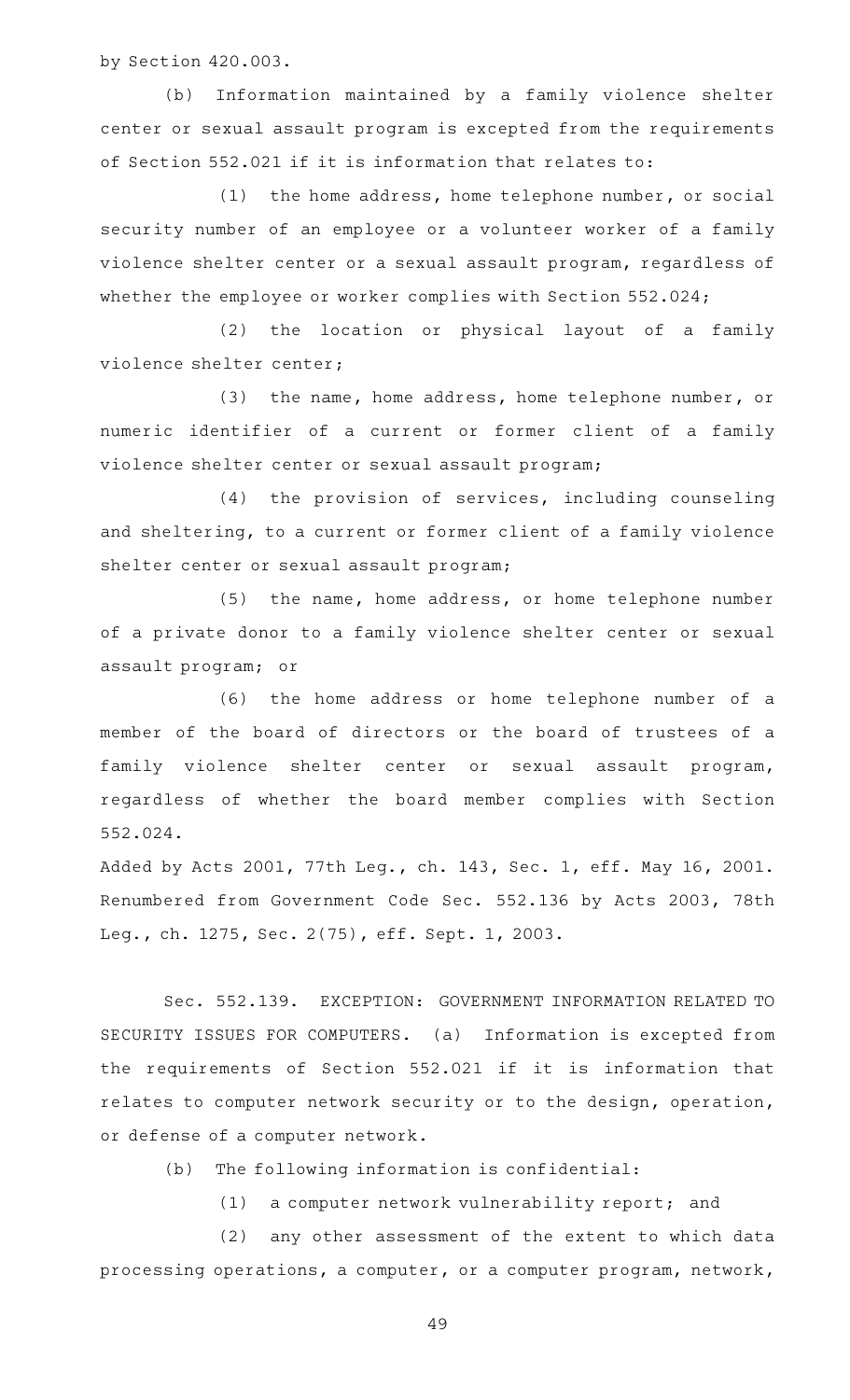system, or software of a governmental body or of a contractor of a governmental body is vulnerable to unauthorized access or harm, including an assessment of the extent to which the governmental body 's or contractor 's electronically stored information is vulnerable to alteration, damage, or erasure.

Added by Acts 2001, 77th Leg., ch. 1272, Sec. 4.03, eff. June 15, 2001. Renumbered from Government Code Sec. 552.136 by Acts 2003, 78th Leg., ch. 1275, Sec. 2(76), eff. Sept. 1, 2003.

Sec. 552.140. MILITARY DISCHARGE RECORDS. (a) This section applies only to a military veteran 's Department of Defense Form DD-214 or other military discharge record that is first recorded with or that otherwise first comes into the possession of a governmental body on or after September 1, 2003.

(b) The record is confidential for the 75 years following the date it is recorded with or otherwise first comes into the possession of a governmental body. During that period the governmental body may permit inspection or copying of the record or disclose information contained in the record only in accordance with this section or in accordance with a court order.

(c) On request and the presentation of proper identification, the following persons may inspect the military discharge record or obtain from the governmental body free of charge a copy or certified copy of the record:

 $(1)$  the veteran who is the subject of the record;

 $(2)$  the legal guardian of the veteran;

(3) the spouse or a child or parent of the veteran or, if there is no living spouse, child, or parent, the nearest living relative of the veteran;

 $(4)$  the personal representative of the estate of the veteran;

(5) the person named by the veteran, or by a person described by Subdivision (2), (3), or (4), in an appropriate power of attorney executed in accordance with Section 490, Chapter XII, Texas Probate Code;

(6) another governmental body; or

(7) an authorized representative of the funeral home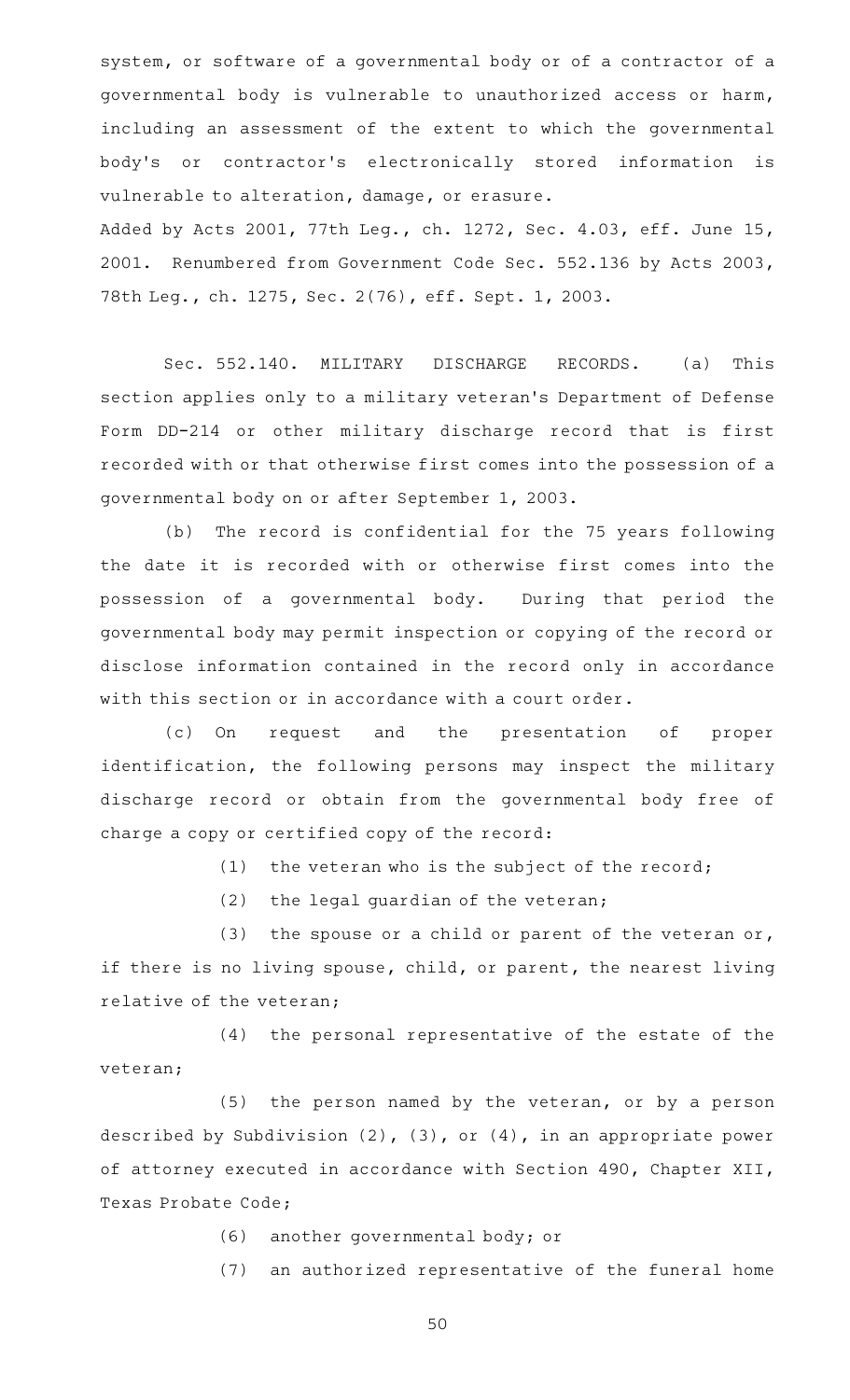that assists with the burial of the veteran.

(d) A court that orders the release of information under this section shall limit the further disclosure of the information and the purposes for which the information may be used.

(e) A governmental body that obtains information from the record shall limit the governmental body 's use and disclosure of the information to the purpose for which the information was obtained.

Added by Acts 2003, 78th Leg., ch. 438, Sec. 1, eff. Sept. 1, 2003. Amended by:

Acts 2005, 79th Leg., Ch. 124, Sec. 1, eff. May 24, 2005.

Sec. 552.141. CONFIDENTIALITY OF INFORMATION IN APPLICATION FOR MARRIAGE LICENSE.

(a) Information that relates to the social security number of an individual that is maintained by a county clerk and that is on an application for a marriage license, including information in an application on behalf of an absent applicant and the affidavit of an absent applicant, or is on a document submitted with an application for a marriage license is confidential and may not be disclosed by the county clerk to the public under this chapter.

(b) If the county clerk receives a request to make information in a marriage license application available under this chapter, the county clerk shall redact the portion of the application that contains an individual's social security number and release the remainder of the information in the application. Added by Acts 2003, 78th Leg., ch. 804, Sec. 1, eff. Sept. 1, 2003.

Sec. 552.142. EXCEPTION: RECORDS OF CERTAIN DEFERRED ADJUDICATIONS. (a) Information is excepted from the requirements of Section 552.021 if an order of nondisclosure with respect to the information has been issued under Section 411.081(d).

(b) A person who is the subject of information that is excepted from the requirements of Section 552.021 under this section may deny the occurrence of the arrest and prosecution to which the information relates and the exception of the information under this section, unless the information is being used against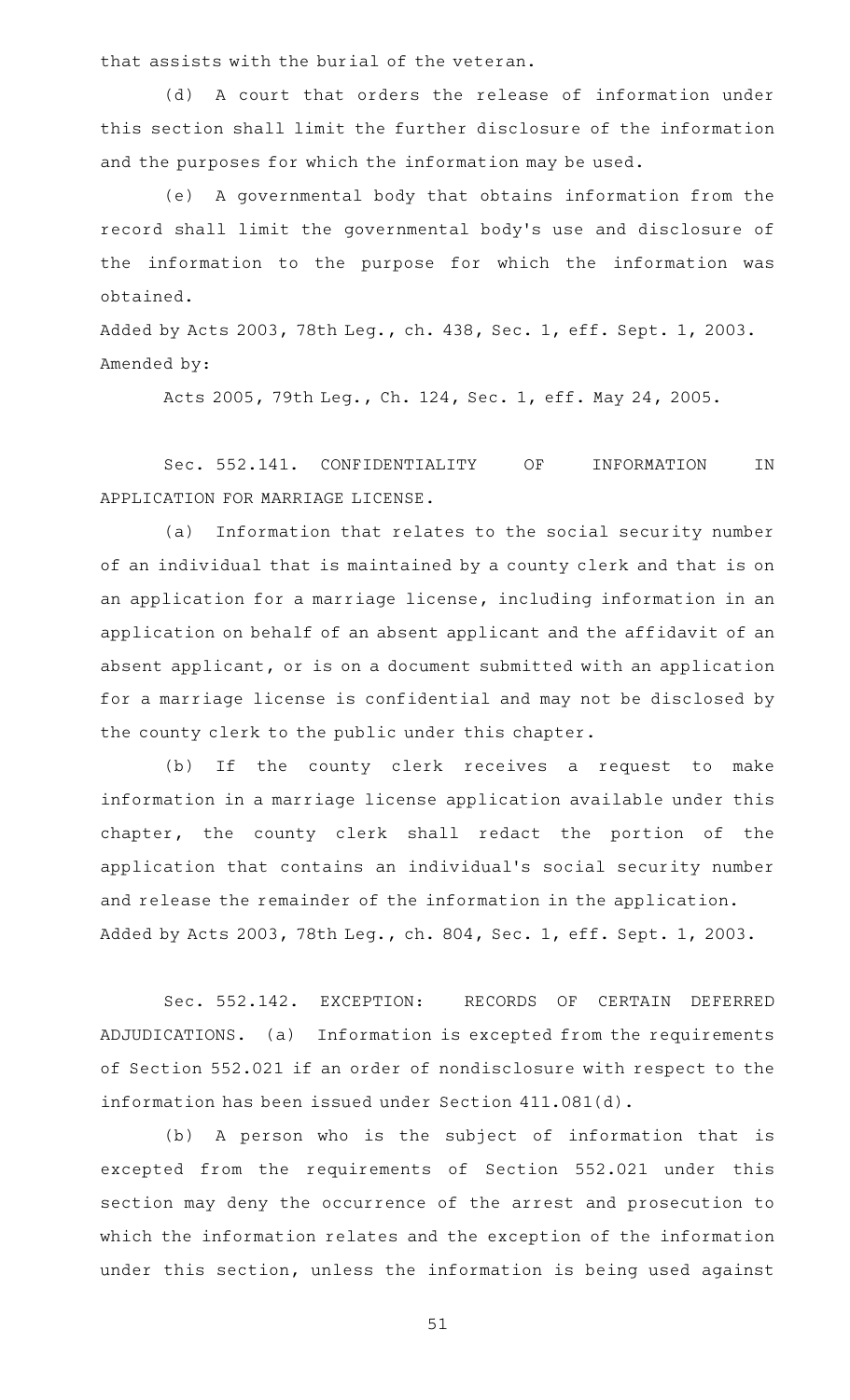the person in a subsequent criminal proceeding. Added by Acts 2003, 78th Leg., ch. 1236, Sec. 5, eff. Sept. 1, 2003.

Sec. 552.1425. CIVIL PENALTY: DISSEMINATION OF CERTAIN CRIMINAL HISTORY INFORMATION. (a) A private entity that compiles and disseminates for compensation criminal history record information may not compile or disseminate information with respect to which the entity has received notice that:

(1) an order of expunction has been issued under Article 55.02, Code of Criminal Procedure; or

(2) an order of nondisclosure has been issued under Section 411.081(d).

(b) A district court may issue a warning to a private entity for a first violation of Subsection (a). After receiving a warning for the first violation, the private entity is liable to the state for a civil penalty not to exceed \$1,000 for each subsequent violation.

(c) The attorney general or an appropriate prosecuting attorney may sue to collect a civil penalty under this section.

(d) A civil penalty collected under this section shall be deposited in the state treasury to the credit of the general revenue fund.

Added by Acts 2003, 78th Leg., ch. 1236, Sec. 5, eff. Sept. 1, 2003. Amended by:

Acts 2007, 80th Leg., R.S., Ch. 1017, Sec. 9, eff. September 1, 2007.

Acts 2007, 80th Leg., R.S., Ch. 1017, Sec. 10, eff. September 1, 2007.

Sec. 552.143. CONFIDENTIALITY OF CERTAIN INVESTMENT INFORMATION. (a) All information prepared or provided by a private investment fund and held by a governmental body that is not listed in Section 552.0225(b) is confidential and excepted from the requirements of Section 552.021.

(b) Unless the information has been publicly released, pre-investment and post-investment diligence information, including reviews and analyses, prepared or maintained by a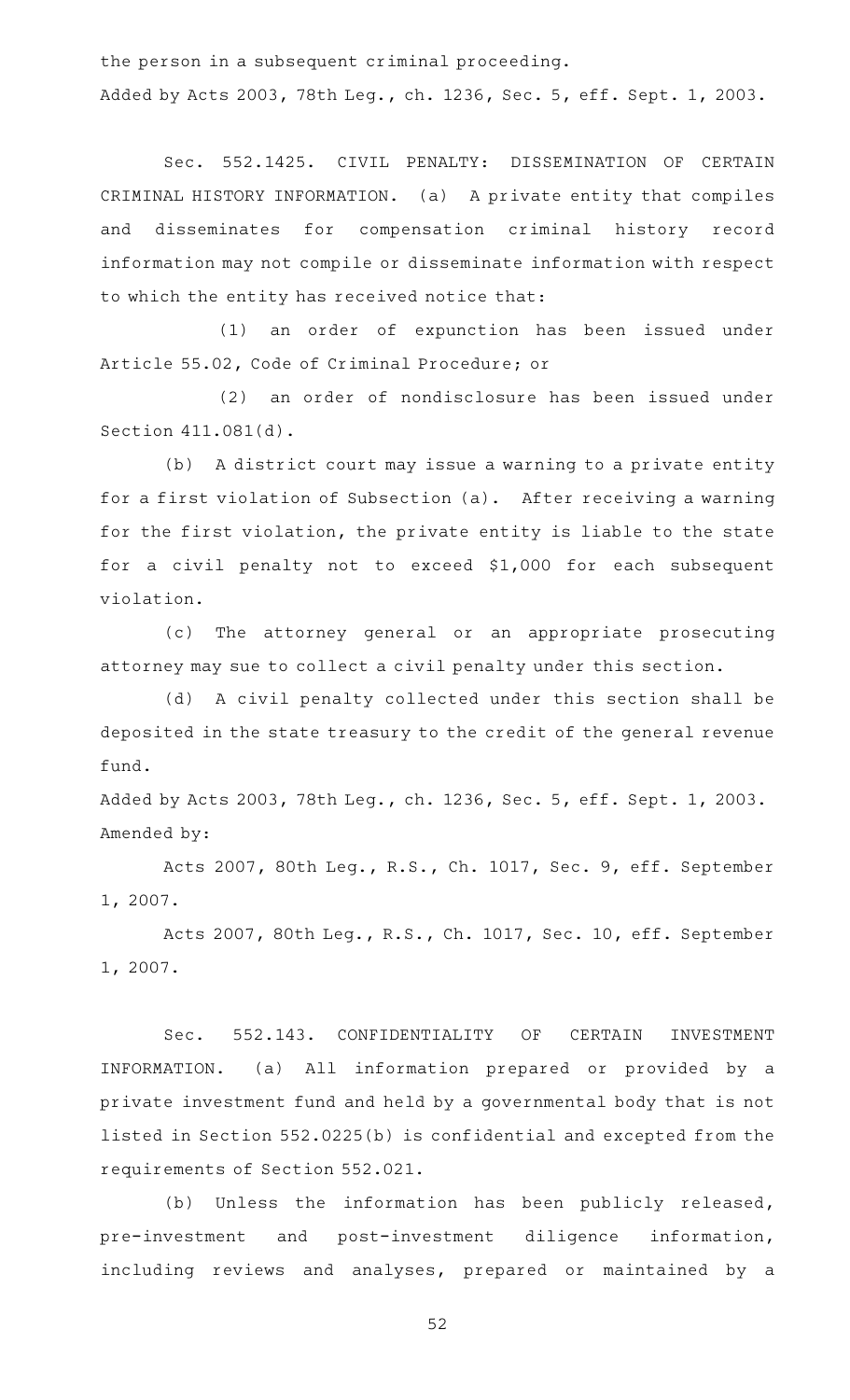governmental body or a private investment fund is confidential and excepted from the requirements of Section 552.021, except to the extent it is subject to disclosure under Subsection (c).

(c) All information regarding a governmental body's direct purchase, holding, or disposal of restricted securities that is not listed in Section 552.0225(b)(2)-(9), (11), or (13)-(16) is confidential and excepted from the requirements of Section 552.021. This subsection does not apply to a governmental body's purchase, holding, or disposal of restricted securities for the purpose of reinvestment nor does it apply to a private investment fund's investment in restricted securities. This subsection applies to information regarding a direct purchase, holding, or disposal of restricted securities by the Texas growth fund, created under Section 70, Article XVI, Texas Constitution, that is not listed in Section 552.0225(b).

(d) For the purposes of this chapter:

(1) "Private investment fund" means an entity, other than a governmental body, that issues restricted securities to a governmental body to evidence the investment of public funds for the purpose of reinvestment.

(2) "Reinvestment" means investment in a person that makes or will make other investments.

(3) "Restricted securities" has the meaning assigned by 17 C.F.R. Section 230.144(a)(3).

(e) This section shall not be construed as affecting the authority of the comptroller under Section 403.030.

(f) This section does not apply to the Texas Mutual Insurance Company or a successor to the company. Added by Acts 2005, 79th Leg., Ch. 1338, Sec. 2, eff. June 18, 2005.

Sec. 552.144. EXCEPTION: WORKING PAPERS AND ELECTRONIC COMMUNICATIONS OF ADMINISTRATIVE LAW JUDGES AT STATE OFFICE OF ADMINISTRATIVE HEARINGS. The following working papers and electronic communications of an administrative law judge at the State Office of Administrative Hearings are excepted from the requirements of Section 552.021:

(1) notes and electronic communications recording the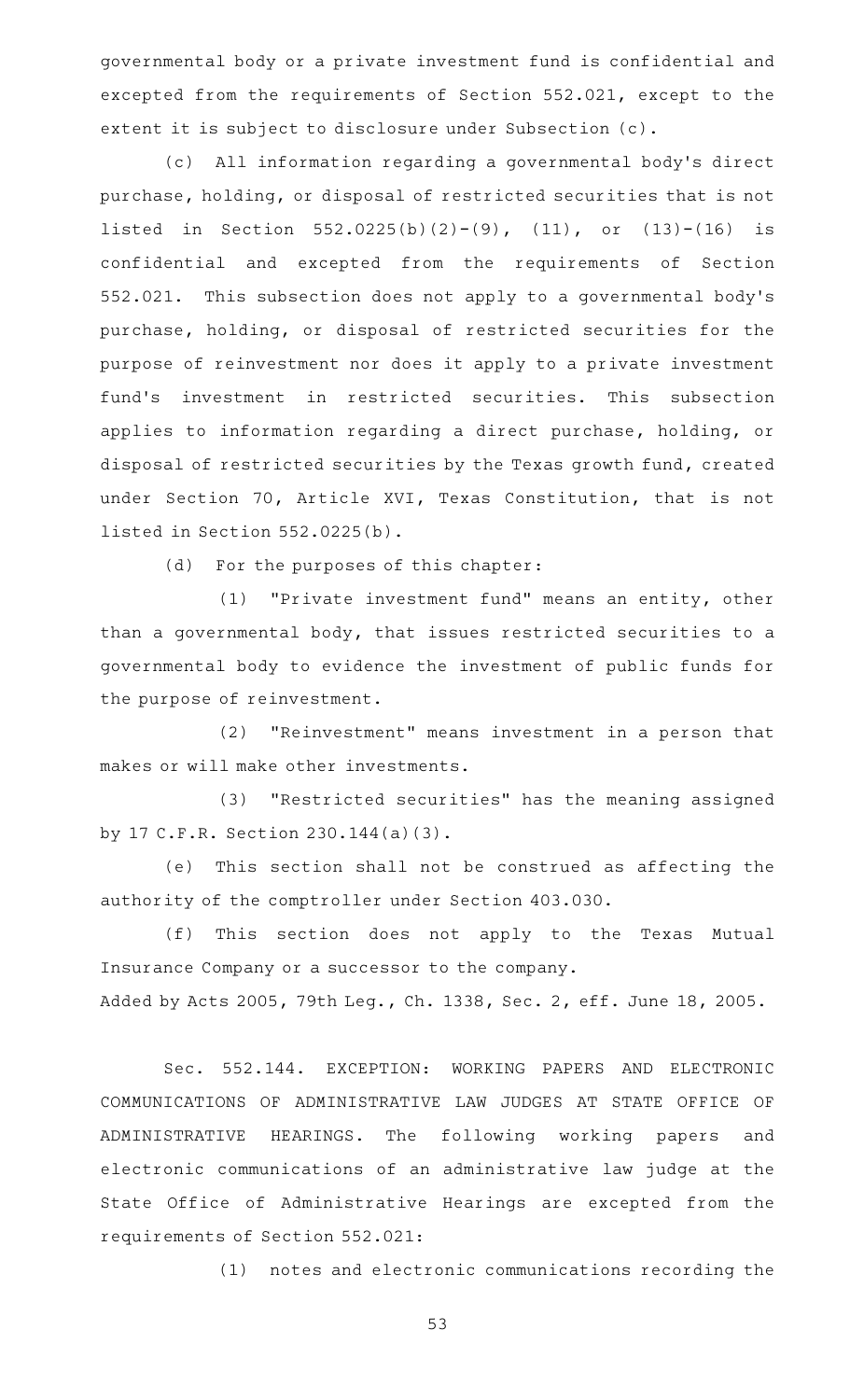observations, thoughts, questions, deliberations, or impressions of an administrative law judge;

(2) drafts of a proposal for decision;

(3) drafts of orders made in connection with conducting contested case hearings; and

(4) drafts of orders made in connection with conducting alternative dispute resolution procedures. Acts 2003, 78th Leg., ch. 1215, Sec. 1, eff. Sept. 1, 2003. Renumbered from Government Code, Section 552.141 by Acts 2005, 79th Leg., Ch. 728, Sec. 23.001(35), eff. September 1, 2005. Amended by:

Acts 2007, 80th Leg., R.S., Ch. 350, Sec. 1, eff. June 15, 2007.

Sec. 552.145. EXCEPTION: TEXAS NO-CALL LIST. The Texas no-call list created under Subchapter B, Chapter 304, Business & Commerce Code, and any information provided to or received from the administrator of the national do-not-call registry maintained by the United States government, as provided by Sections 304.051 and 304.056, Business & Commerce Code, are excepted from the requirements of Section 552.021.

Added by Acts 2003, 78th Leg., ch. 401, Sec. 2, eff. June 20, 2003. Amended by:

Acts 2005, 79th Leg., Ch. 171, Sec. 2, eff. May 27, 2005.

Acts 2007, 80th Leg., R.S., Ch. 885, Sec. 2.20, eff. April 1, 2009.

Renumbered from Government Code, Section 552.141 by Acts 2007, 80th Leg., R.S., Ch. 921, Sec. 17.001(39), eff. September 1, 2007.

Sec. 552.146. EXCEPTION: CERTAIN COMMUNICATIONS WITH ASSISTANT OR EMPLOYEE OF LEGISLATIVE BUDGET BOARD. (a) All written or otherwise recorded communications, including conversations, correspondence, and electronic communications, between a member of the legislature or the lieutenant governor and an assistant or employee of the Legislative Budget Board are excepted from the requirements of Section 552.021.

(b) Memoranda of a communication between a member of the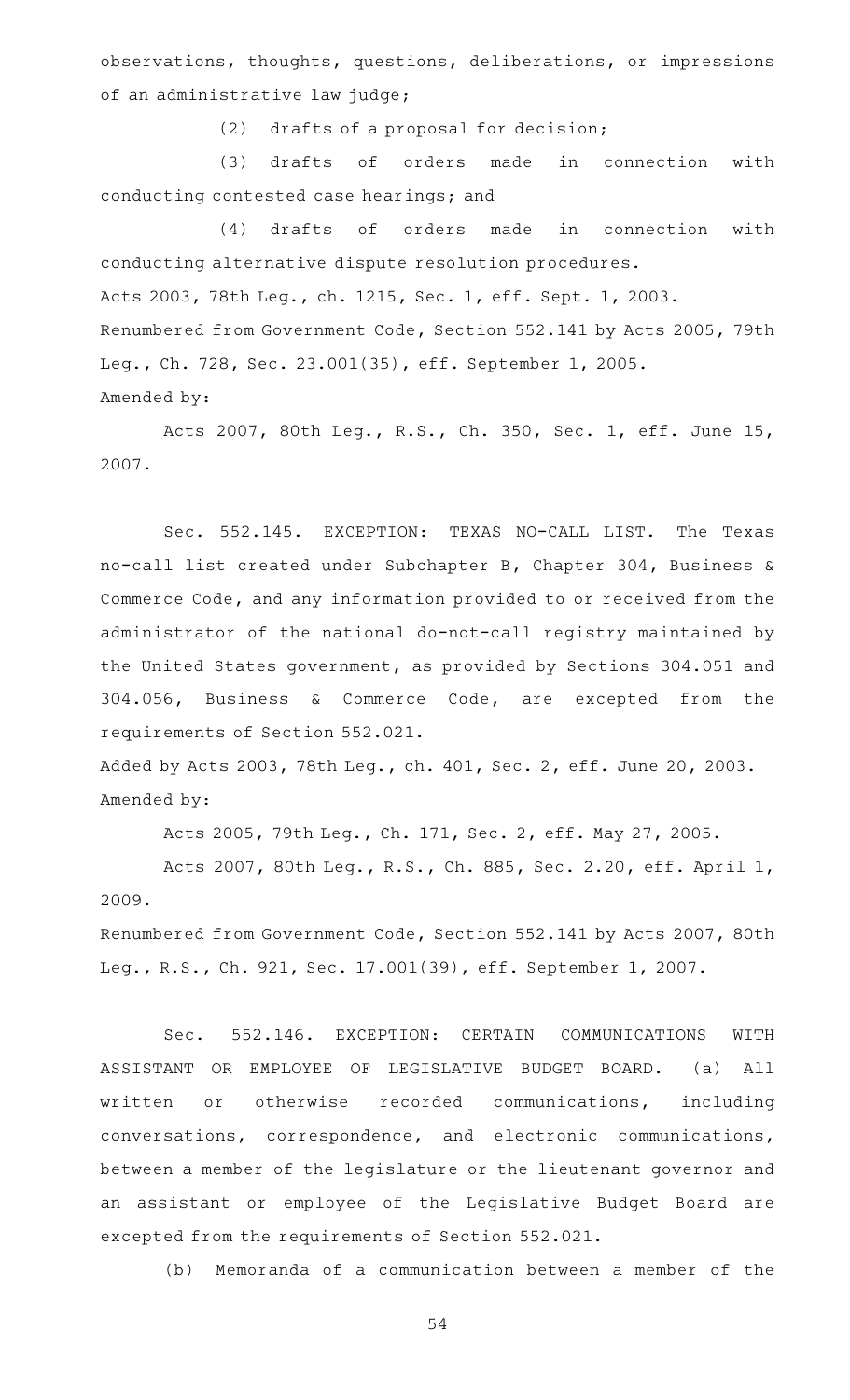legislature or the lieutenant governor and an assistant or employee of the Legislative Budget Board are excepted from the requirements of Section 552.021 without regard to the method used to store or maintain the memoranda.

(c) This section does not except from required disclosure a record or memoranda of a communication that occurs in public during an open meeting or public hearing conducted by the Legislative Budget Board.

Added by Acts 2005, 79th Leg., Ch. 741, Sec. 9, eff. June 17, 2005.

Sec. 552.147. SOCIAL SECURITY NUMBERS. (a) The social security number of a living person is excepted from the requirements of Section 552.021, but is not confidential under this section and this section does not make the social security number of a living person confidential under another provision of this chapter or other law.

(b) A governmental body may redact the social security number of a living person from any information the governmental body discloses under Section 552.021 without the necessity of requesting a decision from the attorney general under Subchapter G.

(c) Notwithstanding any other law, a county or district clerk may disclose in the ordinary course of business a social security number that is contained in information held by the clerk 's office, and that disclosure is not official misconduct and does not subject the clerk to civil or criminal liability of any kind under the law of this state, including any claim for damages in a lawsuit or the criminal penalty imposed by Section 552.352.

(d) Unless another law requires a social security number to be maintained in a government document, on written request from an individual or the individual 's representative the clerk shall redact within a reasonable amount of time all but the last four digits of the individual 's social security number from information maintained in the clerk's official public records, including electronically stored information maintained by or under the control of the clerk. The individual or the individual's representative must identify, using a form provided by the clerk, the specific document or documents from which the partial social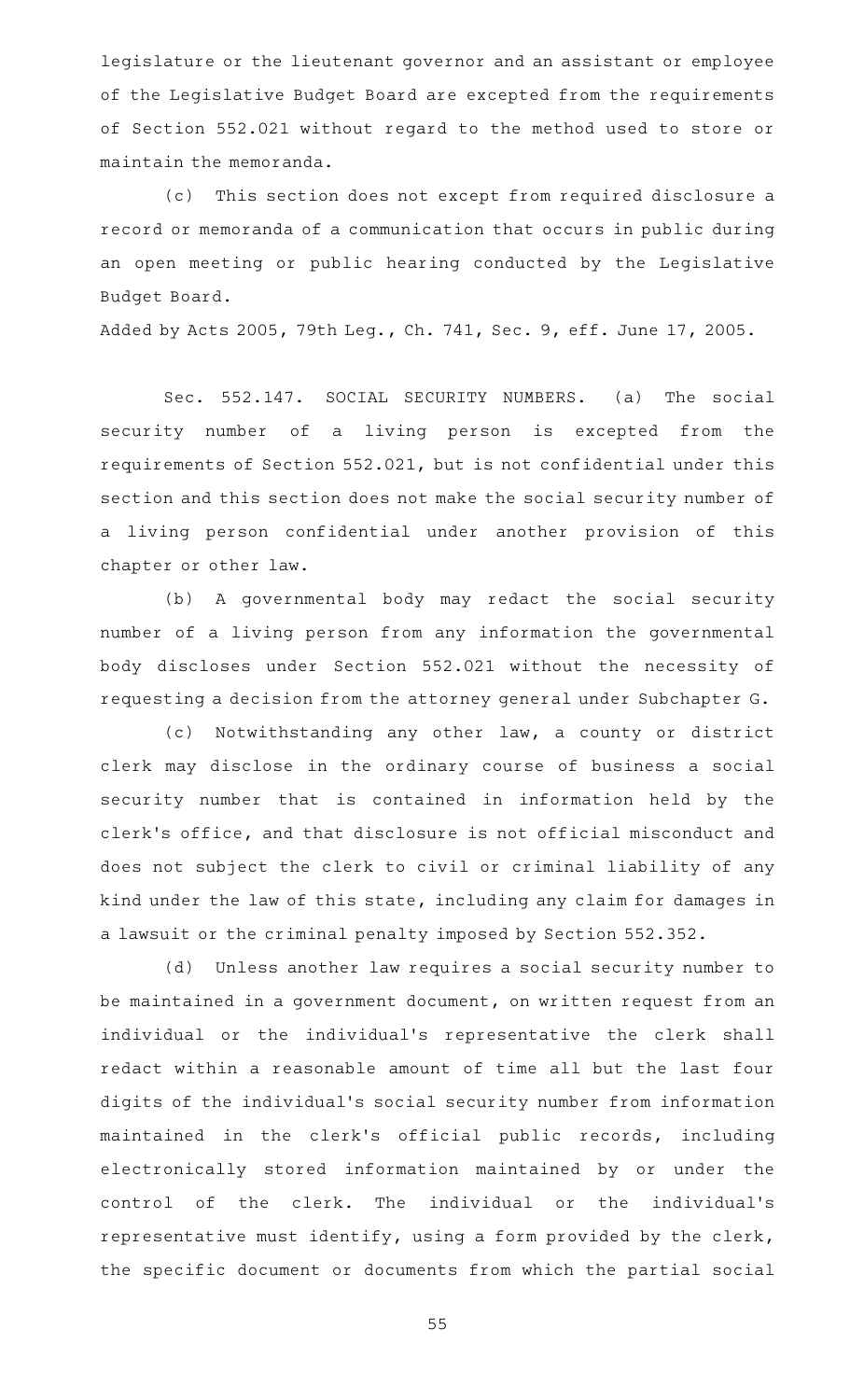security number shall be redacted.

Added by Acts 2005, 79th Leg., Ch. 397, Sec. 1, eff. June 17, 2005. Amended by:

Acts 2007, 80th Leg., R.S., Ch. 3, Sec. 1, eff. March 28, 2007.

Text of section as added by Acts 2007, 80th Leg., R.S., Ch. 114,

## Sec. 1

For text of section as added by Acts 2007, 80th Leg., R.S., Ch. 471, Sec. 1, see other Sec. 552.148.

Sec. 552.148. EXCEPTION: CERTAIN PERSONAL INFORMATION MAINTAINED BY MUNICIPALITY PERTAINING TO A MINOR. (a) In this section, "minor" means a person younger than 18 years of age.

(b) The following information maintained by a municipality for purposes related to the participation by a minor in a recreational program or activity is excepted from the requirements of Section 552.021:

(1) the name, age, home address, home telephone number, or social security number of the minor;

 $(2)$  a photograph of the minor; and

(3) the name of the minor's parent or legal guardian. Added by Acts 2007, 80th Leg., R.S., Ch. 114, Sec. 1, eff. May 17, 2007.

Text of section as added by Acts 2007, 80th Leg., R.S., Ch. 471,

#### Sec. 1

For text of section as added by Acts 2007, 80th Leg., R.S., Ch. 114, Sec. 1, see other Sec. 552.148.

Sec. 552.148. EXCEPTION: RECORDS OF COMPTROLLER OR APPRAISAL DISTRICT RECEIVED FROM PRIVATE ENTITY. (a) Information relating to real property sales prices, descriptions, characteristics, and other related information received from a private entity by the comptroller or the chief appraiser of an appraisal district under Chapter 6, Tax Code, is excepted from the requirements of Section 552.021.

(b) Notwithstanding Subsection (a), the property owner or the owner 's agent may, on request, obtain from the chief appraiser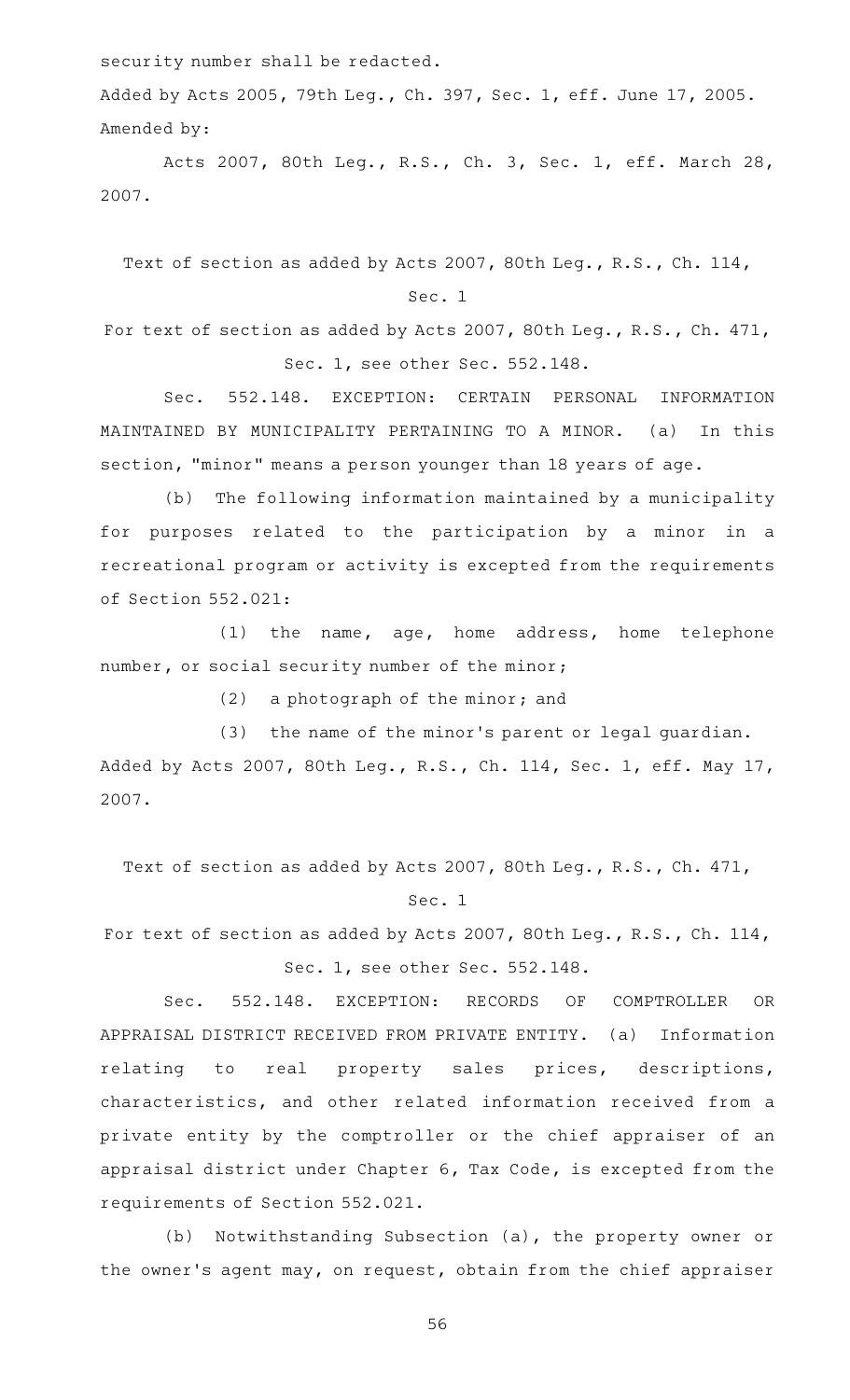of the applicable appraisal district a copy of each item of information described by Section 41.461(a)(2), Tax Code, and a copy of each item of information that the chief appraiser took into consideration but does not plan to introduce at the hearing on the protest. In addition, the property owner or agent may, on request, obtain from the chief appraiser comparable sales data from a reasonable number of sales that is relevant to any matter to be determined by the appraisal review board at the hearing on the property owner's protest. Information obtained under this subsection:

 $(1)$  remains confidential in the possession of the property owner or agent; and

(2) may not be disclosed or used for any purpose except as evidence or argument at the hearing on the protest.

(c) Notwithstanding Subsection (a) or Section 403.304, Government Code, so as to assist a property owner, a school district, or an appraisal district in a protest filed under Section 403.303, Government Code, the property owner, the district, or an agent of the property owner or district may, on request, obtain from the comptroller any information, including confidential information, obtained by the comptroller in connection with the comptroller's finding that is being protested. Confidential information obtained by a property owner, a school district, an appraisal district, or an agent of the owner or district under this subsection:

(1) remains confidential in the possession of the owner, district, or agent; and

(2) may not be disclosed to a person who is not authorized to receive or inspect the information. Added by Acts 2007, 80th Leg., R.S., Ch. 471, Sec. 1, eff. June 16, 2007.

# SUBCHAPTER D. OFFICER FOR PUBLIC INFORMATION

Sec. 552.201. IDENTITY OF OFFICER FOR PUBLIC INFORMATION. (a) The chief administrative officer of a governmental body is the officer for public information, except as provided by Subsection (b).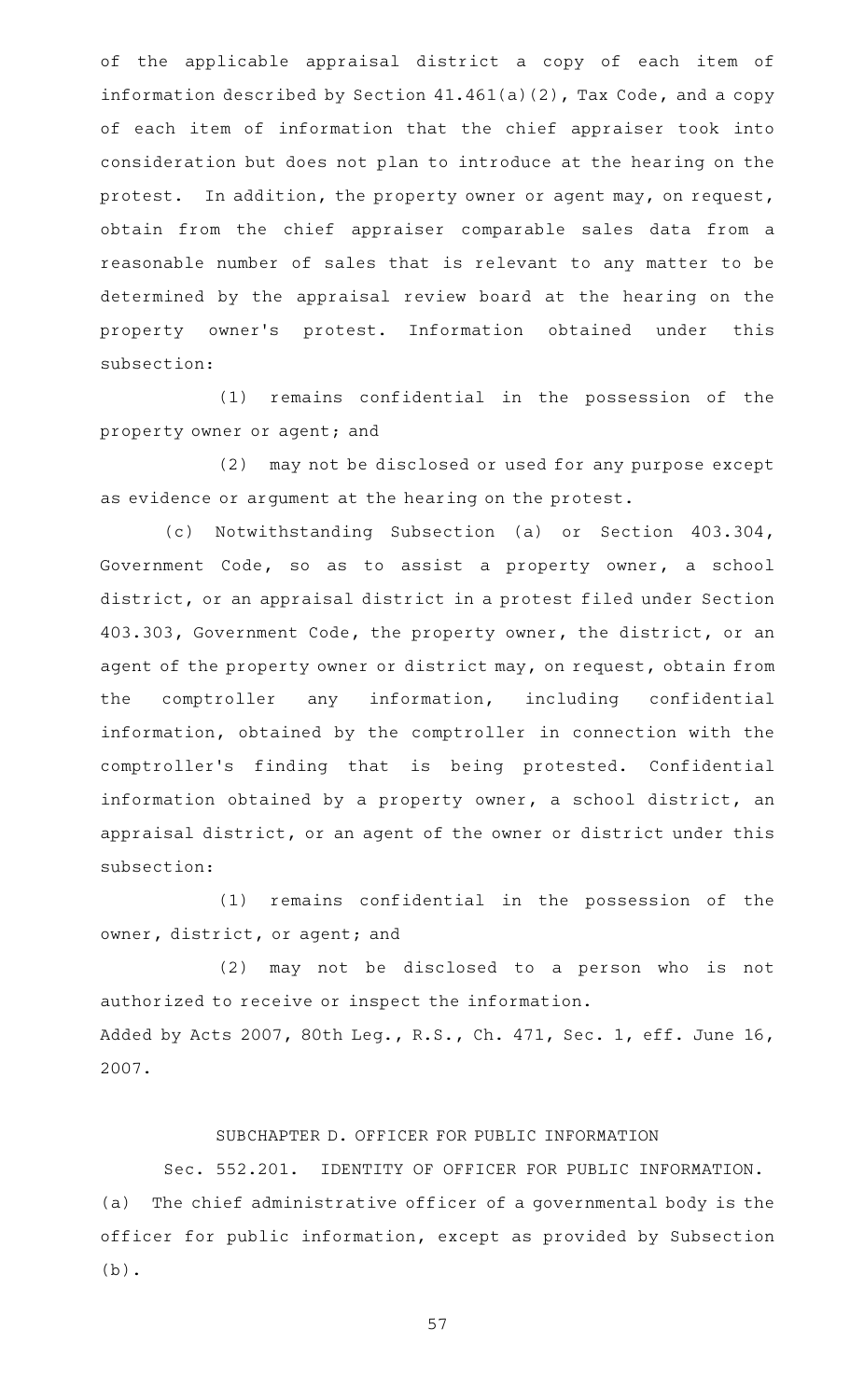(b) Each elected county officer is the officer for public information and the custodian, as defined by Section 201.003, Local Government Code, of the information created or received by that county officer 's office.

Added by Acts 1993, 73rd Leg., ch. 268, Sec. 1, eff. Sept. 1, 1993. Amended by Acts 1995, 74th Leg., ch. 1035, Sec. 14, eff. Sept. 1, 1995.

Sec. 552.202. DEPARTMENT HEADS. Each department head is an agent of the officer for public information for the purposes of complying with this chapter.

Added by Acts 1993, 73rd Leg., ch. 268, Sec. 1, eff. Sept. 1, 1993. Amended by Acts 1995, 74th Leg., ch. 1035, Sec. 14, eff. Sept. 1, 1995.

Sec. 552.203. GENERAL DUTIES OF OFFICER FOR PUBLIC INFORMATION. Each officer for public information, subject to penalties provided in this chapter, shall:

(1) make public information available for public inspection and copying;

(2) carefully protect public information from deterioration, alteration, mutilation, loss, or unlawful removal; and

(3) repair, renovate, or rebind public information as necessary to maintain it properly.

Added by Acts 1993, 73rd Leg., ch. 268, Sec. 1, eff. Sept. 1, 1993. Amended by Acts 1995, 74th Leg., ch. 1035, Sec. 14, eff. Sept. 1, 1995.

Sec. 552.204. SCOPE OF RESPONSIBILITY OF OFFICER FOR PUBLIC INFORMATION. An officer for public information is responsible for the release of public information as required by this chapter. The officer is not responsible for:

(1) the use made of the information by the requestor; or

(2) the release of information after it is removed from a record as a result of an update, a correction, or a change of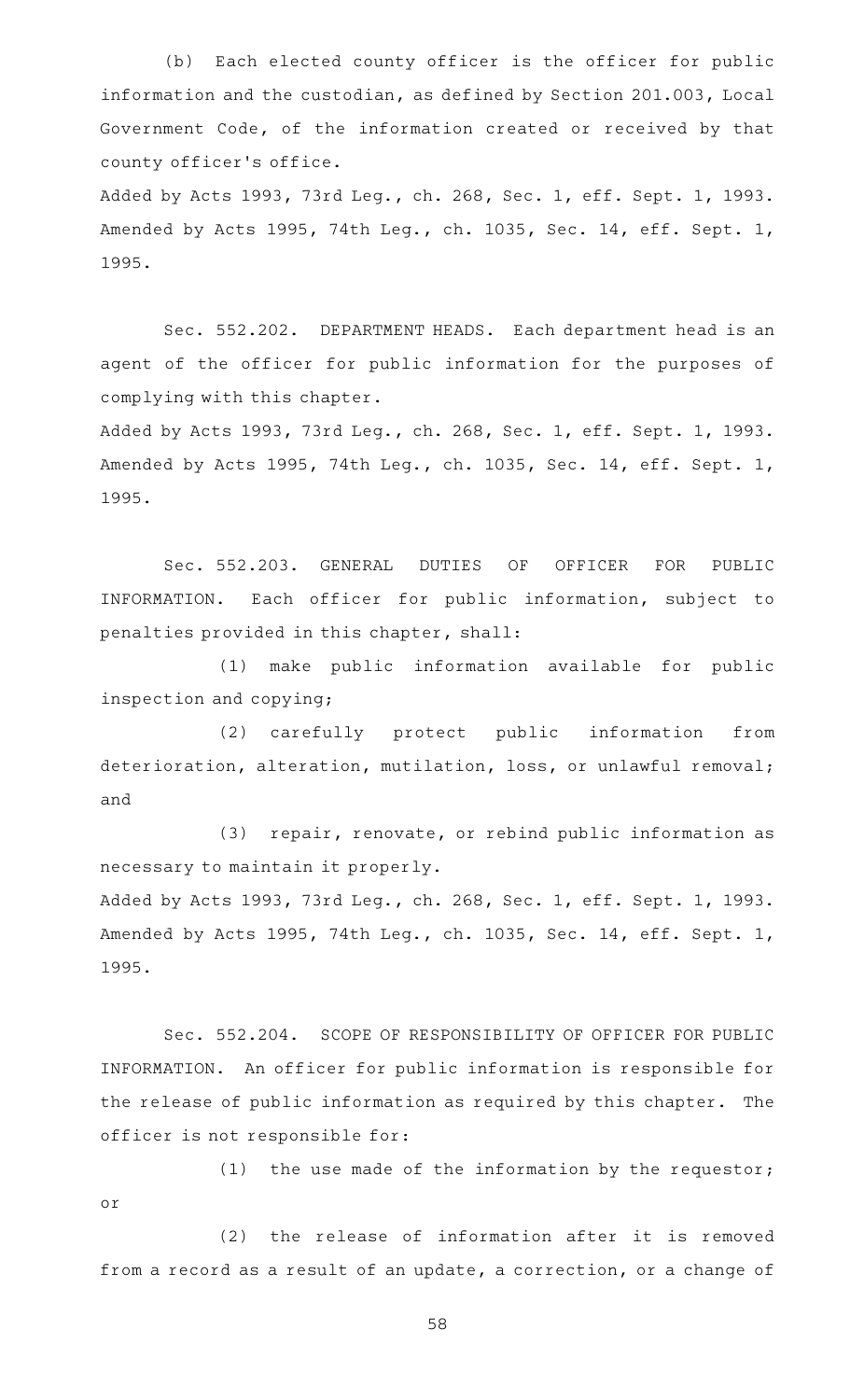status of the person to whom the information pertains. Added by Acts 1995, 74th Leg., ch. 1035, Sec. 14, eff. Sept. 1, 1995.

Sec. 552.205. INFORMING PUBLIC OF BASIC RIGHTS AND RESPONSIBILITIES UNDER THIS CHAPTER. (a) An officer for public information shall prominently display a sign in the form prescribed by the attorney general that contains basic information about the rights of a requestor, the responsibilities of a governmental body, and the procedures for inspecting or obtaining a copy of public information under this chapter. The officer shall display the sign at one or more places in the administrative offices of the governmental body where it is plainly visible to:

(1) members of the public who request public information in person under this chapter; and

(2) employees of the governmental body whose duties include receiving or responding to requests under this chapter.

(b) The attorney general by rule shall prescribe the content of the sign and the size, shape, and other physical characteristics of the sign. In prescribing the content of the sign, the attorney general shall include plainly written basic information about the rights of a requestor, the responsibilities of a governmental body, and the procedures for inspecting or obtaining a copy of public information under this chapter that, in the opinion of the attorney general, is most useful for requestors to know and for employees of governmental bodies who receive or respond to requests for public information to know.

Added by Acts 1999, 76th Leg., ch. 1319, Sec. 11, eff. Sept. 1, 1999.

# Amended by:

Acts 2005, 79th Leg., Ch. 329, Sec. 3, eff. September 1, 2005. Acts 2005, 79th Leg., Ch. 716, Sec. 3, eff. September 1, 2005.

### SUBCHAPTER E. PROCEDURES RELATED TO ACCESS

Sec. 552.221. APPLICATION FOR PUBLIC INFORMATION; PRODUCTION OF PUBLIC INFORMATION. (a) An officer for public information of a governmental body shall promptly produce public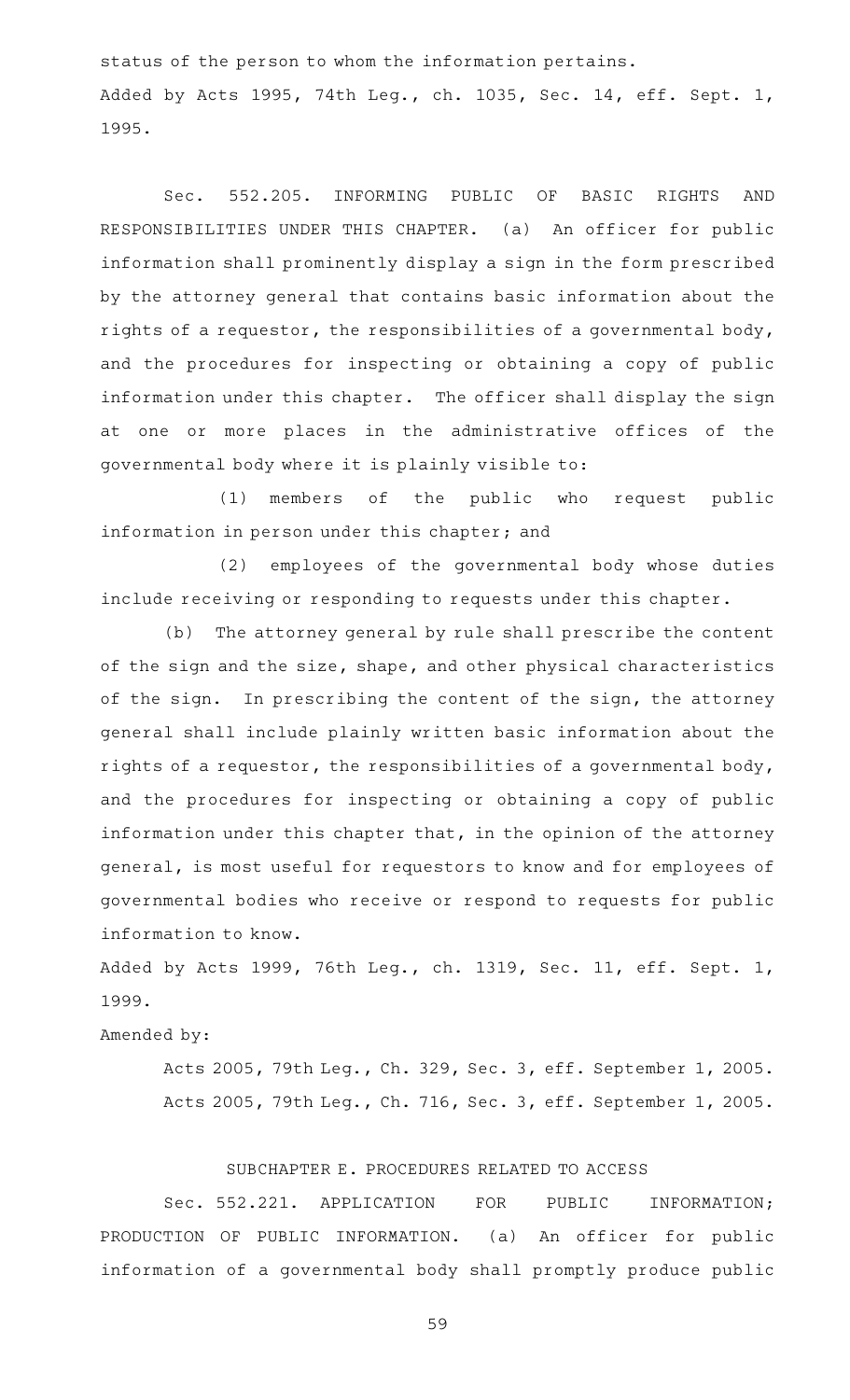information for inspection, duplication, or both on application by any person to the officer. In this subsection, "promptly" means as soon as possible under the circumstances, that is, within a reasonable time, without delay.

(b) An officer for public information complies with Subsection (a) by:

(1) providing the public information for inspection or duplication in the offices of the governmental body; or

(2) sending copies of the public information by first class United States mail if the person requesting the information requests that copies be provided and pays the postage and any other applicable charges that the requestor has accrued under Subchapter  ${\bf F}$  .

(c) If the requested information is unavailable at the time of the request to examine because it is in active use or in storage, the officer for public information shall certify this fact in writing to the requestor and set a date and hour within a reasonable time when the information will be available for inspection or duplication.

(d) If an officer for public information cannot produce public information for inspection or duplication within 10 business days after the date the information is requested under Subsection (a), the officer shall certify that fact in writing to the requestor and set a date and hour within a reasonable time when the information will be available for inspection or duplication. Added by Acts 1993, 73rd Leg., ch. 268, Sec. 1, eff. Sept. 1, 1993. Amended by Acts 1995, 74th Leg., ch. 1035, Sec. 15, eff. Sept. 1, 1995; Acts 1997, 75th Leg., ch. 1231, Sec. 2, eff. Sept. 1, 1997; Acts 1999, 76th Leg., ch. 1319, Sec. 12, eff. Sept. 1, 1999; Acts 2003, 78th Leg., ch. 791, Sec. 1, eff. June 20, 2003.

Sec. 552.222. PERMISSIBLE INQUIRY BY GOVERNMENTAL BODY TO REQUESTOR. (a) The officer for public information and the officer 's agent may not make an inquiry of a requestor except to establish proper identification or except as provided by Subsection (b) or (c).

(b) If what information is requested is unclear to the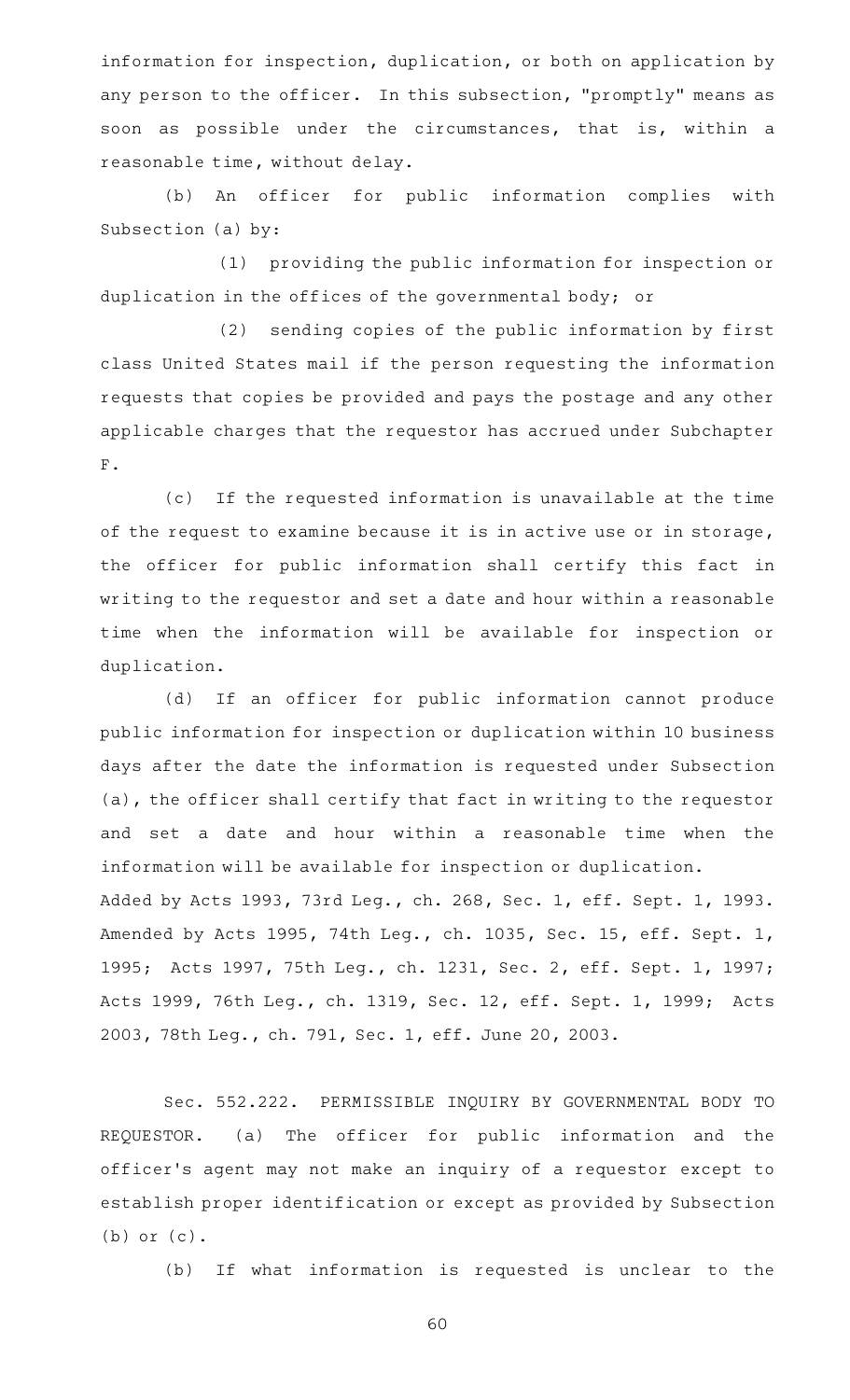governmental body, the governmental body may ask the requestor to clarify the request. If a large amount of information has been requested, the governmental body may discuss with the requestor how the scope of a request might be narrowed, but the governmental body may not inquire into the purpose for which information will be used.

(c) If the information requested relates to a motor vehicle record, the officer for public information or the officer 's agent may require the requestor to provide additional identifying information sufficient for the officer or the officer 's agent to determine whether the requestor is eligible to receive the information under Chapter 730, Transportation Code. In this subsection, "motor vehicle record" has the meaning assigned that term by Section 730.003, Transportation Code.

(d) If by the 61st day after the date a governmental body sends a written request for clarification or discussion under Subsection (b) or an officer for public information or agent sends a written request for additional information under Subsection (c) the governmental body, officer for public information, or agent, as applicable, does not receive a written response from the requestor, the underlying request for public information is considered to have been withdrawn by the requestor.

(e) A written request for clarification or discussion under Subsection (b) or a written request for additional information under Subsection (c) must include a statement as to the consequences of the failure by the requestor to timely respond to the request for clarification, discussion, or additional information.

(f) If the requestor's request for public information included the requestor 's physical or mailing address, the request may not be considered to have been withdrawn under Subsection (d) unless the governmental body, officer for public information, or agent, as applicable, sends the request for clarification or discussion under Subsection (b) or the written request for additional information under Subsection (c) to that address by certified mail.

Added by Acts 1993, 73rd Leg., ch. 268, Sec. 1, eff. Sept. 1, 1993. Amended by Acts 1995, 74th Leg., ch. 1035, Sec. 15, eff. Sept. 1,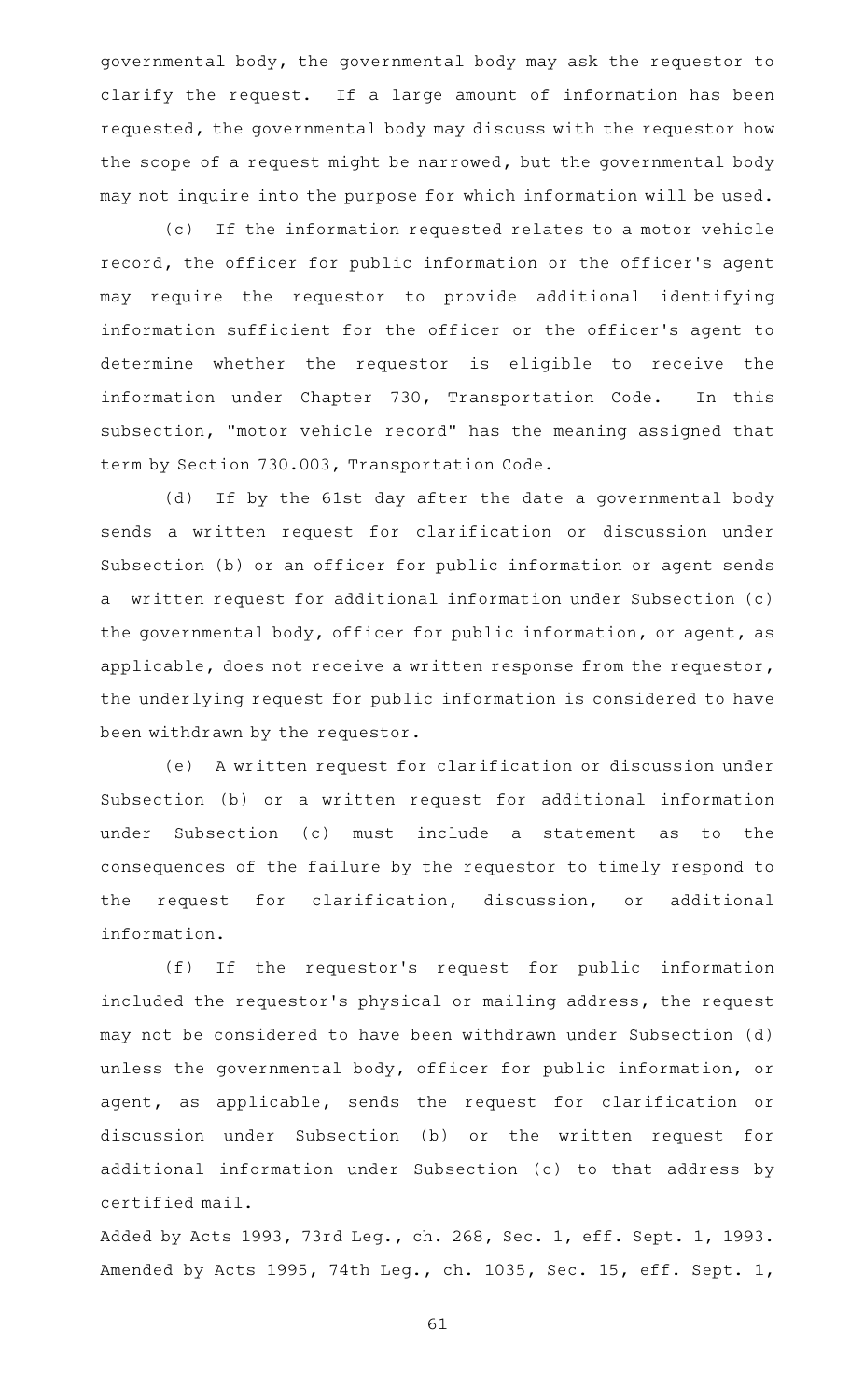1995; Acts 1997, 75th Leg., ch. 1187, Sec. 5, eff. Sept. 1, 1997. Amended by:

Acts 2007, 80th Leg., R.S., Ch. 296, Sec. 1, eff. September 1, 2007.

Sec. 552.223. UNIFORM TREATMENT OF REQUESTS FOR INFORMATION. The officer for public information or the officer's agent shall treat all requests for information uniformly without regard to the position or occupation of the requestor, the person on whose behalf the request is made, or the status of the individual as a member of the media.

Added by Acts 1993, 73rd Leg., ch. 268, Sec. 1, eff. Sept. 1, 1993. Amended by Acts 1995, 74th Leg., ch. 1035, Sec. 15, eff. Sept. 1, 1995.

Sec. 552.224. COMFORT AND FACILITY. The officer for public information or the officer 's agent shall give to a requestor all reasonable comfort and facility for the full exercise of the right granted by this chapter.

Added by Acts 1993, 73rd Leg., ch. 268, Sec. 1, eff. Sept. 1, 1993. Amended by Acts 1995, 74th Leg., ch. 1035, Sec. 15, eff. Sept. 1, 1995.

Sec. 552.225. TIME FOR EXAMINATION. (a) A requestor must complete the examination of the information not later than the 10th business day after the date the custodian of the information makes it available. If the requestor does not complete the examination of the information within 10 business days after the date the custodian of the information makes the information available and does not file a request for additional time under Subsection (b), the requestor is considered to have withdrawn the request.

(b) The officer for public information shall extend the initial examination period by an additional 10 business days if, within the initial period, the requestor files with the officer for public information a written request for additional time. The officer for public information shall extend an additional examination period by another 10 business days if, within the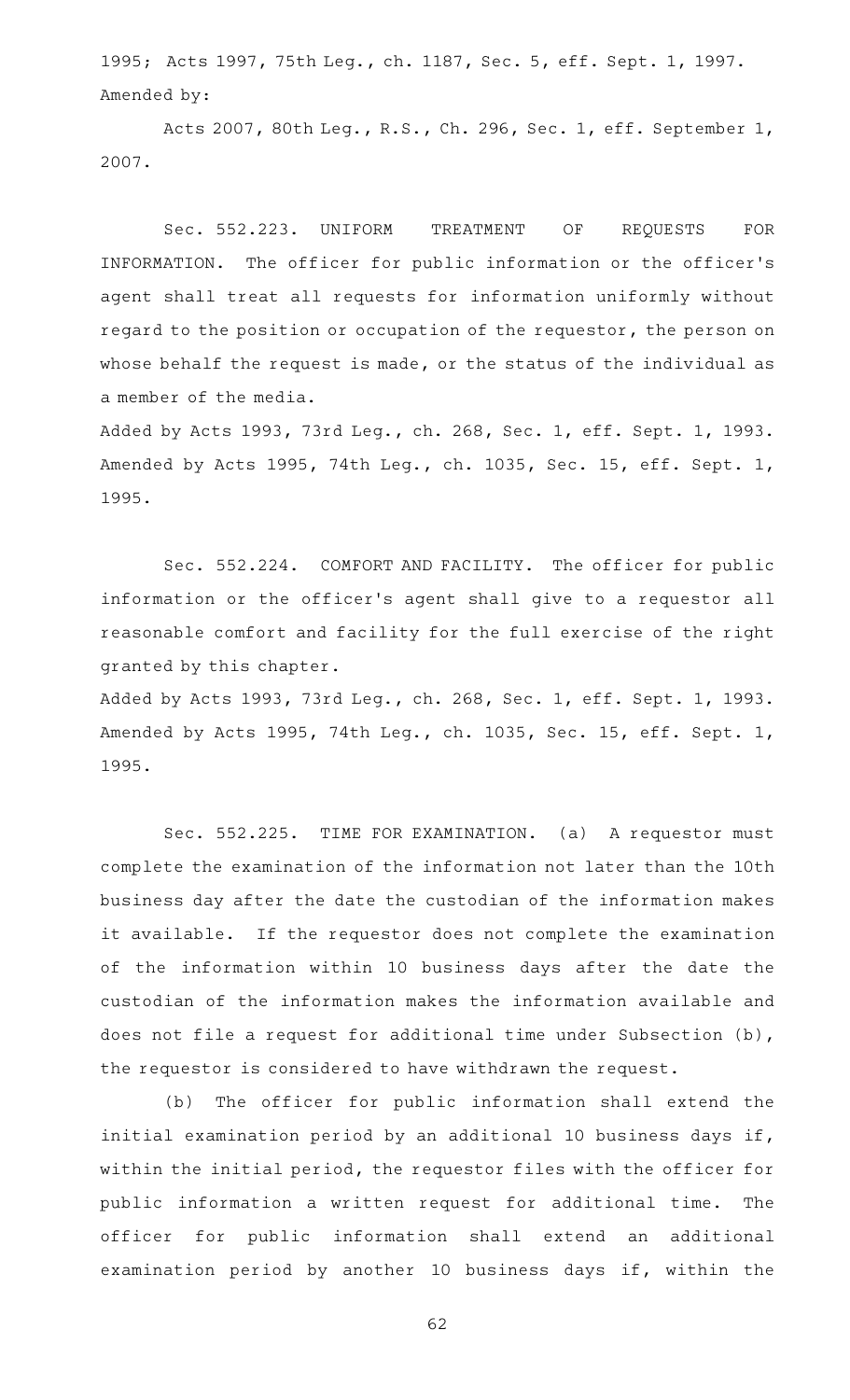additional period, the requestor files with the officer for public information a written request for more additional time.

(c) The time during which a person may examine information may be interrupted by the officer for public information if the information is needed for use by the governmental body. The period of interruption is not considered to be a part of the time during which the person may examine the information.

Added by Acts 1993, 73rd Leg., ch. 268, Sec. 1, eff. Sept. 1, 1993. Amended by Acts 1995, 74th Leg., ch. 1035, Sec. 15, eff. Sept. 1, 1995.

Amended by:

Acts 2005, 79th Leg., Ch. 329, Sec. 4, eff. September 1, 2005.

Sec. 552.226. REMOVAL OF ORIGINAL RECORD. This chapter does not authorize a requestor to remove an original copy of a public record from the office of a governmental body. Added by Acts 1993, 73rd Leg., ch. 268, Sec. 1, eff. Sept. 1, 1993. Amended by Acts 1995, 74th Leg., ch. 1035, Sec. 15, eff. Sept. 1, 1995.

Sec. 552.227. RESEARCH OF STATE LIBRARY HOLDINGS NOT REQUIRED. An officer for public information or the officer's agent is not required to perform general research within the reference and research archives and holdings of state libraries. Added by Acts 1993, 73rd Leg., ch. 268, Sec. 1, eff. Sept. 1, 1993. Amended by Acts 1995, 74th Leg., ch. 1035, Sec. 15, eff. Sept. 1, 1995.

Sec. 552.228. PROVIDING SUITABLE COPY OF PUBLIC INFORMATION WITHIN REASONABLE TIME. (a) It shall be a policy of a governmental body to provide a suitable copy of public information within a reasonable time after the date on which the copy is requested.

(b) If public information exists in an electronic or magnetic medium, the requestor may request a copy either on paper or in an electronic medium, such as on diskette or on magnetic tape. A governmental body shall provide a copy in the requested medium if: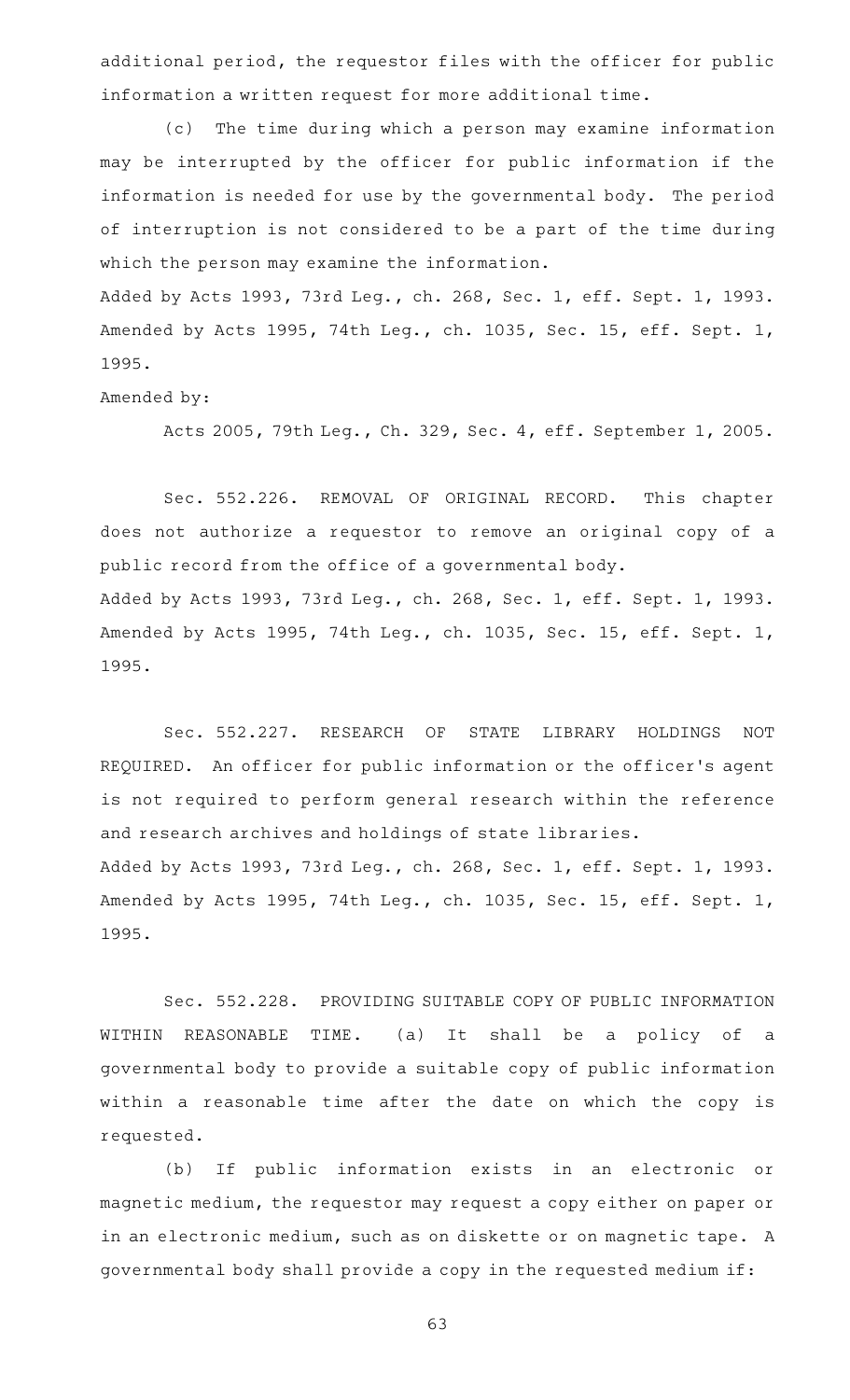(1) the governmental body has the technological ability to produce a copy of the requested information in the requested medium;

 $(2)$  the governmental body is not required to purchase any software or hardware to accommodate the request; and

(3) provision of a copy of the information in the requested medium will not violate the terms of any copyright agreement between the governmental body and a third party.

(c) If a governmental body is unable to comply with a request to produce a copy of information in a requested medium for any of the reasons described by this section, the governmental body shall provide a paper copy of the requested information or a copy in another medium that is acceptable to the requestor. A governmental body is not required to copy information onto a diskette or other material provided by the requestor but may use its own supplies. Added by Acts 1993, 73rd Leg., ch. 268, Sec. 1, eff. Sept. 1, 1993. Amended by Acts 1995, 74th Leg., ch. 1035, Sec. 15, eff. Sept. 1, 1995.

Sec. 552.229. CONSENT TO RELEASE INFORMATION UNDER SPECIAL RIGHT OF ACCESS. (a) Consent for the release of information excepted from disclosure to the general public but available to a specific person under Sections 552.023 and 552.307 must be in writing and signed by the specific person or the person's authorized representative.

(b) An individual under 18 years of age may consent to the release of information under this section only with the additional written authorization of the individual 's parent or guardian.

(c) An individual who has been adjudicated incompetent to manage the individual 's personal affairs or for whom an attorney ad litem has been appointed may consent to the release of information under this section only by the written authorization of the designated legal guardian or attorney ad litem.

Added by Acts 1993, 73rd Leg., ch. 268, Sec. 1, eff. Sept. 1, 1993.

Sec. 552.230. RULES OF PROCEDURE FOR INSPECTION AND COPYING OF PUBLIC INFORMATION. (a) A governmental body may promulgate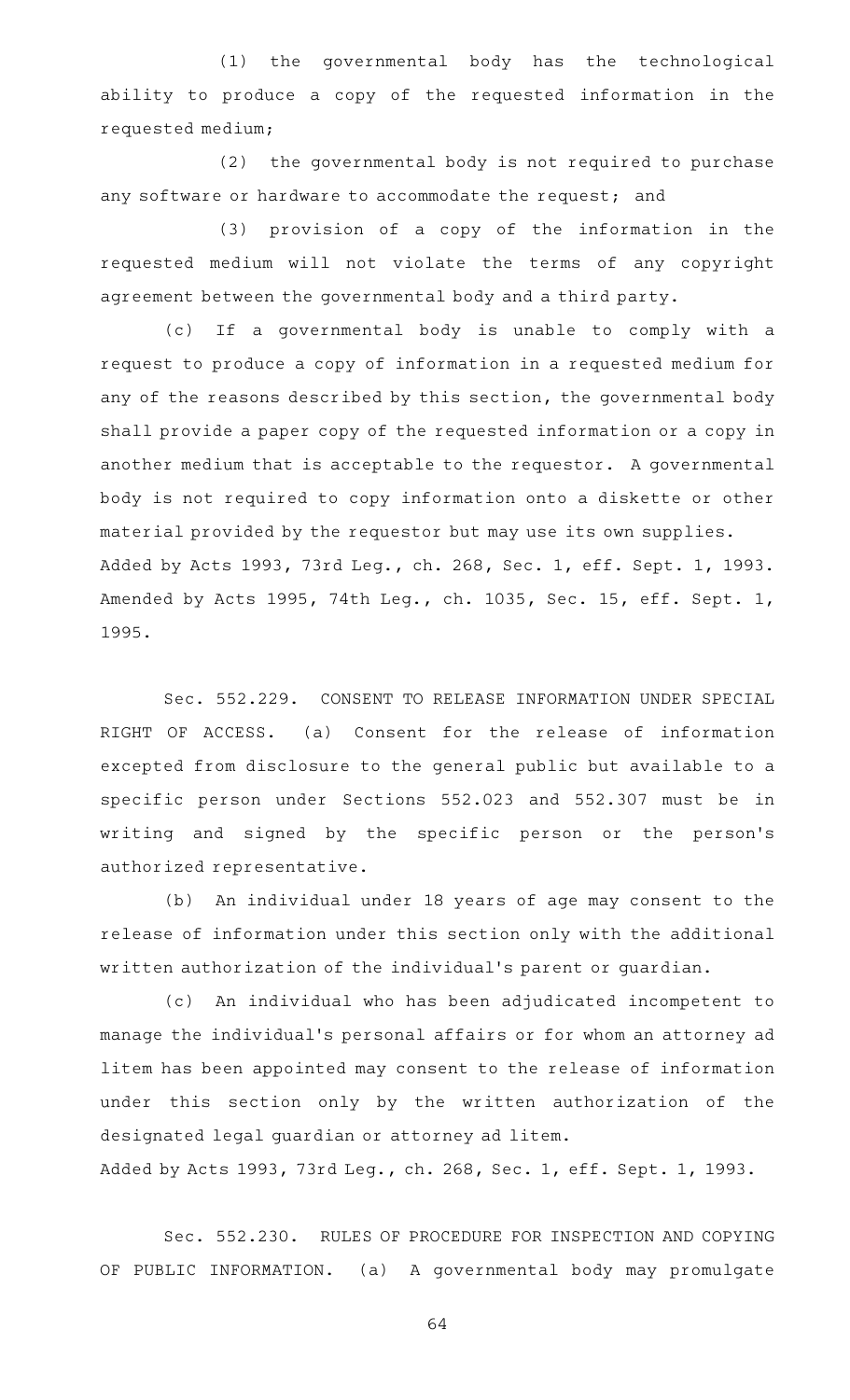reasonable rules of procedure under which public information may be inspected and copied efficiently, safely, and without delay.

(b) A rule promulgated under Subsection (a) may not be inconsistent with any provision of this chapter.

Added by Acts 1993, 73rd Leg., ch. 268, Sec. 1, eff. Sept. 1, 1993. Amended by Acts 1995, 74th Leg., ch. 1035, Sec. 15, eff. Sept. 1, 1995; Acts 1997, 75th Leg., ch. 1231, Sec. 3, eff. Sept. 1, 1997.

Sec. 552.231. RESPONDING TO REQUESTS FOR INFORMATION THAT REQUIRE PROGRAMMING OR MANIPULATION OF DATA. (a) A governmental body shall provide to a requestor the written statement described by Subsection (b) if the governmental body determines:

(1) that responding to a request for public information will require programming or manipulation of data; and

 $(2)$  that:

(A) compliance with the request is not feasible or will result in substantial interference with its ongoing operations; or

(B) the information could be made available in the requested form only at a cost that covers the programming and manipulation of data.

 $(b)$  The written statement must include:

 $(1)$  a statement that the information is not available in the requested form;

(2) a description of the form in which the information is available;

(3) a description of any contract or services that would be required to provide the information in the requested form;

 $(4)$  a statement of the estimated cost of providing the information in the requested form, as determined in accordance with the rules established by the attorney general under Section 552.262; and

(5) a statement of the anticipated time required to provide the information in the requested form.

(c) The governmental body shall provide the written statement to the requestor within 20 days after the date of the governmental body 's receipt of the request. The governmental body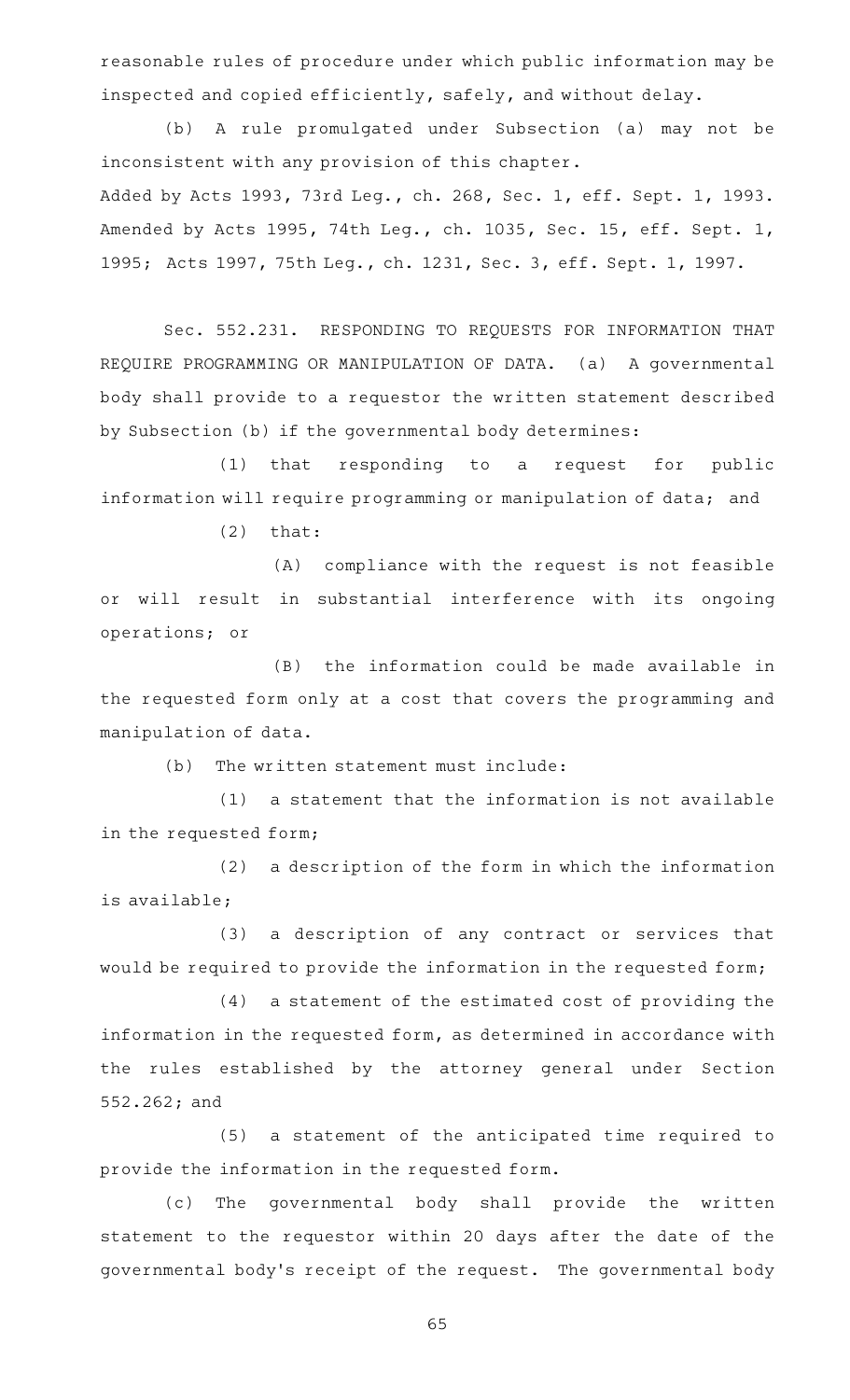has an additional 10 days to provide the statement if the governmental body gives written notice to the requestor, within 20 days after the date of receipt of the request, that the additional time is needed.

(d) On providing the written statement to the requestor as required by this section, the governmental body does not have any further obligation to provide the information in the requested form or in the form in which it is available unless within 30 days the requestor states in writing to the governmental body that the requestor:

(1) wants the governmental body to provide the information in the requested form according to the cost and time parameters set out in the statement or according to other terms to which the requestor and the governmental body agree; or

 $(2)$  wants the information in the form in which it is available.

(d-1) If a requestor does not make a timely written statement under Subsection (d), the requestor is considered to have withdrawn the request for information.

(e) The officer for public information of a governmental body shall establish policies that assure the expeditious and accurate processing of requests for information that require programming or manipulation of data. A governmental body shall maintain a file containing all written statements issued under this section in a readily accessible location.

Added by Acts 1995, 74th Leg., ch. 1035, Sec. 15, eff. Sept. 1, 1995.

Amended by:

Acts 2005, 79th Leg., Ch. 329, Sec. 5, eff. September 1, 2005. Acts 2005, 79th Leg., Ch. 716, Sec. 4, eff. September 1, 2005.

Sec. 552.232. RESPONDING TO REPETITIOUS OR REDUNDANT REQUESTS. (a) A governmental body that determines that a requestor has made a request for information for which the governmental body has previously furnished copies to the requestor or made copies available to the requestor on payment of applicable charges under Subchapter F, shall respond to the request, in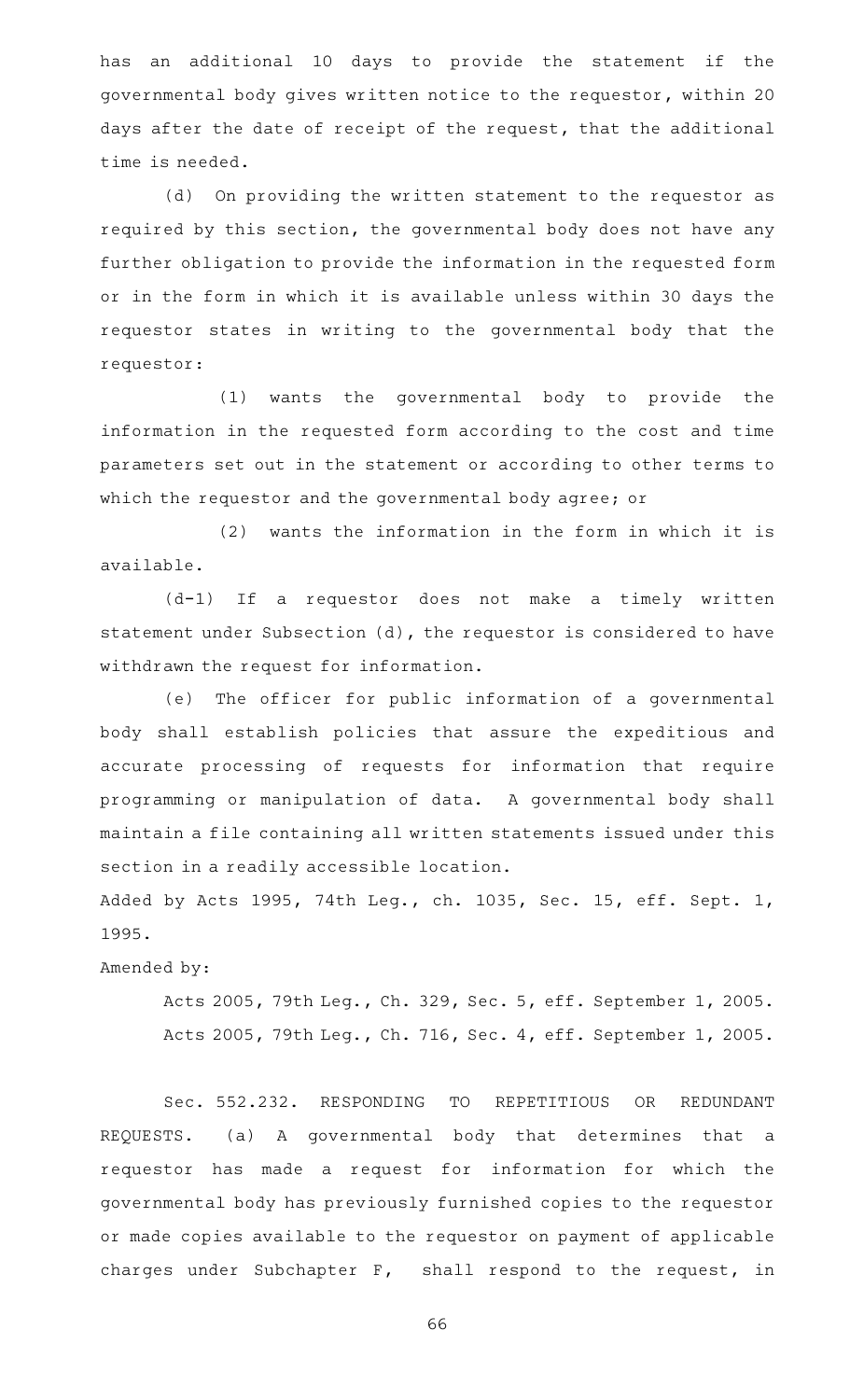relation to the information for which copies have been already furnished or made available, in accordance with this section, except that:

(1) this section does not prohibit the governmental body from furnishing the information or making the information available to the requestor again in accordance with the request; and

(2) the governmental body is not required to comply with this section in relation to information that the governmental body simply furnishes or makes available to the requestor again in accordance with the request.

(b) The governmental body shall certify to the requestor that copies of all or part of the requested information, as applicable, were previously furnished to the requestor or made available to the requestor on payment of applicable charges under Subchapter F. The certification must include:

(1) a description of the information for which copies have been previously furnished or made available to the requestor;

(2) the date that the governmental body received the requestor 's original request for that information;

(3) the date that the governmental body previously furnished copies of or made available copies of the information to the requestor;

 $(4)$  a certification that no subsequent additions, deletions, or corrections have been made to that information; and

(5) the name, title, and signature of the officer for public information or the officer 's agent making the certification.

(c) A charge may not be imposed for making and furnishing a certification required under Subsection (b).

(d) This section does not apply to information for which the governmental body has not previously furnished copies to the requestor or made copies available to the requestor on payment of applicable charges under Subchapter F. A request by the requestor for information for which copies have not previously been furnished or made available to the requestor, including information for which copies were not furnished or made available because the information was redacted from other information that was furnished or made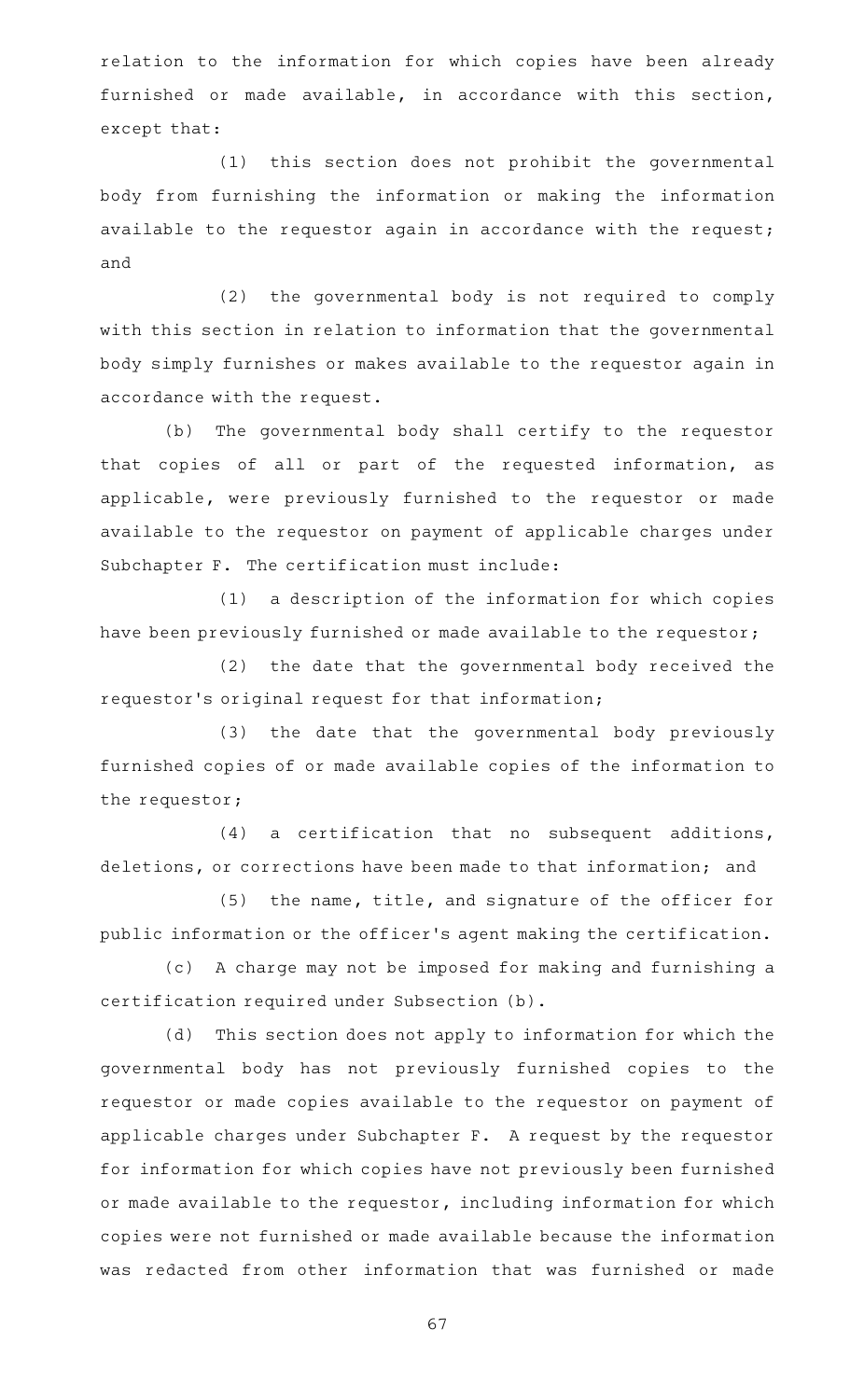available or because the information did not yet exist at the time of an earlier request, shall be treated in the same manner as any other request for information under this chapter. Added by Acts 1999, 76th Leg., ch. 1319, Sec. 13, eff. Sept. 1, 1999.

SUBCHAPTER F. CHARGES FOR PROVIDING COPIES OF PUBLIC INFORMATION

Sec. 552.261. CHARGE FOR PROVIDING COPIES OF PUBLIC INFORMATION. (a) The charge for providing a copy of public information shall be an amount that reasonably includes all costs related to reproducing the public information, including costs of materials, labor, and overhead. If a request is for 50 or fewer pages of paper records, the charge for providing the copy of the public information may not include costs of materials, labor, or overhead, but shall be limited to the charge for each page of the paper record that is photocopied, unless the pages to be photocopied are located in:

(1) two or more separate buildings that are not physically connected with each other; or

 $(2)$  a remote storage facility.

(b) If the charge for providing a copy of public information includes costs of labor, the requestor may require the governmental body 's officer for public information or the officer 's agent to provide the requestor with a written statement as to the amount of time that was required to produce and provide the copy. The statement must be signed by the officer for public information or the officer 's agent and the officer 's or the agent 's name must be typed or legibly printed below the signature. A charge may not be imposed for providing the written statement to the requestor.

(c) For purposes of Subsection (a), a connection of two buildings by a covered or open sidewalk, an elevated or underground passageway, or a similar facility is insufficient to cause the buildings to be considered separate buildings.

(d) Charges for providing a copy of public information are considered to accrue at the time the governmental body advises the requestor that the copy is available on payment of the applicable charges.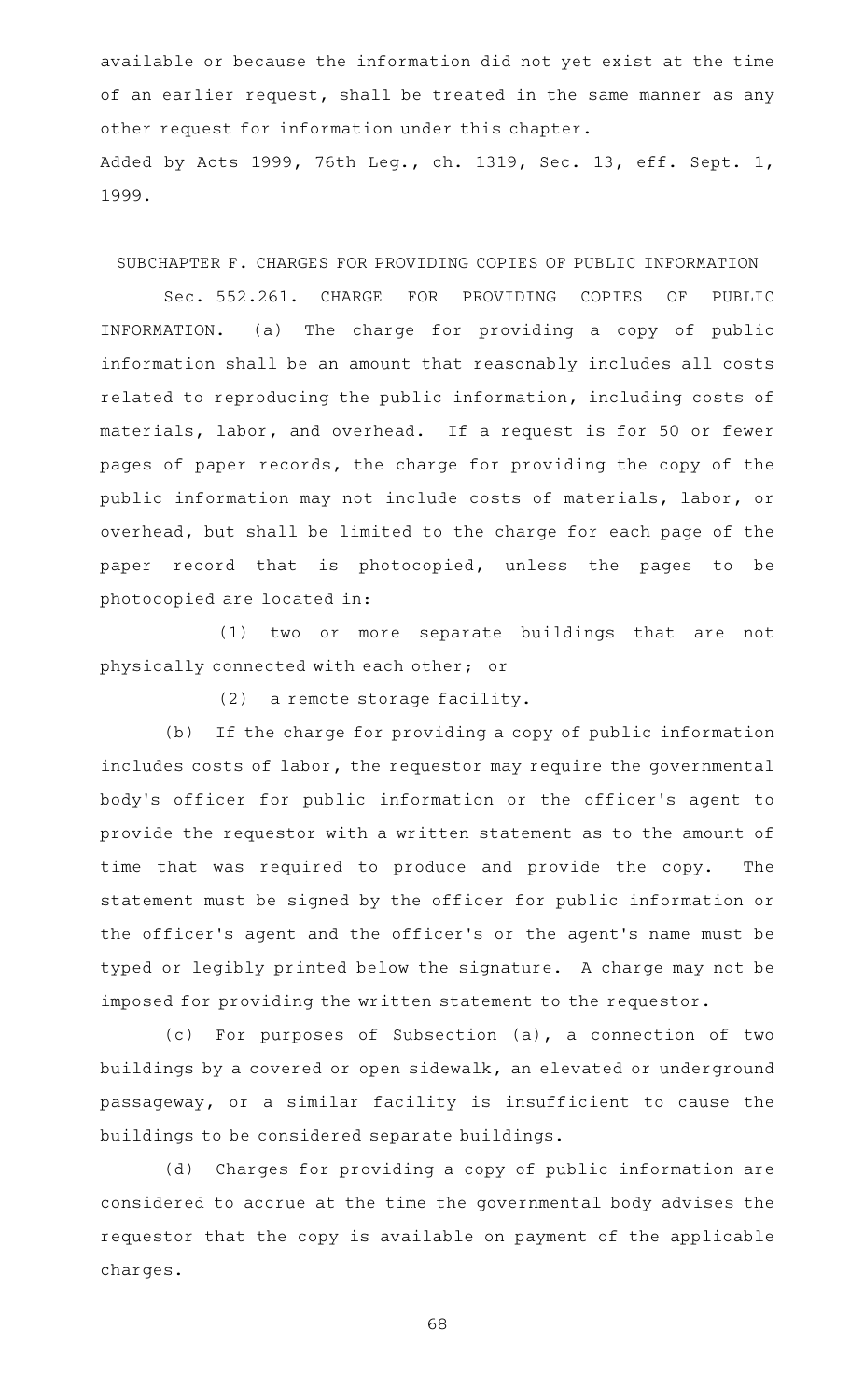Added by Acts 1993, 73rd Leg., ch. 268, Sec. 1, eff. Sept. 1, 1993. Amended by Acts 1995, 74th Leg., ch. 1035, Sec. 16, eff. Sept. 1, 1995; Acts 1997, 75th Leg., ch. 1231, Sec. 4, eff. Sept. 1, 1997; Acts 1999, 76th Leg., ch. 1319, Sec. 14, eff. Sept. 1, 1999; Acts 2003, 78th Leg., ch. 864, Sec. 1, eff. Sept. 1, 2003.

Sec. 552.2615. REQUIRED ITEMIZED ESTIMATE OF CHARGES. (a) If a request for a copy of public information will result in the imposition of a charge under this subchapter that exceeds \$40, or a request to inspect a paper record will result in the imposition of a charge under Section 552.271 that exceeds \$40, the governmental body shall provide the requestor with a written itemized statement that details all estimated charges that will be imposed, including any allowable charges for labor or personnel costs. If an alternative less costly method of viewing the records is available, the statement must include a notice that the requestor may contact the governmental body regarding the alternative method. The governmental body must inform the requestor of the responsibilities imposed on the requestor by this section and of the rights granted by this entire section and give the requestor the information needed to respond, including:

(1) that the requestor must provide the governmental body with a mailing, facsimile transmission, or electronic mail address to receive the itemized statement and that it is the requestor 's choice which type of address to provide;

(2) that the request is considered automatically withdrawn if the requestor does not respond in writing to the itemized statement and any updated itemized statement in the time and manner required by this section; and

(3) that the requestor may respond to the statement by delivering the written response to the governmental body by mail, in person, by facsimile transmission if the governmental body is capable of receiving documents transmitted in that manner, or by electronic mail if the governmental body has an electronic mail address.

(b) A request described by Subsection (a) is considered to have been withdrawn by the requestor if the requestor does not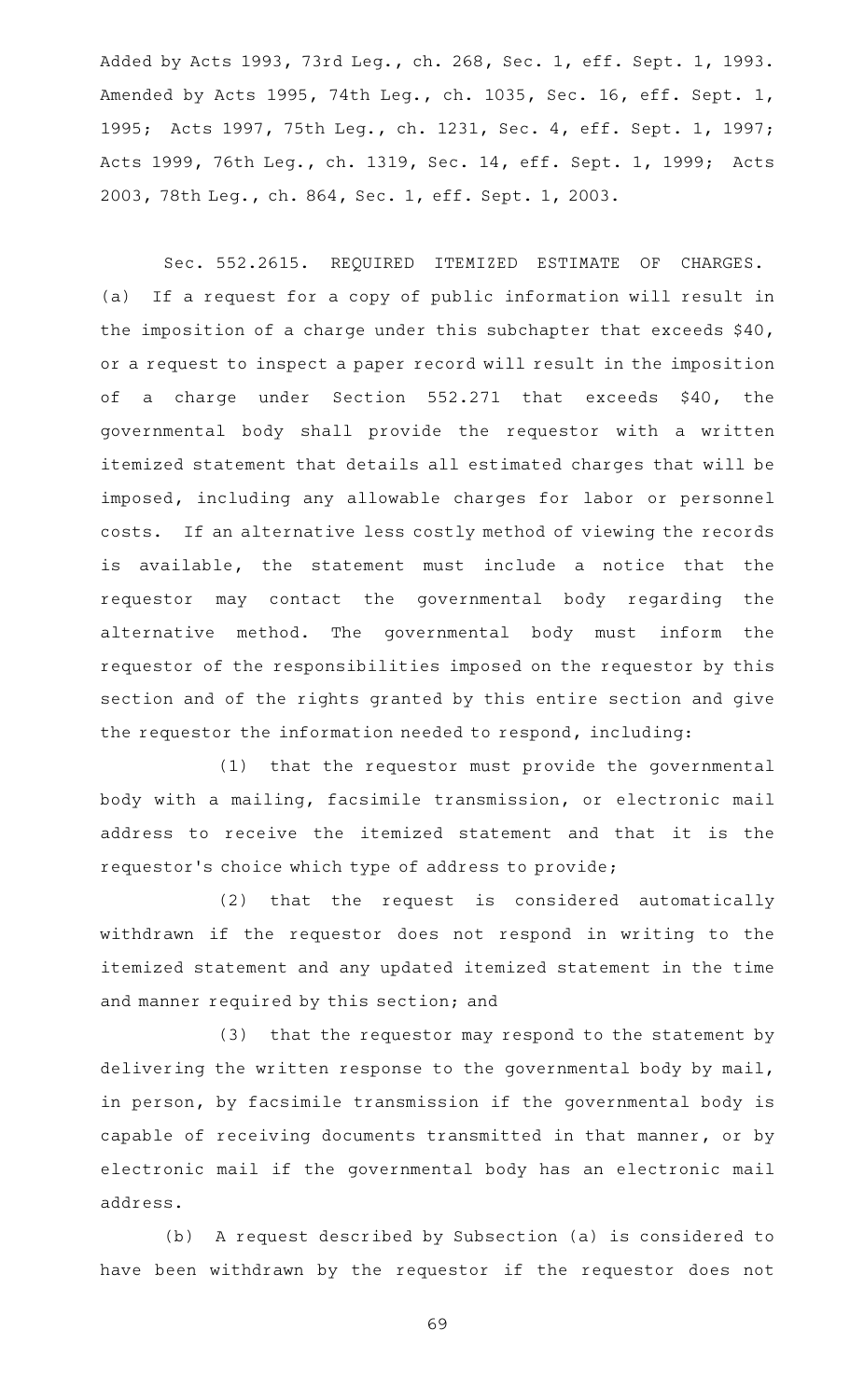respond in writing to the itemized statement by informing the governmental body within 10 business days after the date the statement is sent to the requestor that:

(1) the requestor will accept the estimated charges;

 $(2)$  the requestor is modifying the request in response to the itemized statement; or

(3) the requestor has sent to the attorney general a complaint alleging that the requestor has been overcharged for being provided with a copy of the public information.

(c) If the governmental body later determines, but before it makes the copy or the paper record available, that the estimated charges will exceed the charges detailed in the written itemized statement by 20 percent or more, the governmental body shall send to the requestor a written updated itemized statement that details all estimated charges that will be imposed, including any allowable charges for labor or personnel costs. If the requestor does not respond in writing to the updated estimate in the time and manner described by Subsection (b), the request is considered to have been withdrawn by the requestor.

(d) If the actual charges that a governmental body imposes for a copy of public information, or for inspecting a paper record under Section 552.271, exceeds \$40, the charges may not exceed:

(1) the amount estimated in the updated itemized statement; or

(2) if an updated itemized statement is not sent to the requestor, an amount that exceeds by 20 percent or more the amount estimated in the itemized statement.

(e) An itemized statement or updated itemized statement is considered to have been sent by the governmental body to the requestor on the date that:

 $(1)$  the statement is delivered to the requestor in person;

(2) the governmental body deposits the properly addressed statement in the United States mail; or

(3) the governmental body transmits the properly addressed statement by electronic mail or facsimile transmission, if the requestor agrees to receive the statement by electronic mail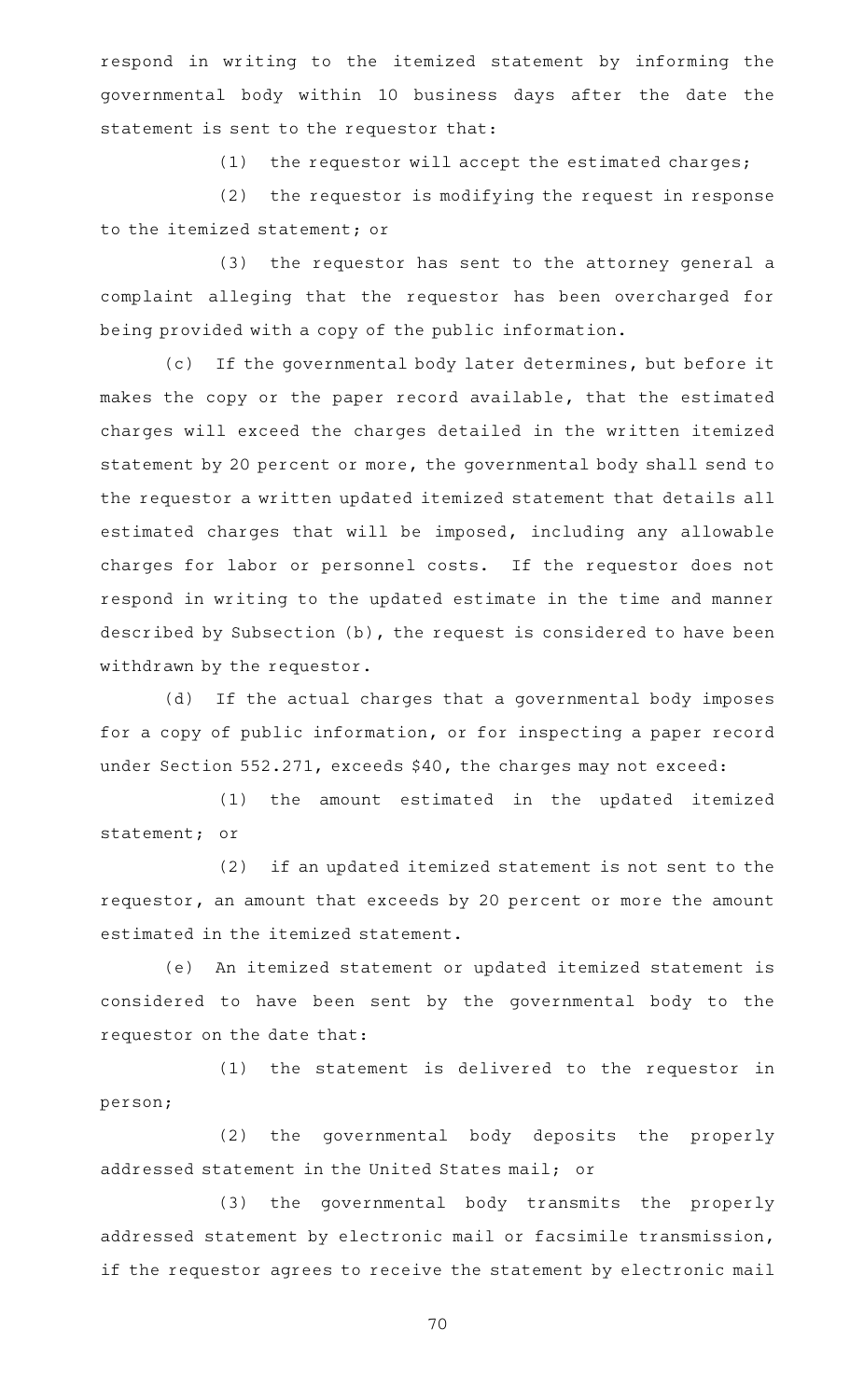or facsimile transmission, as applicable.

(f)AAA requestor is considered to have responded to the itemized statement or the updated itemized statement on the date that:

 $(1)$  the response is delivered to the governmental body in person;

(2) the requestor deposits the properly addressed response in the United States mail; or

(3) the requestor transmits the properly addressed response to the governmental body by electronic mail or facsimile transmission.

(g) The time deadlines imposed by this section do not affect the application of a time deadline imposed on a governmental body under Subchapter G.

Added by Acts 1999, 76th Leg., ch. 1319, Sec. 15, eff. Sept. 1, 1999. Amended by Acts 2003, 78th Leg., ch. 864, Sec. 2, eff. Sept. 1, 2003.

Amended by:

Acts 2005, 79th Leg., Ch. 329, Sec. 6, eff. September 1, 2005. Acts 2005, 79th Leg., Ch. 716, Sec. 5, eff. September 1, 2005.

Sec. 552.262. RULES OF THE ATTORNEY GENERAL. (a) The attorney general shall adopt rules for use by each governmental body in determining charges for providing copies of public information under this subchapter and in determining the charge, deposit, or bond required for making public information that exists in a paper record available for inspection as authorized by Sections  $552.271(c)$  and (d). The rules adopted by the attorney general shall be used by each governmental body in determining charges for providing copies of public information and in determining the charge, deposit, or bond required for making public information that exists in a paper record available for inspection, except to the extent that other law provides for charges for specific kinds of public information. The charges for providing copies of public information may not be excessive and may not exceed the actual cost of producing the information or for making public information that exists in a paper record available for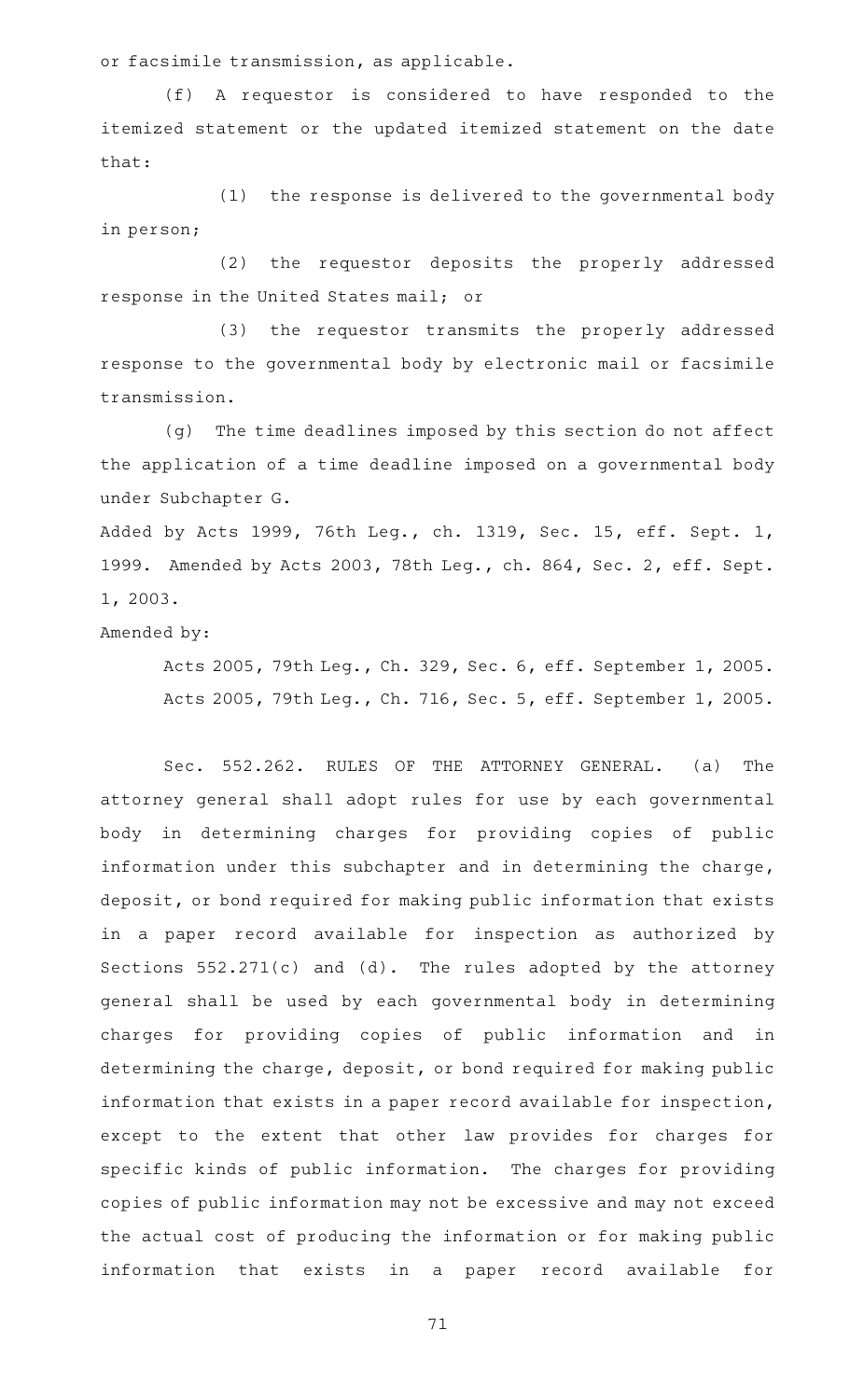inspection. A governmental body, other than an agency of state government, may determine its own charges for providing copies of public information and its own charge, deposit, or bond for making public information that exists in a paper record available for inspection but may not charge an amount that is greater than 25 percent more than the amount established by the attorney general unless the governmental body requests an exemption under Subsection (c).

(b) The rules of the attorney general shall prescribe the methods for computing the charges for providing copies of public information in paper, electronic, and other kinds of media and the charge, deposit, or bond required for making public information that exists in a paper record available for inspection. The rules shall establish costs for various components of charges for providing copies of public information that shall be used by each governmental body in providing copies of public information or making public information that exists in a paper record available for inspection.

(c)AAA governmental body may request that it be exempt from part or all of the rules adopted by the attorney general for determining charges for providing copies of public information or the charge, deposit, or bond required for making public information that exists in a paper record available for inspection. The request must be made in writing to the attorney general and must state the reason for the exemption. If the attorney general determines that good cause exists for exempting a governmental body from a part or all of the rules, the attorney general shall give written notice of the determination to the governmental body within 90 days of the request. On receipt of the determination, the governmental body may amend its charges for providing copies of public information or its charge, deposit, or bond required for making public information that exists in a paper record available for inspection according to the determination of the attorney general.

(d) The attorney general shall publish annually in the Texas Register a list of the governmental bodies that have authorization from the attorney general to adopt any modified rules for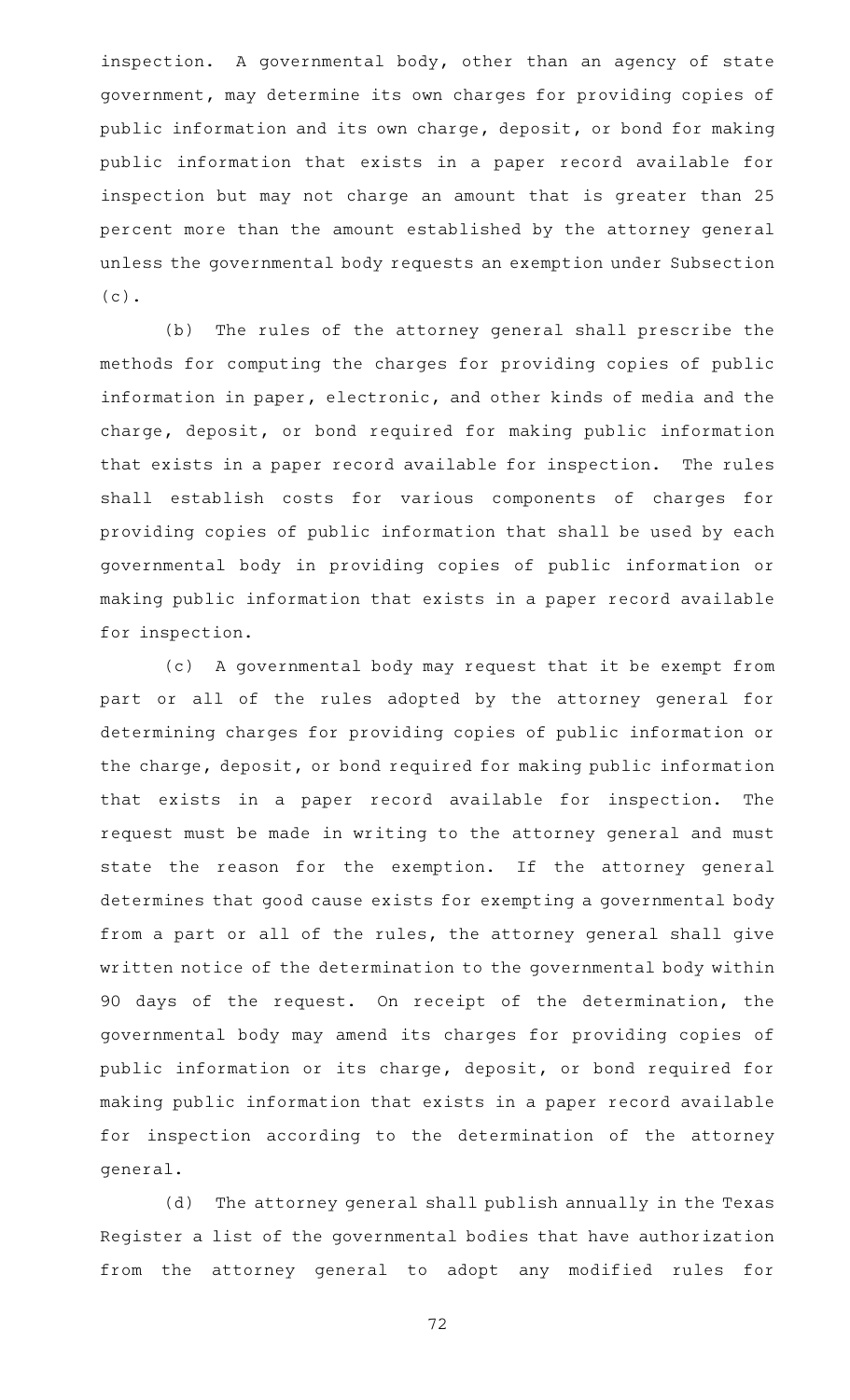determining the cost of providing copies of public information or making public information that exists in a paper record available for inspection.

(e) The rules of the attorney general do not apply to a state governmental body that is not a state agency for purposes of Subtitle D, Title 10.

Added by Acts 1993, 73rd Leg., ch. 268, Sec. 1, eff. Sept. 1, 1993. Amended by Acts 1995, 74th Leg., ch. 1035, Sec. 17, eff. Sept. 1, 1995; Acts 1997, 75th Leg., ch. 1231, Sec. 4, eff. Sept. 1, 1997; Acts 1999, 76th Leg., ch. 1319, Sec. 16, eff. Sept. 1, 1999. Amended by:

Acts 2005, 79th Leg., Ch. 329, Sec. 7, eff. September 1, 2005. Acts 2005, 79th Leg., Ch. 716, Sec. 6, eff. September 1, 2005.

Sec. 552.263. BOND FOR PAYMENT OF COSTS OR CASH PREPAYMENT FOR PREPARATION OF COPY OF PUBLIC INFORMATION. (a) An officer for public information or the officer 's agent may require a deposit or bond for payment of anticipated costs for the preparation of a copy of public information if the officer for public information or the officer 's agent has provided the requestor with the required written itemized statement detailing the estimated charge for providing the copy and if the charge for providing the copy of the public information specifically requested by the requestor is estimated by the governmental body to exceed:

 $(1)$  \$100, if the governmental body has more than 15 full-time employees; or

(2) \$50, if the governmental body has fewer than 16 full-time employees.

(b) The officer for public information or the officer's agent may not require a deposit or bond be paid under Subsection (a) as a down payment for copies of public information that the requestor may request in the future.

(c) An officer for public information or the officer's agent may require a deposit or bond for payment of unpaid amounts owing to the governmental body in relation to previous requests that the requestor has made under this chapter before preparing a copy of public information in response to a new request if those unpaid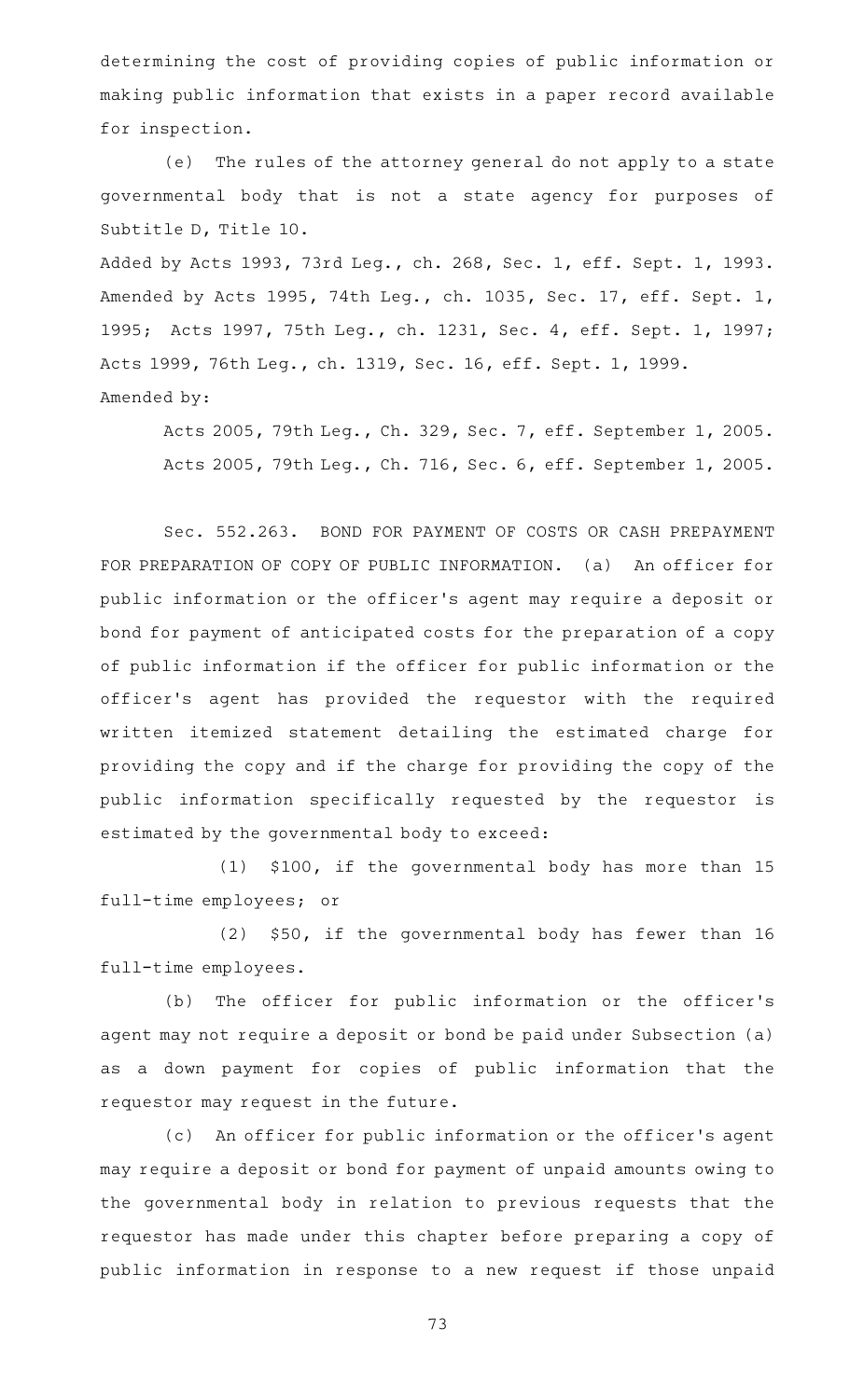amounts exceed \$100. The officer for public information or the officer 's agent may not seek payment of those unpaid amounts through any other means.

(d) The governmental body must fully document the existence and amount of those unpaid amounts or the amount of any anticipated costs, as applicable, before requiring a deposit or bond under this section. The documentation is subject to required public disclosure under this chapter.

(e) For purposes of Subchapters F and G, a request for a copy of public information is considered to have been received by a governmental body on the date the governmental body receives the deposit or bond for payment of anticipated costs or unpaid amounts if the governmental body 's officer for public information or the officer 's agent requires a deposit or bond in accordance with this section.

(f) A requestor who fails to make a deposit or post a bond required under Subsection (a) before the 10th business day after the date the deposit or bond is required is considered to have withdrawn the request for the copy of the public information that precipitated the requirement of the deposit or bond. Added by Acts 1993, 73rd Leg., ch. 268, Sec. 1, eff. Sept. 1, 1993. Amended by Acts 1995, 74th Leg., ch. 1035, Sec. 17, eff. Sept. 1, 1995; Acts 1997, 75th Leg., ch. 1231, Sec. 4, eff. Sept. 1, 1997; Acts 1999, 76th Leg., ch. 1319, Sec. 17, eff. Sept. 1, 1999. Amended by:

Acts 2005, 79th Leg., Ch. 315, Sec. 1, eff. September 1, 2005. Acts 2007, 80th Leg., R.S., Ch. 349, Sec. 1, eff. June 15, 2007.

Sec. 552.264. COPY OF PUBLIC INFORMATION REQUESTED BY MEMBER OF LEGISLATURE. One copy of public information that is requested from a state agency by a member, agency, or committee of the legislature under Section 552.008 shall be provided without charge.

Added by Acts 1993, 73rd Leg., ch. 268, Sec. 1, eff. Sept. 1, 1993. Amended by Acts 1995, 74th Leg., ch. 1035, Sec. 17, eff. Sept. 1, 1995; Acts 1997, 75th Leg., ch. 1231, Sec. 4, eff. Sept. 1, 1997;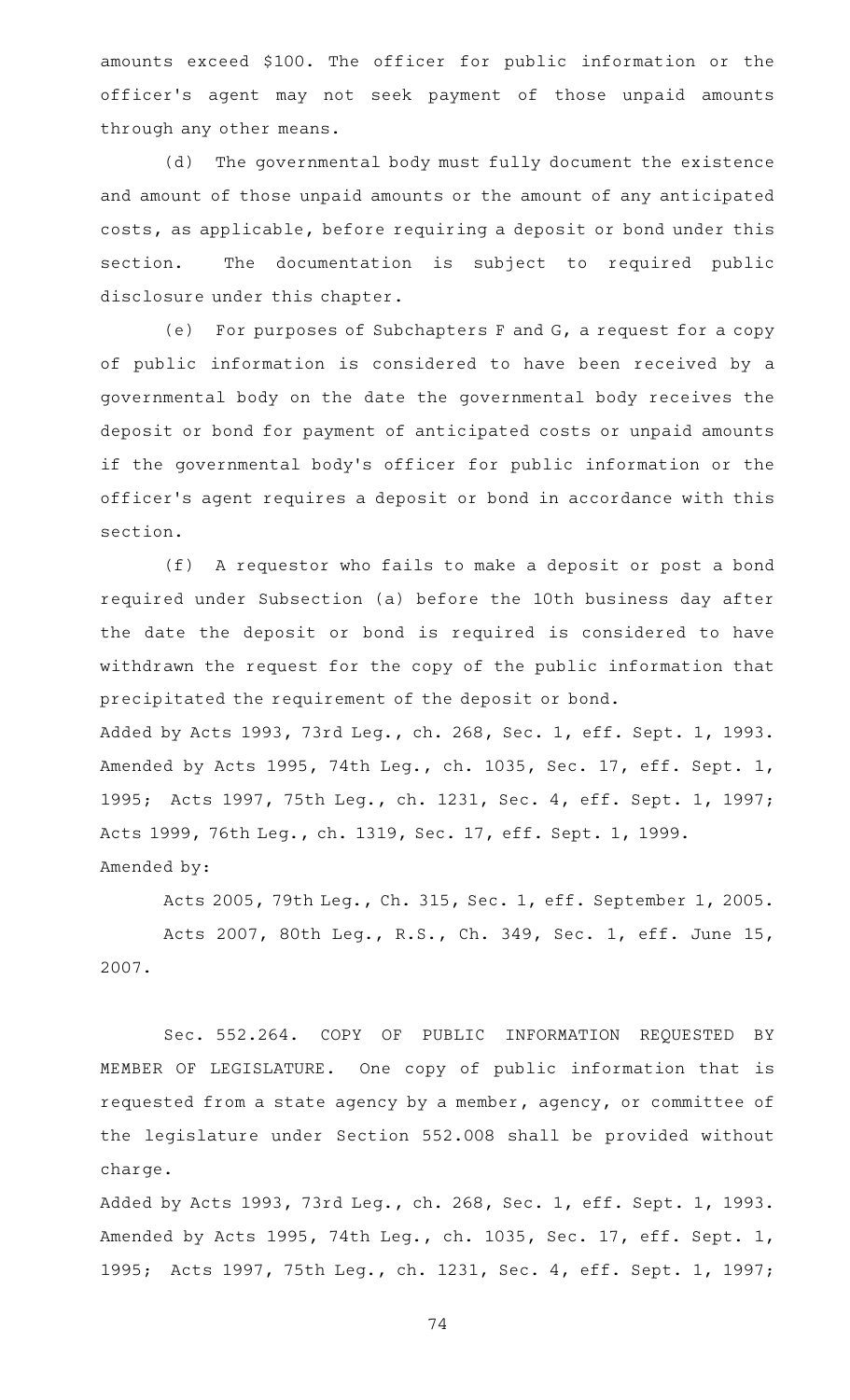Acts 1999, 76th Leg., ch. 1585, Sec. 1, eff. June 20, 1999.

Sec. 552.265. CHARGE FOR PAPER COPY PROVIDED BY DISTRICT OR COUNTY CLERK. The charge for providing a paper copy made by a district or county clerk 's office shall be the charge provided by Chapter 51 of this code, Chapter 118, Local Government Code, or other applicable law.

Added by Acts 1993, 73rd Leg., ch. 268, Sec. 1, eff. Sept. 1, 1993. Amended by Acts 1997, 75th Leg., ch. 1231, Sec. 4, eff. Sept. 1, 1997; Acts 2001, 77th Leg., ch. 1155, Sec. 1, eff. June 15, 2001.

Sec. 552.266. CHARGE FOR COPY OF PUBLIC INFORMATION PROVIDED BY MUNICIPAL COURT CLERK. The charge for providing a copy made by a municipal court clerk shall be the charge provided by municipal ordinance.

Added by Acts 1993, 73rd Leg., ch. 268, Sec. 1, eff. Sept. 1, 1993. Amended by Acts 1995, 74th Leg., ch. 1035, Sec. 17, eff. Sept. 1, 1995; Acts 1997, 75th Leg., ch. 1231, Sec. 4, eff. Sept. 1, 1997.

Sec. 552.267. WAIVER OR REDUCTION OF CHARGE FOR PROVIDING COPY OF PUBLIC INFORMATION. (a) A governmental body shall provide a copy of public information without charge or at a reduced charge if the governmental body determines that waiver or reduction of the charge is in the public interest because providing the copy of the information primarily benefits the general public.

(b) If the cost to a governmental body of processing the collection of a charge for providing a copy of public information will exceed the amount of the charge, the governmental body may waive the charge.

Added by Acts 1993, 73rd Leg., ch. 268, Sec. 1, eff. Sept. 1, 1993. Amended by Acts 1995, 74th Leg., ch. 1035, Sec. 17, eff. Sept. 1, 1995; Acts 1997, 75th Leg., ch. 1231, Sec. 4, eff. Sept. 1, 1997.

Sec. 552.268. EFFICIENT USE OF PUBLIC RESOURCES. A governmental body shall make reasonably efficient use of supplies and other resources to avoid excessive reproduction costs. Added by Acts 1993, 73rd Leg., ch. 268, Sec. 1, eff. Sept. 1, 1993.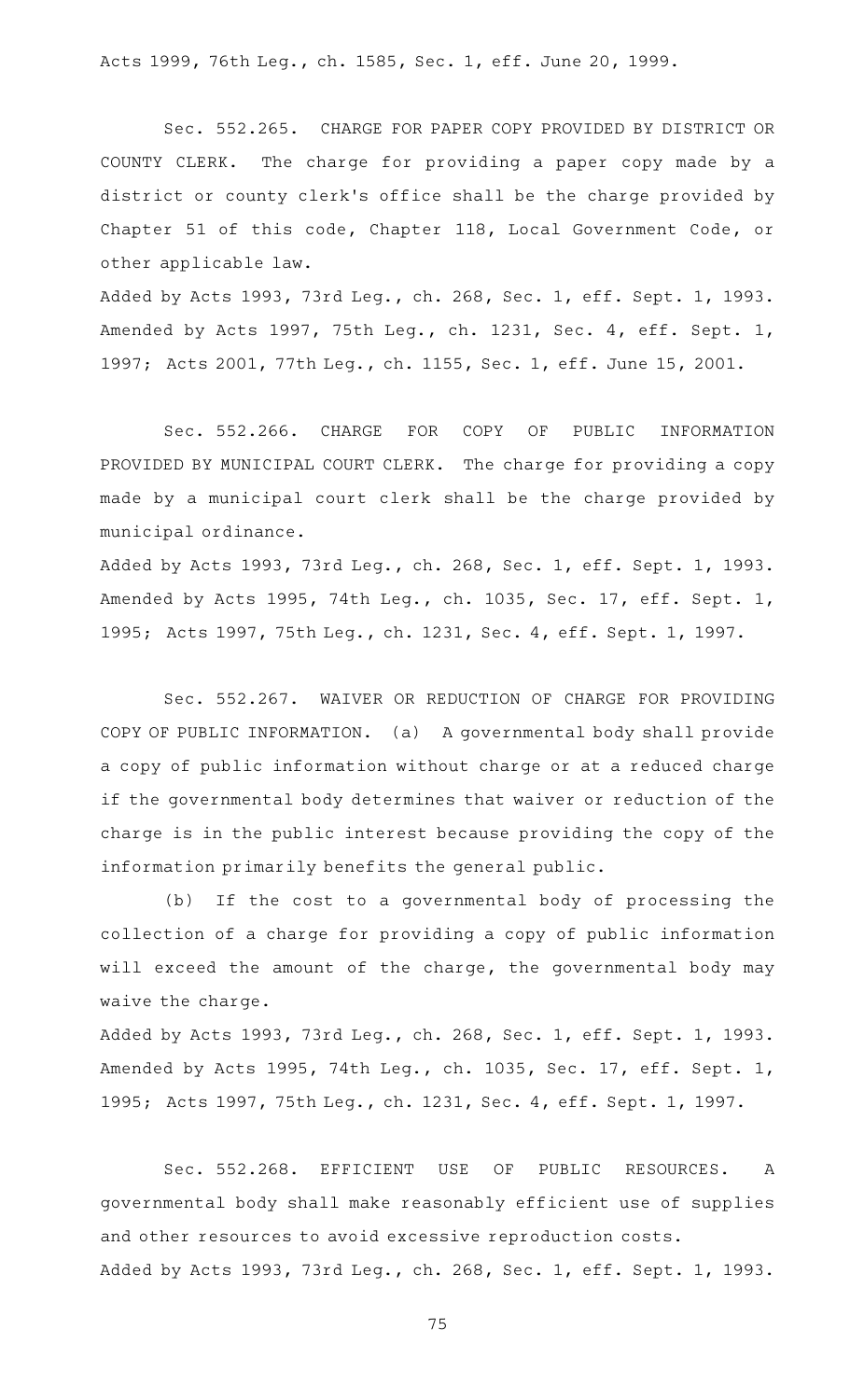Amended by Acts 1995, 74th Leg., ch. 1035, Sec. 17, eff. Sept. 1, 1995; Acts 1997, 75th Leg., ch. 1231, Sec. 4, eff. Sept. 1, 1997.

Sec. 552.269. OVERCHARGE OR OVERPAYMENT FOR COPY OF PUBLIC INFORMATION. (a) A person who believes the person has been overcharged for being provided with a copy of public information may complain to the attorney general in writing of the alleged overcharge, setting forth the reasons why the person believes the charges are excessive. The attorney general shall review the complaint and make a determination in writing as to the appropriate charge for providing the copy of the requested information. The governmental body shall respond to the attorney general to any written questions asked of the governmental body by the attorney general regarding the charges for providing the copy of the public information. The response must be made to the attorney general within 10 business days after the date the questions are received by the governmental body. If the attorney general determines that a governmental body has overcharged for providing the copy of requested public information, the governmental body shall promptly adjust its charges in accordance with the determination of the attorney general.

(b) A person who overpays for a copy of public information because a governmental body refuses or fails to follow the rules for charges adopted by the attorney general is entitled to recover three times the amount of the overcharge if the governmental body did not act in good faith in computing the costs. Added by Acts 1993, 73rd Leg., ch. 268, Sec. 1, eff. Sept. 1, 1993. Amended by Acts 1995, 74th Leg., ch. 1035, Sec. 17, eff. Sept. 1, 1995; Acts 1997, 75th Leg., ch. 1231, Sec. 4, eff. Sept. 1, 1997; Acts 2003, 78th Leg., ch. 864, Sec. 3, eff. Sept. 1, 2003.

Amended by:

Acts 2005, 79th Leg., Ch. 329, Sec. 8, eff. September 1, 2005. Acts 2005, 79th Leg., Ch. 716, Sec. 7, eff. September 1, 2005.

Sec. 552.270. CHARGE FOR GOVERNMENT PUBLICATION. (a) This subchapter does not apply to a publication that is compiled and printed by or for a governmental body for public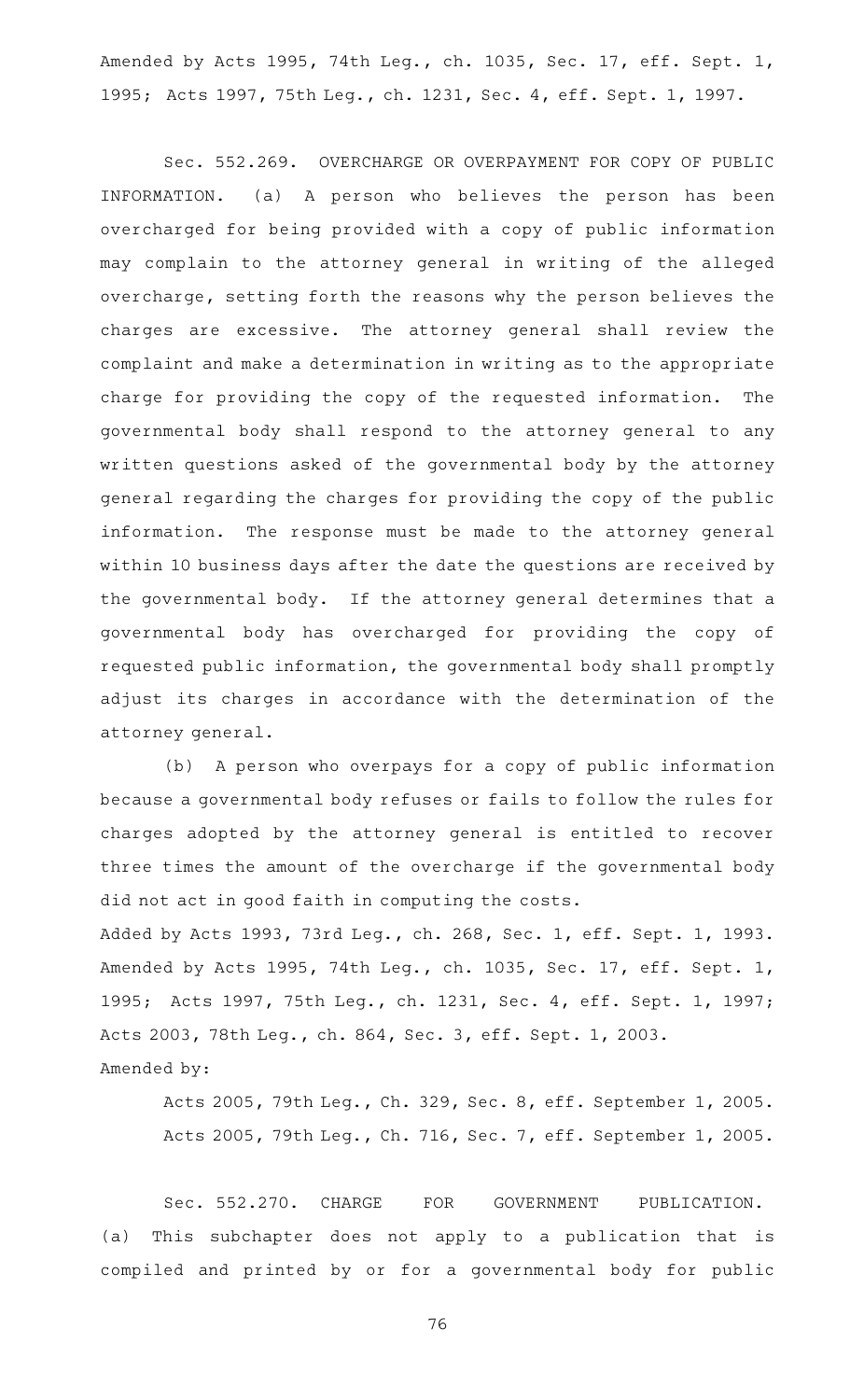dissemination. If the cost of the publication is not determined by state law, a governmental body may determine the charge for providing the publication.

(b) This section does not prohibit a governmental body from providing a publication free of charge if state law does not require that a certain charge be made.

Added by Acts 1995, 74th Leg., ch. 1035, Sec. 17, eff. Sept. 1, 1995. Amended by Acts 1997, 75th Leg., ch. 1231, Sec. 4, eff. Sept. 1, 1997.

Sec. 552.271. INSPECTION OF PUBLIC INFORMATION IN PAPER RECORD IF COPY NOT REQUESTED. (a) If the requestor does not request a copy of public information, a charge may not be imposed for making available for inspection any public information that exists in a paper record, except as provided by this section.

(b) If a requested page contains confidential information that must be edited from the record before the information can be made available for inspection, the governmental body may charge for the cost of making a photocopy of the page from which confidential information must be edited. No charge other than the cost of the photocopy may be imposed under this subsection.

(c) Except as provided by Subsection (d), an officer for public information or the officer 's agent may require a requestor to pay, or to make a deposit or post a bond for the payment of, anticipated personnel costs for making available for inspection public information that exists in paper records only if:

(1) the public information specifically requested by the requestor:

(A) is older than five years; or

(B) completely fills, or when assembled will completely fill, six or more archival boxes; and

(2) the officer for public information or the officer 's agent estimates that more than five hours will be required to make the public information available for inspection.

(d) If the governmental body has fewer than 16 full-time employees, the payment, the deposit, or the bond authorized by Subsection (c) may be required only if: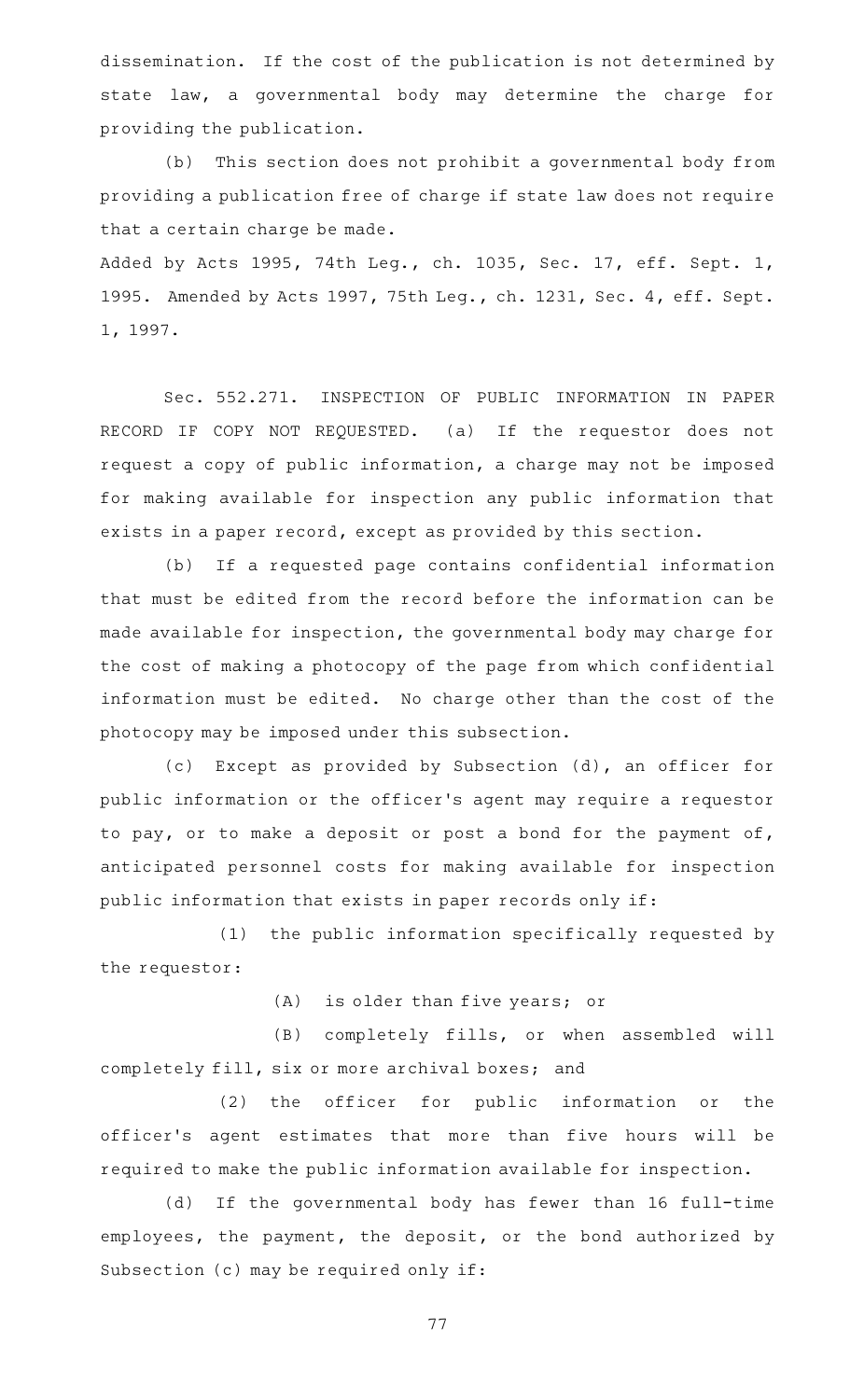(1) the public information specifically requested by the requestor:

(A) is older than three years; or

(B) completely fills, or when assembled will completely fill, three or more archival boxes; and

(2) the officer for public information or the officer 's agent estimates that more than two hours will be required to make the public information available for inspection. Added by Acts 1995, 74th Leg., ch. 1035, Sec. 17, eff. Sept. 1, 1995. Amended by Acts 1997, 75th Leg., ch. 1231, Sec. 4, eff. Sept. 1, 1997; Acts 1999, 76th Leg., ch. 1319, Sec. 18, eff. Sept. 1, 1999.

Sec. 552.272. INSPECTION OF ELECTRONIC RECORD IF COPY NOT REQUESTED. (a) In response to a request to inspect information that exists in an electronic medium and that is not available directly on-line to the requestor, a charge may not be imposed for access to the information, unless complying with the request will require programming or manipulation of data. If programming or manipulation of data is required, the governmental body shall notify the requestor before assembling the information and provide the requestor with an estimate of charges that will be imposed to make the information available. A charge under this section must be assessed in accordance with this subchapter.

(b) If public information exists in an electronic form on a computer owned or leased by a governmental body and if the public has direct access to that computer through a computer network or other means, the electronic form of the information may be electronically copied from that computer without charge if accessing the information does not require processing, programming, or manipulation on the government-owned or government-leased computer before the information is copied.

(c) If public information exists in an electronic form on a computer owned or leased by a governmental body and if the public has direct access to that computer through a computer network or other means and the information requires processing, programming, or manipulation before it can be electronically copied, a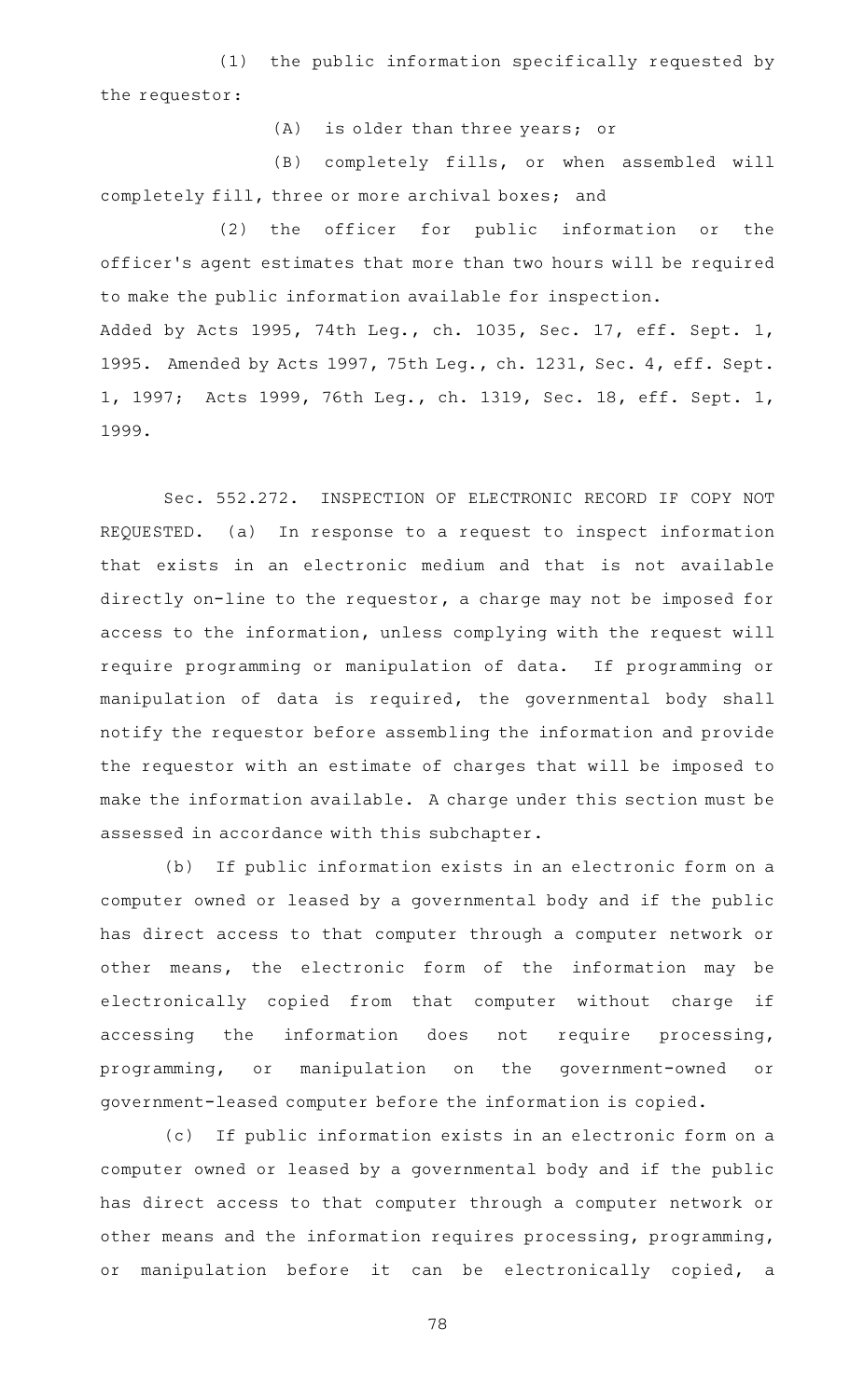governmental body may impose charges in accordance with this subchapter.

(d) If information is created or kept in an electronic form, a governmental body is encouraged to explore options to separate out confidential information and to make public information available to the public through electronic access through a computer network or by other means.

(e) The provisions of this section that prohibit a governmental entity from imposing a charge for access to information that exists in an electronic medium do not apply to the collection of a fee set by the supreme court after consultation with the Judicial Committee on Information Technology as authorized by Section 77.031 for the use of a computerized electronic judicial information system.

Added by Acts 1995, 74th Leg., ch. 1035, Sec. 17, eff. Sept. 1, 1995. Amended by Acts 1997, 75th Leg., ch. 1231, Sec. 4, eff. Sept. 1, 1997; Acts 1997, 75th Leg., ch. 1327, Sec. 5, eff. Sept. 1, 1997.

Sec. 552.274. REPORTS BY ATTORNEY GENERAL AND STATE AGENCIES ON COST OF COPIES.

Text of subsection as amended by Acts 2005, 79th Leg., R.S., Ch. 329, Sec. 9

### (a) The attorney general shall:

(1) biennially update a report prepared by the commission about the charges made by state agencies for providing copies of public information; and

(2) provide a copy of the updated report on the attorney general 's open records page on the Internet not later than March 1 of each even-numbered year.

Text of subsection as amended by Acts 2005, 79th Leg., Ch. 716, Sec.

9

### (a) The attorney general shall:

(1) biennially update a report prepared by the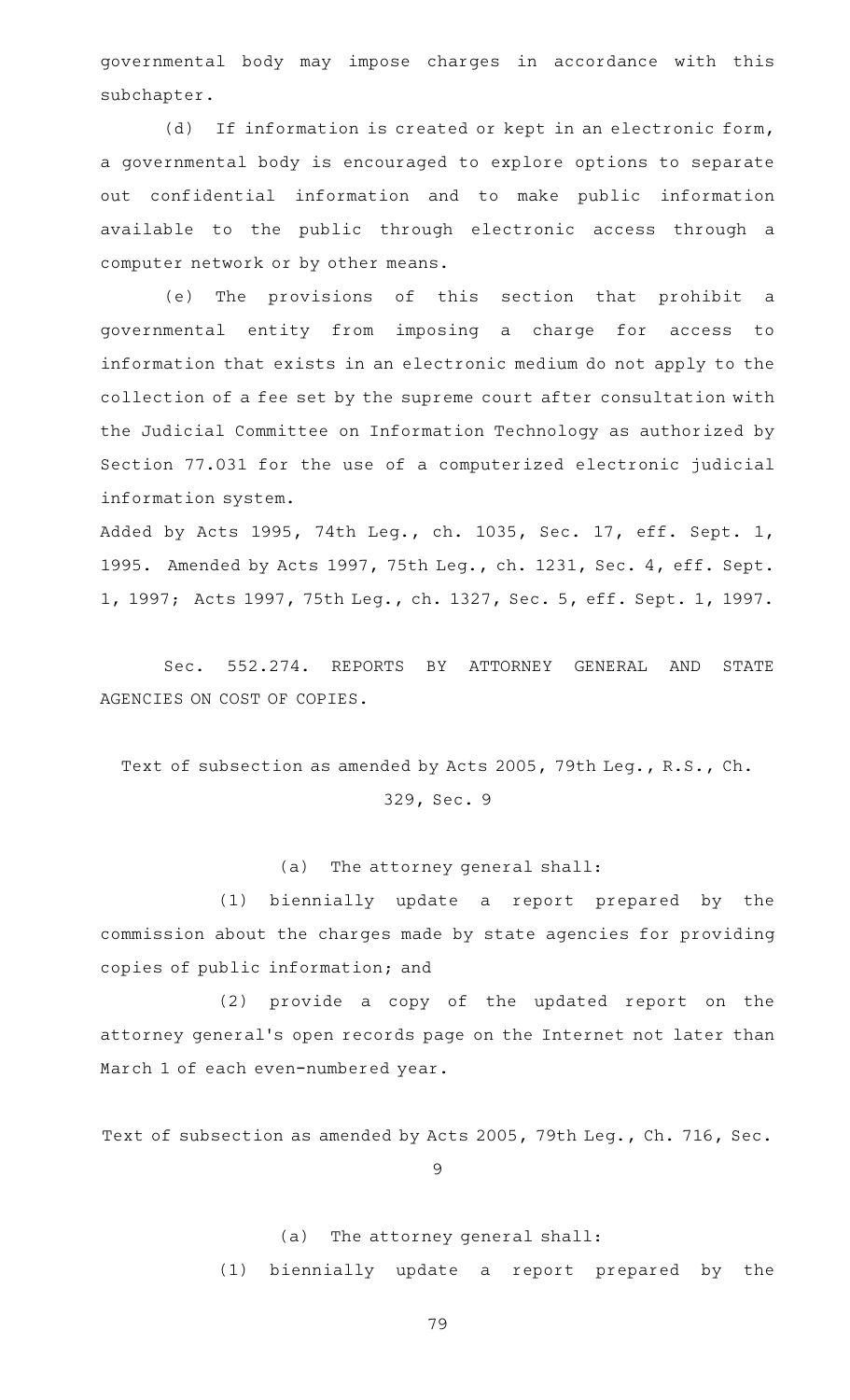attorney general about the charges made by state agencies for providing copies of public information; and

(2) provide a copy of the updated report to each state agency not later than March 1 of each even-numbered year.

(b) Before the 30th day after the date on which a regular session of the legislature convenes, each state agency shall issue a report that describes that agency 's procedures for charging and collecting fees for providing copies of public information. A state agency may comply with this subsection by posting the report on the agency 's open records page or another easily accessible page on the agency 's website on the Internet.

(b) Not later than December 1 of each odd-numbered year, each state agency shall provide the attorney general detailed information, for use by the attorney general in preparing the report required by Subsection (a), describing the agency 's procedures for charging and collecting fees for providing copies of public information.

(c) In this section, "state agency" has the meaning assigned by Sections 2151.002(2)(A) and (C).

Added by Acts 1995, 74th Leg., ch. 693, Sec. 17, eff. Sept. 1, 1995. Amended by Acts 1997, 75th Leg., ch. 165, Sec. 17.19, eff. Sept. 1, 1997. Renumbered from Government Code Sec. 552.270 by Acts 1997, 75th Leg., ch. 165, Sec. 31.01(47), eff. Sept. 1, 1997. Renumbered from Government Code Sec. 552.270 and amended by Acts 1997, 75th Leg., ch. 1231, Sec. 4, eff. Sept. 1, 1997. Amended by Acts 1999, 76th Leg., ch. 1319, Sec. 19, eff. Sept. 1, 1999; Acts 2001, 77th Leg., ch. 1420, Sec. 9.008(a), eff. Sept. 1, 2001. Amended by:

Acts 2005, 79th Leg., Ch. 329, Sec. 9, eff. September 1, 2005. Acts 2005, 79th Leg., Ch. 716, Sec. 8, eff. September 1, 2005. Acts 2005, 79th Leg., Ch. 716, Sec. 9, eff. September 1, 2005.

Sec. 552.275. REQUESTS THAT REQUIRE LARGE AMOUNTS OF EMPLOYEE OR PERSONNEL TIME. (a) A governmental body may establish a reasonable limit on the amount of time that personnel of the governmental body are required to spend producing public information for inspection or duplication by a requestor, or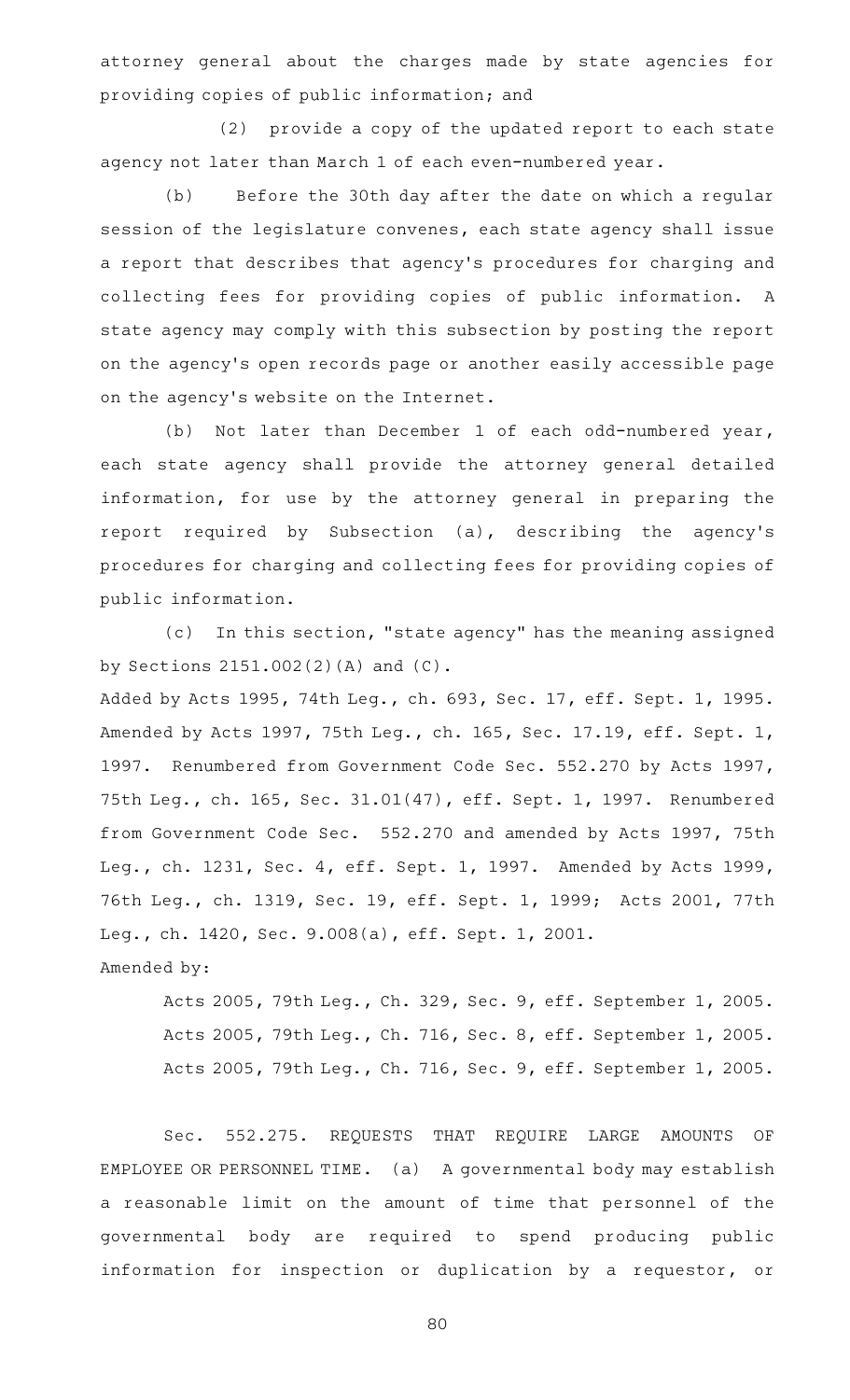providing copies of public information to a requestor, without recovering its costs attributable to that personnel time.

(b) A time limit established under Subsection (a) may not be less than 36 hours for a requestor during the 12-month period that corresponds to the fiscal year of the governmental body.

(c) In determining whether a time limit established under Subsection (a) applies, any time spent complying with a request for public information submitted in the name of a minor, as defined by Section 101.003(a), Family Code, is to be included in the calculation of the cumulative amount of time spent complying with a request for public information by a parent, guardian, or other person who has control of the minor under a court order and with whom the minor resides, unless that parent, guardian, or other person establishes that another person submitted that request in the name of the minor.

(d) If a governmental body establishes a time limit under Subsection (a), each time the governmental body complies with a request for public information, the governmental body shall provide the requestor with a written statement of the amount of personnel time spent complying with that request and the cumulative amount of time spent complying with requests for public information from that requestor during the applicable 12-month period. The amount of time spent preparing the written statement may not be included in the amount of time included in the statement provided to the requestor under this subsection.

(e) If in connection with a request for public information, the cumulative amount of personnel time spent complying with requests for public information from the same requestor equals or exceeds the limit established by the governmental body under Subsection (a), the governmental body shall provide the requestor with a written estimate of the total cost, including materials, personnel time, and overhead expenses, necessary to comply with the request. The written estimate must be provided to the requestor on or before the 10th day after the date on which the public information was requested. The amount of this charge relating to the cost of locating, compiling, and producing the public information shall be established by rules prescribed by the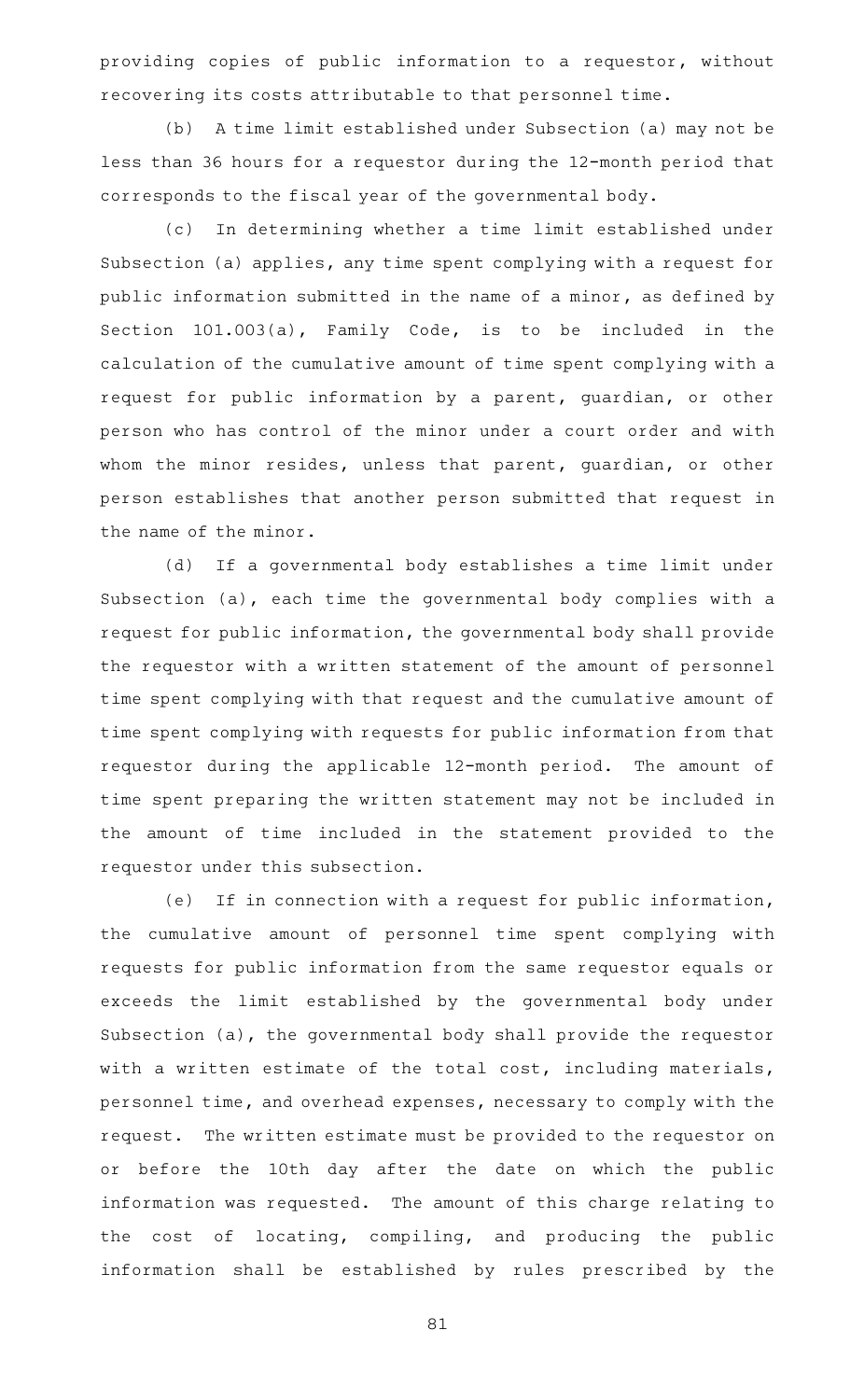attorney general under Sections 552.262(a) and (b).

(f) If the governmental body determines that additional time is required to prepare the written estimate under Subsection (e) and provides the requestor with a written statement of that determination, the governmental body must provide the written statement under that subsection as soon as practicable, but on or before the 10th day after the date the governmental body provided the statement under this subsection.

(g) If a governmental body provides a requestor with the written statement under Subsection (e), the governmental body is not required to produce public information for inspection or duplication or to provide copies of public information in response to the requestor 's request unless on or before the 10th day after the date the governmental body provided the written statement under that subsection, the requestor submits a statement in writing to the governmental body in which the requestor commits to pay the lesser of:

(1) the actual costs incurred in complying with the requestor 's request, including the cost of materials and personnel time and overhead; or

 $(2)$  the amount stated in the written statement provided under Subsection (e).

(h) If the requestor fails or refuses to submit the written statement under Subsection (g), the requestor is considered to have withdrawn the requestor 's pending request for public information.

(i) This section does not prohibit a governmental body from providing a copy of public information without charge or at a reduced rate under Section 552.267 or from waiving a charge for providing a copy of public information under that section.

(j) This section does not apply if the requestor is a representative of:

(1) a radio or television station that holds a license issued by the Federal Communications Commission; or

(2) a newspaper that is qualified under Section 2051.044 to publish legal notices or is a free newspaper of general circulation and that is published at least once a week and available and of interest to the general public in connection with the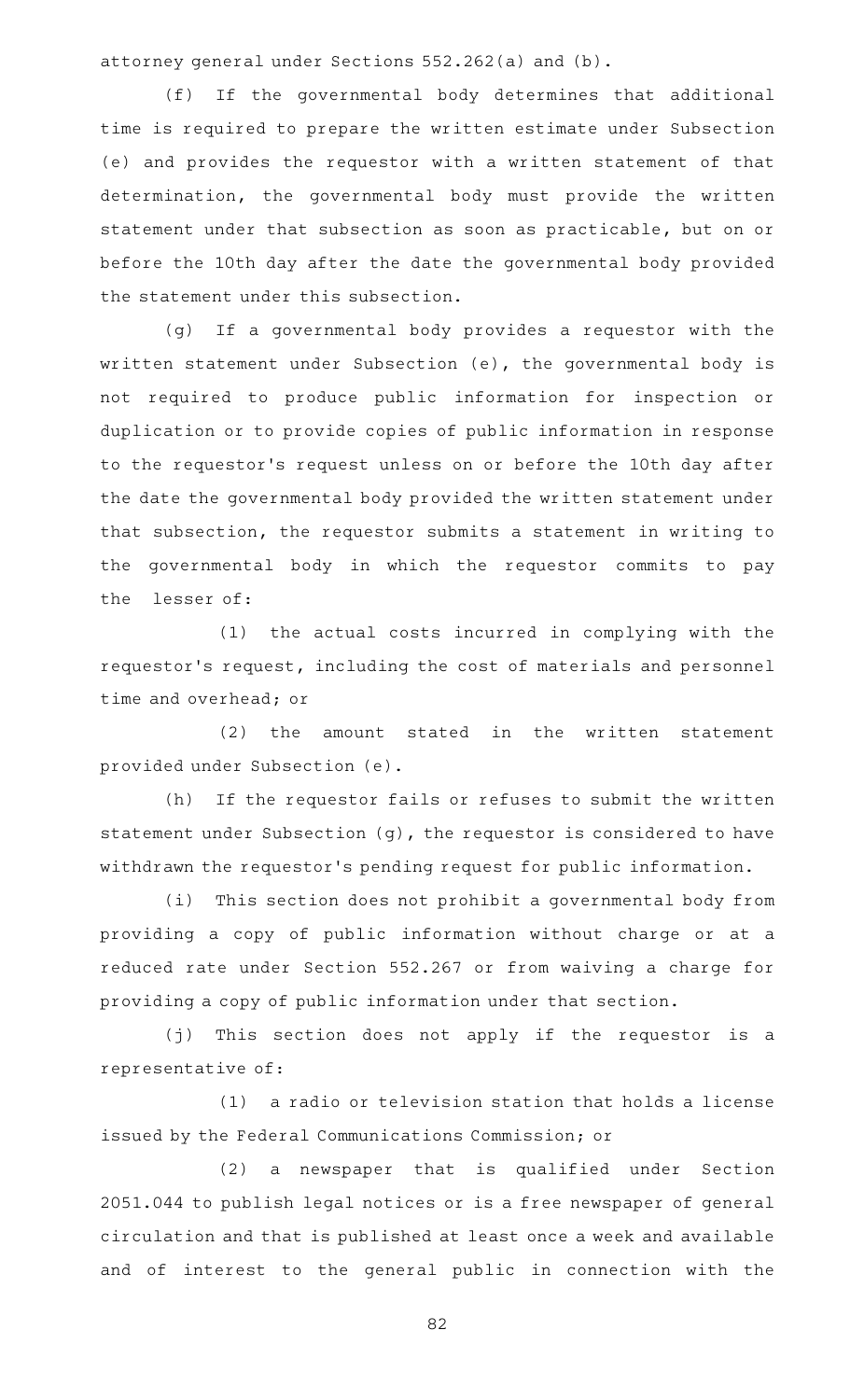dissemination of news.

 $(k)$  This section does not apply if the requestor is an elected official of the United States, this state, or a political subdivision of this state.

(1) This section does not apply if the requestor is a representative of a publicly funded legal services organization that is exempt from federal income taxation under Section 501(a), Internal Revenue Code of 1986, as amended, by being listed as an exempt entity under Section 501(c)(3) of that code. Added by Acts 2007, 80th Leg., R.S., Ch. 1398, Sec. 1, eff. June 15, 2007.

# SUBCHAPTER G. ATTORNEY GENERAL DECISIONS

Sec. 552.301. REQUEST FOR ATTORNEY GENERAL DECISION. (a) A governmental body that receives a written request for information that it wishes to withhold from public disclosure and that it considers to be within one of the exceptions under Subchapter C must ask for a decision from the attorney general about whether the information is within that exception if there has not been a previous determination about whether the information falls within one of the exceptions.

(b) The governmental body must ask for the attorney general's decision and state the exceptions that apply within a reasonable time but not later than the 10th business day after the date of receiving the written request.

(c) For purposes of this subchapter, a written request includes a request made in writing that is sent to the officer for public information, or the person designated by that officer, by electronic mail or facsimile transmission.

(d) A governmental body that requests an attorney general decision under Subsection (a) must provide to the requestor within a reasonable time but not later than the 10th business day after the date of receiving the requestor 's written request:

(1) a written statement that the governmental body wishes to withhold the requested information and has asked for a decision from the attorney general about whether the information is within an exception to public disclosure; and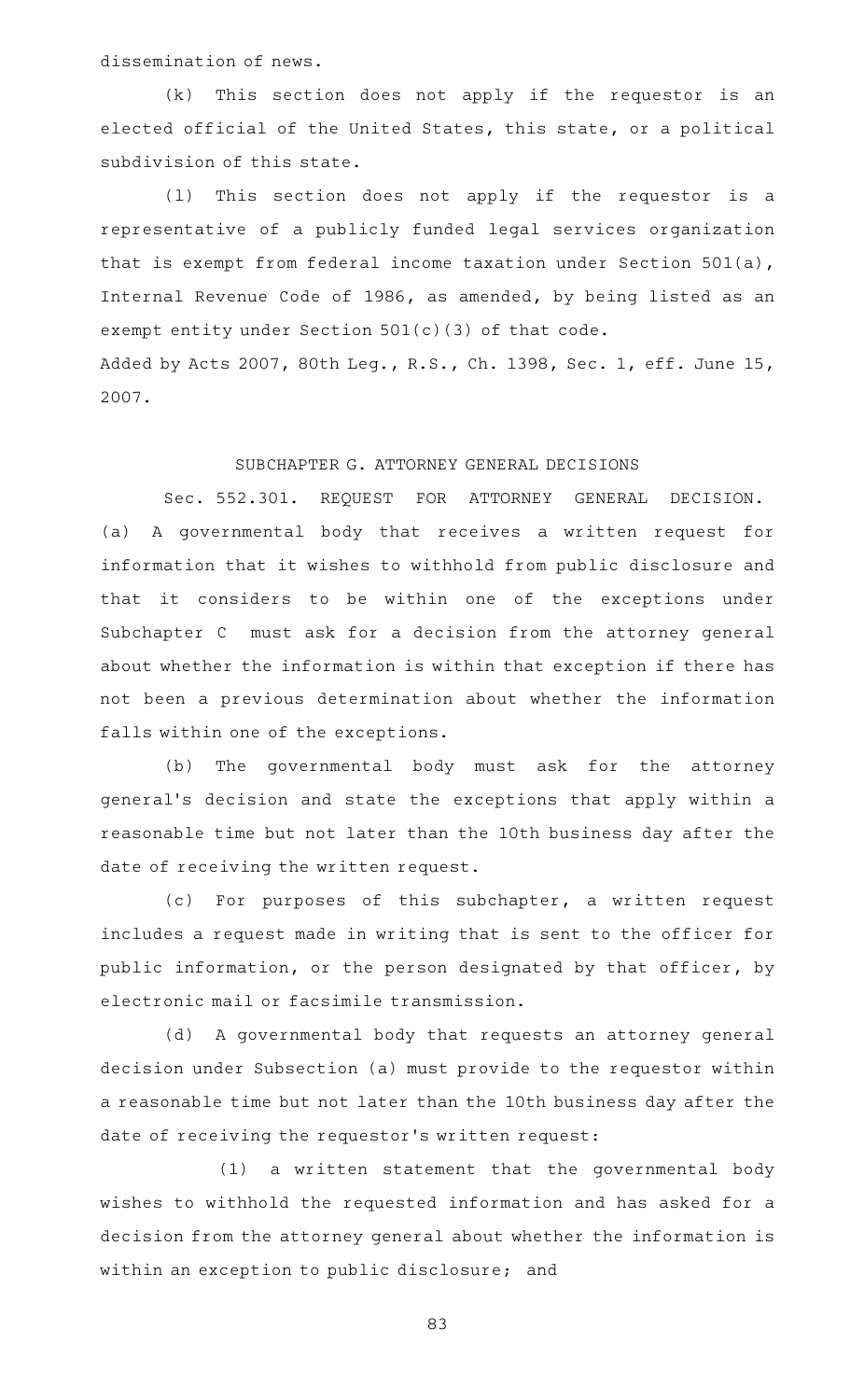(2) a copy of the governmental body's written communication to the attorney general asking for the decision or, if the governmental body's written communication to the attorney general discloses the requested information, a redacted copy of that written communication.

(e) A governmental body that requests an attorney general decision under Subsection (a) must within a reasonable time but not later than the 15th business day after the date of receiving the written request:

 $(1)$  submit to the attorney general:

(A) written comments stating the reasons why the stated exceptions apply that would allow the information to be withheld;

(B) a copy of the written request for information;

(C) a signed statement as to the date on which the written request for information was received by the governmental body or evidence sufficient to establish that date; and

 $(D)$  a copy of the specific information requested, or submit representative samples of the information if a voluminous amount of information was requested; and

(2) label that copy of the specific information, or of the representative samples, to indicate which exceptions apply to which parts of the copy.

 $(e-1)$  A governmental body that submits written comments to the attorney general under Subsection (e)(1)(A) shall send a copy of those comments to the person who requested the information from the governmental body. If the written comments disclose or contain the substance of the information requested, the copy of the comments provided to the person must be a redacted copy.

(f)AAA governmental body must release the requested information and is prohibited from asking for a decision from the attorney general about whether information requested under this chapter is within an exception under Subchapter C if:

(1) the governmental body has previously requested and received a determination from the attorney general concerning the precise information at issue in a pending request; and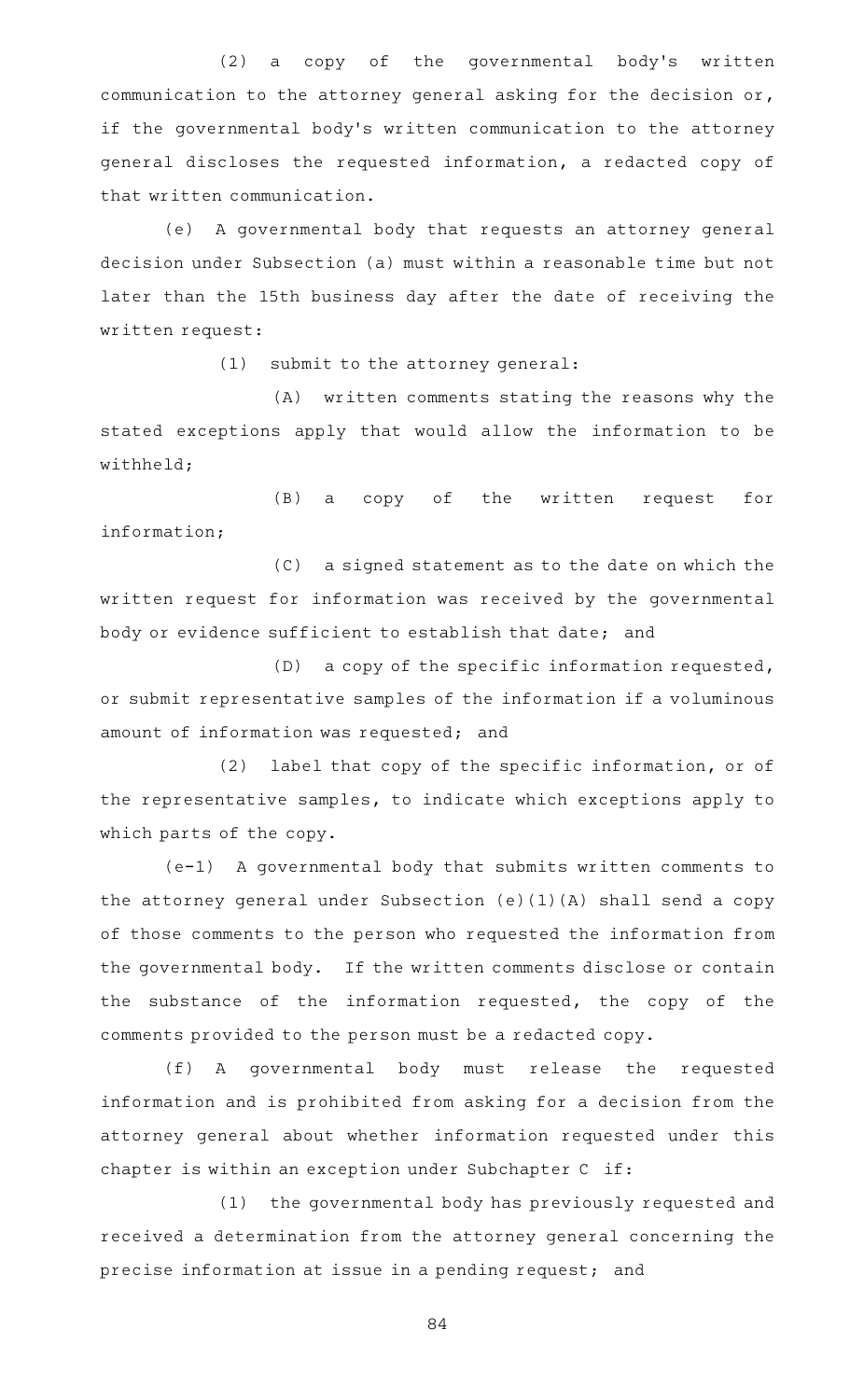(2) the attorney general or a court determined that the information is public information under this chapter that is not excepted by Subchapter C.

(g)AAA governmental body may ask for another decision from the attorney general concerning the precise information that was at issue in a prior decision made by the attorney general under this subchapter if:

(1) a suit challenging the prior decision was timely filed against the attorney general in accordance with this chapter concerning the precise information at issue;

(2) the attorney general determines that the requestor has voluntarily withdrawn the request for the information in writing or has abandoned the request; and

(3) the parties agree to dismiss the lawsuit. Added by Acts 1993, 73rd Leg., ch. 268, Sec. 1, eff. Sept. 1, 1993. Amended by Acts 1995, 74th Leg., ch. 1035, Sec. 18, eff. Sept. 1, 1995; Acts 1997, 75th Leg., ch. 1231, Sec. 5, eff. Sept. 1, 1997; Acts 1999, 76th Leg., ch. 1319, Sec. 20, eff. Sept. 1, 1999. Amended by:

Acts 2005, 79th Leg., Ch. 329, Sec. 10, eff. September 1, 2005.

Acts 2007, 80th Leg., R.S., Ch. 474, Sec. 1, eff. September 1, 2007.

Sec. 552.302. FAILURE TO MAKE TIMELY REQUEST FOR ATTORNEY GENERAL DECISION; PRESUMPTION THAT INFORMATION IS PUBLIC. If a governmental body does not request an attorney general decision as provided by Section 552.301 and provide the requestor with the information required by Sections 552.301(d) and (e-1), the information requested in writing is presumed to be subject to required public disclosure and must be released unless there is a compelling reason to withhold the information.

Added by Acts 1993, 73rd Leg., ch. 268, Sec. 1, eff. Sept. 1, 1993. Amended by Acts 1999, 76th Leg., ch. 1319, Sec. 21, eff. Sept. 1, 1999.

Amended by:

Acts 2005, 79th Leg., Ch. 329, Sec. 11, eff. September 1,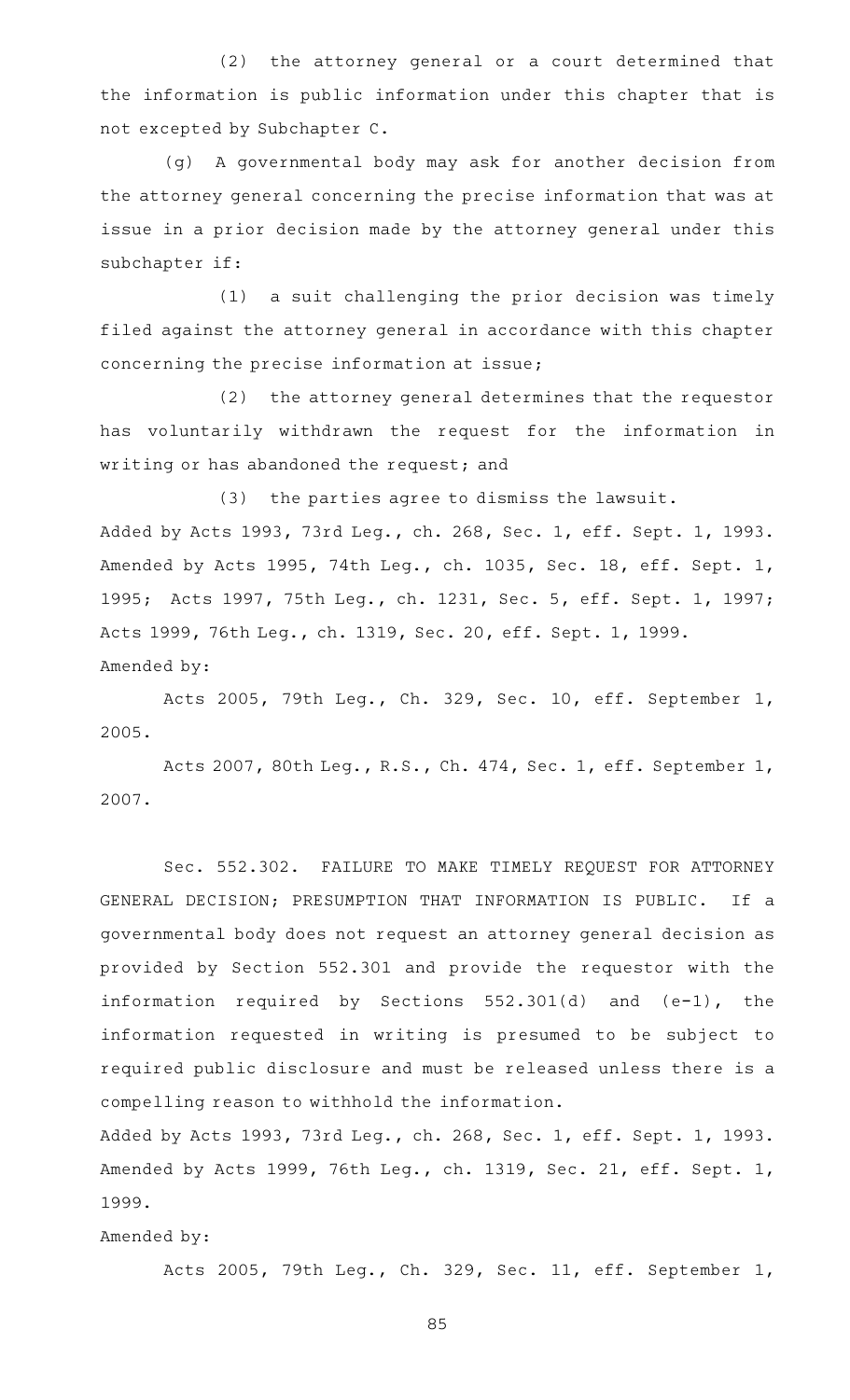2005.

Sec. 552.303. DELIVERY OF REQUESTED INFORMATION TO ATTORNEY GENERAL; DISCLOSURE OF REQUESTED INFORMATION; ATTORNEY GENERAL REQUEST FOR SUBMISSION OF ADDITIONAL INFORMATION. (a) A governmental body that requests an attorney general decision under this subchapter shall supply to the attorney general, in accordance with Section 552.301, the specific information requested. Unless the information requested is confidential by law, the governmental body may disclose the requested information to the public or to the requestor before the attorney general makes a final determination that the requested information is public or, if suit is filed under this chapter, before a final determination that the requested information is public has been made by the court with jurisdiction over the suit, except as otherwise provided by Section 552.322.

(b) The attorney general may determine whether a governmental body 's submission of information to the attorney general under Section 552.301 is sufficient to render a decision.

(c) If the attorney general determines that information in addition to that required by Section 552.301 is necessary to render a decision, the attorney general shall give written notice of that fact to the governmental body and the requestor.

(d) A governmental body notified under Subsection (c) shall submit the necessary additional information to the attorney general not later than the seventh calendar day after the date the notice is received.

(e) If a governmental body does not comply with Subsection (d), the information that is the subject of a person 's request to the governmental body and regarding which the governmental body fails to comply with Subsection (d) is presumed to be subject to required public disclosure and must be released unless there exists a compelling reason to withhold the information.

Added by Acts 1993, 73rd Leg., ch. 268, Sec. 1, eff. Sept. 1, 1993. Amended by Acts 1995, 74th Leg., ch. 1035, Sec. 19, eff. Sept. 1, 1995; Acts 1999, 76th Leg., ch. 1319, Sec. 22, eff. Sept. 1, 1999.

Sec. 552.3035. DISCLOSURE OF REQUESTED INFORMATION BY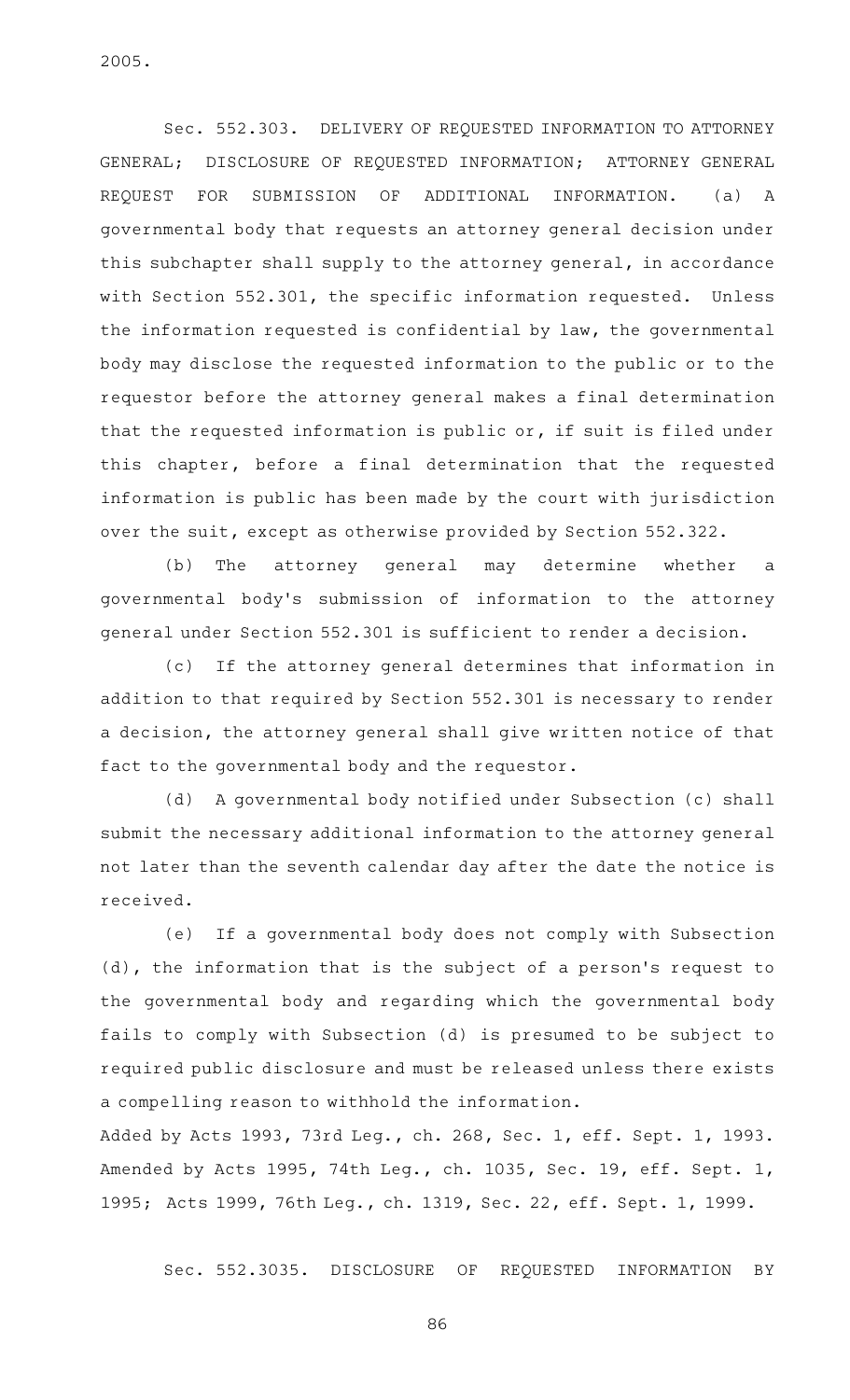ATTORNEY GENERAL. The attorney general may not disclose to the requestor or the public any information submitted to the attorney general under Section 552.301(e)(1)(D). Added by Acts 1999, 76th Leg., ch. 1319, Sec. 23, eff. Sept. 1, 1999.

Sec. 552.304. SUBMISSION OF PUBLIC COMMENTS. (a) A person may submit written comments stating reasons why the information at issue in a request for an attorney general decision should or should not be released.

(b) A person who submits written comments to the attorney general under Subsection (a) shall send a copy of those comments to both the person who requested the information from the governmental body and the governmental body. If the written comments submitted to the attorney general disclose or contain the substance of the information requested from the governmental body, the copy of the comments sent to the person who requested the information must be a redacted copy.

(c) In this section, "written comments" includes a letter, a memorandum, or a brief.

Added by Acts 1993, 73rd Leg., ch. 268, Sec. 1, eff. Sept. 1, 1993. Amended by Acts 1995, 74th Leg., ch. 1035, Sec. 20, eff. Sept. 1, 1995.

```
Amended by:
```
Acts 2005, 79th Leg., Ch. 329, Sec. 12, eff. September 1, 2005.

Sec. 552.305. INFORMATION INVOLVING PRIVACY OR PROPERTY INTERESTS OF THIRD PARTY. (a) In a case in which information is requested under this chapter and a person 's privacy or property interests may be involved, including a case under Section 552.101, 552.104, 552.110, or 552.114, a governmental body may decline to release the information for the purpose of requesting an attorney general decision.

(b) A person whose interests may be involved under Subsection (a), or any other person, may submit in writing to the attorney general the person's reasons why the information should be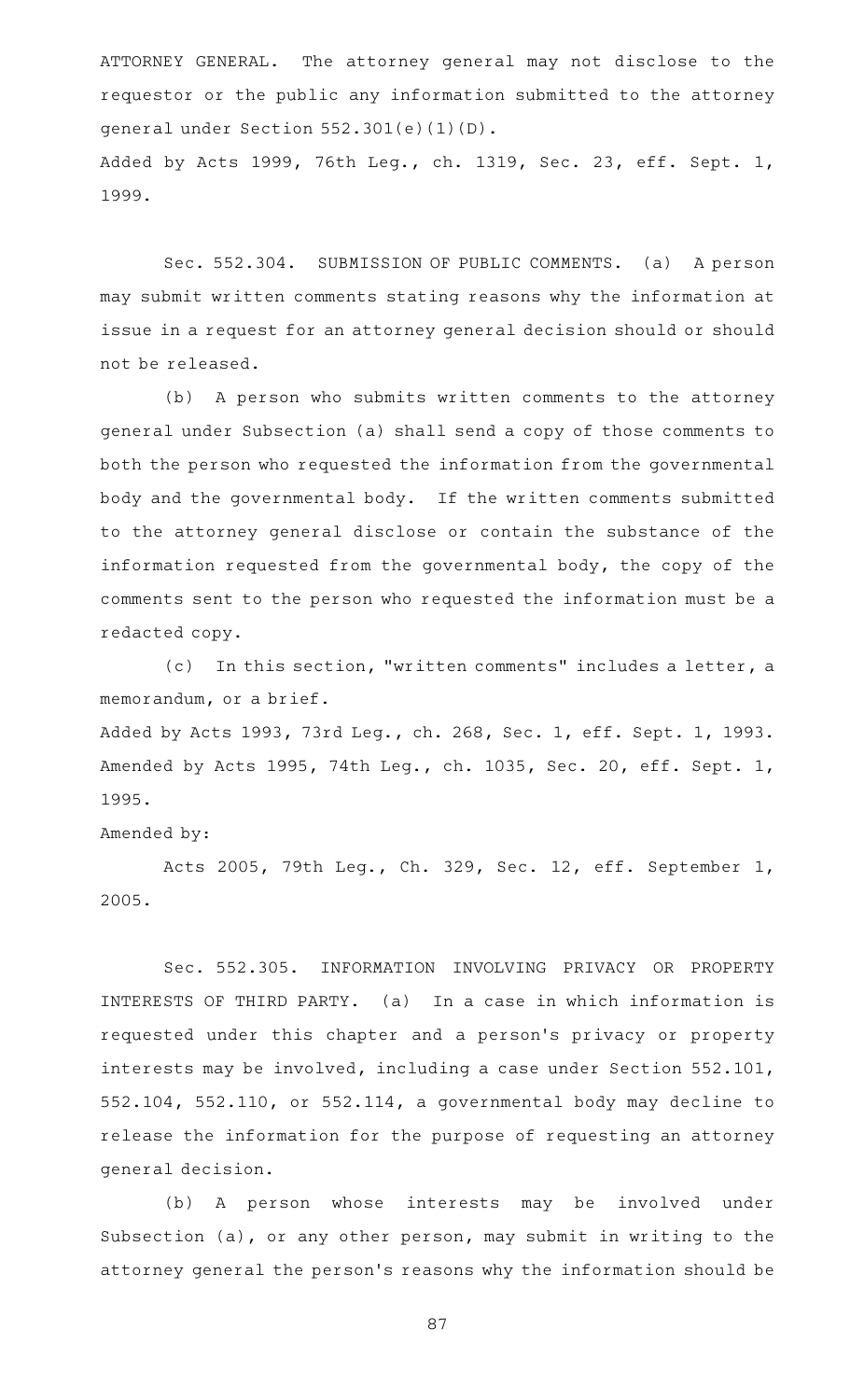withheld or released.

(c) The governmental body may, but is not required to, submit its reasons why the information should be withheld or released.

(d) If release of a person's proprietary information may be subject to exception under Section 552.101, 552.110, 552.113, or 552.131, the governmental body that requests an attorney general decision under Section 552.301 shall make a good faith attempt to notify that person of the request for the attorney general decision. Notice under this subsection must:

 $(1)$  be in writing and sent within a reasonable time not later than the 10th business day after the date the governmental body receives the request for the information; and

 $(2)$  include:

(A) a copy of the written request for the information, if any, received by the governmental body; and

 $(B)$  a statement, in the form prescribed by the attorney general, that the person is entitled to submit in writing to the attorney general within a reasonable time not later than the 10th business day after the date the person receives the notice:

(i) each reason the person has as to why the information should be withheld; and

(ii) a letter, memorandum, or brief in support of that reason.

(e) A person who submits a letter, memorandum, or brief to the attorney general under Subsection (d) shall send a copy of that letter, memorandum, or brief to the person who requested the information from the governmental body. If the letter, memorandum, or brief submitted to the attorney general contains the substance of the information requested, the copy of the letter, memorandum, or brief may be a redacted copy.

Added by Acts 1993, 73rd Leg., ch. 268, Sec. 1, eff. Sept. 1, 1993. Amended by Acts 1995, 74th Leg., ch. 1035, Sec. 21, eff. Sept. 1, 1995; Acts 1999, 76th Leg., ch. 1319, Sec. 24, eff. Sept. 1, 1999.

Sec. 552.306. RENDITION OF ATTORNEY GENERAL DECISION; ISSUANCE OF WRITTEN OPINION. (a) Except as provided by Section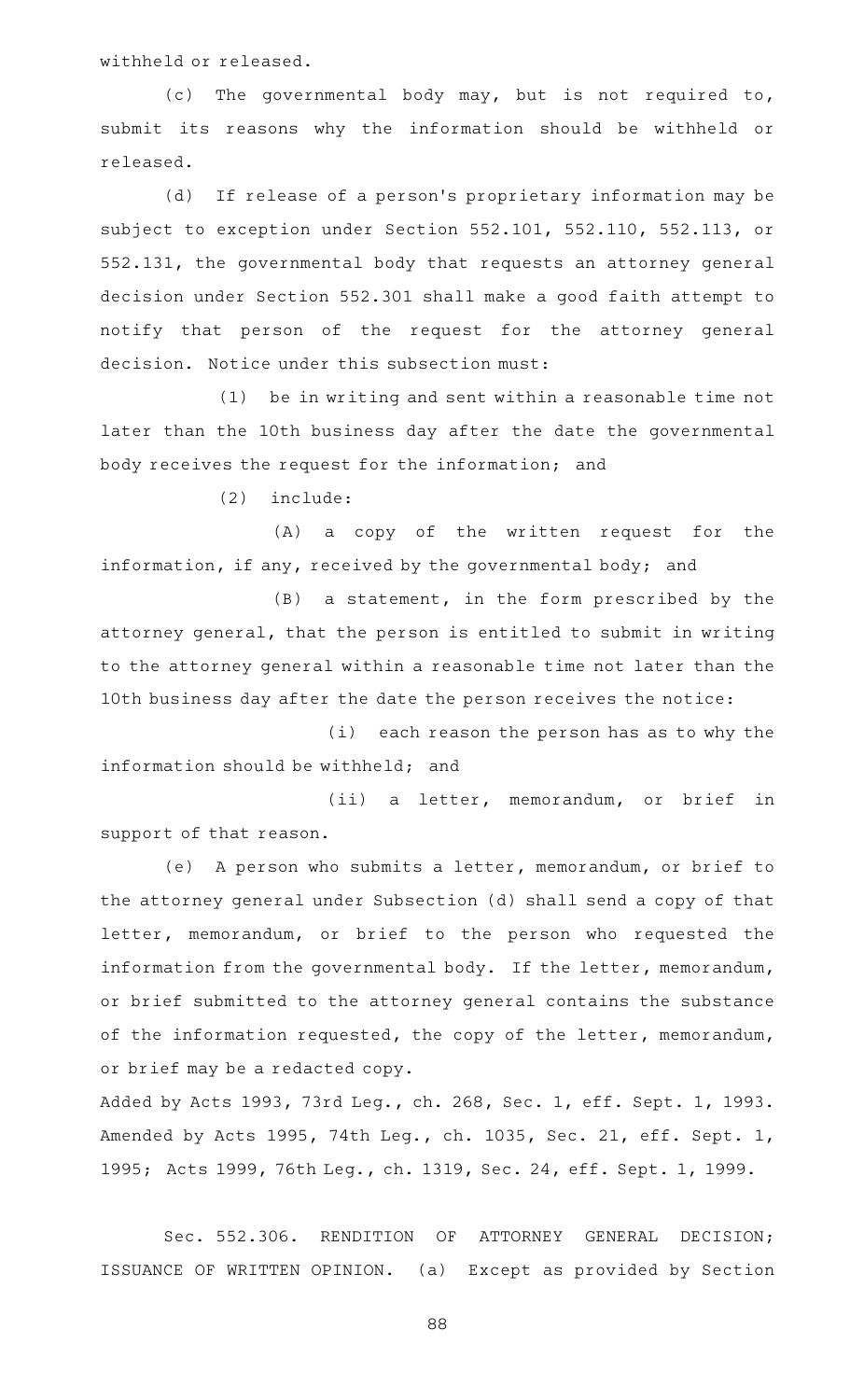552.011, the attorney general shall promptly render a decision requested under this subchapter, consistent with the standards of due process, determining whether the requested information is within one of the exceptions of Subchapter C. The attorney general shall render the decision not later than the 45th business day after the date the attorney general received the request for a decision. If the attorney general is unable to issue the decision within the 45-day period, the attorney general may extend the period for issuing the decision by an additional 10 business days by informing the governmental body and the requestor, during the original 45-day period, of the reason for the delay.

(b) The attorney general shall issue a written opinion of the determination and shall provide a copy of the opinion to the requestor.

Added by Acts 1993, 73rd Leg., ch. 268, Sec. 1, eff. Sept. 1, 1993. Amended by Acts 1995, 74th Leg., ch. 1035, Sec. 22, eff. Jan. 1, 1996; Acts 1999, 76th Leg., ch. 1319, Sec. 25, eff. Sept. 1, 1999. Amended by:

Acts 2007, 80th Leg., R.S., Ch. 349, Sec. 2, eff. June 15, 2007.

Sec. 552.307. SPECIAL RIGHT OF ACCESS; ATTORNEY GENERAL DECISIONS. (a) If a governmental body determines that information subject to a special right of access under Section 552.023 is exempt from disclosure under an exception of Subchapter C, other than an exception intended to protect the privacy interest of the requestor or the person whom the requestor is authorized to represent, the governmental body shall, before disclosing the information, submit a written request for a decision to the attorney general under the procedures of this subchapter.

(b) If a decision is not requested under Subsection  $(a)$ , the governmental body shall release the information to the person with a special right of access under Section 552.023 not later than the 10th business day after the date of receiving the request for information.

Added by Acts 1993, 73rd Leg., ch. 268, Sec. 1, eff. Sept. 1, 1993. Amended by: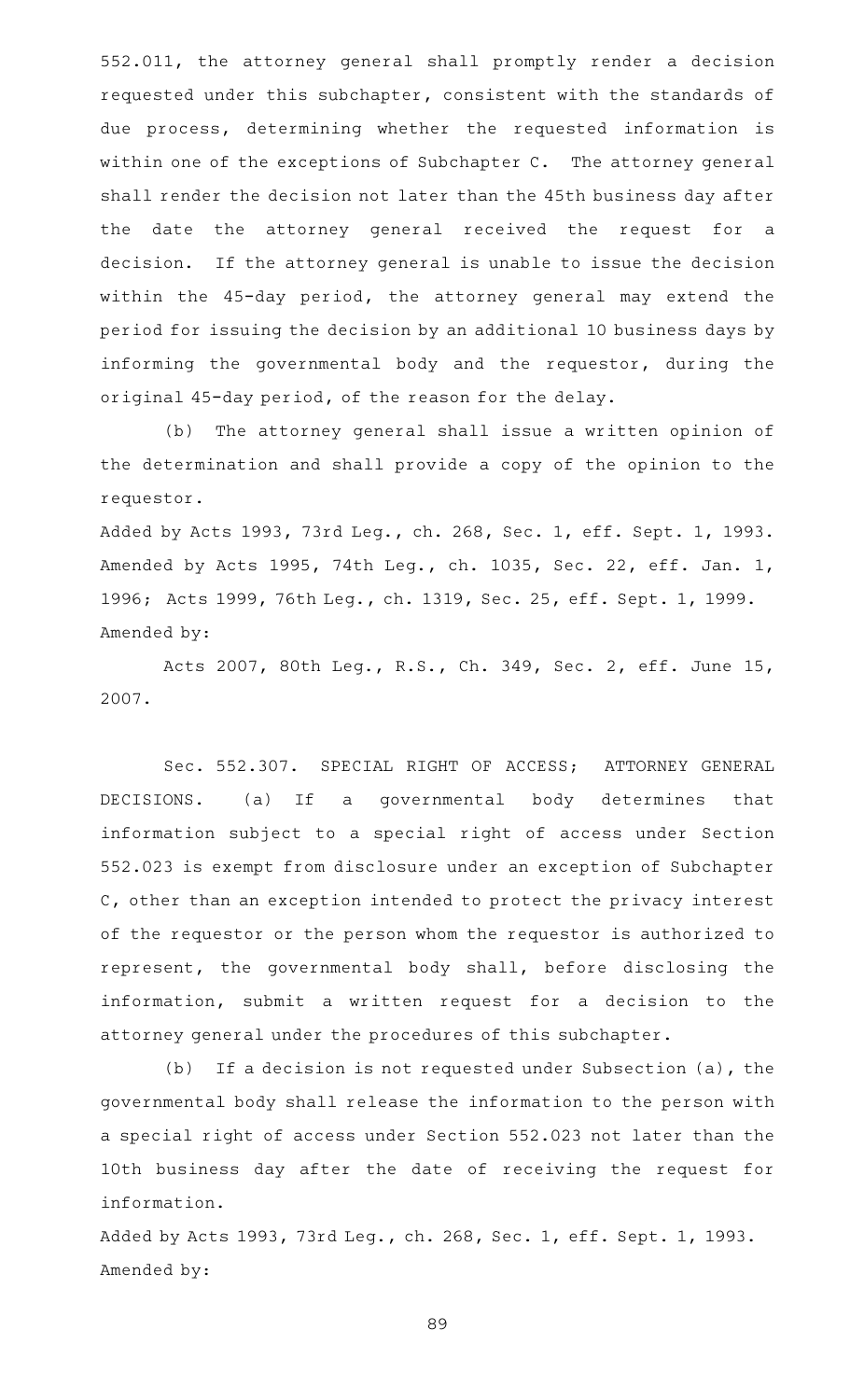Acts 2007, 80th Leg., R.S., Ch. 349, Sec. 3, eff. June 15, 2007.

Sec. 552.308. TIMELINESS OF ACTION BY UNITED STATES MAIL, INTERAGENCY MAIL, OR COMMON OR CONTRACT CARRIER. (a) When this subchapter requires a request, notice, or other document to be submitted or otherwise given to a person within a specified period, the requirement is met in a timely fashion if the document is sent to the person by first class United States mail or common or contract carrier properly addressed with postage or handling charges prepaid and:

(1) it bears a post office cancellation mark or a receipt mark of a common or contract carrier indicating a time within that period; or

(2) the person required to submit or otherwise give the document furnishes satisfactory proof that it was deposited in the mail or with a common or contract carrier within that period.

(b) When this subchapter requires an agency of this state to submit or otherwise give to the attorney general within a specified period a request, notice, or other writing, the requirement is met in a timely fashion if:

(1) the request, notice, or other writing is sent to the attorney general by interagency mail; and

(2) the agency provides evidence sufficient to establish that the request, notice, or other writing was deposited in the interagency mail within that period.

Added by Acts 1995, 74th Leg., ch. 1035, Sec. 23, eff. Sept. 1, 1995. Amended by Acts 1999, 76th Leg., ch. 1319, Sec. 26, eff. Sept. 1, 1999; Acts 2003, 78th Leg., ch. 909, Sec. 1, 2, eff. June 20, 2003.

## SUBCHAPTER H. CIVIL ENFORCEMENT

Sec. 552.321. SUIT FOR WRIT OF MANDAMUS. (a) A requestor or the attorney general may file suit for a writ of mandamus compelling a governmental body to make information available for public inspection if the governmental body refuses to request an attorney general 's decision as provided by Subchapter G or refuses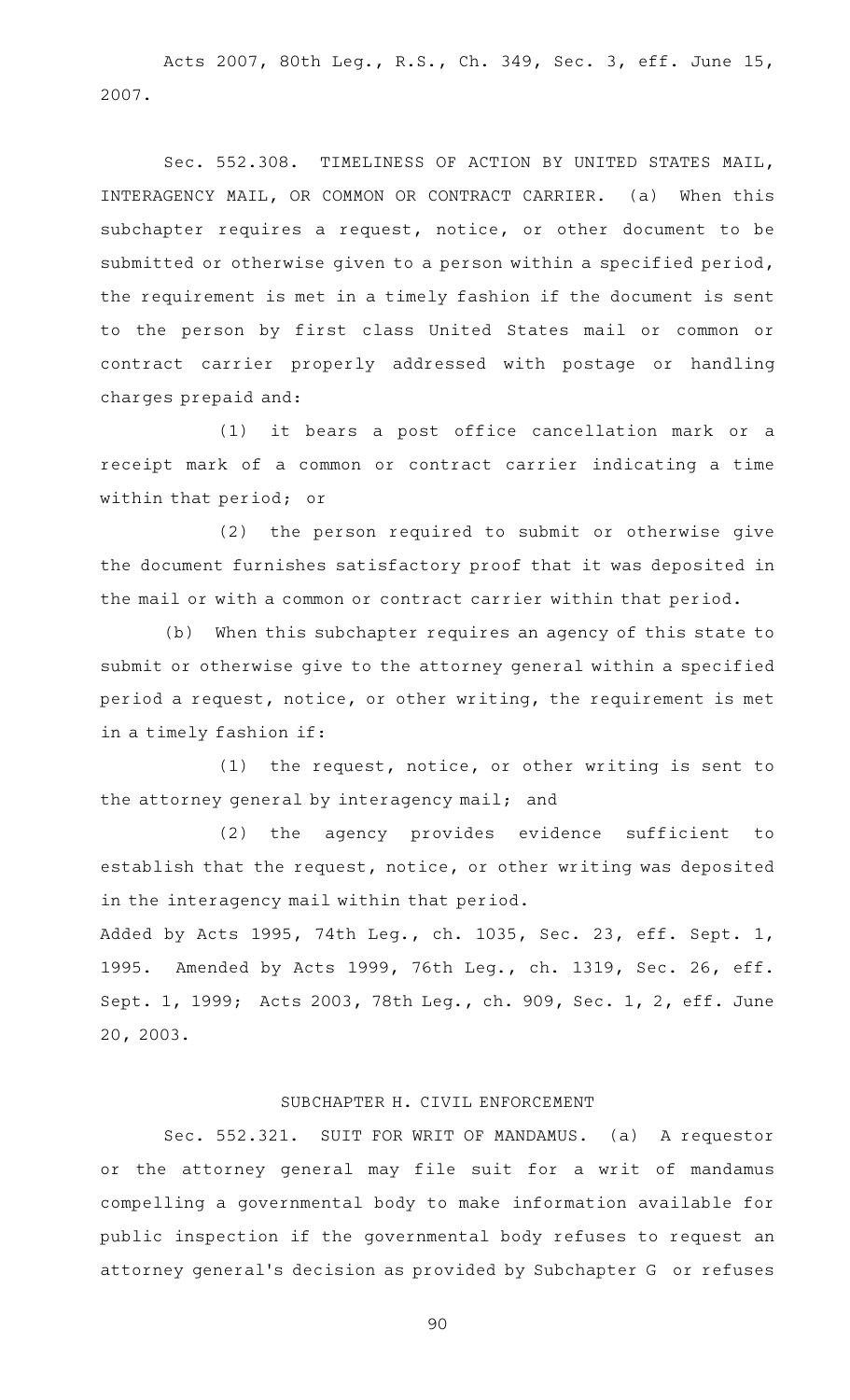to supply public information or information that the attorney general has determined is public information that is not excepted from disclosure under Subchapter C.

(b) A suit filed by a requestor under this section must be filed in a district court for the county in which the main offices of the governmental body are located. A suit filed by the attorney general under this section must be filed in a district court of Travis County, except that a suit against a municipality with a population of 100,000 or less must be filed in a district court for the county in which the main offices of the municipality are located.

Added by Acts 1993, 73rd Leg., ch. 268, Sec. 1, eff. Sept. 1, 1993. Amended by Acts 1995, 74th Leg., ch. 1035, Sec. 24, eff. Sept. 1, 1995; Acts 1999, 76th Leg., ch. 1319, Sec. 27, eff. Sept. 1, 1999.

Sec. 552.3215. DECLARATORY JUDGMENT OR INJUNCTIVE RELIEF.  $(a)$  In this section:

(1) "Complainant" means a person who claims to be the victim of a violation of this chapter.

(2) "State agency" means a board, commission, department, office, or other agency that:

(A) is in the executive branch of state government;

(B) was created by the constitution or a statute of this state; and

(C) has statewide jurisdiction.

(b) An action for a declaratory judgment or injunctive relief may be brought in accordance with this section against a governmental body that violates this chapter.

(c) The district or county attorney for the county in which a governmental body other than a state agency is located or the attorney general may bring the action in the name of the state only in a district court for that county. If the governmental body extends into more than one county, the action may be brought only in the county in which the administrative offices of the governmental body are located.

(d) If the governmental body is a state agency, the Travis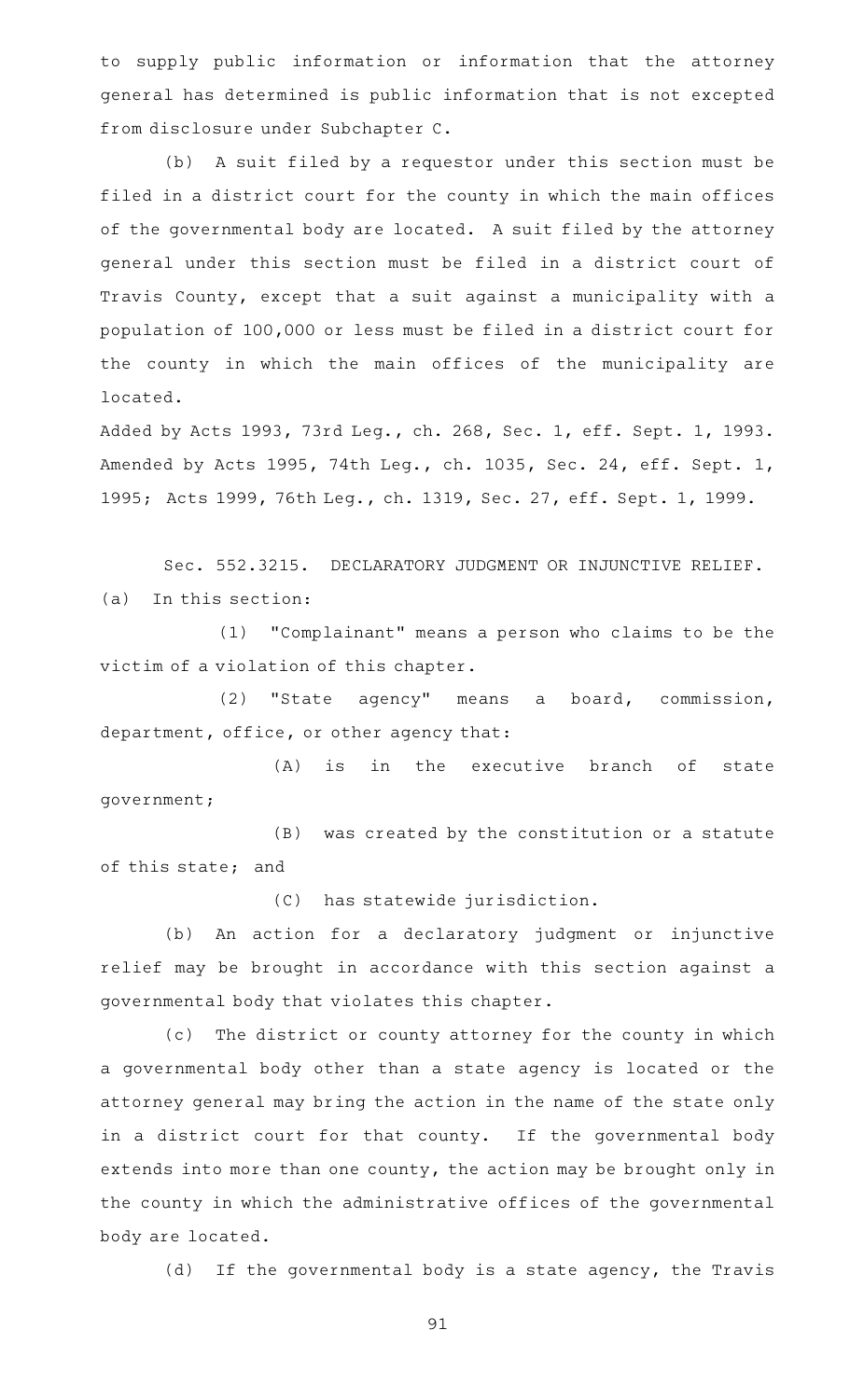County district attorney or the attorney general may bring the action in the name of the state only in a district court of Travis County.

(e) A complainant may file a complaint alleging a violation of this chapter. The complaint must be filed with the district or county attorney of the county in which the governmental body is located unless the governmental body is the district or county attorney. If the governmental body extends into more than one county, the complaint must be filed with the district or county attorney of the county in which the administrative offices of the governmental body are located. If the governmental body is a state agency, the complaint may be filed with the Travis County district attorney. If the governmental body is the district or county attorney, the complaint must be filed with the attorney general. To be valid, a complaint must:

(1) be in writing and signed by the complainant;

(2) state the name of the governmental body that allegedly committed the violation, as accurately as can be done by the complainant;

(3) state the time and place of the alleged commission of the violation, as definitely as can be done by the complainant; and

 $(4)$  in general terms, describe the violation.

(f) A district or county attorney with whom the complaint is filed shall indicate on the face of the written complaint the date the complaint is filed.

(g) Before the 31st day after the date a complaint is filed under Subsection (e), the district or county attorney shall:

 $(1)$  determine whether:

(A) the violation alleged in the complaint was committed; and

(B) an action will be brought against the governmental body under this section; and

(2) notify the complainant in writing of those determinations.

(h) Notwithstanding Subsection (g)(1), if the district or county attorney believes that that official has a conflict of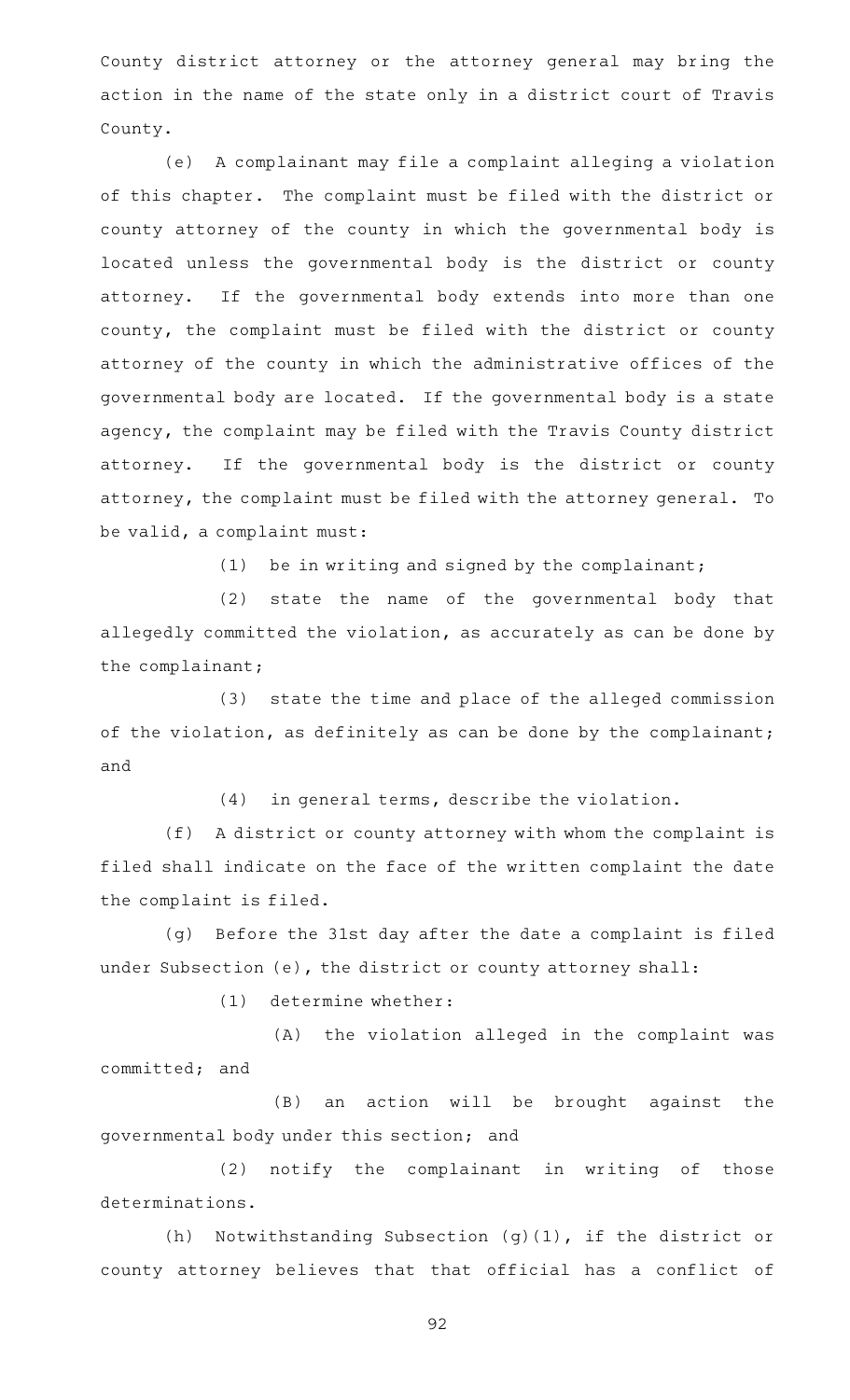interest that would preclude that official from bringing an action under this section against the governmental body complained of, before the 31st day after the date the complaint was filed the county or district attorney shall inform the complainant of that official 's belief and of the complainant 's right to file the complaint with the attorney general. If the district or county attorney determines not to bring an action under this section, the district or county attorney shall:

 $(1)$  include a statement of the basis for that determination; and

(2) return the complaint to the complainant.

(i) If the district or county attorney determines not to bring an action under this section, the complainant is entitled to file the complaint with the attorney general before the 31st day after the date the complaint is returned to the complainant. On receipt of the written complaint, the attorney general shall comply with each requirement in Subsections (g) and (h) in the time required by those subsections. If the attorney general decides to bring an action under this section against a governmental body located only in one county in response to the complaint, the attorney general must comply with Subsection (c).

(j) An action may be brought under this section only if the official proposing to bring the action notifies the governmental body in writing of the official 's determination that the alleged violation was committed and the governmental body does not cure the violation before the fourth day after the date the governmental body receives the notice.

(k) An action authorized by this section is in addition to any other civil, administrative, or criminal action provided by this chapter or another law.

Added by Acts 1999, 76th Leg., ch. 1319, Sec. 28, eff. Sept. 1, 1999.

Sec. 552.322. DISCOVERY OF INFORMATION UNDER PROTECTIVE ORDER PENDING FINAL DETERMINATION. In a suit filed under this chapter, the court may order that the information at issue may be discovered only under a protective order until a final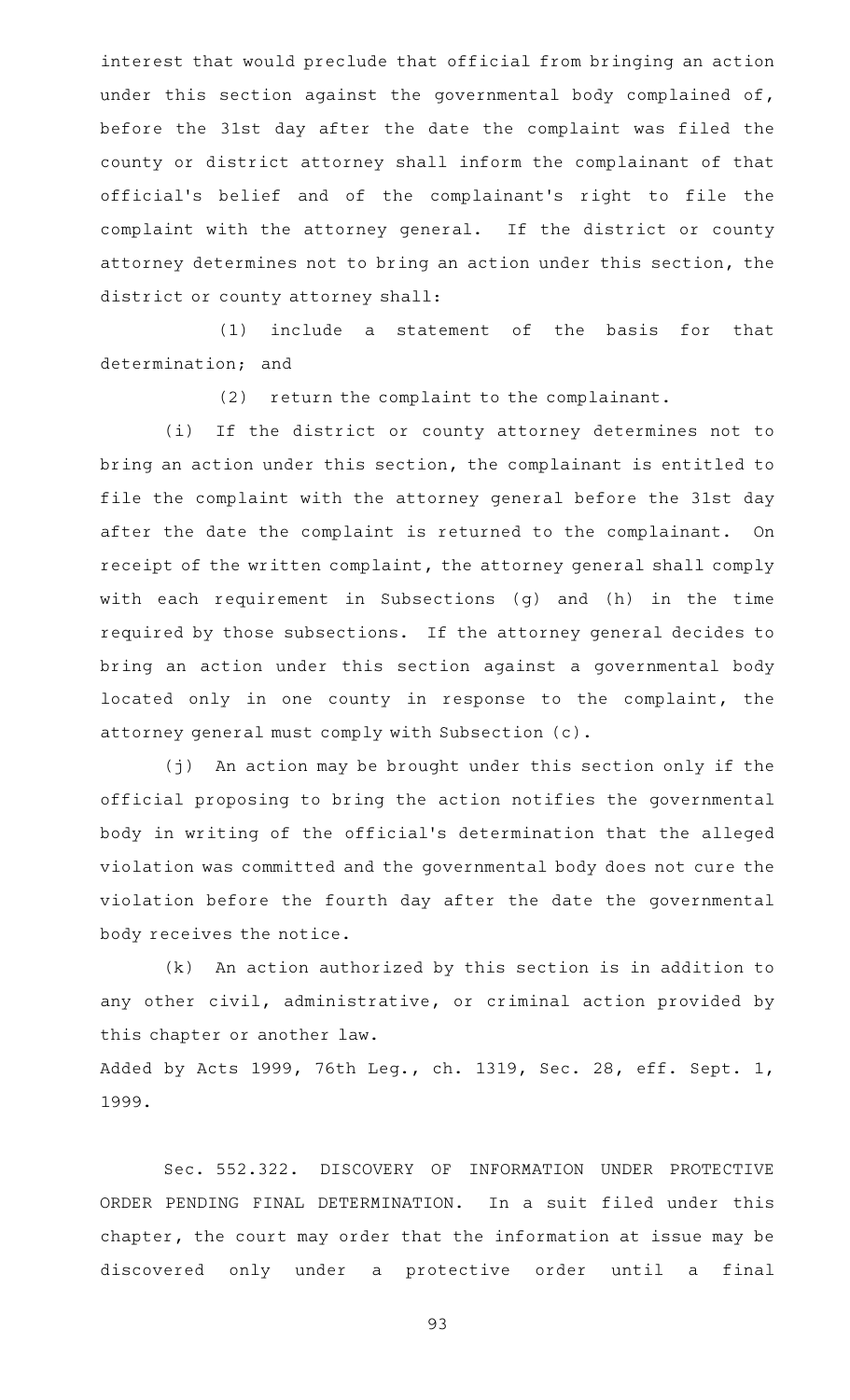determination is made. Added by Acts 1993, 73rd Leg., ch. 268, Sec. 1, eff. Sept. 1, 1993.

Sec. 552.323. ASSESSMENT OF COSTS OF LITIGATION AND REASONABLE ATTORNEY FEES. (a) In an action brought under Section 552.321 or 552.3215, the court shall assess costs of litigation and reasonable attorney fees incurred by a plaintiff who substantially prevails, except that the court may not assess those costs and fees against a governmental body if the court finds that the governmental body acted in reasonable reliance on:

 $(1)$  a judgment or an order of a court applicable to the governmental body;

 $(2)$  the published opinion of an appellate court; or

(3) a written decision of the attorney general, including a decision issued under Subchapter G or an opinion issued under Section 402.042.

(b) In an action brought under Section  $552.353(b)(3)$ , the court may assess costs of litigation and reasonable attorney 's fees incurred by a plaintiff or defendant who substantially prevails. In exercising its discretion under this subsection, the court shall consider whether the conduct of the officer for public information of the governmental body had a reasonable basis in law and whether the litigation was brought in good faith.

Added by Acts 1993, 73rd Leg., ch. 268, Sec. 1, eff. Sept. 1, 1993. Amended by Acts 1999, 76th Leg., ch. 1319, Sec. 29, eff. Sept. 1, 1999.

Sec. 552.324. SUIT BY GOVERNMENTAL BODY. (a) The only suit a governmental body or officer for public information may file seeking to withhold information from a requestor is a suit that is filed in accordance with Sections 552.325 and 552.353 and that challenges a decision by the attorney general issued under Subchapter G.

(b) The governmental body must bring the suit not later than the 30th calendar day after the date the governmental body receives the decision of the attorney general being challenged. If the governmental body does not bring suit within that period, the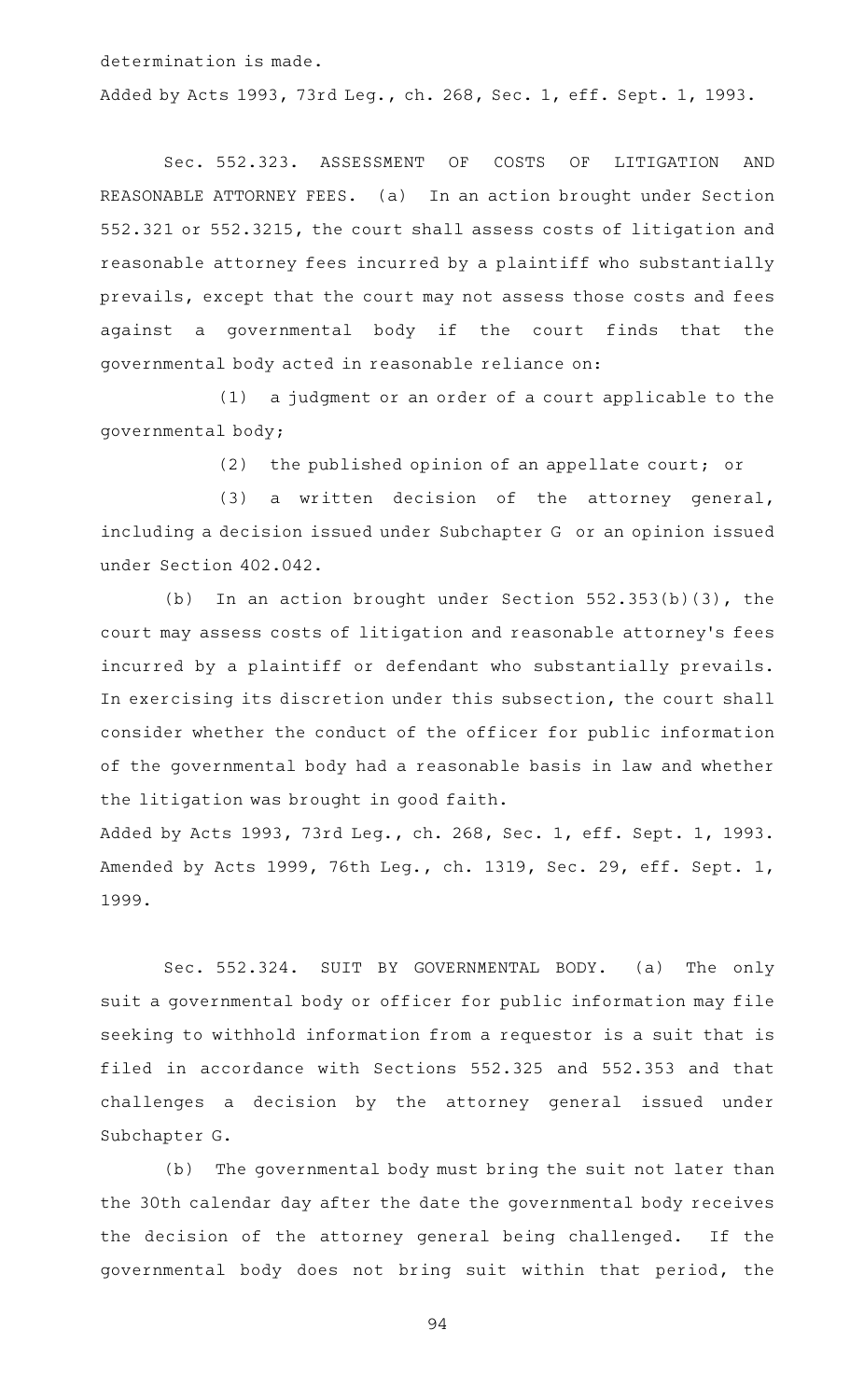governmental body shall comply with the decision of the attorney general. This subsection does not affect the earlier deadline for purposes of Section 552.353(b)(3) for a suit brought by an officer for public information.

Added by Acts 1995, 74th Leg., ch. 578, Sec. 1, eff. Aug. 28, 1995; Acts 1995, 74th Leg., ch. 1035, Sec. 24, eff. Sept. 1, 1995. Amended by Acts 1997, 75th Leg., ch. 165, Sec. 13.01, eff. Sept. 1, 1997; Acts 1997, 75th Leg., ch. 1231, Sec. 9, eff. Sept. 1, 1997; Acts 1999, 76th Leg., ch. 1319, Sec. 30, eff. Sept. 1, 1999.

Sec. 552.325. PARTIES TO SUIT SEEKING TO WITHHOLD INFORMATION. (a) A governmental body, officer for public information, or other person or entity that files a suit seeking to withhold information from a requestor may not file suit against the person requesting the information. The requestor is entitled to intervene in the suit.

(b) The governmental body, officer for public information, or other person or entity that files the suit shall demonstrate to the court that the governmental body, officer for public information, or other person or entity made a timely good faith effort to inform the requestor, by certified mail or by another written method of notice that requires the return of a receipt, of:

(1) the existence of the suit, including the subject matter and cause number of the suit and the court in which the suit is filed;

(2) the requestor's right to intervene in the suit or to choose to not participate in the suit;

(3) the fact that the suit is against the attorney general; and

(4) the address and phone number of the office of the attorney general.

(c) If the attorney general enters into a proposed settlement that all or part of the information that is the subject of the suit should be withheld, the attorney general shall notify the requestor of that decision and, if the requestor has not intervened in the suit, of the requestor 's right to intervene to contest the withholding. The attorney general shall notify the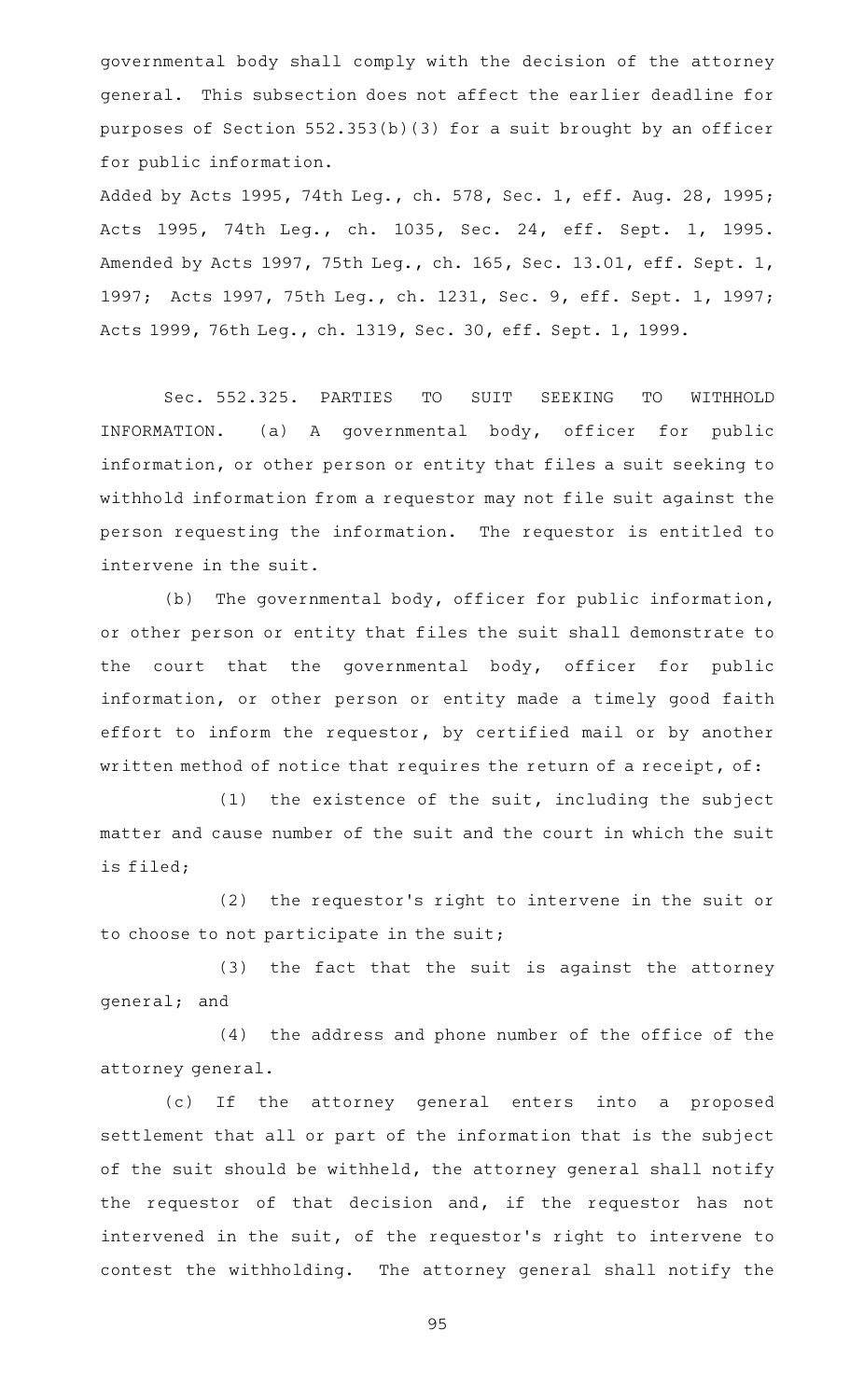requestor:

 $(1)$  in the manner required by the Texas Rules of Civil Procedure, if the requestor has intervened in the suit; or

(2) by certified mail or by another written method of notice that requires the return of a receipt, if the requestor has not intervened in the suit.

(d) The court shall allow the requestor a reasonable period to intervene after the attorney general attempts to give notice under Subsection (c)(2).

Added by Acts 1995, 74th Leg., ch. 578, Sec. 1, eff. Aug. 28, 1995; Acts 1995, 74th Leg., ch. 1035, Sec. 24, eff. Sept. 1, 1995. Amended by Acts 1997, 75th Leg., ch. 165, Sec. 13.01, eff. Sept. 1, 1997; Acts 1997, 75th Leg., ch. 1231, Sec. 9, eff. Sept. 1, 1997.

Sec. 552.326. FAILURE TO RAISE EXCEPTIONS BEFORE ATTORNEY GENERAL. (a) Except as provided by Subsection (b), the only exceptions to required disclosure within Subchapter C that a governmental body may raise in a suit filed under this chapter are exceptions that the governmental body properly raised before the attorney general in connection with its request for a decision regarding the matter under Subchapter G.

(b) Subsection (a) does not prohibit a governmental body from raising an exception:

(1) based on a requirement of federal law; or

(2) involving the property or privacy interests of another person. Added by Acts 1999, 76th Leg., ch. 1319, Sec. 31, eff. Sept. 1,

1999.

Sec. 552.327. DISMISSAL OF SUIT DUE TO REQUESTOR'S WITHDRAWAL OR ABANDONMENT OF REQUEST. A court may dismiss a suit challenging a decision of the attorney general brought in accordance with this chapter if:

(1) all parties to the suit agree to the dismissal; and

(2) the attorney general determines and represents to the court that the requestor has voluntarily withdrawn the request for information in writing or has abandoned the request.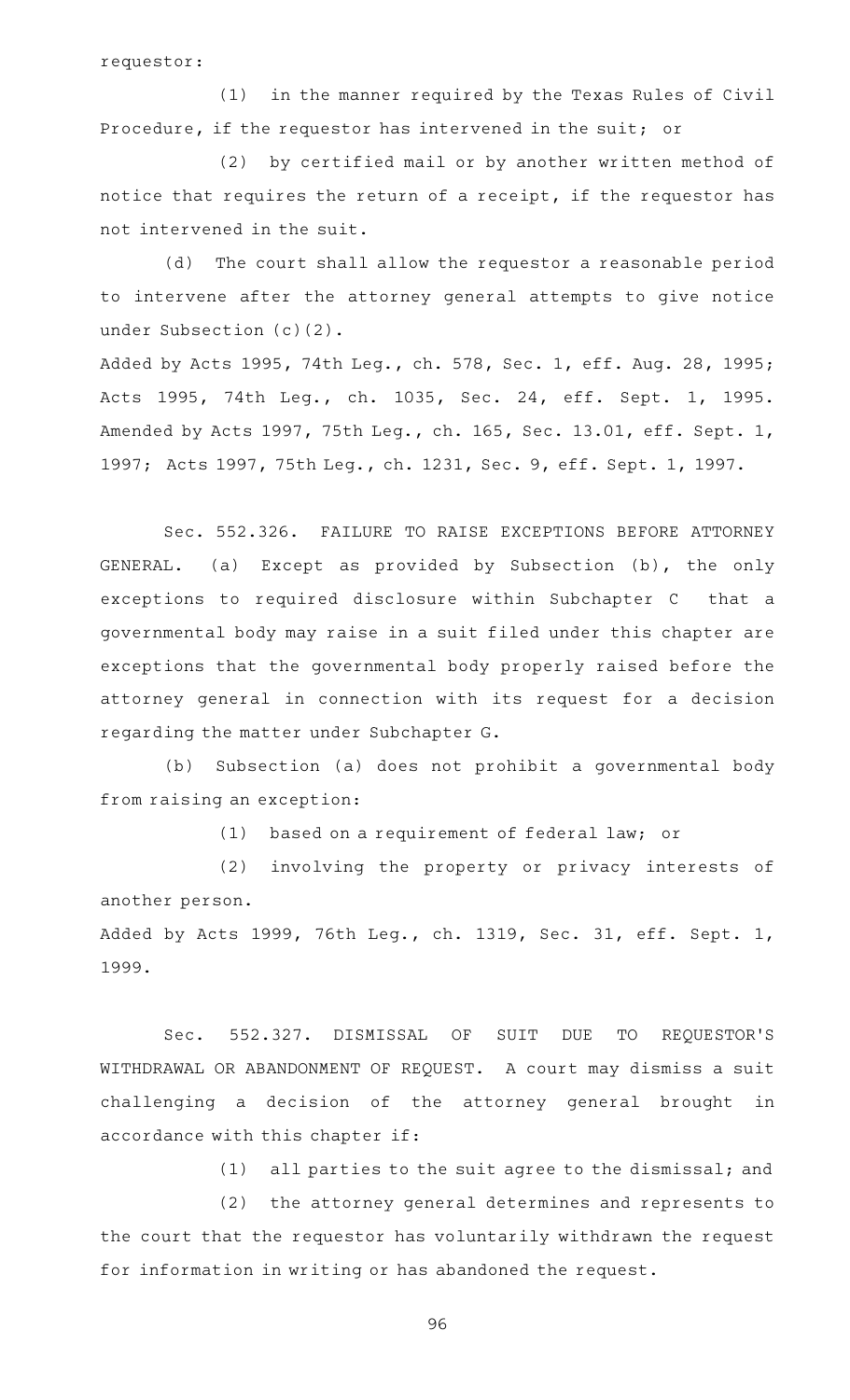Added by Acts 2007, 80th Leg., R.S., Ch. 474, Sec. 2, eff. September 1, 2007.

## SUBCHAPTER I. CRIMINAL VIOLATIONS

Sec. 552.351. DESTRUCTION, REMOVAL, OR ALTERATION OF PUBLIC INFORMATION. (a) A person commits an offense if the person wilfully destroys, mutilates, removes without permission as provided by this chapter, or alters public information.

(b) An offense under this section is a misdemeanor punishable by:

(1) a fine of not less than \$25 or more than  $$4,000$ ;

(2) confinement in the county jail for not less than three days or more than three months; or

 $(3)$  both the fine and confinement.

(c) It is an exception to the application of Subsection (a) that the public information was transferred under Section 441.204. Added by Acts 1993, 73rd Leg., ch. 268, Sec. 1, eff. Sept. 1, 1993. Amended by Acts 1995, 74th Leg., ch. 1035, Sec. 25, eff. Sept. 1, 1995; Acts 2001, 77th Leg., ch. 771, Sec. 2, eff. June 13, 2001.

Sec. 552.352. DISTRIBUTION OR MISUSE OF CONFIDENTIAL INFORMATION. (a) A person commits an offense if the person distributes information considered confidential under the terms of this chapter.

(a-1) An officer or employee of a governmental body who obtains access to confidential information under Section 552.008 commits an offense if the officer or employee knowingly:

(1) uses the confidential information for a purpose other than the purpose for which the information was received or for a purpose unrelated to the law that permitted the officer or employee to obtain access to the information, including solicitation of political contributions or solicitation of clients;

(2) permits inspection of the confidential information by a person who is not authorized to inspect the information; or

(3) discloses the confidential information to a person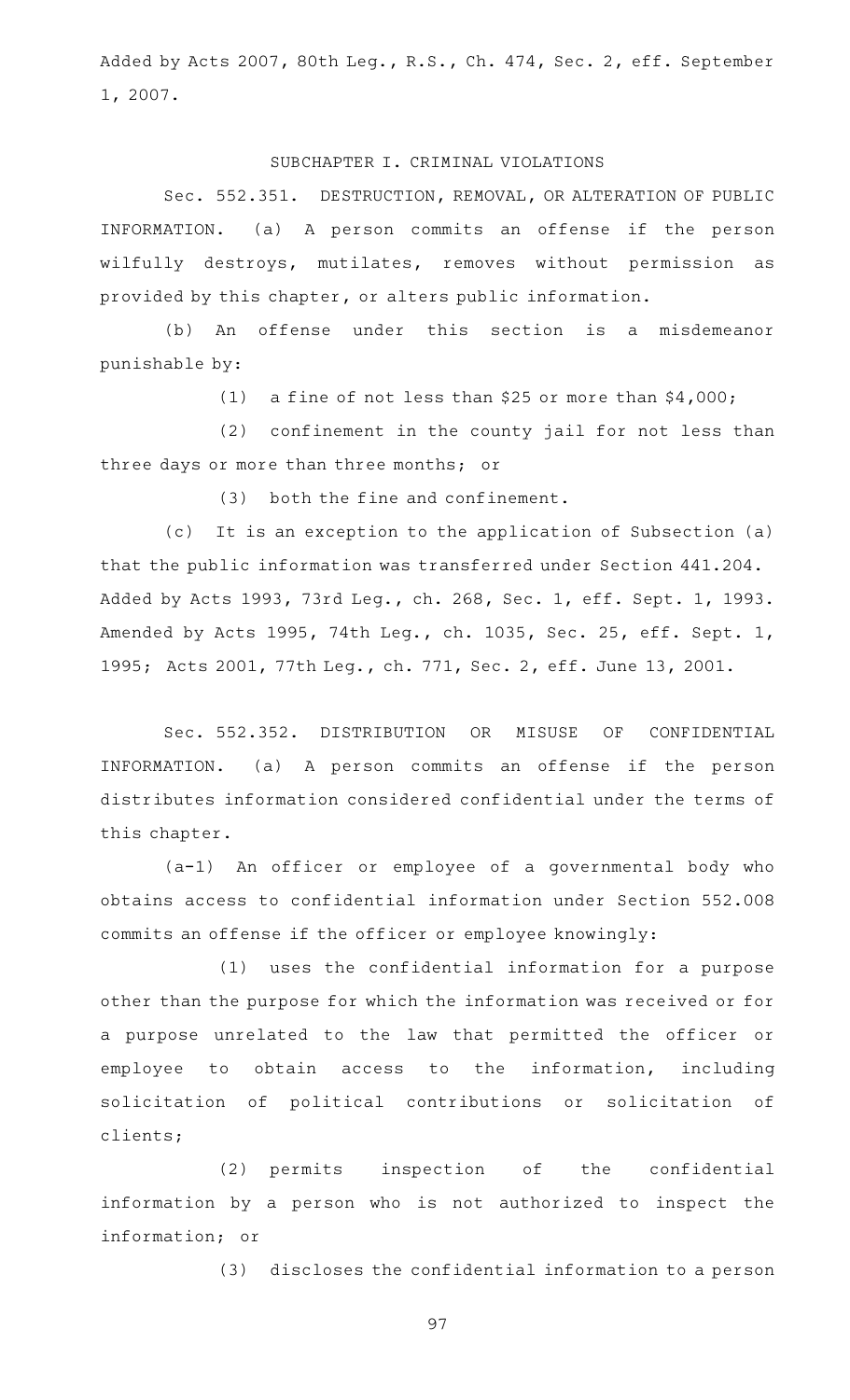who is not authorized to receive the information.

 $(a-2)$  For purposes of Subsection  $(a-1)$ , a member of an advisory committee to a governmental body who obtains access to confidential information in that capacity is considered to be an officer or employee of the governmental body.

(b) An offense under this section is a misdemeanor punishable by:

(1) a fine of not more than  $$1,000$ ;

 $(2)$  confinement in the county jail for not more than six months; or

 $(3)$  both the fine and confinement.

(c)AAA violation under this section constitutes official misconduct.

Added by Acts 1993, 73rd Leg., ch. 268, Sec. 1, eff. Sept. 1, 1993. Amended by Acts 2003, 78th Leg., ch. 249, Sec. 7.01, 7.02, eff. Sept. 1, 2003; Acts 2003, 78th Leg., ch. 1089, Sec. 2, eff. Sept. 1, 2003.

Sec. 552.353. FAILURE OR REFUSAL OF OFFICER FOR PUBLIC INFORMATION TO PROVIDE ACCESS TO OR COPYING OF PUBLIC INFORMATION. (a) An officer for public information, or the officer's agent, commits an offense if, with criminal negligence, the officer or the officer 's agent fails or refuses to give access to, or to permit or provide copying of, public information to a requestor as provided by this chapter.

(b) It is an affirmative defense to prosecution under Subsection (a) that the officer for public information reasonably believed that public access to the requested information was not required and that the officer:

(1) acted in reasonable reliance on a court order or a written interpretation of this chapter contained in an opinion of a court of record or of the attorney general issued under Subchapter G;

(2) requested a decision from the attorney general in accordance with Subchapter G, and the decision is pending; or

(3) not later than the 10th calendar day after the date of receipt of a decision by the attorney general that the